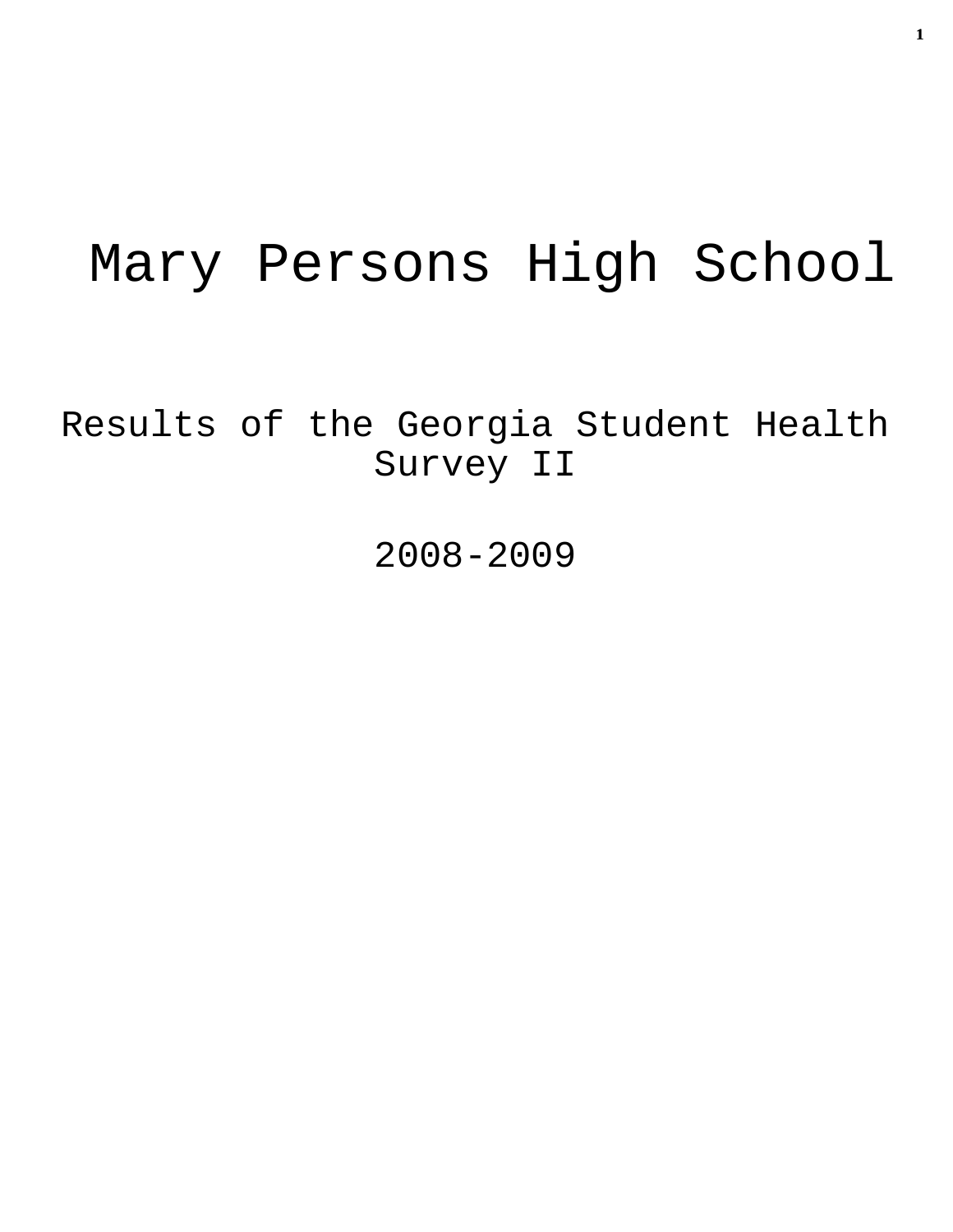# *Demographics* **2**

| Grade                    |     |  |  |  |
|--------------------------|-----|--|--|--|
| <b>Grade   Frequency</b> |     |  |  |  |
| 10                       | 231 |  |  |  |
| 12                       | 170 |  |  |  |

| <b>Frequency</b> | <b>Table of Gender by Grade</b> |              |             |              |  |  |
|------------------|---------------------------------|--------------|-------------|--------------|--|--|
| <b>Col Pct</b>   |                                 | Grade(Grade) |             |              |  |  |
|                  | Gender(Gender)                  | 10           | 12          | <b>Total</b> |  |  |
|                  | <b>Female</b>                   | 127<br>54.98 | 79<br>46.47 | 206          |  |  |
|                  | <b>Male</b>                     | 104<br>45.02 | 91<br>53.53 | 195          |  |  |
|                  | <b>Total</b>                    | 231          | 170         | 401          |  |  |

| <b>Frequency</b> |
|------------------|
| <b>Col Pct</b>   |

| <b>Table of Ethnicity by Grade</b> |              |             |              |  |  |  |
|------------------------------------|--------------|-------------|--------------|--|--|--|
|                                    | Grade(Grade) |             |              |  |  |  |
| <b>Ethnicity</b> (Ethnicity)       | 10           | 12          | <b>Total</b> |  |  |  |
| <b>Black</b>                       | 72<br>31.17  | 63<br>37.06 | 135          |  |  |  |
| <b>Hispanic</b>                    | 6<br>2.60    | 5<br>2.94   | 11           |  |  |  |
| White                              | 142<br>61.47 | 98<br>57.65 | 240          |  |  |  |
| <b>Asian</b>                       | 2<br>0.87    | 0<br>0.00   | 2            |  |  |  |
| <b>Other</b>                       | 9<br>3.90    | 4<br>2.35   | 13           |  |  |  |
| <b>Total</b>                       | 231          | 170         | 401          |  |  |  |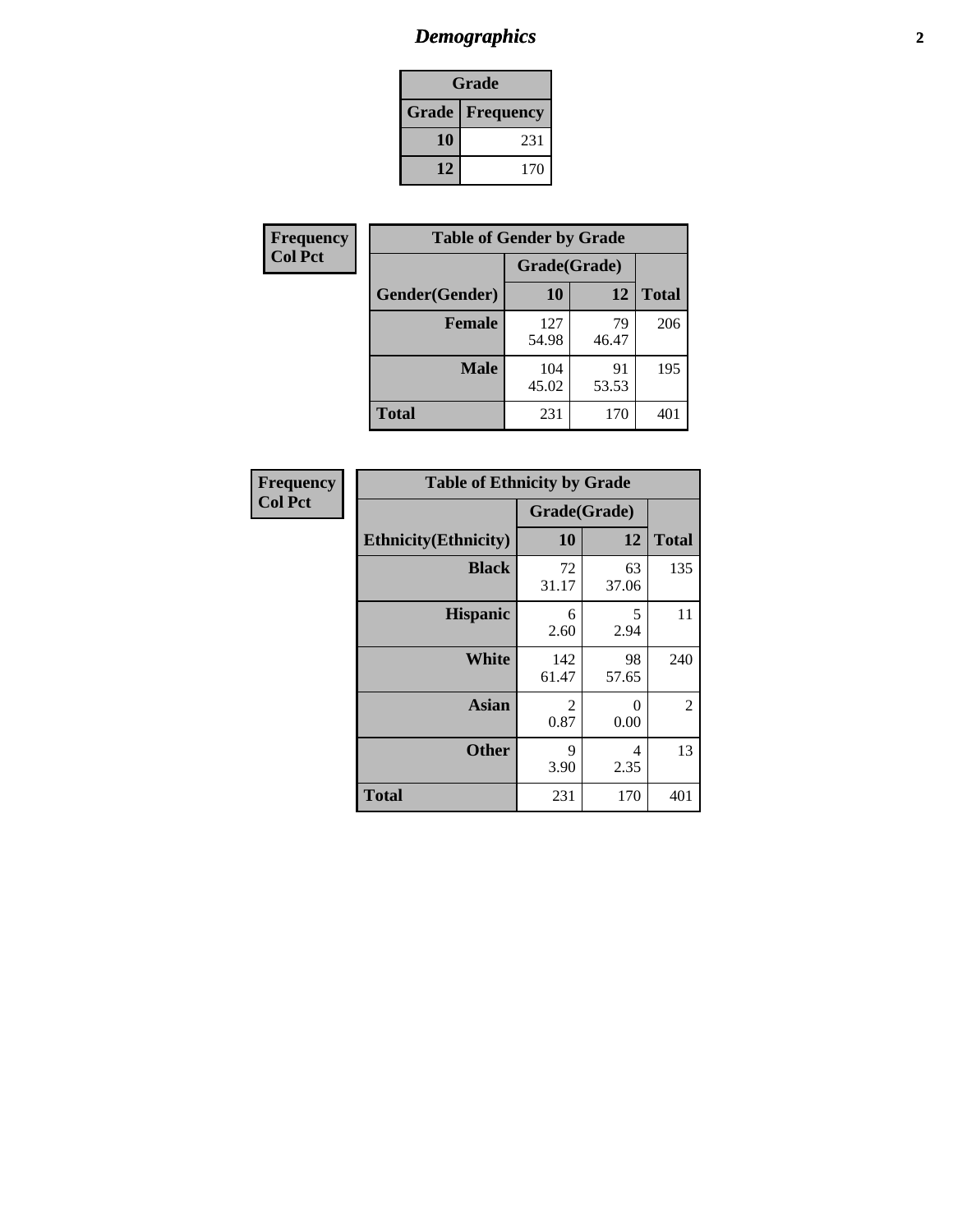#### *Title IV, Part A, Schedule A* **3** *Goal 1: Ensure that all schools are drug-free Baseline Data: Year 2008-2009 Prevalence of Drug Use*

| Frequency<br><b>Col Pct</b> | <b>Table of AlcoholAlt by Grade</b> |              |              |              |  |  |
|-----------------------------|-------------------------------------|--------------|--------------|--------------|--|--|
|                             | AlcoholAlt(Alcohol                  | Grade(Grade) |              |              |  |  |
|                             | use, past 30 days)                  | 10           | 12           | <b>Total</b> |  |  |
|                             | Yes                                 | 52<br>22.51  | 55<br>32.35  | 107          |  |  |
|                             | N <sub>0</sub>                      | 179<br>77.49 | 115<br>67.65 | 294          |  |  |
|                             | <b>Total</b>                        | 231          | 170          | 401          |  |  |

| Frequency<br><b>Col Pct</b> | <b>Table of TobaccoAny by Grade</b> |              |              |              |  |  |
|-----------------------------|-------------------------------------|--------------|--------------|--------------|--|--|
|                             | TobaccoAny(Tobacco                  | Grade(Grade) |              |              |  |  |
|                             | use, past 30 days)                  | 10           | 12           | <b>Total</b> |  |  |
|                             | <b>Yes</b>                          | 35<br>15.15  | 52<br>30.59  | 87           |  |  |
|                             | N <sub>0</sub>                      | 196<br>84.85 | 118<br>69.41 | 314          |  |  |
|                             | <b>Total</b>                        | 231          | 170          | 401          |  |  |

| Frequency      | <b>Table of MarijuanaAlt by Grade</b> |              |              |              |  |
|----------------|---------------------------------------|--------------|--------------|--------------|--|
| <b>Col Pct</b> | MarijuanaAlt(Marijuana                | Grade(Grade) |              |              |  |
|                | use, past 30 days)                    | 10           | 12           | <b>Total</b> |  |
|                | Yes                                   | 15<br>6.49   | 28<br>16.47  | 43           |  |
|                | N <sub>0</sub>                        | 216<br>93.51 | 142<br>83.53 | 358          |  |
|                | <b>Total</b>                          | 231          | 170          | 401          |  |

| <b>Frequency</b> | <b>Table of OtherDrugAny by Grade</b>  |              |              |              |  |  |
|------------------|----------------------------------------|--------------|--------------|--------------|--|--|
| <b>Col Pct</b>   | <b>OtherDrugAny(Other</b><br>drug use, | Grade(Grade) |              |              |  |  |
|                  | past 30 days)                          | 10           | 12           | <b>Total</b> |  |  |
|                  | Yes                                    | 19<br>8.23   | 15<br>8.82   | 34           |  |  |
|                  | N <sub>0</sub>                         | 212<br>91.77 | 155<br>91.18 | 367          |  |  |
|                  | <b>Total</b>                           | 231          | 170          | 401          |  |  |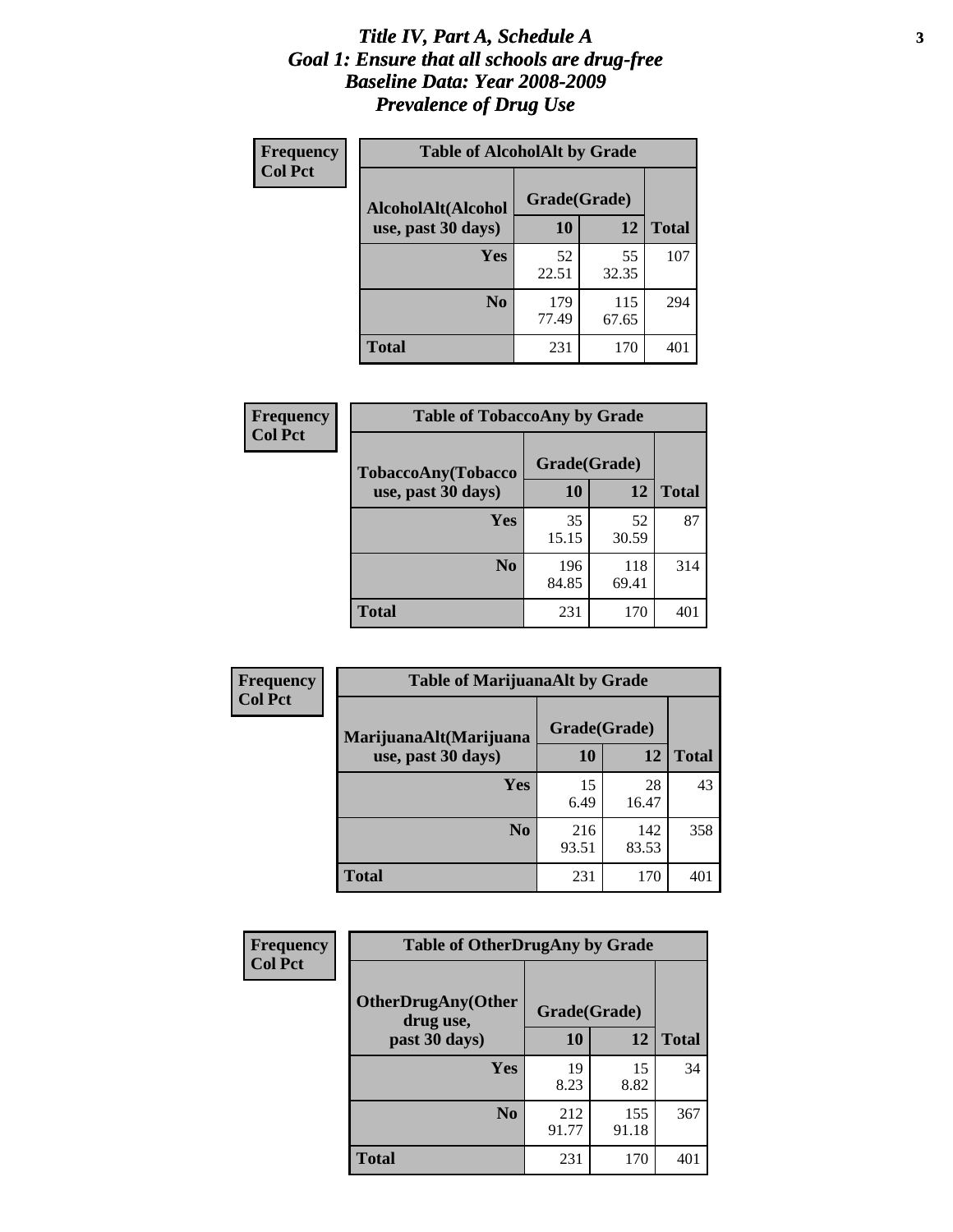#### *Average Age of Onset of Use* **4** *Results for "Average Age of Onset of Use" questions exclude students who said they did not use that substance*

| <b>Variable</b>    | Label                                                              | <b>Mean</b> |
|--------------------|--------------------------------------------------------------------|-------------|
| Alcoholinit2       | I started using alcohol when I was                                 | 14.00       |
| Cigarettesinit2    | I started smoking tobacco when I was                               | 13.41       |
| Smokelessinit2     | I started chewing tobacco when I was                               | 13.37       |
| Marijuanainit2     | I started using marijuana when I was                               | 13.74       |
| Cocaineinit2       | I started using cocaine when I was                                 | 13.00       |
| Inhalantsinit2     | I started using inhalants when I was                               | 12.00       |
| Steroidsinit2      | I started using steroids when I was                                | 10.60       |
| Ecstasyinit2       | I started using ecstasy when I was                                 | 14.42       |
| Methinit2          | I started using methamphetamines when I was                        | 12.20       |
| Hallucinogensinit2 | I started using hallucinogens when I was                           | 12.86       |
| Prescriptioninit2  | I started using prescription drugs not prescribed to me when I was | 12.93       |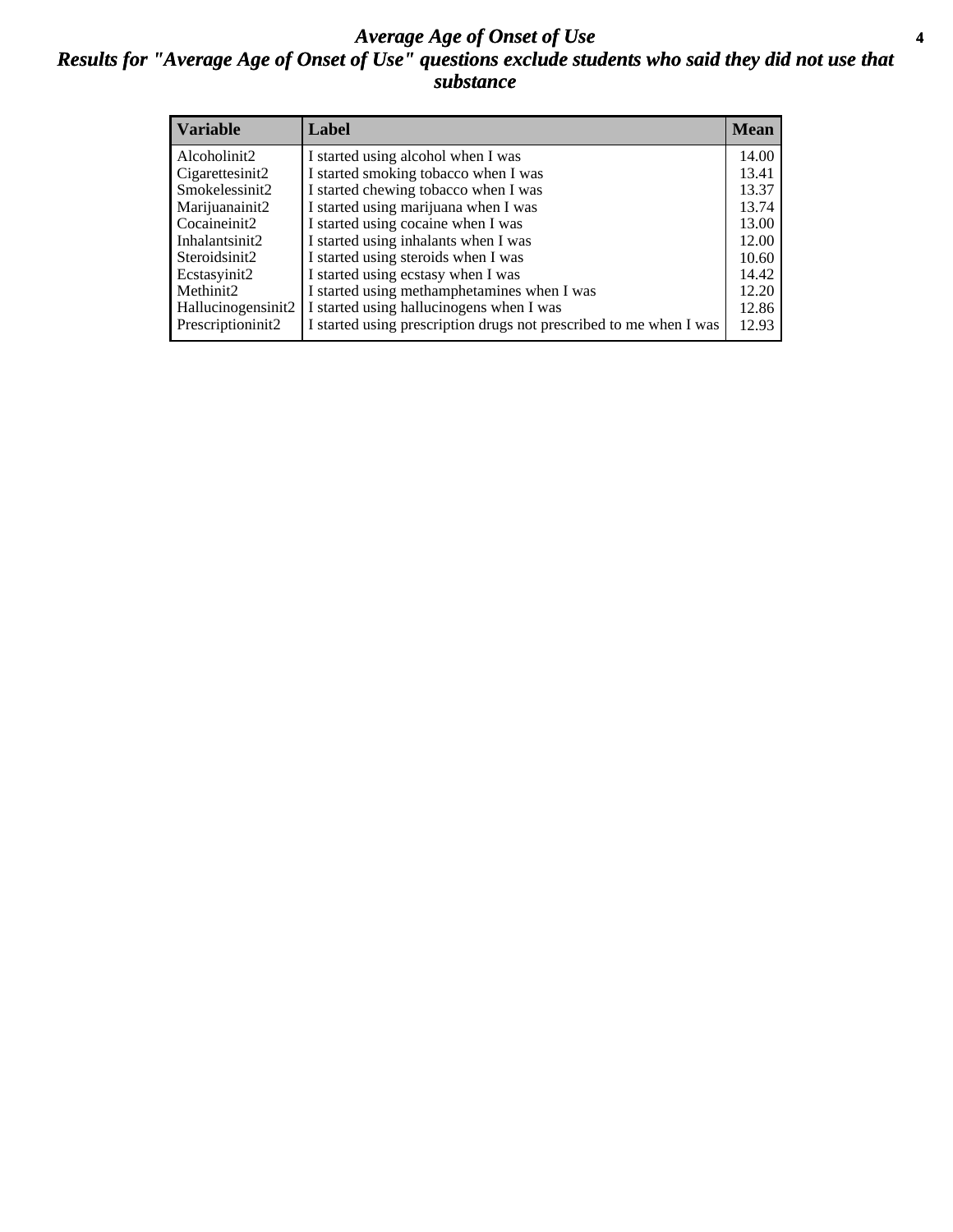# *Perception of Health Risk* **5**

| Frequency      | <b>Table of Alcoholharmdich by Grade</b> |              |              |              |  |
|----------------|------------------------------------------|--------------|--------------|--------------|--|
| <b>Col Pct</b> | Alcoholharmdich(I<br>think alcohol is    | Grade(Grade) |              |              |  |
|                | harmful)                                 | 10           | 12           | <b>Total</b> |  |
|                | <b>Yes</b>                               | 183<br>79.22 | 127<br>74.71 | 310          |  |
|                | N <sub>0</sub>                           | 48<br>20.78  | 43<br>25.29  | 91           |  |
|                | <b>Total</b>                             | 231          | 170          | 401          |  |

| Frequency      | <b>Table of Tobaccoharmdich by Grade</b> |              |              |              |  |
|----------------|------------------------------------------|--------------|--------------|--------------|--|
| <b>Col Pct</b> | Tobaccoharmdich(I<br>think tobacco is    | Grade(Grade) |              |              |  |
|                | harmful)                                 | 10           | 12           | <b>Total</b> |  |
|                | Yes                                      | 221<br>95.67 | 160<br>94.12 | 381          |  |
|                | N <sub>0</sub>                           | 10<br>4.33   | 10<br>5.88   | 20           |  |
|                | <b>Total</b>                             | 231          | 170          | 401          |  |

| Frequency      | <b>Table of Marijuanaharmdich by Grade</b> |              |              |              |  |
|----------------|--------------------------------------------|--------------|--------------|--------------|--|
| <b>Col Pct</b> | Marijuanaharmdich(I<br>think marijuana is  | Grade(Grade) |              |              |  |
|                | harmful)                                   | 10           | 12           | <b>Total</b> |  |
|                | <b>Yes</b>                                 | 197<br>85.28 | 126<br>74.12 | 323          |  |
|                | N <sub>0</sub>                             | 34<br>14.72  | 44<br>25.88  | 78           |  |
|                | <b>Total</b>                               | 231          | 170          | 401          |  |

| <b>Frequency</b> | <b>Table of Otherdrugharmdich by Grade</b>   |              |              |              |  |  |  |  |
|------------------|----------------------------------------------|--------------|--------------|--------------|--|--|--|--|
| <b>Col Pct</b>   | Otherdrugharmdich(I<br>think other drugs are | Grade(Grade) |              |              |  |  |  |  |
|                  | harmful)                                     | 10           | 12           | <b>Total</b> |  |  |  |  |
|                  | <b>Yes</b>                                   | 224<br>96.97 | 162<br>95.29 | 386          |  |  |  |  |
|                  | N <sub>0</sub>                               | 3.03         | 8<br>4.71    | 15           |  |  |  |  |
|                  | <b>Total</b>                                 | 231          | 170          | 401          |  |  |  |  |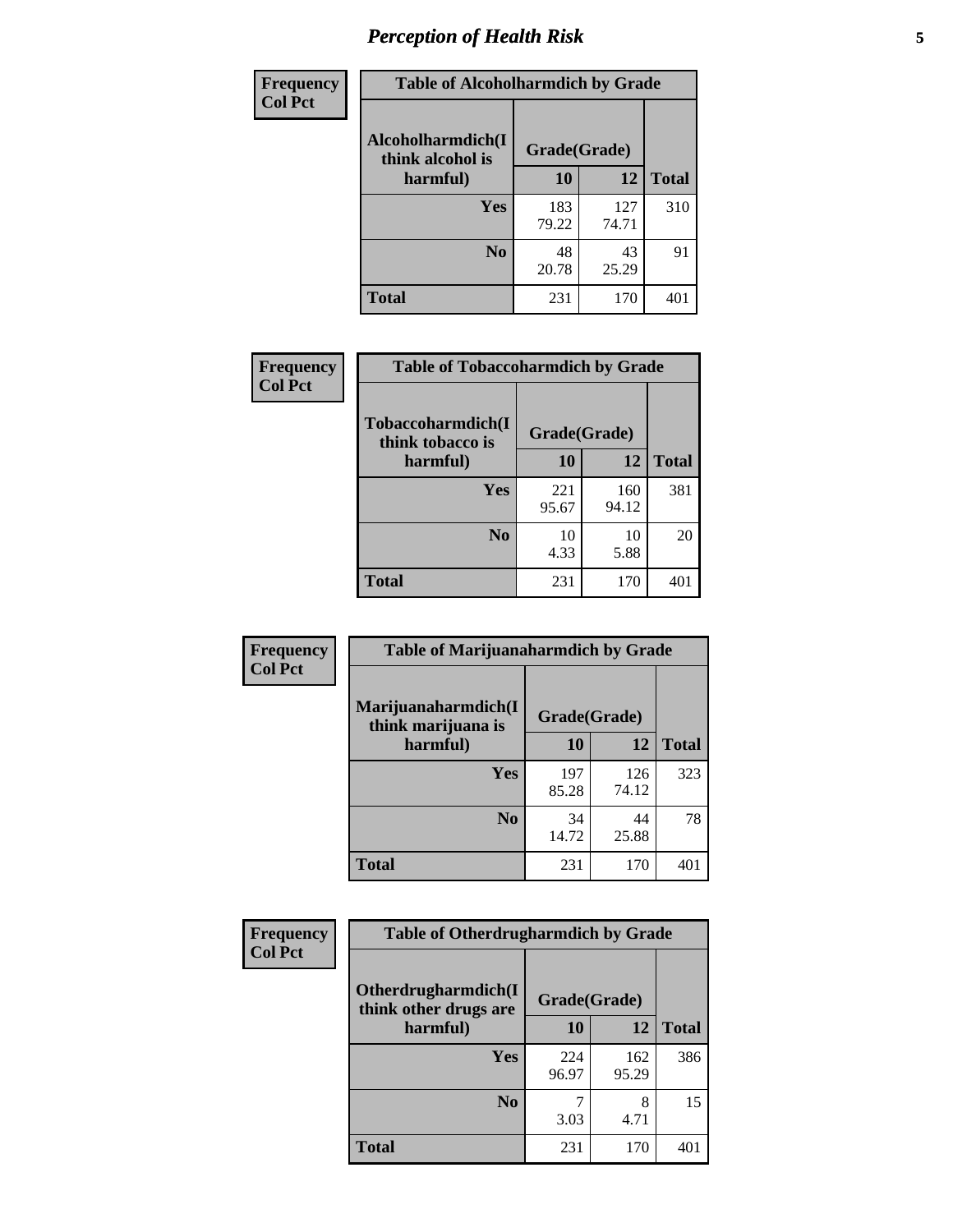# *Social Disapproval* **6**

| Frequency      | <b>Table of Alcoholpeerdich by Grade</b>                    |              |              |              |
|----------------|-------------------------------------------------------------|--------------|--------------|--------------|
| <b>Col Pct</b> | Alcoholpeerdich(My<br>friends would<br>disapprove if I used | Grade(Grade) |              |              |
|                | alcohol)                                                    | 10           | 12           | <b>Total</b> |
|                | <b>Yes</b>                                                  | 106<br>45.89 | 60<br>35.29  | 166          |
|                | N <sub>0</sub>                                              | 125<br>54.11 | 110<br>64.71 | 235          |
|                | <b>Total</b>                                                | 231          | 170          | 401          |

| <b>Frequency</b> |
|------------------|
| <b>Col Pct</b>   |

| <b>Table of Tobaccopeerdich by Grade</b>                    |              |             |              |  |  |  |
|-------------------------------------------------------------|--------------|-------------|--------------|--|--|--|
| Tobaccopeerdich(My<br>friends would<br>disapprove if I used | Grade(Grade) |             |              |  |  |  |
| tobacco)                                                    | 10           | 12          | <b>Total</b> |  |  |  |
| Yes                                                         | 143<br>61.90 | 74<br>43.53 | 217          |  |  |  |
| N <sub>0</sub>                                              | 88<br>38.10  | 96<br>56.47 | 184          |  |  |  |
| <b>Total</b>                                                | 231          | 170         | 40           |  |  |  |

| Frequency      | <b>Table of Marijuanapeerdich by Grade</b>                    |              |             |              |  |  |  |  |
|----------------|---------------------------------------------------------------|--------------|-------------|--------------|--|--|--|--|
| <b>Col Pct</b> | Marijuanapeerdich(My<br>friends would<br>disapprove if I used | Grade(Grade) |             |              |  |  |  |  |
|                | marijuana)                                                    | 10           | 12          | <b>Total</b> |  |  |  |  |
|                | <b>Yes</b>                                                    | 160<br>69.26 | 97<br>57.06 | 257          |  |  |  |  |
|                | N <sub>0</sub>                                                | 71<br>30.74  | 73<br>42.94 | 144          |  |  |  |  |
|                | <b>Total</b>                                                  | 231          | 170         | 401          |  |  |  |  |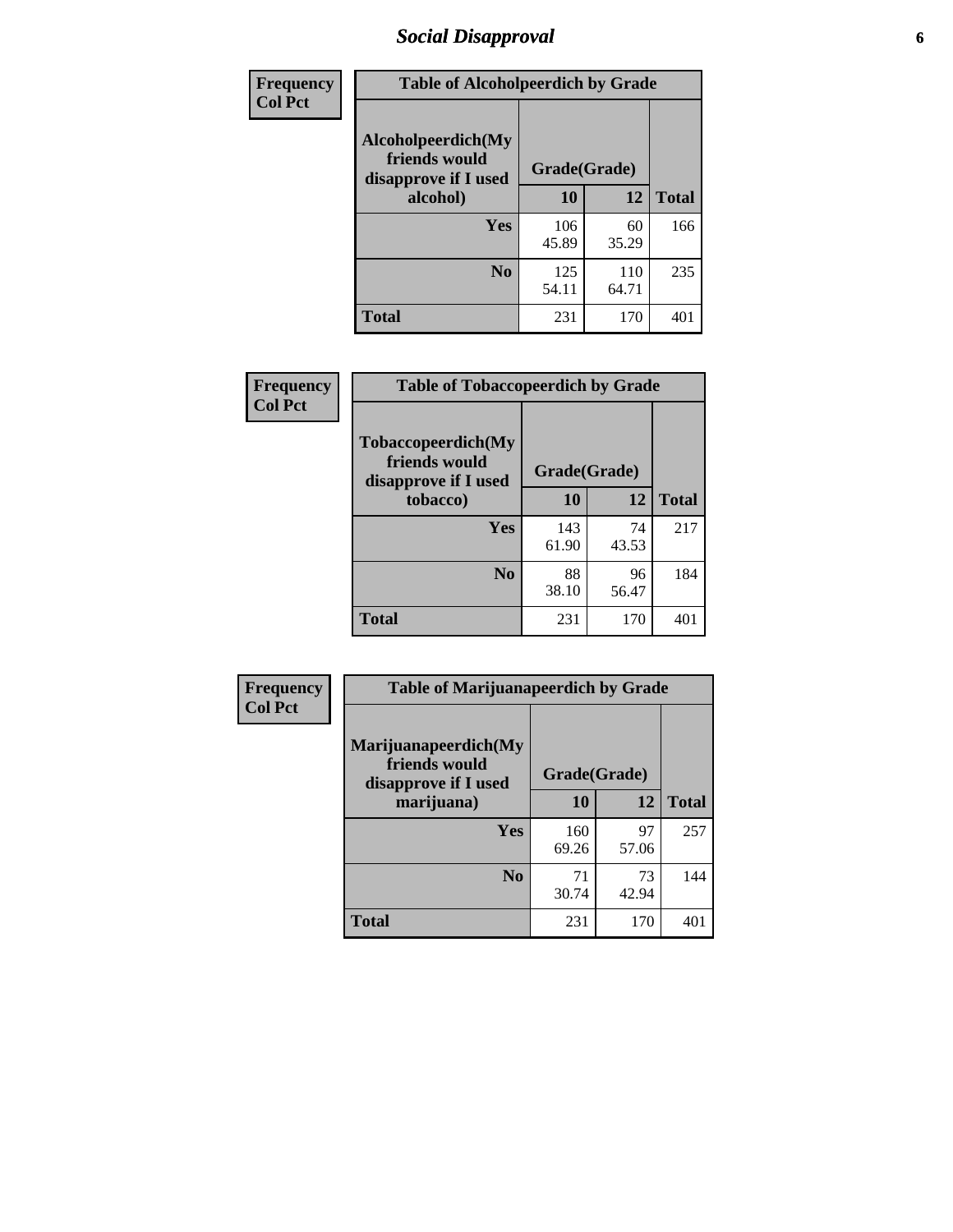# *Social Disapproval* **7**

| Frequency      | <b>Table of Otherdrugpeerdich by Grade</b>                    |              |              |              |  |  |  |  |
|----------------|---------------------------------------------------------------|--------------|--------------|--------------|--|--|--|--|
| <b>Col Pct</b> | Otherdrugpeerdich(My<br>friends would<br>disapprove if I used | Grade(Grade) |              |              |  |  |  |  |
|                | other drugs)                                                  | 10           | 12           | <b>Total</b> |  |  |  |  |
|                | <b>Yes</b>                                                    | 184<br>79.65 | 126<br>74.12 | 310          |  |  |  |  |
|                | N <sub>0</sub>                                                | 47<br>20.35  | 44<br>25.88  | 91           |  |  |  |  |
|                | <b>Total</b>                                                  | 231          | 170          | 401          |  |  |  |  |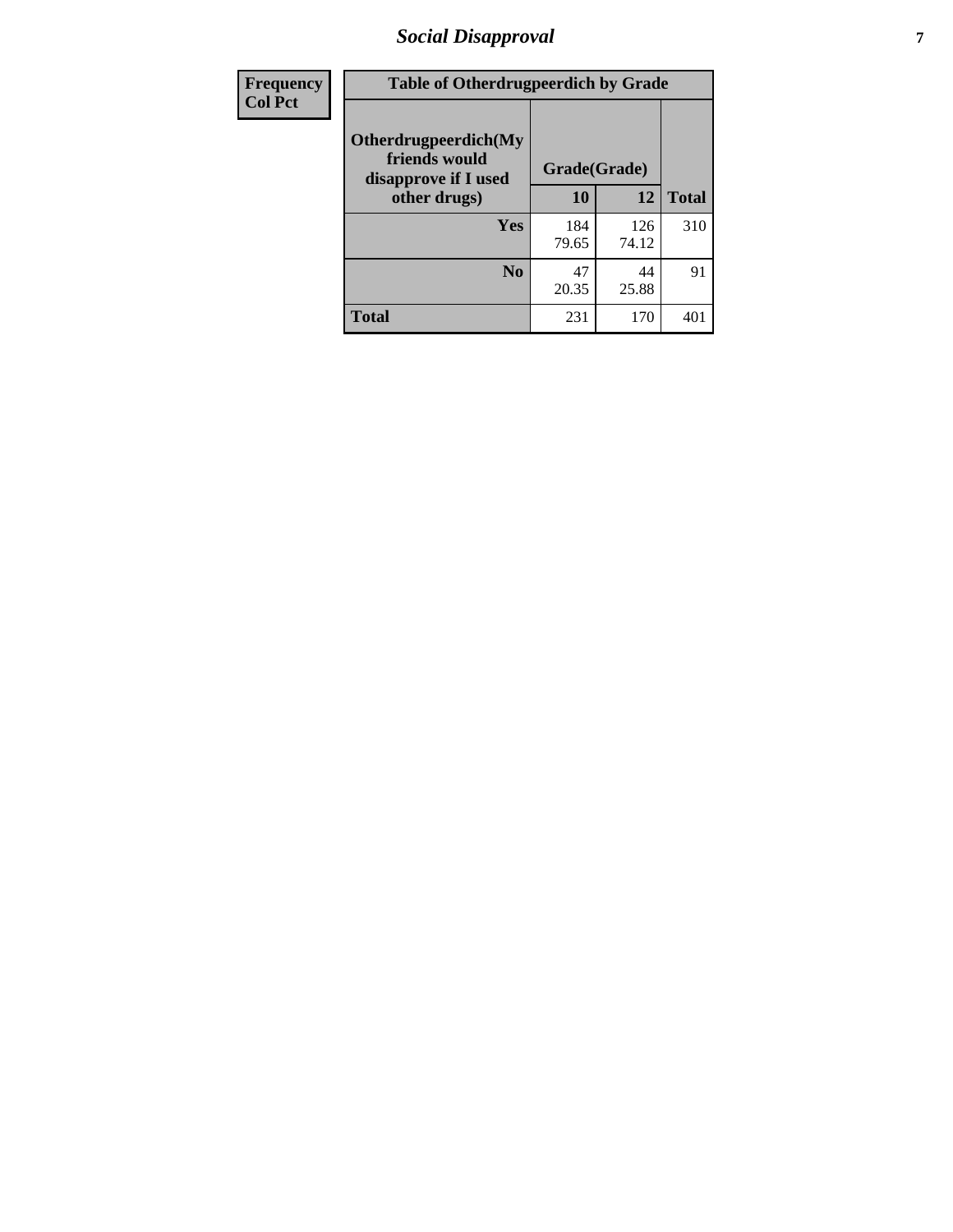#### Title IV, Part A, Schedule A **8** *Goal 2: To help ensure that all schools are safe and disciplined Baseline Data: Year 2008-2009 Student Involvement in Gang Activity*

| Frequency      | <b>Table of Gangself by Grade</b>                                                                 |                    |              |              |
|----------------|---------------------------------------------------------------------------------------------------|--------------------|--------------|--------------|
| <b>Col Pct</b> | Gangself(I<br>have<br>participated<br>in illegal<br>gang<br>activities in<br>the past 30<br>days) | Grade(Grade)<br>10 | 12           | <b>Total</b> |
|                | Yes                                                                                               | 9<br>3.90          | 15<br>8.82   | 24           |
|                | N <sub>0</sub>                                                                                    | 222<br>96.10       | 155<br>91.18 | 377          |
|                | <b>Total</b>                                                                                      | 231                | 170          | 401          |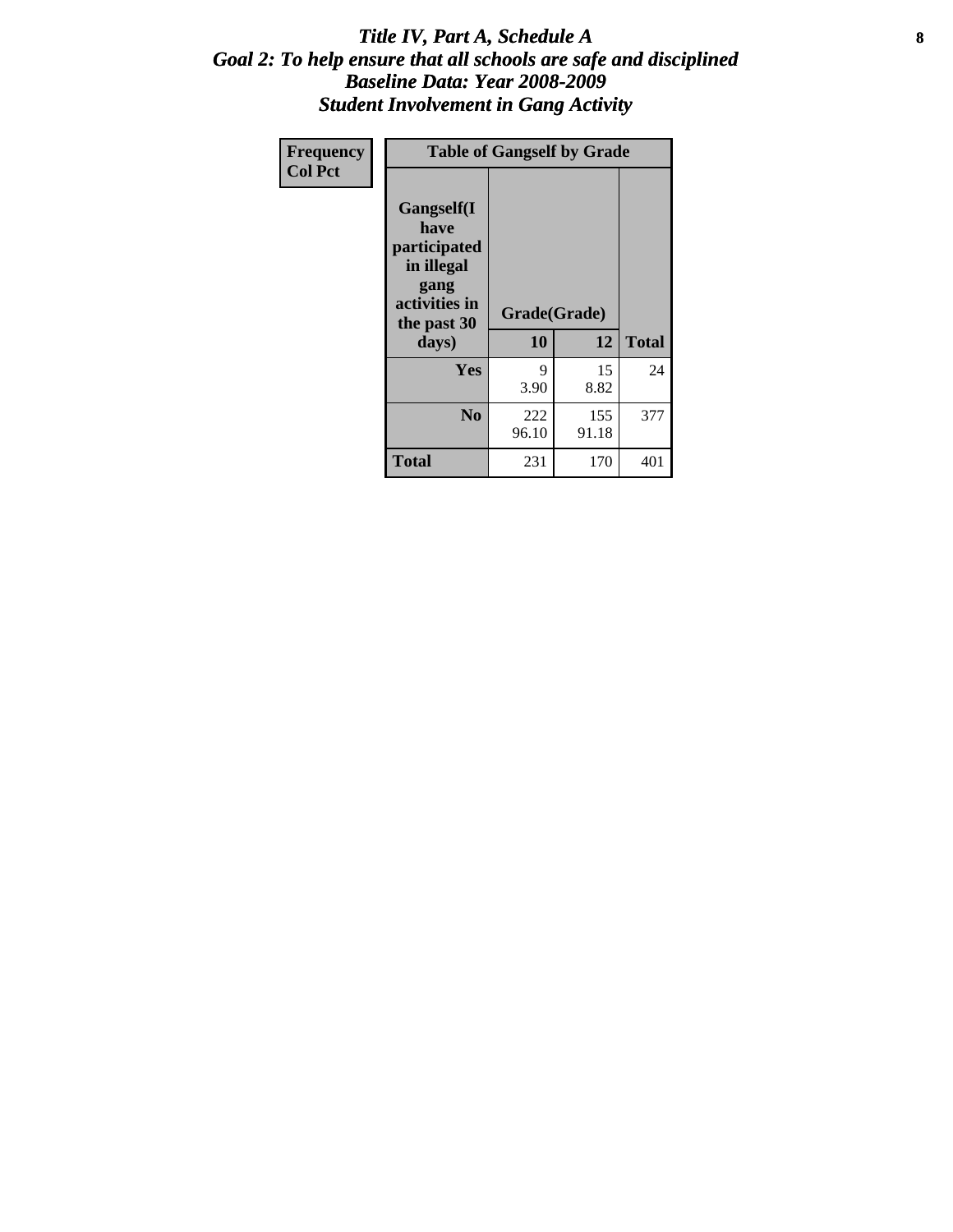# *Student Perception of School Safety* **9**

| <b>Frequency</b><br>Row Pct |
|-----------------------------|
|                             |

| <b>Table of Grade by Safeschool</b> |                                                                                                                                                  |              |             |            |     |  |  |
|-------------------------------------|--------------------------------------------------------------------------------------------------------------------------------------------------|--------------|-------------|------------|-----|--|--|
|                                     | Safeschool (School is a place at which I feel<br>safe)                                                                                           |              |             |            |     |  |  |
| Grade(Grade)                        | <b>Somewhat</b><br><b>Somewhat</b><br><b>Strongly</b><br><b>Strongly</b><br><b>Disagree</b><br>Agree<br><b>Disagree</b><br><b>Total</b><br>Agree |              |             |            |     |  |  |
| 10                                  | 50<br>21.65                                                                                                                                      | 124<br>53.68 | 42<br>18.18 | 15<br>6.49 | 231 |  |  |
| 12                                  | 30<br>17.65                                                                                                                                      | 100<br>58.82 | 28<br>16.47 | 12<br>7.06 | 170 |  |  |
| <b>Total</b>                        | 80                                                                                                                                               | 224          | 70          | 27         | 401 |  |  |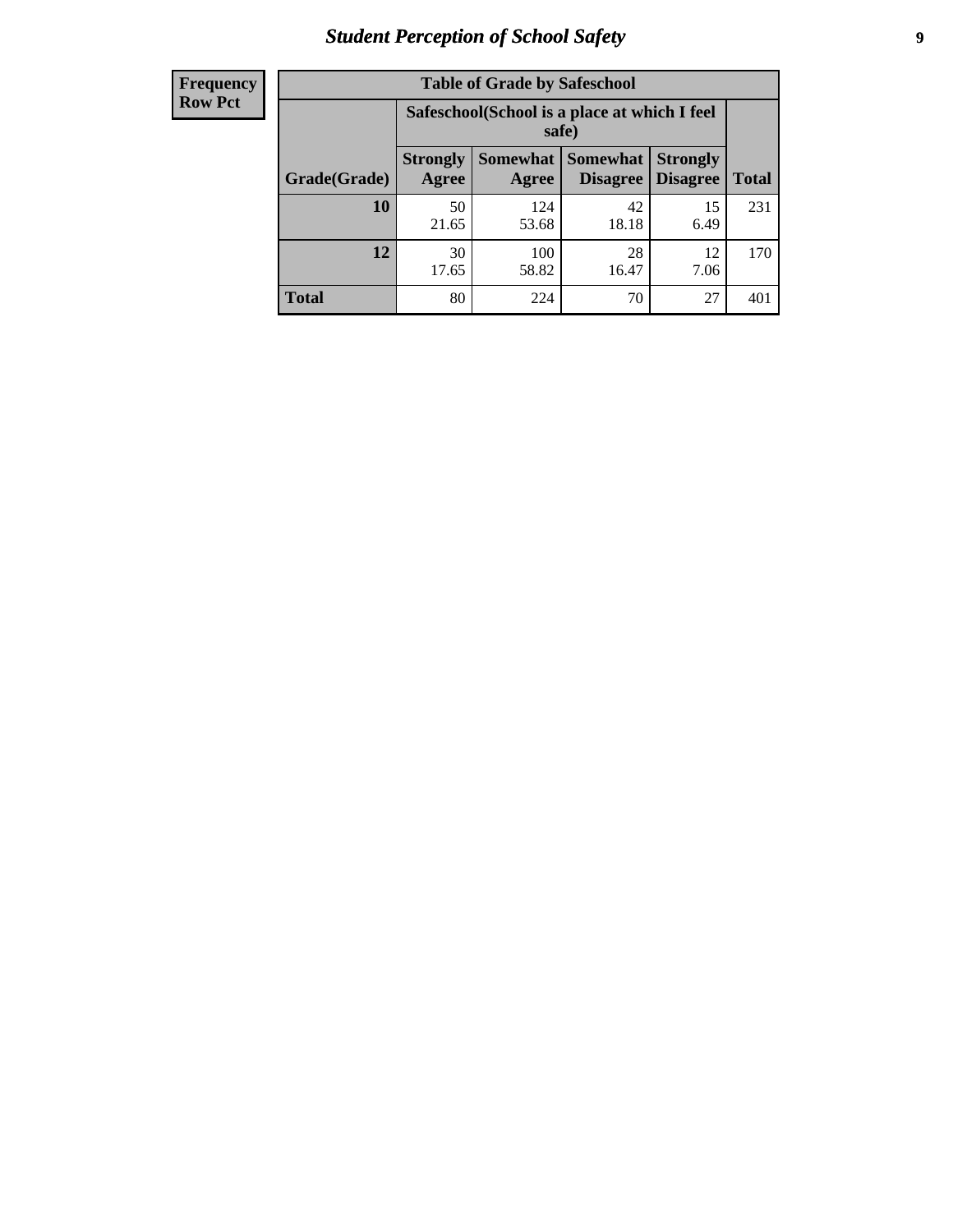#### *Students Who Have Been Bullied* **10**

| <b>Frequency</b> |
|------------------|
| Row Pct          |

| <b>Table of Grade by Bullied</b> |                             |                                                                               |                              |                   |                               |                               |                          |              |
|----------------------------------|-----------------------------|-------------------------------------------------------------------------------|------------------------------|-------------------|-------------------------------|-------------------------------|--------------------------|--------------|
|                                  |                             | <b>Bullied</b> (I have been bullied by other<br>students in the past 30 days) |                              |                   |                               |                               |                          |              |
| Grade(Grade)                     | $\mathbf{0}$<br><b>Days</b> | 1 or<br>2<br>days                                                             | 3 <sub>to</sub><br>5<br>days | 6 to<br>9<br>days | <b>10</b><br>to<br>19<br>days | <b>20</b><br>to<br>29<br>days | <b>All</b><br>30<br>days | <b>Total</b> |
| 10                               | 198<br>85.71                | 10<br>4.33                                                                    | 6<br>2.60                    | 3<br>1.30         | 4<br>1.73                     | 2<br>0.87                     | 8<br>3.46                | 231          |
| 12                               | 147<br>86.47                | 6<br>3.53                                                                     | 5<br>2.94                    | 4<br>2.35         | 2<br>1.18                     | 3<br>1.76                     | 3<br>1.76                | 170          |
| Total                            | 345                         | 16                                                                            | 11                           | 7                 | 6                             | 5                             | 11                       | 401          |

 $\overline{\phantom{0}}$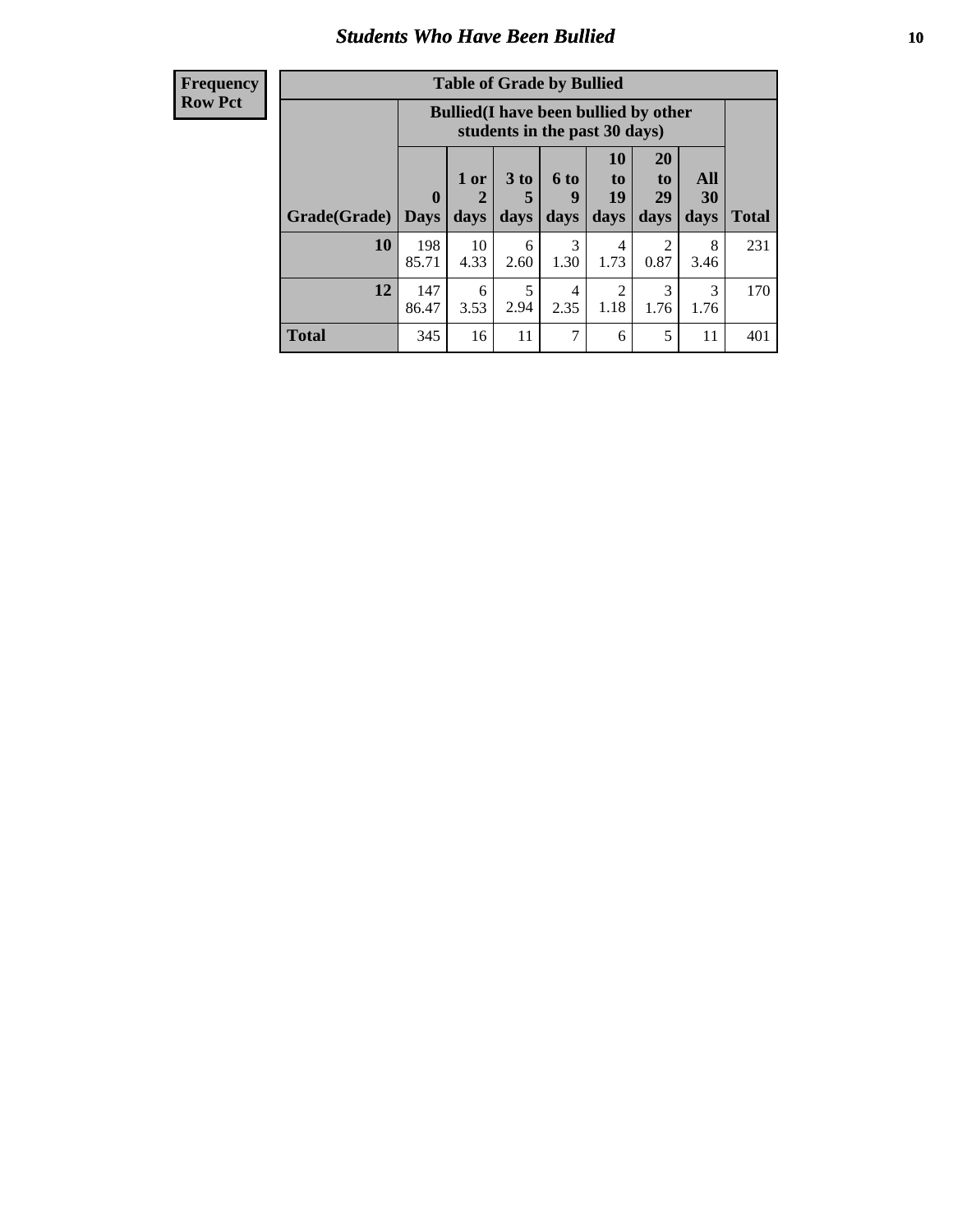### *School Climate* **11**

| Frequency      | <b>Table of SchoolClimate1 by Grade</b> |                    |              |              |  |  |  |
|----------------|-----------------------------------------|--------------------|--------------|--------------|--|--|--|
| <b>Col Pct</b> | SchoolClimate1(I<br>like school)        | Grade(Grade)<br>10 | 12           | <b>Total</b> |  |  |  |
|                | <b>Strongly Agree</b>                   | 37<br>16.02        | 32<br>18.82  | 69           |  |  |  |
|                | <b>Somewhat Agree</b>                   | 135<br>58.44       | 108<br>63.53 | 243          |  |  |  |
|                | <b>Somewhat Disagree</b>                | 35<br>15.15        | 15<br>8.82   | 50           |  |  |  |
|                | <b>Strongly Disagree</b>                | 24<br>10.39        | 15<br>8.82   | 39           |  |  |  |
|                | <b>Total</b>                            | 231                | 170          | 401          |  |  |  |

| Frequency |  |  |
|-----------|--|--|
| Col Pct   |  |  |
|           |  |  |

┑

| <b>Table of SchoolClimate2 by Grade</b>           |              |              |     |  |  |
|---------------------------------------------------|--------------|--------------|-----|--|--|
| SchoolClimate2(I<br>feel successful at<br>school) | <b>Total</b> |              |     |  |  |
| <b>Strongly Agree</b>                             | 39<br>16.88  | 45<br>26.47  | 84  |  |  |
| <b>Somewhat Agree</b>                             | 151<br>65.37 | 110<br>64.71 | 261 |  |  |
| <b>Somewhat Disagree</b>                          | 30<br>12.99  | 11<br>6.47   | 41  |  |  |
| <b>Strongly Disagree</b>                          | 11<br>4.76   | 4<br>2.35    | 15  |  |  |
| <b>Total</b>                                      | 231          | 170          | 401 |  |  |

| Frequency      | <b>Table of SchoolClimate3 by Grade</b>               |              |             |              |  |
|----------------|-------------------------------------------------------|--------------|-------------|--------------|--|
| <b>Col Pct</b> | SchoolClimate3(My<br>school has high<br>standards for | Grade(Grade) |             |              |  |
|                | achievement)                                          | <b>10</b>    | 12          | <b>Total</b> |  |
|                | <b>Strongly Agree</b>                                 | 119<br>51.52 | 75<br>44.12 | 194          |  |
|                | <b>Somewhat Agree</b>                                 | 84<br>36.36  | 70<br>41.18 | 154          |  |
|                | <b>Somewhat Disagree</b>                              | 21<br>9.09   | 16<br>9.41  | 37           |  |
|                | <b>Strongly Disagree</b>                              | 3.03         | 9<br>5.29   | 16           |  |
|                | Total                                                 | 231          | 170         | 401          |  |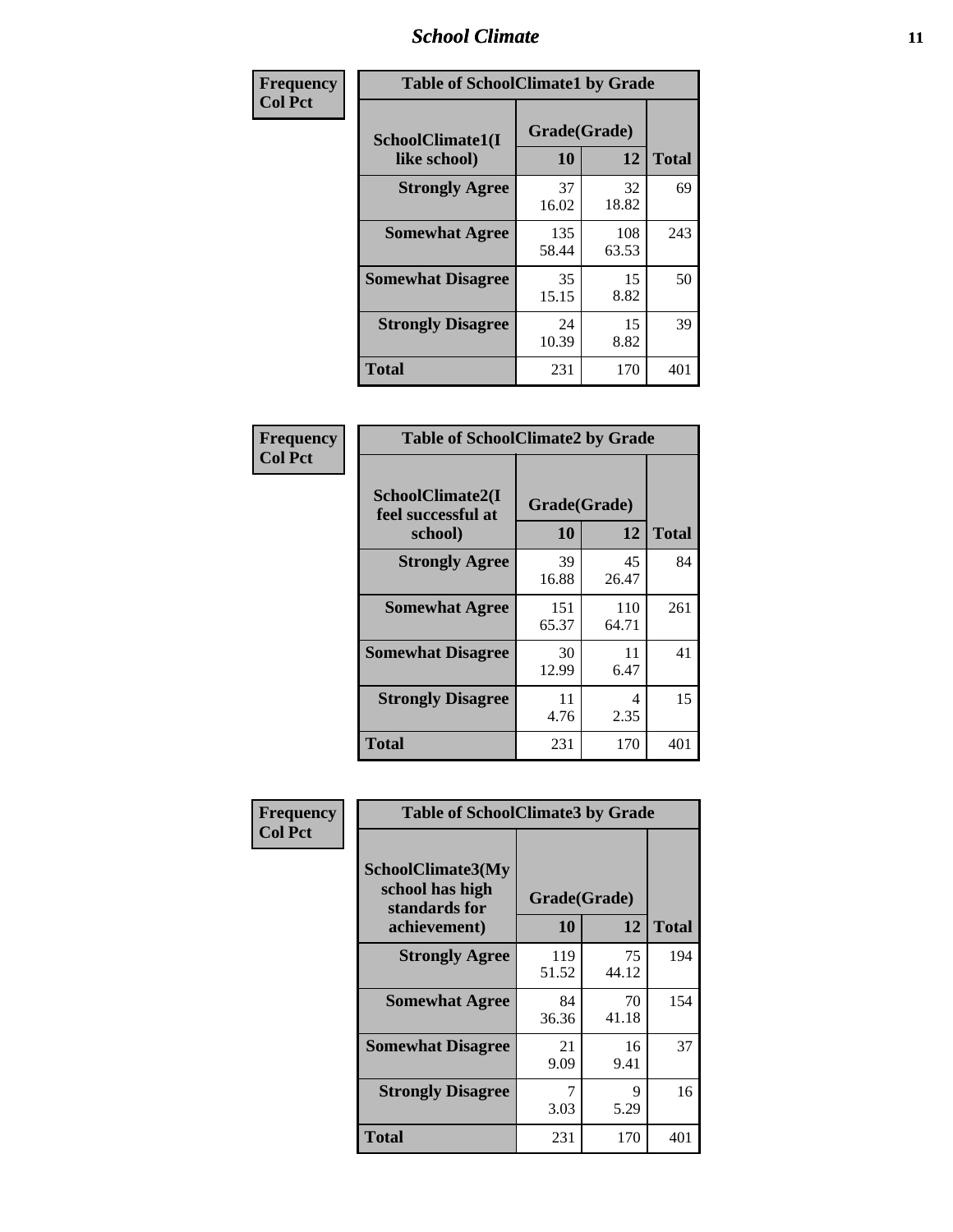### *School Climate* **12**

| Frequency      | <b>Table of SchoolClimate4 by Grade</b>                              |                    |             |              |
|----------------|----------------------------------------------------------------------|--------------------|-------------|--------------|
| <b>Col Pct</b> | <b>SchoolClimate4(My</b><br>school sets clear<br>rules for behavior) | Grade(Grade)<br>10 | 12          | <b>Total</b> |
|                | <b>Strongly Agree</b>                                                | 114<br>49.35       | 89<br>52.35 | 203          |
|                | <b>Somewhat Agree</b>                                                | 83<br>35.93        | 64<br>37.65 | 147          |
|                | <b>Somewhat Disagree</b>                                             | 26<br>11.26        | 13<br>7.65  | 39           |
|                | <b>Strongly Disagree</b>                                             | 8<br>3.46          | 4<br>2.35   | 12           |
|                | <b>Total</b>                                                         | 231                | 170         | 401          |

| <b>Table of SchoolClimate5 by Grade</b>                   |              |              |              |  |  |
|-----------------------------------------------------------|--------------|--------------|--------------|--|--|
| SchoolClimate5(I<br>know what to do in<br>an emergency at |              | Grade(Grade) |              |  |  |
| school)                                                   | 10           | 12           | <b>Total</b> |  |  |
| <b>Strongly Agree</b>                                     | 134<br>58.01 | 97<br>57.06  | 231          |  |  |
| <b>Somewhat Agree</b>                                     | 83<br>35.93  | 58<br>34.12  | 141          |  |  |
| <b>Somewhat Disagree</b>                                  | 7<br>3.03    | 9<br>5.29    | 16           |  |  |
| <b>Strongly Disagree</b>                                  | 3.03         | 6<br>3.53    | 13           |  |  |
| Total                                                     | 231          | 170          | 401          |  |  |

| Frequency      | <b>Table of SchoolClimate6 by Grade</b>                  |                    |             |              |
|----------------|----------------------------------------------------------|--------------------|-------------|--------------|
| <b>Col Pct</b> | <b>SchoolClimate6(Teachers</b><br>treat me with respect) | Grade(Grade)<br>10 | 12          | <b>Total</b> |
|                | <b>Strongly Agree</b>                                    | 68<br>29.44        | 54<br>31.76 | 122          |
|                | <b>Somewhat Agree</b>                                    | 103<br>44.59       | 75<br>44.12 | 178          |
|                | <b>Somewhat Disagree</b>                                 | 40<br>17.32        | 30<br>17.65 | 70           |
|                | <b>Strongly Disagree</b>                                 | 20<br>8.66         | 11<br>6.47  | 31           |
|                | Total                                                    | 231                | 170         | 401          |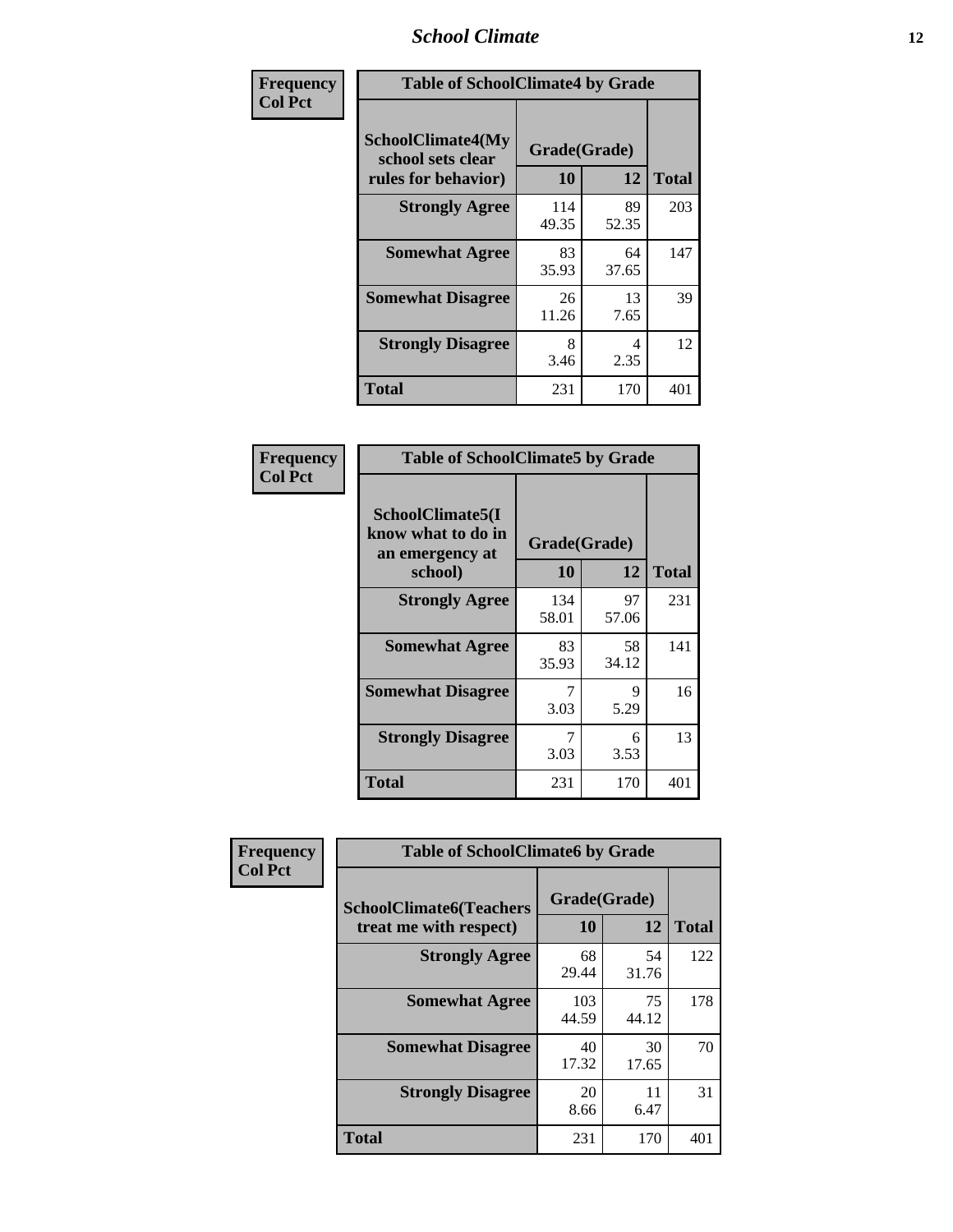### *School Climate* **13**

| Frequency      | <b>Table of SchoolClimate7 by Grade</b>                                       |                           |             |              |
|----------------|-------------------------------------------------------------------------------|---------------------------|-------------|--------------|
| <b>Col Pct</b> | <b>SchoolClimate7(Behaviors</b><br>in my class allow the<br>teacher to teach) | Grade(Grade)<br><b>10</b> | 12          | <b>Total</b> |
|                | <b>Strongly Agree</b>                                                         | 50<br>21.65               | 51<br>30.00 | 101          |
|                | <b>Somewhat Agree</b>                                                         | 115<br>49.78              | 81<br>47.65 | 196          |
|                | <b>Somewhat Disagree</b>                                                      | 45<br>19.48               | 31<br>18.24 | 76           |
|                | <b>Strongly Disagree</b>                                                      | 21<br>9.09                | 4.12        | 28           |
|                | <b>Total</b>                                                                  | 231                       | 170         | 401          |

| Frequency      | <b>Table of SchoolClimate8 by Grade</b>                                              |                    |             |              |  |
|----------------|--------------------------------------------------------------------------------------|--------------------|-------------|--------------|--|
| <b>Col Pct</b> | <b>SchoolClimate8(Students</b><br>are frequently<br>recognized for good<br>behavior) | Grade(Grade)<br>10 | 12          | <b>Total</b> |  |
|                | <b>Strongly Agree</b>                                                                | 31<br>13.42        | 21<br>12.35 | 52           |  |
|                | <b>Somewhat Agree</b>                                                                | 89<br>38.53        | 65<br>38.24 | 154          |  |
|                | <b>Somewhat Disagree</b>                                                             | 73<br>31.60        | 56<br>32.94 | 129          |  |
|                | <b>Strongly Disagree</b>                                                             | 38<br>16.45        | 28<br>16.47 | 66           |  |
|                | <b>Total</b>                                                                         | 231                | 170         | 401          |  |

| Frequency      | <b>Table of SchoolClimate9 by Grade</b>                                                  |                    |              |              |
|----------------|------------------------------------------------------------------------------------------|--------------------|--------------|--------------|
| <b>Col Pct</b> | <b>SchoolClimate9(School</b><br>counselor would be<br>helpful if I needed<br>assistance) | Grade(Grade)<br>10 | 12           | <b>Total</b> |
|                | <b>Strongly Agree</b>                                                                    | 138<br>59.74       | 107<br>62.94 | 245          |
|                | <b>Somewhat Agree</b>                                                                    | 71<br>30.74        | 51<br>30.00  | 122          |
|                | <b>Somewhat Disagree</b>                                                                 | 17<br>7.36         | 12<br>7.06   | 29           |
|                | <b>Strongly Disagree</b>                                                                 | 5<br>2.16          | 0<br>0.00    | 5            |
|                | <b>Total</b>                                                                             | 231                | 170          | 401          |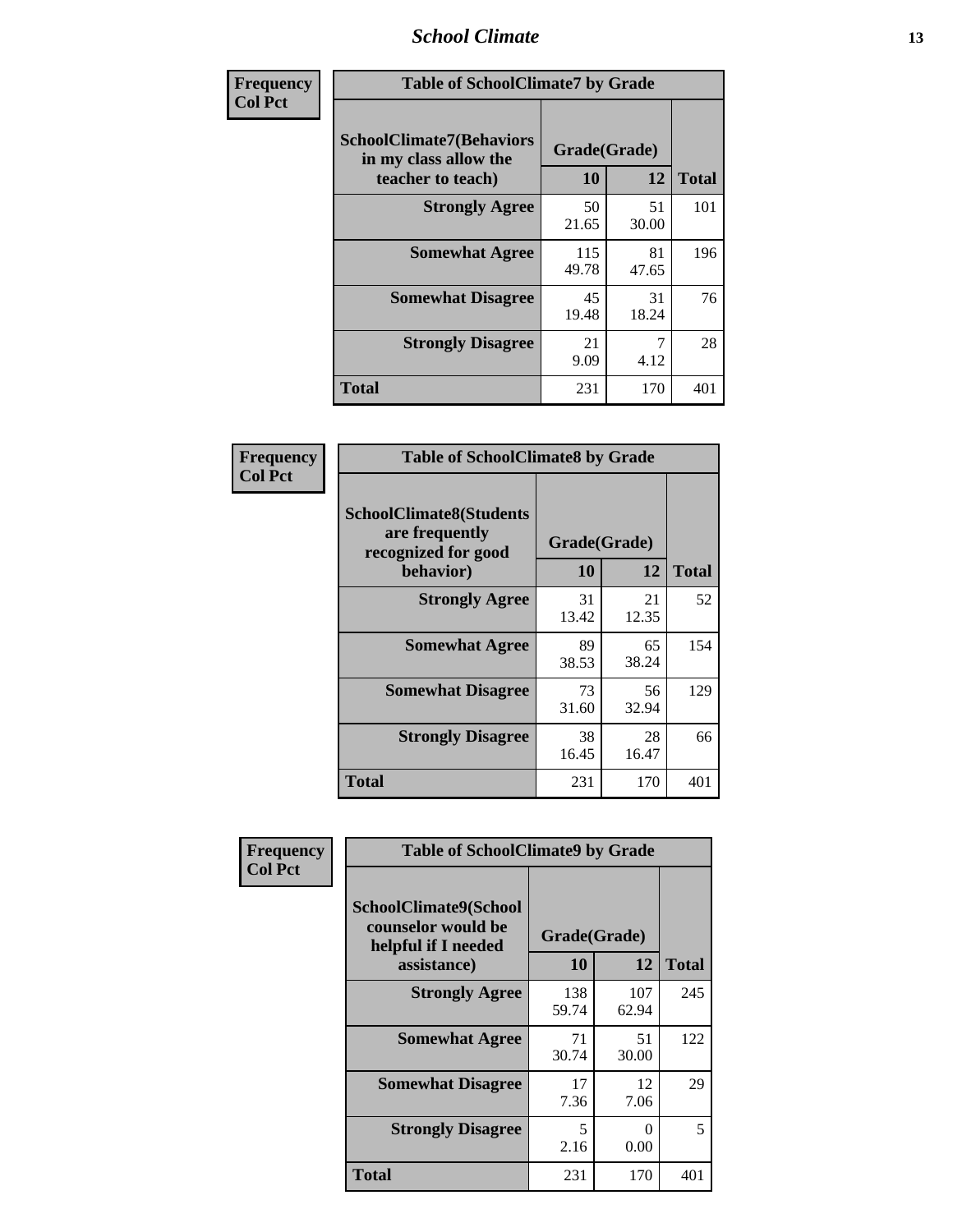### *Reasons for Dropping Out* **14**

| Frequency      | <b>Table of Dropoutreason by Grade</b>                                   |                    |             |              |
|----------------|--------------------------------------------------------------------------|--------------------|-------------|--------------|
| <b>Col Pct</b> | Dropoutreason(If<br>I dropped out the<br>reason would<br>most likely be) | Grade(Grade)<br>10 | 12          | <b>Total</b> |
|                | <b>Won't Drop out</b>                                                    | 125<br>54.11       | 96<br>56.47 | 221          |
|                | <b>Bored</b>                                                             | 36<br>15.58        | 18<br>10.59 | 54           |
|                | <b>Family Reasons</b>                                                    | 18<br>7.79         | 17<br>10.00 | 35           |
|                | <b>Being Bullied</b>                                                     | 10<br>4.33         | 2<br>1.18   | 12           |
|                | <b>Other</b>                                                             | 42<br>18.18        | 37<br>21.76 | 79           |
|                | Total                                                                    | 231                | 170         | 401          |

| Frequency<br><b>Col Pct</b> |                                                             | <b>Table of Dropout by Grade</b> |              |              |
|-----------------------------|-------------------------------------------------------------|----------------------------------|--------------|--------------|
|                             | Dropout(I<br>have<br>thought<br>about<br>dropping<br>out of | Grade(Grade)                     |              |              |
|                             | school)                                                     | 10                               | 12           | <b>Total</b> |
|                             | Yes                                                         | 68<br>29.44                      | 49<br>28.82  | 117          |
|                             | N <sub>0</sub>                                              | 163                              | 121<br>71.18 | 284          |
|                             |                                                             | 70.56                            |              |              |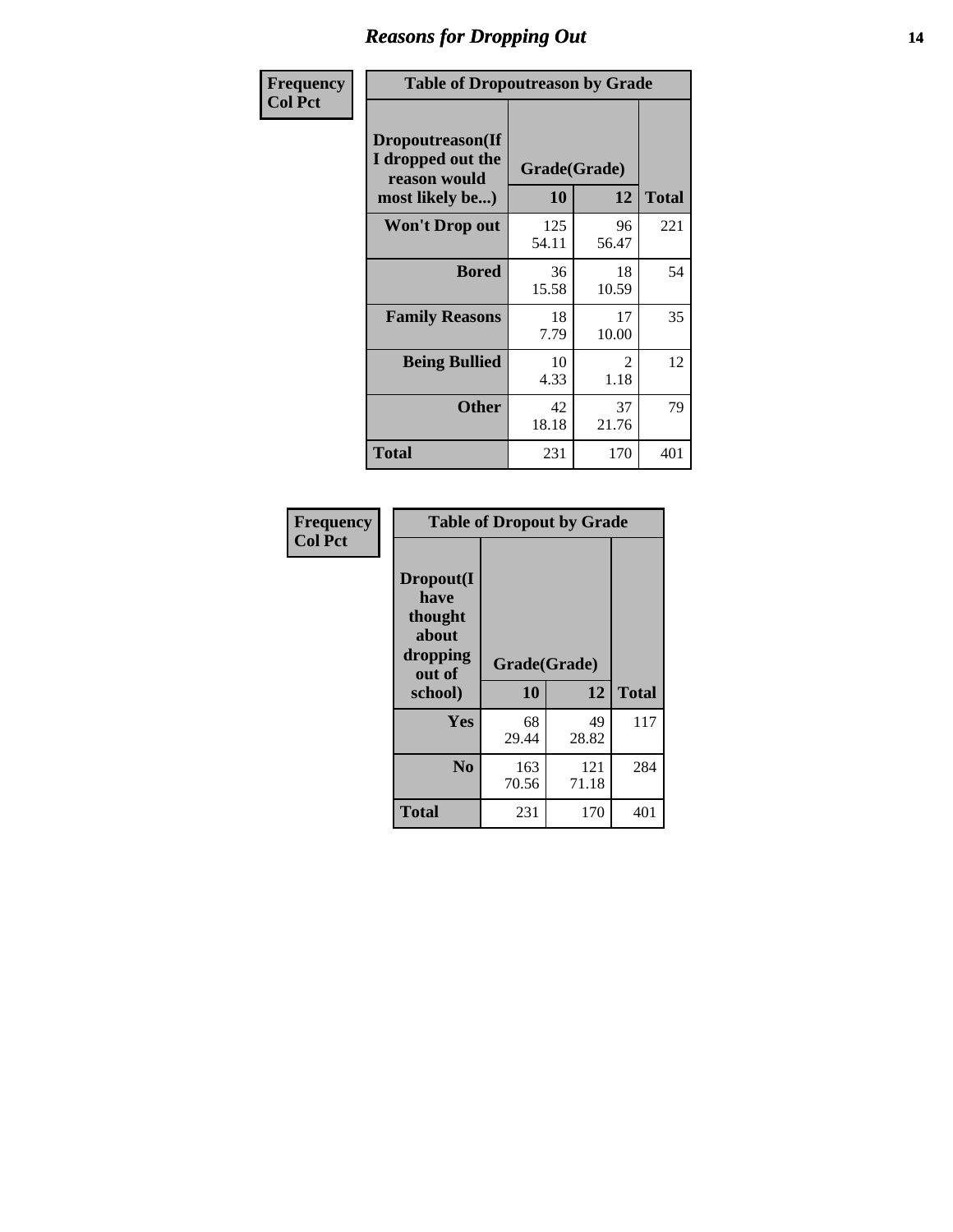*School Safety* **15**

| Frequency      | <b>Table of Gangself by Grade</b>                                                                 |                    |              |              |
|----------------|---------------------------------------------------------------------------------------------------|--------------------|--------------|--------------|
| <b>Col Pct</b> | Gangself(I<br>have<br>participated<br>in illegal<br>gang<br>activities in<br>the past 30<br>days) | Grade(Grade)<br>10 | 12           | <b>Total</b> |
|                | Yes                                                                                               | 9<br>3.90          | 15<br>8.82   | 24           |
|                | N <sub>0</sub>                                                                                    | 222<br>96.10       | 155<br>91.18 | 377          |
|                | <b>Total</b>                                                                                      | 231                | 170          | 401          |

| Frequency<br><b>Col Pct</b> | <b>Table of Gangpeers by Grade</b>                                                                                             |                    |              |              |  |  |  |  |  |  |
|-----------------------------|--------------------------------------------------------------------------------------------------------------------------------|--------------------|--------------|--------------|--|--|--|--|--|--|
|                             | <b>Gangpeers</b> (I<br>have friends<br>who have<br>participated<br>in illegal<br>gang<br>activities in<br>the past 30<br>days) | Grade(Grade)<br>10 | 12           | <b>Total</b> |  |  |  |  |  |  |
|                             | <b>Yes</b>                                                                                                                     | 66<br>28.57        | 36<br>21.18  | 102          |  |  |  |  |  |  |
|                             | N <sub>0</sub>                                                                                                                 | 165<br>71.43       | 134<br>78.82 | 299          |  |  |  |  |  |  |
|                             | <b>Total</b>                                                                                                                   | 231                | 170          | 401          |  |  |  |  |  |  |

| Frequency      |                                                                     | <b>Table of Pickedon by Grade</b> |             |              |  |  |  |  |  |  |  |
|----------------|---------------------------------------------------------------------|-----------------------------------|-------------|--------------|--|--|--|--|--|--|--|
| <b>Col Pct</b> | <b>Pickedon</b> (I have<br>been picked on or<br>teased at school in | Grade(Grade)                      |             |              |  |  |  |  |  |  |  |
|                | the past 30 days)                                                   | 10                                | 12          | <b>Total</b> |  |  |  |  |  |  |  |
|                | <b>Strongly Agree</b>                                               | 26<br>11.26                       | 19<br>11.18 | 45           |  |  |  |  |  |  |  |
|                | <b>Somewhat Agree</b>                                               | 34<br>14.72                       | 23<br>13.53 | 57           |  |  |  |  |  |  |  |
|                | <b>Somewhat Disagree</b>                                            | 28<br>12.12                       | 27<br>15.88 | 55           |  |  |  |  |  |  |  |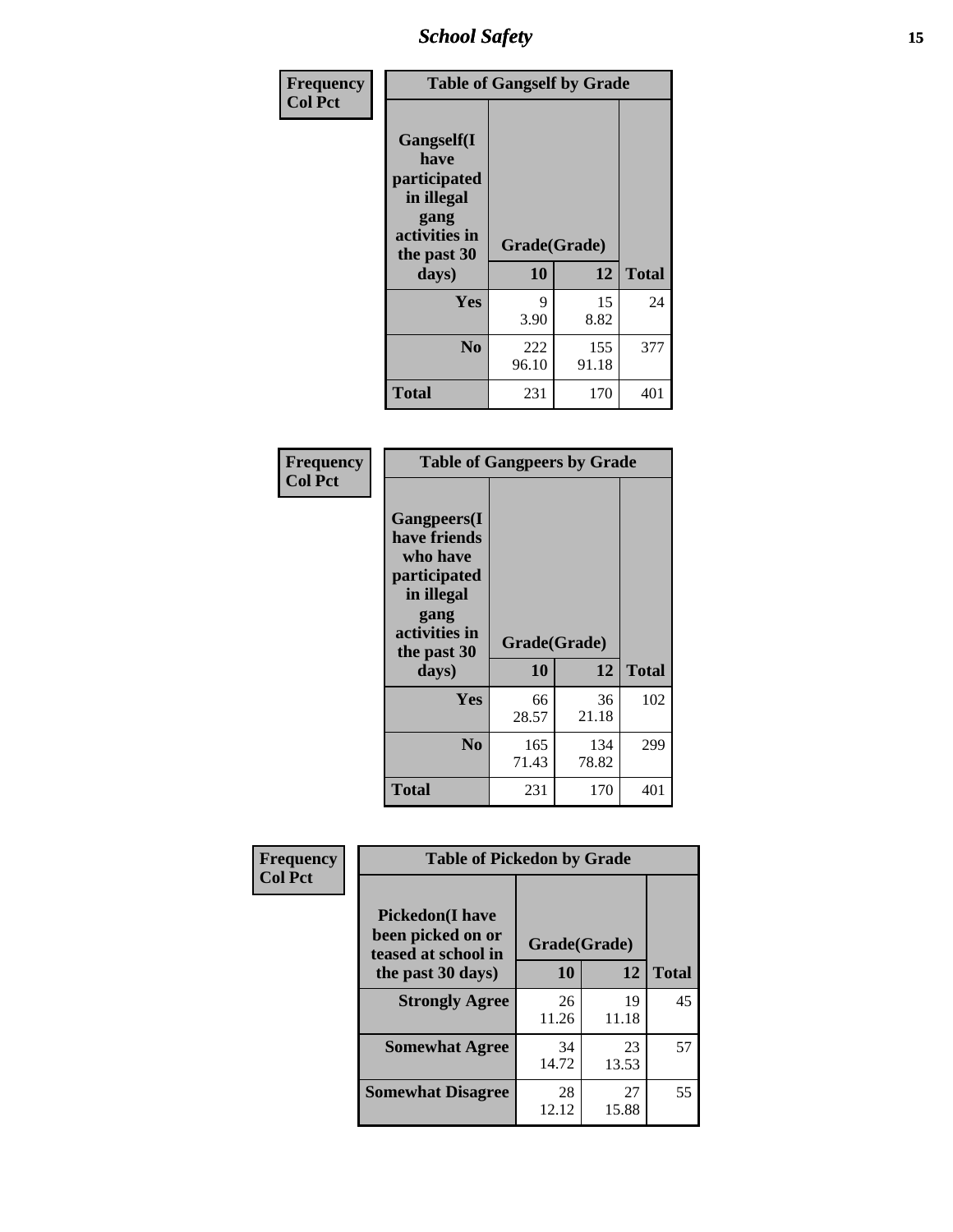# *School Safety* **16**

| <b>Frequency</b> | <b>Table of Pickedon by Grade</b>                                                        |                    |              |              |
|------------------|------------------------------------------------------------------------------------------|--------------------|--------------|--------------|
| <b>Col Pct</b>   | <b>Pickedon</b> (I have<br>been picked on or<br>teased at school in<br>the past 30 days) | Grade(Grade)<br>10 | 12           | <b>Total</b> |
|                  | <b>Strongly Disagree</b>                                                                 | 143<br>61.90       | 101<br>59.41 | 244          |
|                  | Total                                                                                    | 231                | 170          | 40           |

| Frequency      |                                                          | <b>Table of Safeschool by Grade</b> |              |     |  |  |  |  |  |  |  |  |
|----------------|----------------------------------------------------------|-------------------------------------|--------------|-----|--|--|--|--|--|--|--|--|
| <b>Col Pct</b> | Safeschool(School<br>is a place at which I<br>feel safe) | Grade(Grade)<br>10                  | <b>Total</b> |     |  |  |  |  |  |  |  |  |
|                | <b>Strongly Agree</b>                                    | 50<br>21.65                         | 30<br>17.65  | 80  |  |  |  |  |  |  |  |  |
|                | <b>Somewhat Agree</b>                                    | 124<br>53.68                        | 100<br>58.82 | 224 |  |  |  |  |  |  |  |  |
|                | <b>Somewhat Disagree</b>                                 | 42<br>18.18                         | 28<br>16.47  | 70  |  |  |  |  |  |  |  |  |
|                | <b>Strongly Disagree</b>                                 | 15<br>6.49                          | 12<br>7.06   | 27  |  |  |  |  |  |  |  |  |
|                | <b>Total</b>                                             | 231                                 | 170          | 401 |  |  |  |  |  |  |  |  |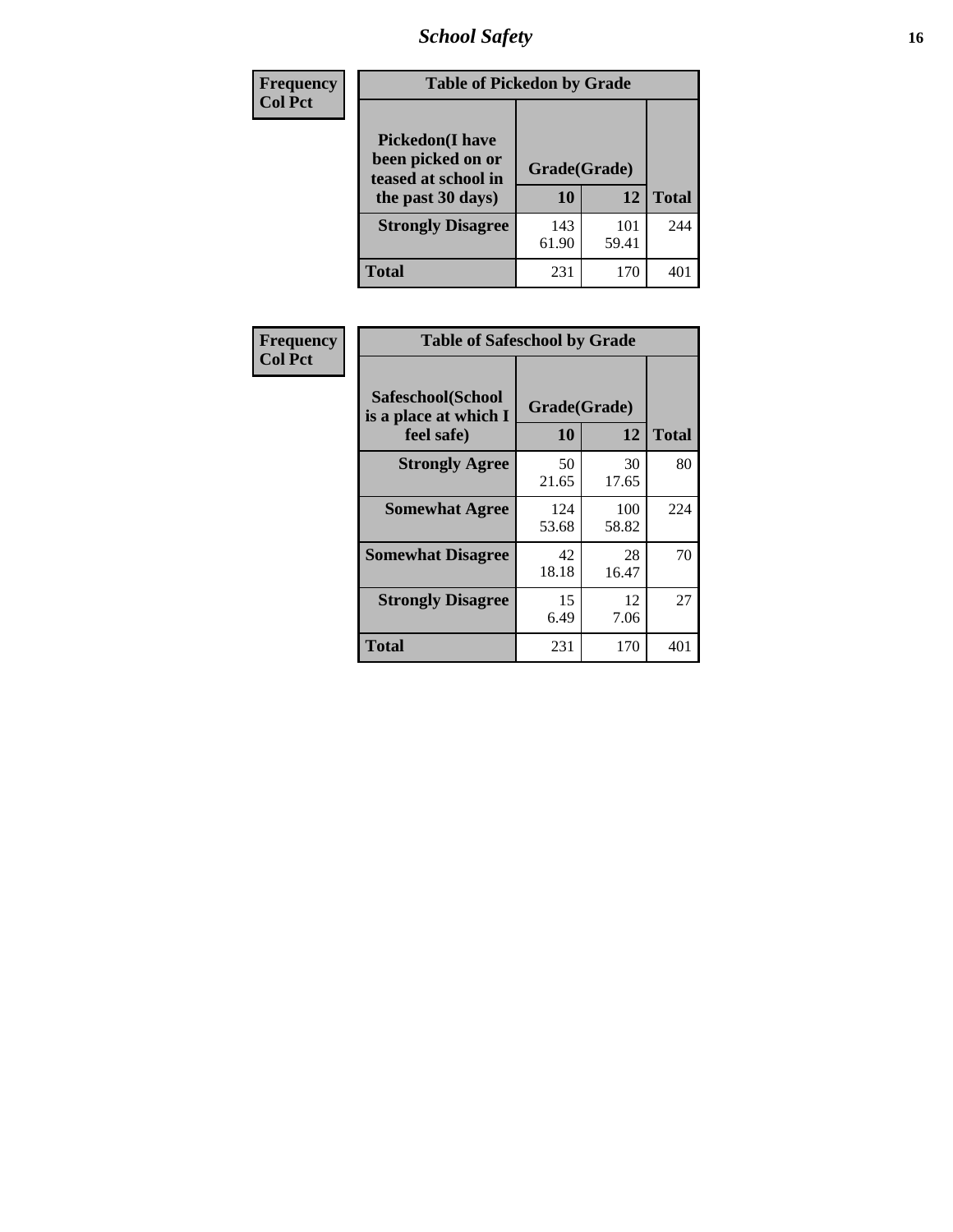*School Safety* **17**

**Frequency Row Pct**

| <b>Table of Grade by Bullied</b> |              |                                                                               |                              |                   |                        |                               |                          |              |  |  |  |
|----------------------------------|--------------|-------------------------------------------------------------------------------|------------------------------|-------------------|------------------------|-------------------------------|--------------------------|--------------|--|--|--|
|                                  |              | <b>Bullied</b> (I have been bullied by other<br>students in the past 30 days) |                              |                   |                        |                               |                          |              |  |  |  |
| <b>Grade</b> (Grade)   Days      | $\mathbf 0$  | 1 or<br>days                                                                  | 3 <sub>to</sub><br>5<br>days | 6 to<br>g<br>days | 10<br>to<br>19<br>days | <b>20</b><br>to<br>29<br>days | All<br><b>30</b><br>days | <b>Total</b> |  |  |  |
| 10                               | 198<br>85.71 | 10<br>4.33                                                                    | 6<br>2.60                    | 3<br>1.30         | 4<br>1.73              | 2<br>0.87                     | 8<br>3.46                | 231          |  |  |  |
| 12                               | 147<br>86.47 | 6<br>3.53                                                                     | 5<br>2.94                    | 4<br>2.35         | 2<br>1.18              | 3<br>1.76                     | 3<br>1.76                | 170          |  |  |  |
| Total                            | 345          | 16                                                                            | 11                           | 7                 | 6                      | 5                             | 11                       | 401          |  |  |  |

| <b>Frequency</b> |  |
|------------------|--|
| l Row Pct        |  |

**r** 

| <b>Table of Grade by Bulliedothers</b> |                             |                                                                         |              |                   |                        |                               |                   |              |  |  |  |
|----------------------------------------|-----------------------------|-------------------------------------------------------------------------|--------------|-------------------|------------------------|-------------------------------|-------------------|--------------|--|--|--|
|                                        |                             | <b>Bulliedothers</b> (I bullied others in the past<br>$30 \text{ days}$ |              |                   |                        |                               |                   |              |  |  |  |
| Grade(Grade)                           | $\mathbf{0}$<br><b>Days</b> | 1 or<br>$\overline{2}$<br>days                                          | 3 to<br>days | 6 to<br>9<br>days | 10<br>to<br>19<br>days | <b>20</b><br>to<br>29<br>days | All<br>30<br>days | <b>Total</b> |  |  |  |
| 10                                     | 208<br>90.04                | 10<br>4.33                                                              | 2<br>0.87    | 3<br>1.30         | 4<br>1.73              | 2<br>0.87                     | 2<br>0.87         | 231          |  |  |  |
| 12                                     | 152<br>89.41                | 6<br>3.53                                                               | 4.12         | 0.59              | 0.59                   | 2<br>1.18                     | 0.59              | 170          |  |  |  |
| <b>Total</b>                           | 360                         | 16                                                                      | 9            | $\overline{4}$    | 5                      | 4                             | 3                 | 401          |  |  |  |

| <b>Frequency</b> | <b>Table of Grade by Weaponschool</b> |                             |                                                                    |                          |                        |                        |                   |              |  |
|------------------|---------------------------------------|-----------------------------|--------------------------------------------------------------------|--------------------------|------------------------|------------------------|-------------------|--------------|--|
| <b>Row Pct</b>   |                                       |                             | Weaponschool (I brought a weapon<br>to school in the past 30 days) |                          |                        |                        |                   |              |  |
|                  | Grade(Grade)                          | $\mathbf{0}$<br><b>Days</b> | 3 <sub>to</sub><br>days                                            | <b>6 to</b><br>9<br>days | 10<br>to<br>19<br>days | 20<br>to<br>29<br>days | All<br>30<br>days | <b>Total</b> |  |
|                  | 10                                    | 227<br>98.27                | 0<br>0.00                                                          | 0.43                     | $\mathfrak{D}$<br>0.87 | 0<br>0.00              | 0.43              | 231          |  |
|                  | 12                                    | 164<br>96.47                | 0.59                                                               | 0.59                     | $\overline{2}$<br>1.18 | 0.59                   | 0.59              | 170          |  |
|                  | <b>Total</b>                          | 391                         |                                                                    | $\mathfrak{D}$           | 4                      |                        | $\overline{2}$    | 401          |  |

Ŧ.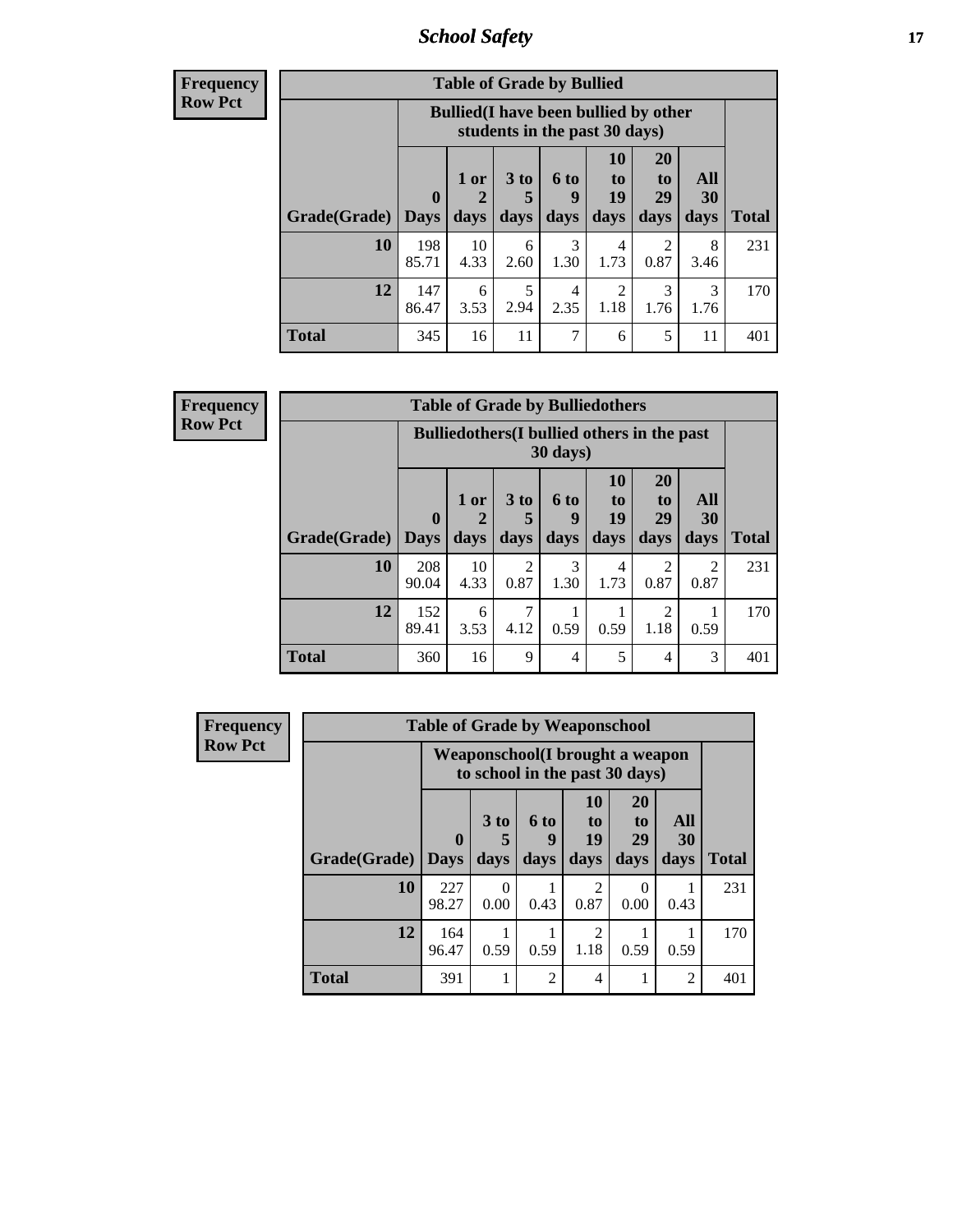*School Safety* **18**

| <b>Frequency</b> |              |              |                        |                      |                        | <b>Table of Grade by Absentunsafe</b>                                           |                       |                        |              |
|------------------|--------------|--------------|------------------------|----------------------|------------------------|---------------------------------------------------------------------------------|-----------------------|------------------------|--------------|
| <b>Row Pct</b>   |              |              |                        |                      |                        | Absentunsafe(I have missed school<br>because I felt unsafe in the past 30 days) |                       |                        |              |
|                  |              | $\mathbf{0}$ | 1 or<br>2              | 3 <sub>to</sub><br>5 | 6 to<br>9              | 10<br>to<br>19                                                                  | <b>20</b><br>to<br>29 | All<br>30              |              |
|                  | Grade(Grade) | <b>Days</b>  | days                   | days                 | days                   | days                                                                            | days                  | days                   | <b>Total</b> |
|                  | 10           | 222<br>96.10 | $\mathfrak{D}$<br>0.87 | 2<br>0.87            | $\mathfrak{D}$<br>0.87 | 0.43                                                                            | 0<br>0.00             | $\mathfrak{D}$<br>0.87 | 231          |
|                  | 12           | 163<br>95.88 | 1<br>0.59              | 0.59                 | $\Omega$<br>0.00       | $\overline{2}$<br>1.18                                                          | 2<br>1.18             | 0.59                   | 170          |
|                  | <b>Total</b> | 385          | 3                      | 3                    | $\overline{2}$         | 3                                                                               | $\overline{2}$        | 3                      | 401          |
|                  |              |              |                        |                      |                        |                                                                                 |                       |                        |              |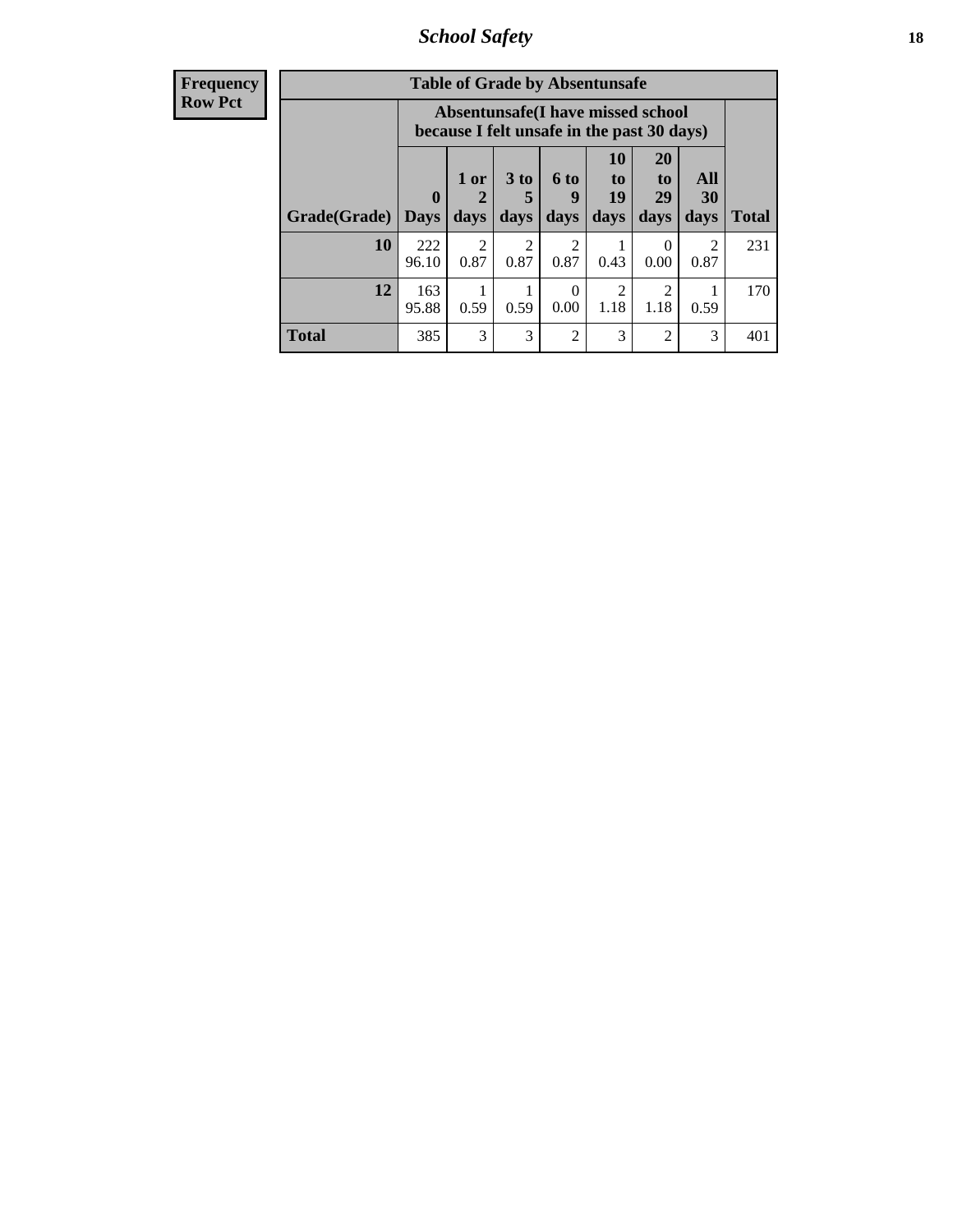# *Drug Use During Last 30 Days* **19**

#### **Frequency Row Pct**

| <b>Table of Grade by Alcohol</b> |                                 |                                    |                 |                 |                 |                   |              |              |  |  |  |  |
|----------------------------------|---------------------------------|------------------------------------|-----------------|-----------------|-----------------|-------------------|--------------|--------------|--|--|--|--|
|                                  |                                 | Alcohol(Alcohol use, past 30 days) |                 |                 |                 |                   |              |              |  |  |  |  |
| Grade(Grade)                     | <b>Did</b><br>not<br><b>use</b> | $1 - 2$<br>days                    | $3 - 5$<br>days | $6 - 9$<br>days | $10-19$<br>days | $20 - 29$<br>days | Every<br>day | <b>Total</b> |  |  |  |  |
| 10                               | 179<br>77.49                    | 13<br>5.63                         | 11<br>4.76      | 4<br>1.73       | 12<br>5.19      | 6<br>2.60         | 6<br>2.60    | 231          |  |  |  |  |
| 12                               | 115<br>67.65                    | 14<br>8.24                         | 10<br>5.88      | 1<br>0.59       | 10<br>5.88      | 10<br>5.88        | 10<br>5.88   | 170          |  |  |  |  |
| <b>Total</b>                     | 294                             | 27                                 | 21              | 5               | 22              | 16                | 16           | 401          |  |  |  |  |

#### **Frequency Row Pct**

| <b>Table of Grade by Cigarettes</b> |                                 |                                                          |                 |                |                 |                   |                     |              |  |  |  |  |
|-------------------------------------|---------------------------------|----------------------------------------------------------|-----------------|----------------|-----------------|-------------------|---------------------|--------------|--|--|--|--|
|                                     |                                 | <b>Cigarettes</b> (Smoking tobacco use,<br>past 30 days) |                 |                |                 |                   |                     |              |  |  |  |  |
| Grade(Grade)                        | <b>Did</b><br>not<br><b>use</b> | $1 - 2$<br>days                                          | $3 - 5$<br>days | $6-9$<br>days  | $10-19$<br>days | $20 - 29$<br>days | <b>Every</b><br>day | <b>Total</b> |  |  |  |  |
| 10                                  | 202<br>87.45                    | 12<br>5.19                                               | 6<br>2.60       | 0.43           | 2<br>0.87       | 4<br>1.73         | 4<br>1.73           | 231          |  |  |  |  |
| 12                                  | 128<br>75.29                    | 15<br>8.82                                               | 6<br>3.53       | 3<br>1.76      | 3<br>1.76       | 5<br>2.94         | 10<br>5.88          | 170          |  |  |  |  |
| <b>Total</b>                        | 330                             | 27                                                       | 12              | $\overline{4}$ | 5               | 9                 | 14                  | 401          |  |  |  |  |

**Frequency Row Pct**

| <b>Table of Grade by Smokeless</b> |                                 |                                                        |                        |                  |                 |                   |                     |              |  |  |  |  |  |
|------------------------------------|---------------------------------|--------------------------------------------------------|------------------------|------------------|-----------------|-------------------|---------------------|--------------|--|--|--|--|--|
|                                    |                                 | <b>Smokeless</b> (Chewing tobaccouse,<br>past 30 days) |                        |                  |                 |                   |                     |              |  |  |  |  |  |
| Grade(Grade)                       | <b>Did</b><br>not<br><b>use</b> | $1 - 2$<br>days                                        | $3 - 5$<br>days        | $6-9$<br>days    | $10-19$<br>days | $20 - 29$<br>days | <b>Every</b><br>day | <b>Total</b> |  |  |  |  |  |
| 10                                 | 214<br>92.64                    | 9<br>3.90                                              | 2<br>0.87              | 0.43             | 3<br>1.30       | 0.43              | 0.43                | 231          |  |  |  |  |  |
| 12                                 | 146<br>85.88                    | 4.12                                                   | $\overline{c}$<br>1.18 | $\Omega$<br>0.00 | 5<br>2.94       | 4<br>2.35         | 6<br>3.53           | 170          |  |  |  |  |  |
| <b>Total</b>                       | 360                             | 16                                                     | $\overline{4}$         |                  | 8               | 5                 | 7                   | 401          |  |  |  |  |  |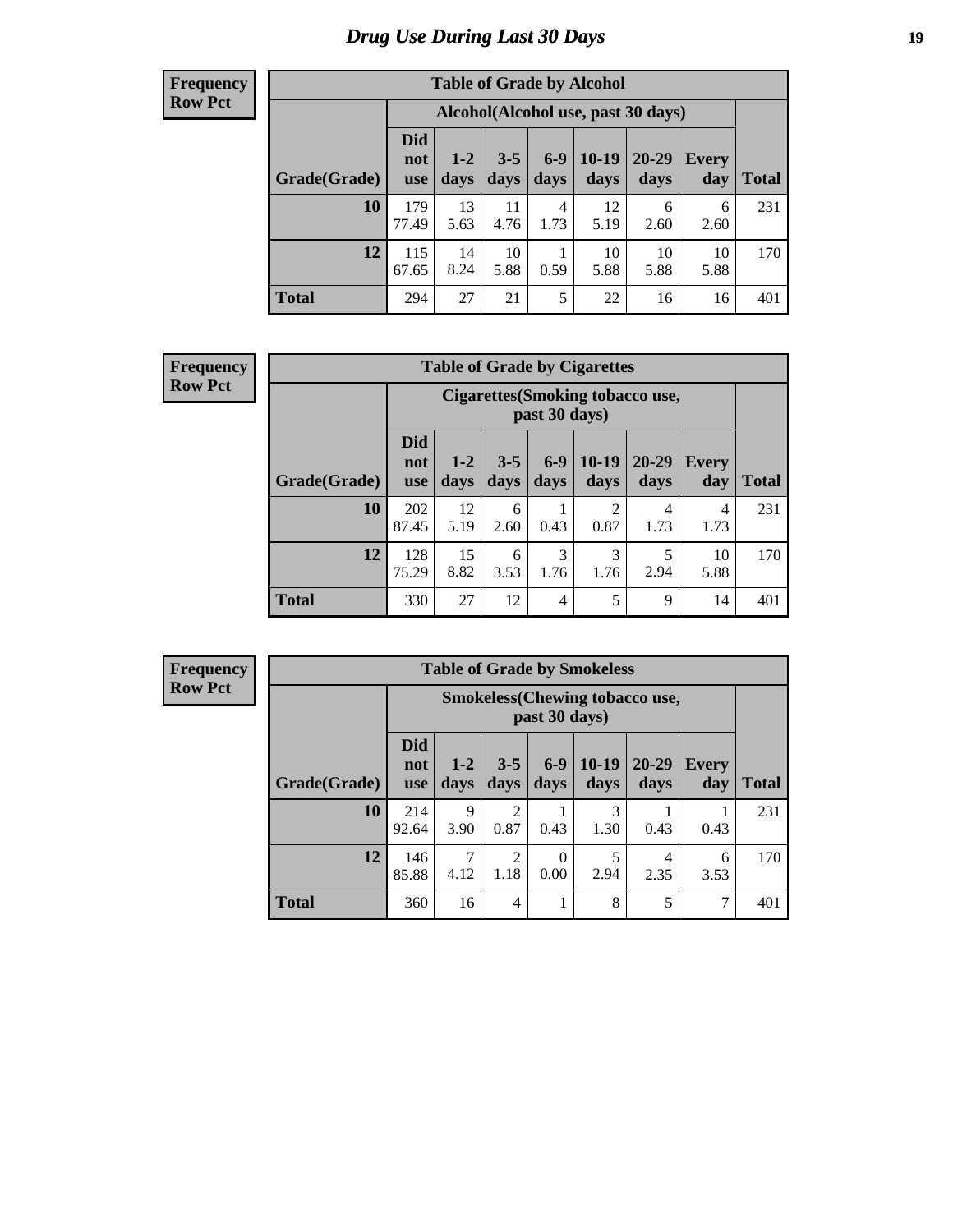#### **Frequency Row Pct**

| <b>Table of Grade by Marijuana</b> |                                 |                                         |                        |                        |                 |               |              |       |  |
|------------------------------------|---------------------------------|-----------------------------------------|------------------------|------------------------|-----------------|---------------|--------------|-------|--|
|                                    |                                 | Marijuana (Marijuana use, past 30 days) |                        |                        |                 |               |              |       |  |
| Grade(Grade)                       | <b>Did</b><br>not<br><b>use</b> | $1 - 2$<br>days                         | $3 - 5$<br>days        | $6-9$<br>days          | $10-19$<br>days | 20-29<br>days | Every<br>day | Total |  |
| 10                                 | 216<br>93.51                    | 5<br>2.16                               | 3<br>1.30              | $\overline{c}$<br>0.87 | 0.43            | 0.00          | 4<br>1.73    | 231   |  |
| 12                                 | 142<br>83.53                    | 14<br>8.24                              | $\overline{2}$<br>1.18 | 0.59                   | 4<br>2.35       | 6<br>3.53     | 0.59         | 170   |  |
| <b>Total</b>                       | 358                             | 19                                      | 5                      | 3                      | 5               | 6             | 5            | 401   |  |

| <b>Frequency</b> |              | <b>Table of Grade by Cocaine</b> |                                     |               |                  |                        |                |              |  |  |  |
|------------------|--------------|----------------------------------|-------------------------------------|---------------|------------------|------------------------|----------------|--------------|--|--|--|
| <b>Row Pct</b>   |              |                                  | Cocaine (Cocaine use, past 30 days) |               |                  |                        |                |              |  |  |  |
|                  | Grade(Grade) | <b>Did</b><br>not<br>use         | $1 - 2$<br>days                     | $6-9$<br>days | $10-19$<br>days  | $20 - 29$<br>days      | Every<br>day   | <b>Total</b> |  |  |  |
|                  | <b>10</b>    | 228<br>98.70                     | 0.43                                | 0.43          | $\theta$<br>0.00 | 0.00                   | 0.43           | 231          |  |  |  |
|                  | 12           | 164<br>96.47                     | $\overline{c}$<br>1.18              | 0.00          | 0.59             | $\mathfrak{D}$<br>1.18 | 0.59           | 170          |  |  |  |
|                  | <b>Total</b> | 392                              | 3                                   |               | 1                | $\overline{2}$         | $\overline{2}$ | 401          |  |  |  |

| <b>Frequency</b> |  |
|------------------|--|
| <b>Row Pct</b>   |  |

| <b>Table of Grade by Inhalants</b> |                          |                                        |                 |                |                 |                   |              |       |  |
|------------------------------------|--------------------------|----------------------------------------|-----------------|----------------|-----------------|-------------------|--------------|-------|--|
|                                    |                          | Inhalants (Inhalant use, past 30 days) |                 |                |                 |                   |              |       |  |
| Grade(Grade)                       | Did<br>not<br><b>use</b> | $1 - 2$<br>days                        | $3 - 5$<br>days | $6-9$<br>days  | $10-19$<br>days | $20 - 29$<br>days | Every<br>day | Total |  |
| 10                                 | 226<br>97.84             | 0.43                                   | 0.43            | 0.43           | 0.43            | 0.00              | 0.43         | 231   |  |
| 12                                 | 165<br>97.06             | 3<br>1.76                              | 0<br>0.00       | 0.59           | 0<br>0.00       | 0.59              | 0<br>0.00    | 170   |  |
| <b>Total</b>                       | 391                      | 4                                      |                 | $\overline{2}$ |                 |                   |              | 401   |  |

| <b>Frequency</b> | <b>Table of Grade by Steroids</b> |                                 |                        |                 |                        |                     |              |  |  |
|------------------|-----------------------------------|---------------------------------|------------------------|-----------------|------------------------|---------------------|--------------|--|--|
| <b>Row Pct</b>   |                                   |                                 |                        |                 |                        |                     |              |  |  |
|                  | Grade(Grade)                      | <b>Did</b><br>not<br><b>use</b> | $1 - 2$<br>days        | $10-19$<br>days | $20 - 29$<br>days      | <b>Every</b><br>day | <b>Total</b> |  |  |
|                  | 10                                | 230<br>99.57                    | $\Omega$<br>0.00       | 0<br>0.00       | 0.00                   | 0.43                | 231          |  |  |
|                  | 12                                | 165<br>97.06                    | $\overline{2}$<br>1.18 | 0.59            | $\mathfrak{D}$<br>1.18 | 0<br>0.00           | 170          |  |  |
|                  | <b>Total</b>                      | 395                             | $\overline{2}$         |                 | $\mathfrak{D}$         |                     | 401          |  |  |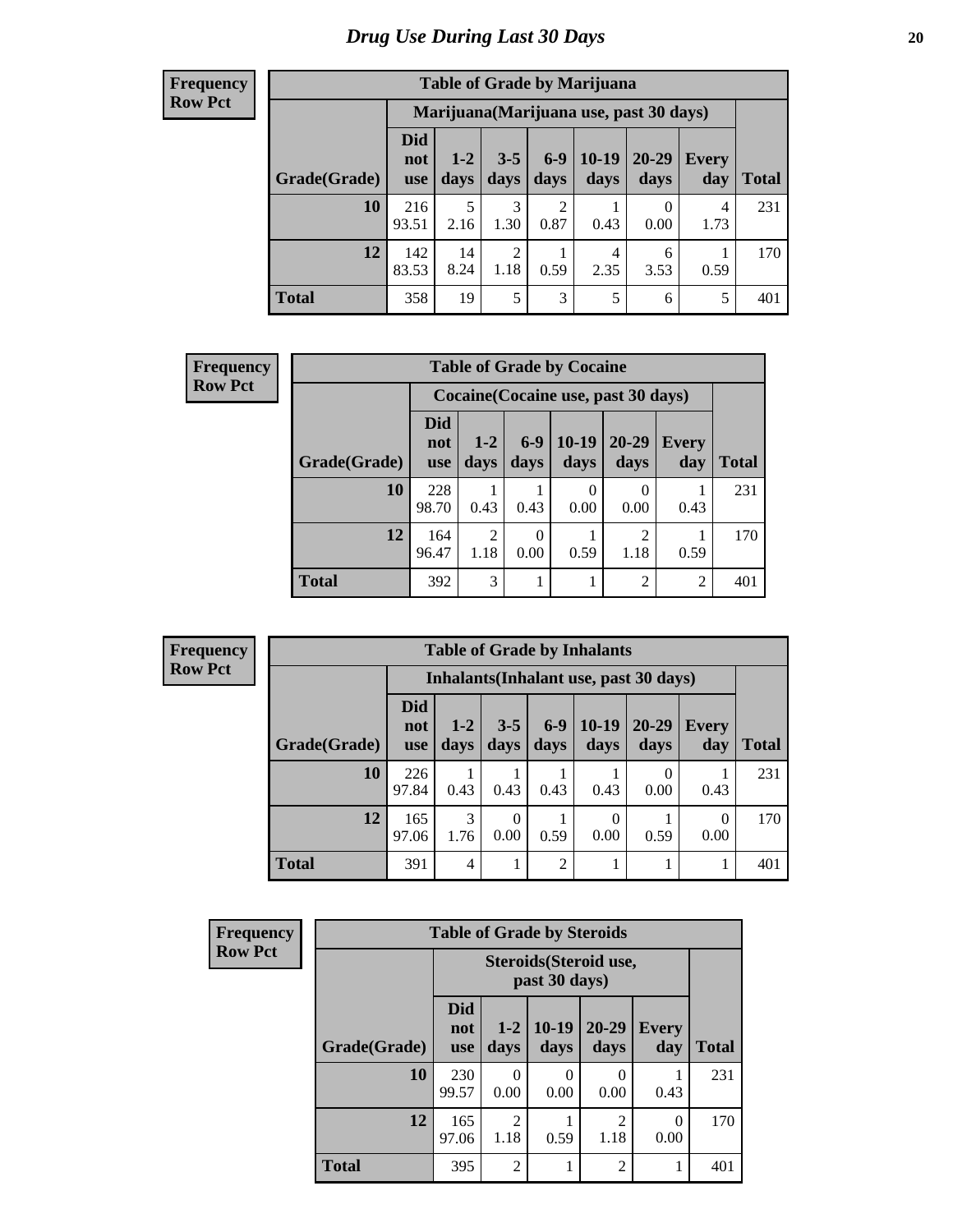# *Drug Use During Last 30 Days* **21**

| <b>Frequency</b> | <b>Table of Grade by Ecstasy</b> |                                        |                  |               |                        |                        |              |  |
|------------------|----------------------------------|----------------------------------------|------------------|---------------|------------------------|------------------------|--------------|--|
| <b>Row Pct</b>   |                                  | Ecstasy (Ecstasy use,<br>past 30 days) |                  |               |                        |                        |              |  |
|                  | Grade(Grade)                     | <b>Did</b><br>not<br><b>use</b>        | $1-2$<br>days    | $6-9$<br>days | 20-29<br>days          | <b>Every</b><br>day    | <b>Total</b> |  |
|                  | 10                               | 227<br>98.27                           | $\theta$<br>0.00 | 0.43          | 0.43                   | $\mathfrak{D}$<br>0.87 | 231          |  |
|                  | 12                               | 165<br>97.06                           | 3<br>1.76        | 0<br>0.00     | $\overline{2}$<br>1.18 | $\Omega$<br>0.00       | 170          |  |
|                  | <b>Total</b>                     | 392                                    | 3                | 1             | 3                      | 2                      | 401          |  |

| Frequency      |              |                                 | <b>Table of Grade by Meth</b> |                   |                     |              |
|----------------|--------------|---------------------------------|-------------------------------|-------------------|---------------------|--------------|
| <b>Row Pct</b> |              | Meth(Methamphetamine use,       |                               |                   |                     |              |
|                | Grade(Grade) | <b>Did</b><br>not<br><b>use</b> | $1-2$<br>days                 | $20 - 29$<br>days | <b>Every</b><br>day | <b>Total</b> |
|                | 10           | 230<br>99.57                    | 0<br>0.00                     | 0<br>0.00         | 0.43                | 231          |
|                | 12           | 166<br>97.65                    | 2<br>1.18                     | 0.59              | 0.59                | 170          |
|                | <b>Total</b> | 396                             | 2                             |                   | $\overline{2}$      | 401          |

| <b>Frequency</b> |              | <b>Table of Grade by Hallucinogens</b> |                        |                  |                        |                     |              |  |  |  |
|------------------|--------------|----------------------------------------|------------------------|------------------|------------------------|---------------------|--------------|--|--|--|
| <b>Row Pct</b>   |              | Hallucinogens (Hallucinogen use,       |                        |                  |                        |                     |              |  |  |  |
|                  | Grade(Grade) | <b>Did</b><br>not<br><b>use</b>        | $1-2$<br>days          | $10-19$<br>days  | $20 - 29$<br>days      | <b>Every</b><br>day | <b>Total</b> |  |  |  |
|                  | 10           | 228<br>98.70                           | 0.00                   | 0.43             | 0<br>0.00              | 2<br>0.87           | 231          |  |  |  |
|                  | 12           | 165<br>97.06                           | $\mathfrak{D}$<br>1.18 | $\Omega$<br>0.00 | $\mathfrak{D}$<br>1.18 | 0.59                | 170          |  |  |  |
|                  | <b>Total</b> | 393                                    | $\overline{c}$         |                  | $\overline{2}$         | 3                   | 401          |  |  |  |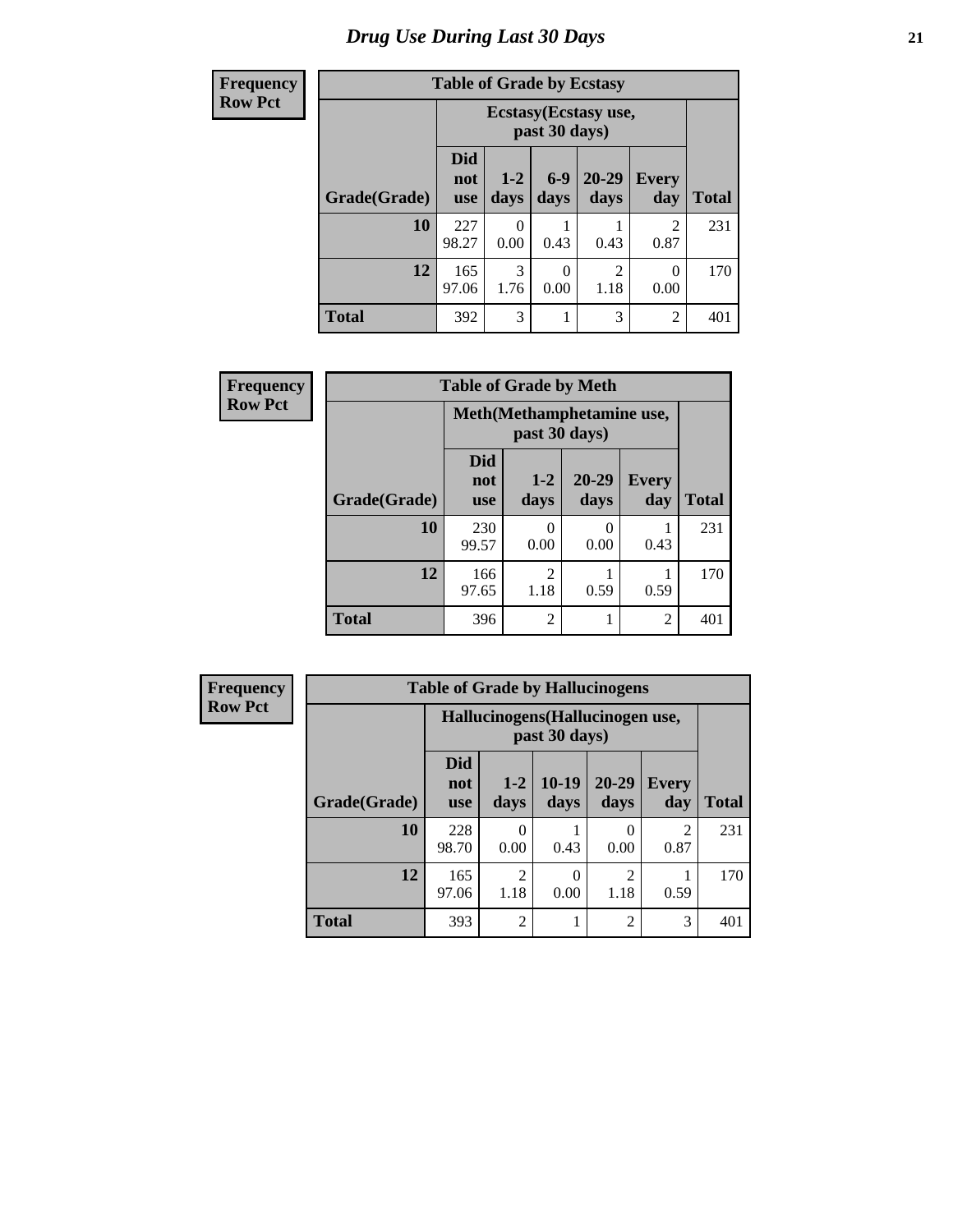#### **Frequency Row Pct**

| <b>Table of Grade by Prescription</b> |                                 |                                                                                |                 |                        |                 |                   |                        |       |
|---------------------------------------|---------------------------------|--------------------------------------------------------------------------------|-----------------|------------------------|-----------------|-------------------|------------------------|-------|
|                                       |                                 | <b>Prescription</b> (Prescription drugs not<br>prescribed to me, past 30 days) |                 |                        |                 |                   |                        |       |
| Grade(Grade)                          | <b>Did</b><br>not<br><b>use</b> | $1 - 2$<br>days                                                                | $3 - 5$<br>days | $6-9$<br>days          | $10-19$<br>days | $20 - 29$<br>days | Every<br>day           | Total |
| 10                                    | 213<br>92.21                    | 5<br>2.16                                                                      | 0.43            | $\overline{c}$<br>0.87 | 4<br>1.73       | 4<br>1.73         | $\mathfrak{D}$<br>0.87 | 231   |
| 12                                    | 158<br>92.94                    | 4<br>2.35                                                                      | 0.59            | 0<br>0.00              | 3<br>1.76       | 3<br>1.76         | 0.59                   | 170   |
| <b>Total</b>                          | 371                             | $\mathbf Q$                                                                    | $\overline{2}$  | $\overline{c}$         | 7               | 7                 | 3                      | 401   |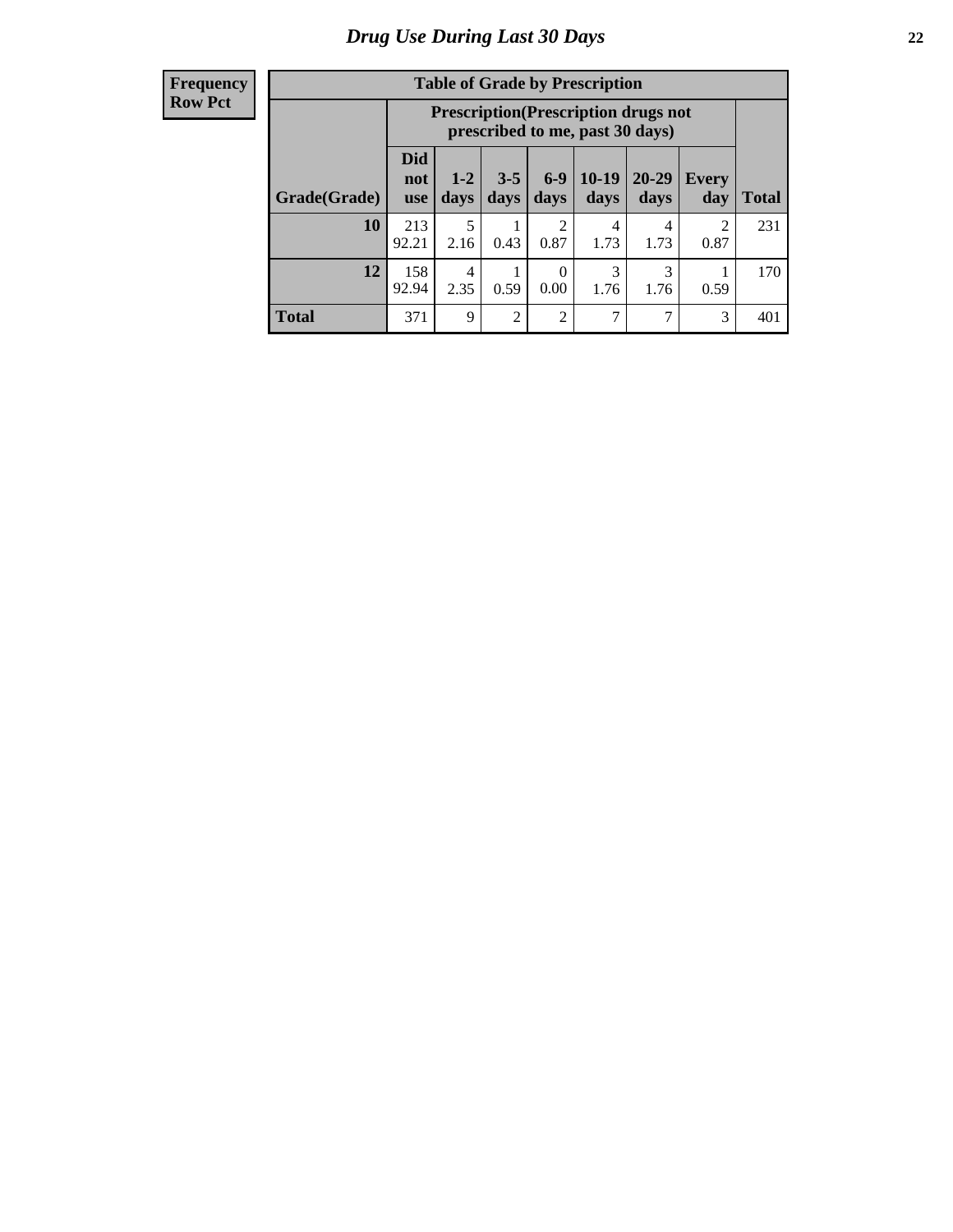| Frequency      | <b>Table of Alcoholease by Grade</b>              |                    |             |              |
|----------------|---------------------------------------------------|--------------------|-------------|--------------|
| <b>Col Pct</b> | <b>Alcoholease</b> (It is<br>easy to get alcohol) | Grade(Grade)<br>10 | 12          | <b>Total</b> |
|                | <b>Strongly Agree</b>                             | 69<br>29.87        | 55<br>32.35 | 124          |
|                | <b>Somewhat Agree</b>                             | 81<br>35.06        | 65<br>38.24 | 146          |
|                | <b>Somewhat Disagree</b>                          | 19<br>8.23         | 27<br>15.88 | 46           |
|                | <b>Strongly Disagree</b>                          | 62<br>26.84        | 23<br>13.53 | 85           |
|                | <b>Total</b>                                      | 231                | 170         | 401          |

| Frequency      | <b>Table of Cigarettesease by Grade</b>                  |                    |             |              |  |  |  |
|----------------|----------------------------------------------------------|--------------------|-------------|--------------|--|--|--|
| <b>Col Pct</b> | Cigarettesease (It is<br>easy to get smoking<br>tobacco) | Grade(Grade)<br>10 | 12          | <b>Total</b> |  |  |  |
|                | <b>Strongly Agree</b>                                    | 73<br>31.60        | 80<br>47.06 | 153          |  |  |  |
|                | <b>Somewhat Agree</b>                                    | 71<br>30.74        | 54<br>31.76 | 125          |  |  |  |
|                | <b>Somewhat Disagree</b>                                 | 24<br>10.39        | 17<br>10.00 | 41           |  |  |  |
|                | <b>Strongly Disagree</b>                                 | 63<br>27.27        | 19<br>11.18 | 82           |  |  |  |
|                | <b>Total</b>                                             | 231                | 170         | 401          |  |  |  |

| Frequency      | <b>Table of Smokelessease by Grade</b>             |              |             |              |
|----------------|----------------------------------------------------|--------------|-------------|--------------|
| <b>Col Pct</b> | <b>Smokelessease</b> (It is<br>easy to get chewing | Grade(Grade) |             |              |
|                | tobacco)                                           | 10           | 12          | <b>Total</b> |
|                | <b>Strongly Agree</b>                              | 90<br>38.96  | 78<br>45.88 | 168          |
|                | <b>Somewhat Agree</b>                              | 53<br>22.94  | 42<br>24.71 | 95           |
|                | <b>Somewhat Disagree</b>                           | 25<br>10.82  | 18<br>10.59 | 43           |
|                | <b>Strongly Disagree</b>                           | 63<br>27.27  | 32<br>18.82 | 95           |
|                | <b>Total</b>                                       | 231          | 170         | 401          |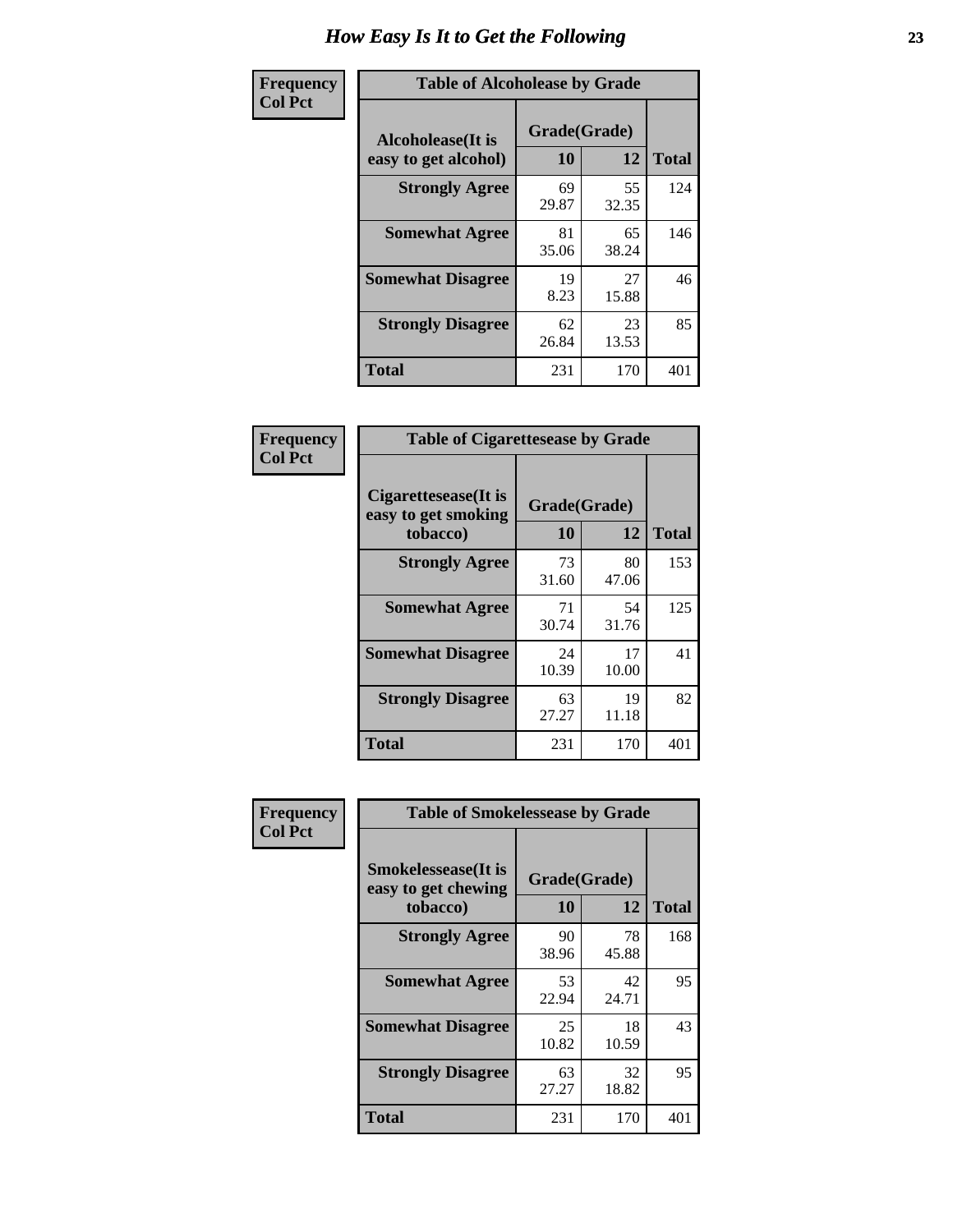| Frequency      | <b>Table of Marijuanaease by Grade</b>           |                           |              |     |  |  |  |  |
|----------------|--------------------------------------------------|---------------------------|--------------|-----|--|--|--|--|
| <b>Col Pct</b> | Marijuanaease(It is<br>easy to get<br>marijuana) | Grade(Grade)<br><b>10</b> | <b>Total</b> |     |  |  |  |  |
|                | <b>Strongly Agree</b>                            | 49<br>21.21               | 55<br>32.35  | 104 |  |  |  |  |
|                | <b>Somewhat Agree</b>                            | 55<br>23.81               | 56<br>32.94  | 111 |  |  |  |  |
|                | <b>Somewhat Disagree</b>                         | 46<br>19.91               | 19<br>11.18  | 65  |  |  |  |  |
|                | <b>Strongly Disagree</b>                         | 81<br>35.06               | 40<br>23.53  | 121 |  |  |  |  |
|                | <b>Total</b>                                     | 231                       | 170          | 401 |  |  |  |  |

| <b>Table of Cocaineease by Grade</b>              |                    |              |     |  |  |  |  |  |  |
|---------------------------------------------------|--------------------|--------------|-----|--|--|--|--|--|--|
| <b>Cocaineease</b> (It is<br>easy to get cocaine) | Grade(Grade)<br>10 | <b>Total</b> |     |  |  |  |  |  |  |
| <b>Strongly Agree</b>                             | 20<br>8.66         | 18<br>10.59  | 38  |  |  |  |  |  |  |
| <b>Somewhat Agree</b>                             | 39<br>16.88        | 41<br>24.12  | 80  |  |  |  |  |  |  |
| <b>Somewhat Disagree</b>                          | 60<br>25.97        | 40<br>23.53  | 100 |  |  |  |  |  |  |
| <b>Strongly Disagree</b>                          | 112<br>48.48       | 71<br>41.76  | 183 |  |  |  |  |  |  |
| <b>Total</b>                                      | 231                | 170          | 401 |  |  |  |  |  |  |

| Frequency      | <b>Table of Inhalantsease by Grade</b>     |              |             |              |  |  |  |  |  |  |  |
|----------------|--------------------------------------------|--------------|-------------|--------------|--|--|--|--|--|--|--|
| <b>Col Pct</b> | <b>Inhalantsease</b> (It is<br>easy to get | Grade(Grade) |             |              |  |  |  |  |  |  |  |
|                | inhalants)                                 | 10           | 12          | <b>Total</b> |  |  |  |  |  |  |  |
|                | <b>Strongly Agree</b>                      | 65<br>28.14  | 39<br>22.94 | 104          |  |  |  |  |  |  |  |
|                | <b>Somewhat Agree</b>                      | 48<br>20.78  | 42<br>24.71 | 90           |  |  |  |  |  |  |  |
|                | <b>Somewhat Disagree</b>                   | 25<br>10.82  | 28<br>16.47 | 53           |  |  |  |  |  |  |  |
|                | <b>Strongly Disagree</b>                   | 93<br>40.26  | 61<br>35.88 | 154          |  |  |  |  |  |  |  |
|                | <b>Total</b>                               | 231          | 170         | 401          |  |  |  |  |  |  |  |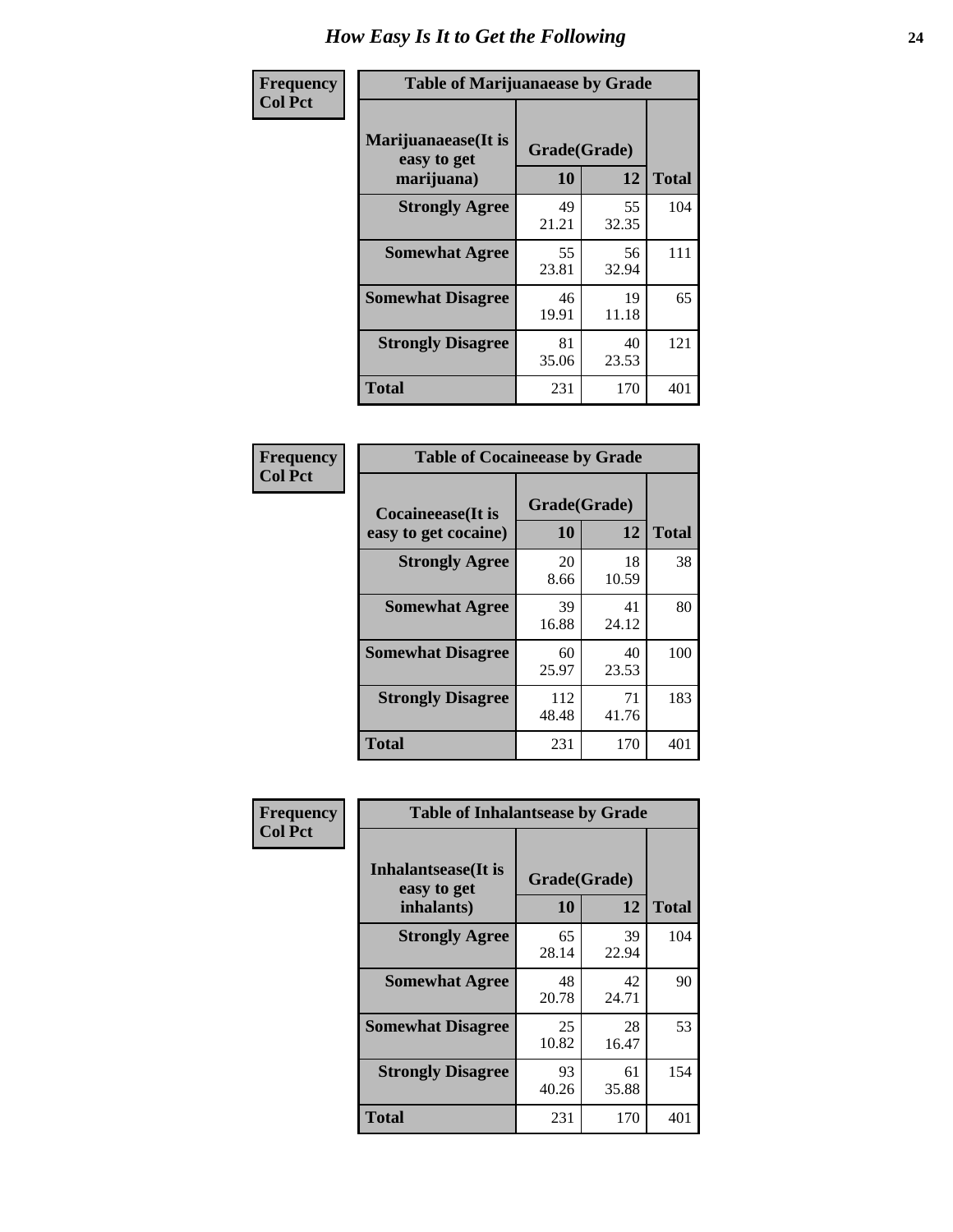| Frequency      | <b>Table of Steroidsease by Grade</b>               |                    |             |              |  |  |  |  |
|----------------|-----------------------------------------------------|--------------------|-------------|--------------|--|--|--|--|
| <b>Col Pct</b> | <b>Steroidsease</b> (It is<br>easy to get steroids) | Grade(Grade)<br>10 | 12          | <b>Total</b> |  |  |  |  |
|                | <b>Strongly Agree</b>                               | 28<br>12.12        | 25<br>14.71 | 53           |  |  |  |  |
|                | <b>Somewhat Agree</b>                               | 42<br>18.18        | 29<br>17.06 | 71           |  |  |  |  |
|                | <b>Somewhat Disagree</b>                            | 42<br>18.18        | 47<br>27.65 | 89           |  |  |  |  |
|                | <b>Strongly Disagree</b>                            | 119<br>51.52       | 69<br>40.59 | 188          |  |  |  |  |
|                | <b>Total</b>                                        | 231                | 170         | 401          |  |  |  |  |

| Frequency      | <b>Table of Ecstasyease by Grade</b>              |                          |             |     |  |  |  |  |
|----------------|---------------------------------------------------|--------------------------|-------------|-----|--|--|--|--|
| <b>Col Pct</b> | <b>Ecstasyease</b> (It is<br>easy to get ecstasy) | Grade(Grade)<br>12<br>10 |             |     |  |  |  |  |
|                | <b>Strongly Agree</b>                             | 18<br>7.79               | 19<br>11.18 | 37  |  |  |  |  |
|                | <b>Somewhat Agree</b>                             | 42<br>18.18              | 30<br>17.65 | 72  |  |  |  |  |
|                | <b>Somewhat Disagree</b>                          | 42<br>18.18              | 44<br>25.88 | 86  |  |  |  |  |
|                | <b>Strongly Disagree</b>                          | 129<br>55.84             | 77<br>45.29 | 206 |  |  |  |  |
|                | Total                                             | 231                      | 170         | 401 |  |  |  |  |

| Frequency      | <b>Table of Methease by Grade</b>                          |                    |              |     |
|----------------|------------------------------------------------------------|--------------------|--------------|-----|
| <b>Col Pct</b> | <b>Methease</b> (It is easy<br>to get<br>methamphetamines) | Grade(Grade)<br>10 | <b>Total</b> |     |
|                | <b>Strongly Agree</b>                                      | 19<br>8.23         | 15<br>8.82   | 34  |
|                | <b>Somewhat Agree</b>                                      | 31<br>13.42        | 30<br>17.65  | 61  |
|                | <b>Somewhat Disagree</b>                                   | 49<br>21.21        | 44<br>25.88  | 93  |
|                | <b>Strongly Disagree</b>                                   | 132<br>57.14       | 81<br>47.65  | 213 |
|                | <b>Total</b>                                               | 231                | 170          | 401 |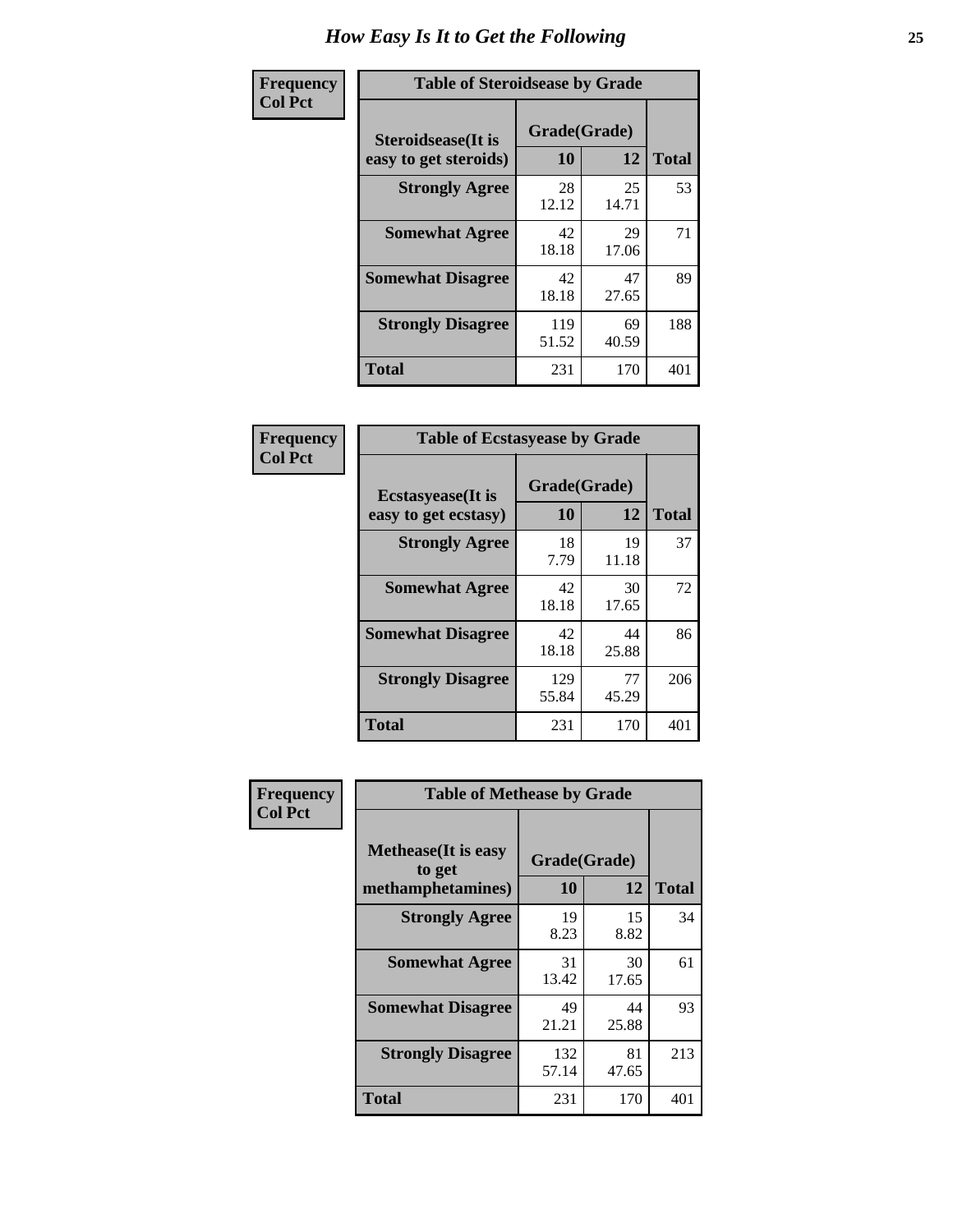| <b>Frequency</b> | <b>Table of Hallucinogensease by Grade</b>               |                    |             |              |  |  |  |  |  |
|------------------|----------------------------------------------------------|--------------------|-------------|--------------|--|--|--|--|--|
| <b>Col Pct</b>   | Hallucinogensease(It<br>is easy to get<br>hallucinogens) | Grade(Grade)<br>10 | 12          | <b>Total</b> |  |  |  |  |  |
|                  | <b>Strongly Agree</b>                                    | 19<br>8.23         | 13<br>7.65  | 32           |  |  |  |  |  |
|                  | <b>Somewhat Agree</b>                                    | 31<br>13.42        | 24<br>14.12 | 55           |  |  |  |  |  |
|                  | <b>Somewhat Disagree</b>                                 | 50<br>21.65        | 52<br>30.59 | 102          |  |  |  |  |  |
|                  | <b>Strongly Disagree</b>                                 | 131<br>56.71       | 81<br>47.65 | 212          |  |  |  |  |  |
|                  | <b>Total</b>                                             | 231                | 170         | 401          |  |  |  |  |  |

| Frequency<br>Col Pct |
|----------------------|
|                      |

| <b>Table of Prescriptionease by Grade</b>                                                       |                    |             |              |  |  |  |  |  |  |
|-------------------------------------------------------------------------------------------------|--------------------|-------------|--------------|--|--|--|--|--|--|
| <b>Prescriptionease</b> (It<br>is easy to get<br>prescription drugs<br>not prescribed to<br>me) | Grade(Grade)<br>10 | 12          | <b>Total</b> |  |  |  |  |  |  |
| <b>Strongly Agree</b>                                                                           | 72<br>31.17        | 51<br>30.00 | 123          |  |  |  |  |  |  |
| <b>Somewhat Agree</b>                                                                           | 49<br>21.21        | 44<br>25.88 | 93           |  |  |  |  |  |  |
| <b>Somewhat Disagree</b>                                                                        | 28<br>12.12        | 25<br>14.71 | 53           |  |  |  |  |  |  |
| <b>Strongly Disagree</b>                                                                        | 82<br>35.50        | 50<br>29.41 | 132          |  |  |  |  |  |  |
| <b>Total</b>                                                                                    | 231                | 170         | 401          |  |  |  |  |  |  |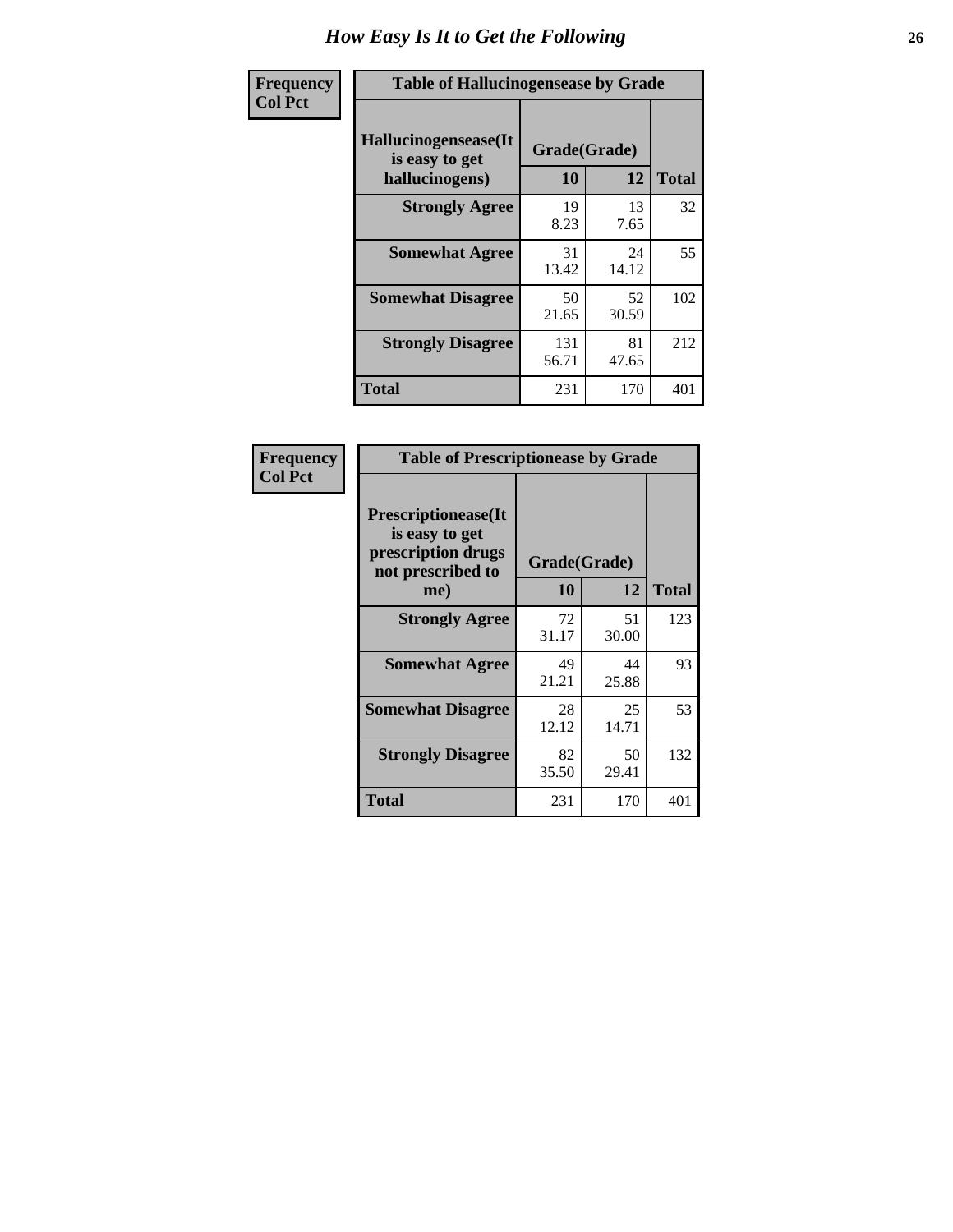*Age at Onset of Use* **27** *Results for "Age at Onset of Use" questions exclude students who said they did not use that substance*

| <b>Frequency</b> |                        | <b>Table of Grade by Alcoholinit</b> |                                                  |           |           |             |                           |             |             |             |                  |                       |              |
|------------------|------------------------|--------------------------------------|--------------------------------------------------|-----------|-----------|-------------|---------------------------|-------------|-------------|-------------|------------------|-----------------------|--------------|
| <b>Row Pct</b>   |                        |                                      | Alcoholinit (I started using alcohol when I was) |           |           |             |                           |             |             |             |                  |                       |              |
|                  | Grade(Grade)   younger | 8 or                                 | 9                                                | 10        | <b>11</b> | <b>12</b>   | 13                        | 14          | 15          | <b>16</b>   | 17               | <b>18 or</b><br>older | <b>Total</b> |
|                  | 10                     | 6<br>6.52                            | $\theta$<br>0.00 <sub>l</sub>                    | 3<br>3.26 | 4<br>4.35 | 11<br>11.96 | 18<br>19.57               | 23<br>25.00 | 21<br>22.83 | 5.43        | $\theta$<br>0.00 | 1.09                  | 92           |
|                  | 12                     | $\overline{4}$<br>4.60               | 4<br>4.60                                        | 1.15      | 1.15      | 3<br>3.45   | $\mathfrak{D}$<br>2.30    | 9<br>10.34  | 19<br>21.84 | 28<br>32.18 | 15<br>17.24      | 1.15                  | 87           |
|                  | <b>Total</b>           | 10                                   | $\overline{4}$                                   | 4         | 5         | 14          | 20                        | 32          | 40          | 33          | 15               | 2                     | 179          |
|                  |                        |                                      |                                                  |           |           |             | Frequency Missing $= 222$ |             |             |             |                  |                       |              |

| <b>Frequency</b> |  |  |  |  |  |  |
|------------------|--|--|--|--|--|--|
| Row Pct          |  |  |  |  |  |  |
|                  |  |  |  |  |  |  |

| <b>Table of Grade by Cigarettesinit</b> |                           |                                                      |           |           |            |            |            |             |             |                  |                       |              |
|-----------------------------------------|---------------------------|------------------------------------------------------|-----------|-----------|------------|------------|------------|-------------|-------------|------------------|-----------------------|--------------|
|                                         |                           | Cigarettesinit(I started smoking tobacco when I was) |           |           |            |            |            |             |             |                  |                       |              |
| Grade(Grade)                            | 8 or<br>younger           | 9                                                    | 10        | <b>11</b> | <b>12</b>  | 13         | 14         | <b>15</b>   | <b>16</b>   | 17               | <b>18 or</b><br>older | <b>Total</b> |
| 10                                      | 3<br>6.52                 | າ<br>4.35                                            | 4.35      | 4<br>8.70 | 15.22      | ⇁<br>15.22 | Q<br>19.57 | 9<br>19.57  | 2<br>4.35   | $\Omega$<br>0.00 | 2.17                  | 46           |
| 12                                      | 3<br>5.66                 | 0<br>0.00                                            | 4<br>7.55 | 1.89      | ┑<br>13.21 | 6<br>11.32 | 4<br>7.55  | 11<br>20.75 | 12<br>22.64 | 4<br>7.55        | 1.89                  | 53           |
| <b>Total</b>                            | 6                         | $\mathcal{L}$                                        | 6         | 5         | 14         | 13         | 13         | 20          | 14          | 4                | っ                     | 99           |
|                                         | Frequency Missing $= 302$ |                                                      |           |           |            |            |            |             |             |                  |                       |              |

**Frequency Row Pct**

|                           | <b>Table of Grade by Smokelessinit</b> |                                                     |                           |                        |                |                  |            |            |            |                  |                       |              |
|---------------------------|----------------------------------------|-----------------------------------------------------|---------------------------|------------------------|----------------|------------------|------------|------------|------------|------------------|-----------------------|--------------|
|                           |                                        | Smokelessinit(I started chewing tobacco when I was) |                           |                        |                |                  |            |            |            |                  |                       |              |
| Grade(Grade)              | 8 or<br>vounger                        | 9                                                   | 10                        | 11                     | 12             | <b>13</b>        | 14         | 15         | <b>16</b>  | 17               | <b>18 or</b><br>older | <b>Total</b> |
| 10                        | 3.57                                   | 4<br>14.29                                          | $\Omega$<br>$\sqrt{0.00}$ | 3.57                   | 7.14           | 6<br>21.43       | 7<br>25.00 | 6<br>21.43 | 3.57       | $\theta$<br>0.00 | $\theta$<br>0.00      | 28           |
| 12                        | 3<br>10.34                             | $\theta$<br>0.00                                    | 2<br>6.90                 | $\overline{2}$<br>6.90 | 2<br>6.90      | $\theta$<br>0.00 | 4<br>13.79 | 8<br>27.59 | 4<br>13.79 | 3.45             | 3<br>10.34            | 29           |
| <b>Total</b>              | 4                                      | 4                                                   | $\mathfrak{D}$            | 3                      | $\overline{4}$ | 6                | 11         | 14         | 5          |                  | 3                     | 57           |
| Frequency Missing $=$ 344 |                                        |                                                     |                           |                        |                |                  |            |            |            |                  |                       |              |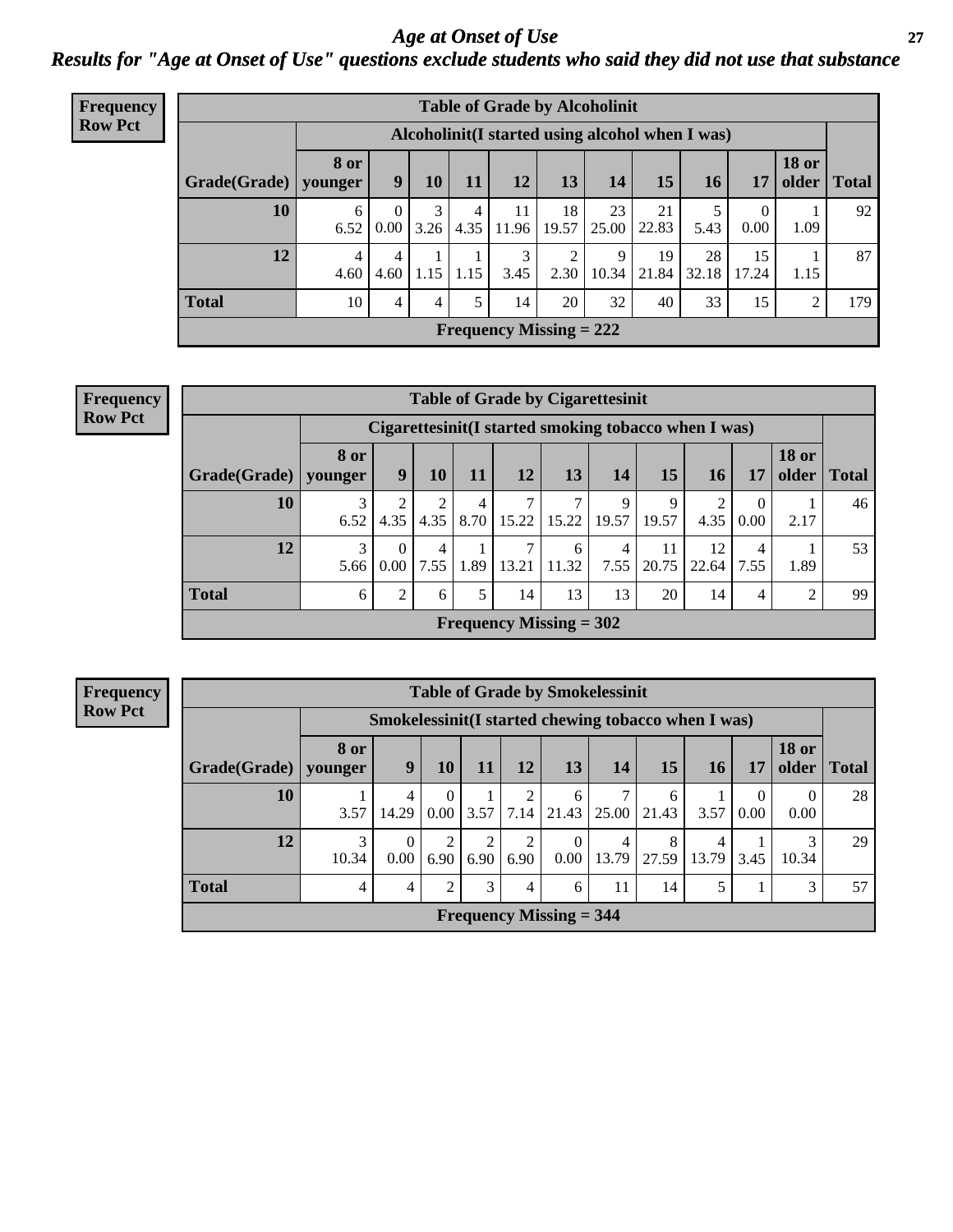#### *Age at Onset of Use* **28**

*Results for "Age at Onset of Use" questions exclude students who said they did not use that substance*

| Frequency      |                                                     | <b>Table of Grade by Marijuanainit</b> |                  |                  |                           |            |            |             |             |            |                        |              |  |
|----------------|-----------------------------------------------------|----------------------------------------|------------------|------------------|---------------------------|------------|------------|-------------|-------------|------------|------------------------|--------------|--|
| <b>Row Pct</b> | Marijuanainit(I started using marijuana when I was) |                                        |                  |                  |                           |            |            |             |             |            |                        |              |  |
|                | Grade(Grade)                                        | <b>8 or</b><br>younger                 | 9                | 10               | 11                        | 12         | 13         | 14          | 15          | 16         | 17                     | <b>Total</b> |  |
|                | 10                                                  | 3.70                                   | $\Omega$<br>0.00 | 3.70             | 3<br>11.11                | 4<br>14.81 | 4<br>14.81 | -6<br>22.22 | 6<br>22.22  | 2<br>7.41  | $\overline{0}$<br>0.00 | 27           |  |
|                | 12                                                  | 4.76                                   | 4.76             | $\theta$<br>0.00 | $\theta$<br>0.00          | 4<br>9.52  | 8<br>19.05 | 4.76        | 11<br>26.19 | 9<br>21.43 | 4<br>9.52              | 42           |  |
|                | <b>Total</b>                                        | 3                                      | 2                |                  | 3                         | 8          | 12         | 8           | 17          | 11         | $\overline{4}$         | 69           |  |
|                |                                                     |                                        |                  |                  | Frequency Missing $= 332$ |            |            |             |             |            |                        |              |  |

| Frequency      |                        | <b>Table of Grade by Cocaineinit</b>        |           |                           |                  |                          |                  |                |
|----------------|------------------------|---------------------------------------------|-----------|---------------------------|------------------|--------------------------|------------------|----------------|
| <b>Row Pct</b> |                        | Cocaine in it (I started using cocaine when |           | I was)                    |                  |                          |                  |                |
|                | Grade(Grade)   younger | 8 or                                        | 9         | 13                        | 14               | 15                       | <b>17</b>        | <b>Total</b>   |
|                | 10                     | $\theta$<br>0.00                            | 0<br>0.00 | 25.00                     | 3<br>75.00       | $\left( \right)$<br>0.00 | $\Omega$<br>0.00 | $\overline{4}$ |
|                | 12                     | 25.00                                       | 25.00     | 0<br>0.00                 | $\Omega$<br>0.00 | 25.00                    | 25.00            | $\overline{4}$ |
|                | <b>Total</b>           |                                             | 1         | 1                         | 3                |                          |                  | 8              |
|                |                        |                                             |           | Frequency Missing $=$ 393 |                  |                          |                  |                |

| <b>Frequency</b> | <b>Table of Grade by Inhalantsinit</b> |                                                         |                |            |           |       |              |  |  |  |  |
|------------------|----------------------------------------|---------------------------------------------------------|----------------|------------|-----------|-------|--------------|--|--|--|--|
| <b>Row Pct</b>   |                                        | Inhalantsinit (I started using<br>inhalants when I was) |                |            |           |       |              |  |  |  |  |
|                  | Grade(Grade)                           | 8 or<br>younger                                         | 9              | <b>12</b>  | 13        | 15    | <b>Total</b> |  |  |  |  |
|                  | <b>10</b>                              | 0.00                                                    | 10.00          | 6<br>60.00 | 10.00     | 20.00 | 10           |  |  |  |  |
|                  | 12                                     | 33.33                                                   | 33.33          | 0<br>0.00  | 0<br>0.00 | 33.33 | 3            |  |  |  |  |
|                  | <b>Total</b>                           |                                                         | $\overline{2}$ | 6          |           | 3     | 13           |  |  |  |  |
|                  |                                        | Frequency Missing $=$ 388                               |                |            |           |       |              |  |  |  |  |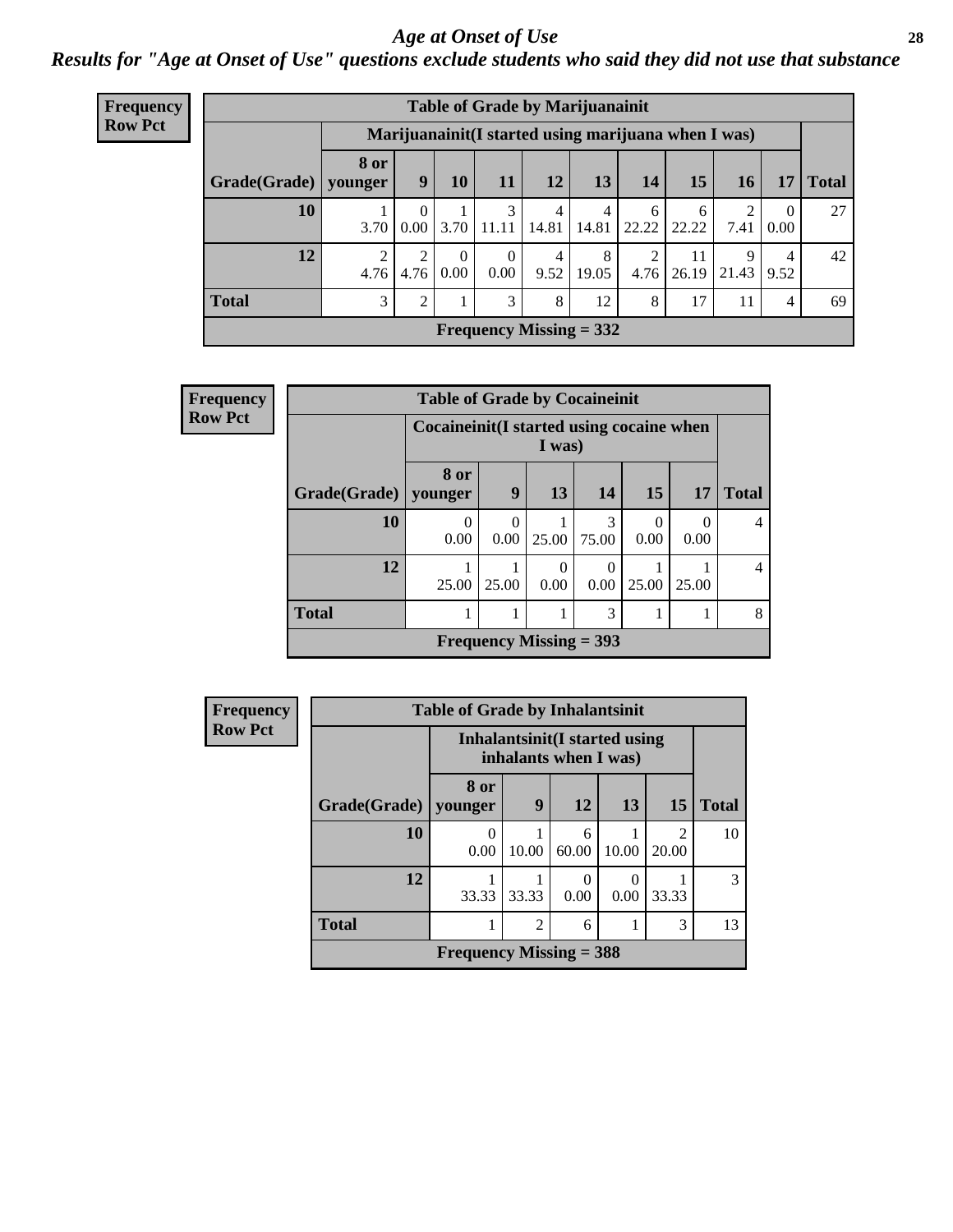#### *Age at Onset of Use* **29**

*Results for "Age at Onset of Use" questions exclude students who said they did not use that substance*

| <b>Frequency</b> |                     | <b>Table of Grade by Steroidsinit</b> |                                      |                      |       |              |
|------------------|---------------------|---------------------------------------|--------------------------------------|----------------------|-------|--------------|
| <b>Row Pct</b>   |                     | <b>Steroidsinit(I started using</b>   |                                      | steroids when I was) |       |              |
|                  | <b>Grade(Grade)</b> | 8 or<br>vounger                       | 10                                   | 12                   | 13    | <b>Total</b> |
|                  | 10                  | 0<br>0.00                             | $\Omega$<br>0.00                     | 100.00               | 0.00  |              |
|                  | 12                  | 25.00                                 | $\mathcal{D}_{\mathcal{A}}$<br>50.00 | 0.00                 | 25.00 | 4            |
|                  | <b>Total</b>        |                                       | 5                                    |                      |       |              |
|                  |                     | Frequency Missing $=$ 396             |                                      |                      |       |              |

| Frequency      |                        | <b>Table of Grade by Ecstasyinit</b>      |                                            |                         |                           |            |                         |              |  |  |
|----------------|------------------------|-------------------------------------------|--------------------------------------------|-------------------------|---------------------------|------------|-------------------------|--------------|--|--|
| <b>Row Pct</b> |                        | Ecstasyinit (I started using ecstasy when |                                            | I was)                  |                           |            |                         |              |  |  |
|                | Grade(Grade)   younger | 8 or                                      | <b>11</b>                                  | 14                      | 15                        | <b>16</b>  | <b>17</b>               | <b>Total</b> |  |  |
|                | 10                     | $\Omega$<br>0.00                          | 25.00                                      | $\overline{2}$<br>50.00 | 25.00                     | 0<br>0.00  | 0<br>0.00               | 4            |  |  |
|                | 12                     | 12.50                                     | 0<br>0.00                                  | 12.50                   | 12.50                     | 3<br>37.50 | $\overline{c}$<br>25.00 | 8            |  |  |
|                | <b>Total</b>           |                                           | 3<br>3<br>$\overline{2}$<br>$\overline{2}$ |                         |                           |            |                         |              |  |  |
|                |                        |                                           |                                            |                         | Frequency Missing $=$ 389 |            |                         |              |  |  |

| <b>Frequency</b> | <b>Table of Grade by Methinit</b> |                                                             |           |       |           |                |  |  |  |
|------------------|-----------------------------------|-------------------------------------------------------------|-----------|-------|-----------|----------------|--|--|--|
| <b>Row Pct</b>   |                                   | <b>Methinit</b> (I started using<br>methamphetamines when I | was)      |       |           |                |  |  |  |
|                  | Grade(Grade)                      | 8 or<br>younger                                             | 14        | 15    | <b>16</b> | <b>Total</b>   |  |  |  |
|                  | 10                                | $\left( \right)$<br>0.00                                    | 50.00     | 50.00 | 0<br>0.00 | $\overline{c}$ |  |  |  |
|                  | 12                                | $\overline{2}$<br>66.67                                     | 0<br>0.00 | 0.00  | 33.33     | 3              |  |  |  |
|                  | <b>Total</b>                      | $\overline{2}$                                              |           |       |           | 5              |  |  |  |
|                  |                                   | Frequency Missing $=$ 396                                   |           |       |           |                |  |  |  |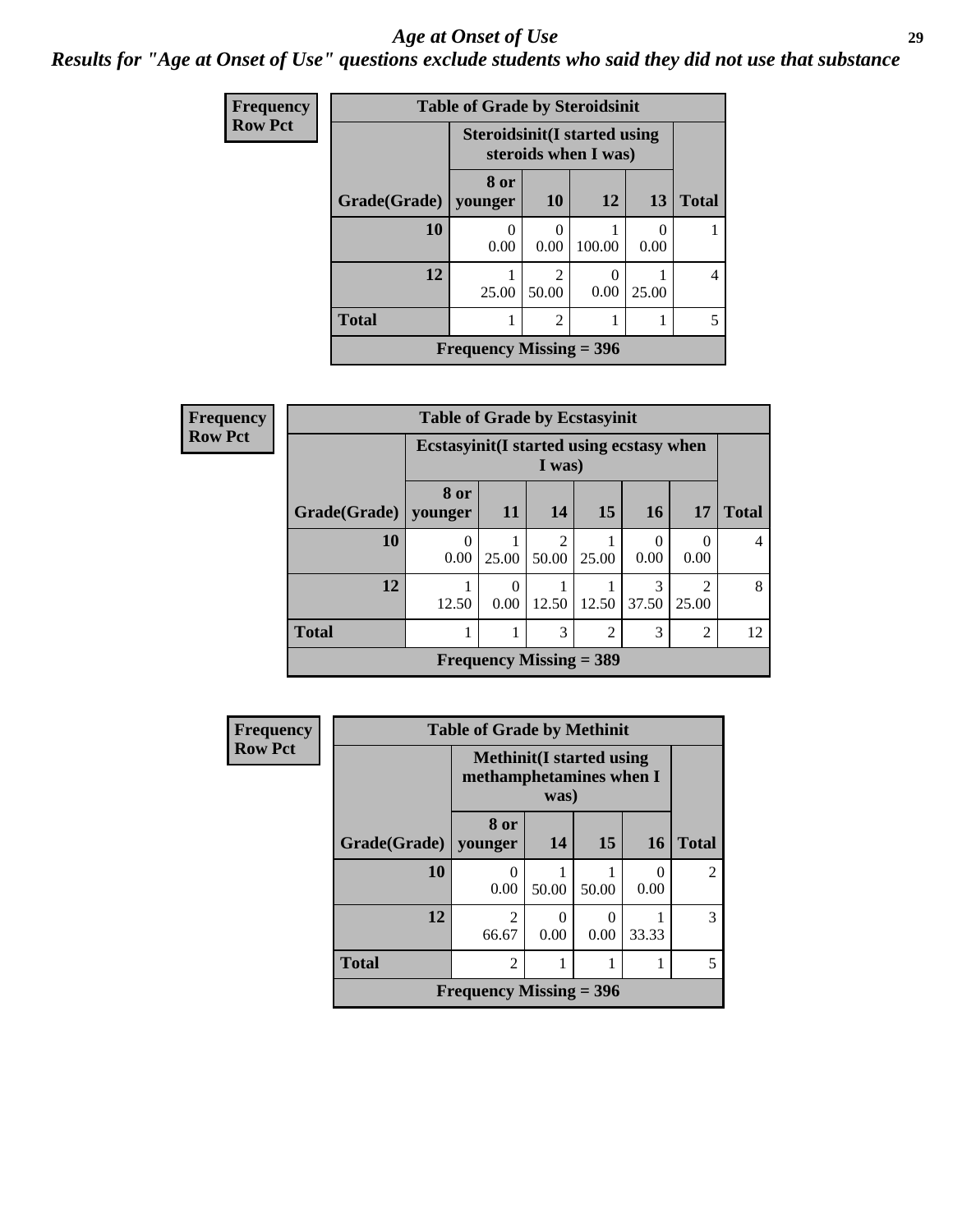#### Age at Onset of Use **30**

### *Results for "Age at Onset of Use" questions exclude students who said they did not use that substance*

| <b>Frequency</b> |              | <b>Table of Grade by Hallucinogensinit</b> |                                                                |                                |           |           |                       |                |  |  |
|------------------|--------------|--------------------------------------------|----------------------------------------------------------------|--------------------------------|-----------|-----------|-----------------------|----------------|--|--|
| <b>Row Pct</b>   |              |                                            | Hallucinogensinit(I started using<br>hallucinogens when I was) |                                |           |           |                       |                |  |  |
|                  | Grade(Grade) | 8 or<br>younger                            | 9                                                              | 13                             | 14        | 15        | <b>18 or</b><br>older | <b>Total</b>   |  |  |
|                  | 10           | 0<br>0.00                                  | $\Omega$<br>0.00                                               | $\overline{c}$<br>50.00        | 25.00     | 25.00     | 0.00                  | $\overline{4}$ |  |  |
|                  | 12           | 33.33                                      | 33.33                                                          | $\Omega$<br>0.00               | 0<br>0.00 | 0<br>0.00 | 33.33                 | $\mathcal{E}$  |  |  |
|                  | <b>Total</b> |                                            |                                                                | $\overline{2}$                 | 1         |           |                       | 7              |  |  |
|                  |              |                                            |                                                                | <b>Frequency Missing = 394</b> |           |           |                       |                |  |  |

| <b>Frequency</b> |  |
|------------------|--|
| <b>Row Pct</b>   |  |

| <b>Table of Grade by Prescriptioninit</b> |                                                                                            |                                                          |            |                  |                  |            |                                   |                        |            |                        |              |
|-------------------------------------------|--------------------------------------------------------------------------------------------|----------------------------------------------------------|------------|------------------|------------------|------------|-----------------------------------|------------------------|------------|------------------------|--------------|
|                                           | Prescription in it (I started using prescription drugs not<br>prescribed to me when I was) |                                                          |            |                  |                  |            |                                   |                        |            |                        |              |
| Grade(Grade)                              | <b>8 or</b><br>younger                                                                     | 15<br>10<br>13<br><b>14</b><br>9<br>12<br>16<br>11<br>17 |            |                  |                  |            |                                   |                        |            |                        | <b>Total</b> |
| 10                                        | 4<br>14.29                                                                                 | $\mathfrak{D}$<br>7.14                                   | 3<br>10.71 | 3<br>10.71       | 3.57             | 3<br>10.71 | 8<br>28.57                        | $\overline{2}$<br>7.14 | 7.14       | 0.00                   | 28           |
| 12                                        | 2<br>11.11                                                                                 | $\theta$<br>0.00                                         | 5.56       | $\Omega$<br>0.00 | $\theta$<br>0.00 | 0.00       | $\overline{\mathcal{L}}$<br>11.11 | 38.89                  | 4<br>22.22 | $\mathcal{D}$<br>11.11 | 18           |
| <b>Total</b>                              | 6                                                                                          | $\overline{2}$                                           | 4          | 3                |                  | 3          | 10                                | 9                      | 6          | $\overline{2}$         | 46           |
| Frequency Missing $= 355$                 |                                                                                            |                                                          |            |                  |                  |            |                                   |                        |            |                        |              |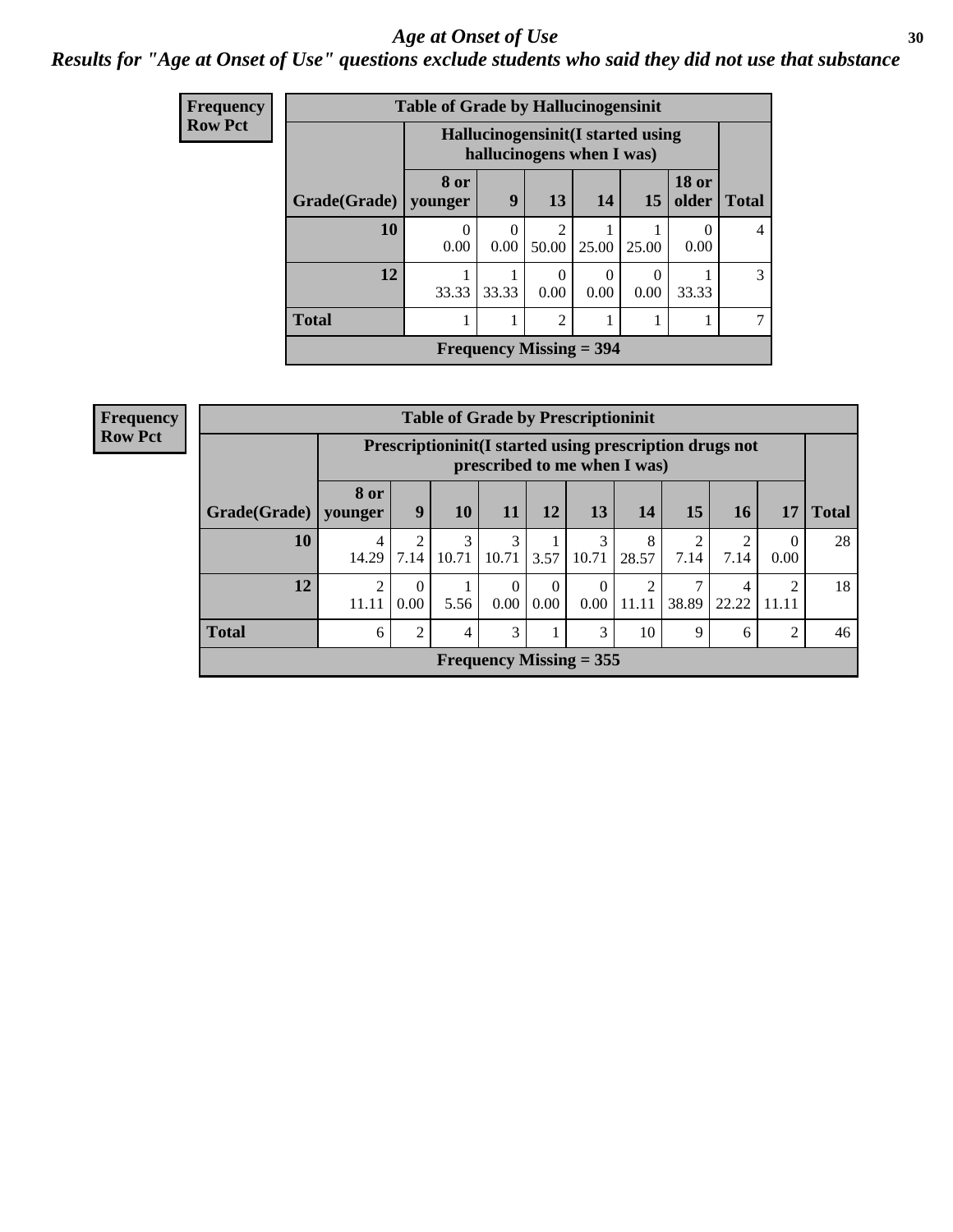| Frequency      | <b>Table of Alcoholharm by Grade</b>          |                    |             |              |  |  |  |  |
|----------------|-----------------------------------------------|--------------------|-------------|--------------|--|--|--|--|
| <b>Col Pct</b> | Alcoholharm(I<br>think alcohol is<br>harmful) | Grade(Grade)<br>10 | 12          | <b>Total</b> |  |  |  |  |
|                | <b>Strongly Agree</b>                         | 126<br>54.55       | 74<br>43.53 | 200          |  |  |  |  |
|                | <b>Somewhat Agree</b>                         | 57<br>24.68        | 53<br>31.18 | 110          |  |  |  |  |
|                | <b>Somewhat Disagree</b>                      | 31<br>13.42        | 29<br>17.06 | 60           |  |  |  |  |
|                | <b>Strongly Disagree</b>                      | 17<br>7.36         | 14<br>8.24  | 31           |  |  |  |  |
|                | <b>Total</b>                                  | 231                | 170         | 401          |  |  |  |  |

| <b>Table of Cigarettesharm by Grade</b>                  |                    |              |              |  |  |  |  |  |
|----------------------------------------------------------|--------------------|--------------|--------------|--|--|--|--|--|
| Cigarettesharm(I<br>think smoking<br>tobacco is harmful) | Grade(Grade)<br>10 | 12           | <b>Total</b> |  |  |  |  |  |
| <b>Strongly Agree</b>                                    | 186<br>80.52       | 122<br>71.76 | 308          |  |  |  |  |  |
| <b>Somewhat Agree</b>                                    | 32<br>13.85        | 34<br>20.00  | 66           |  |  |  |  |  |
| <b>Somewhat Disagree</b>                                 | 3<br>1.30          | 6<br>3.53    | 9            |  |  |  |  |  |
| <b>Strongly Disagree</b>                                 | 10<br>4.33         | 8<br>4.71    | 18           |  |  |  |  |  |
| <b>Total</b>                                             | 231                | 170          | 401          |  |  |  |  |  |

| Frequency      | <b>Table of Smokelessharm by Grade</b>                  |                    |              |              |
|----------------|---------------------------------------------------------|--------------------|--------------|--------------|
| <b>Col Pct</b> | Smokelessharm(I<br>think chewing<br>tobacco is harmful) | Grade(Grade)<br>10 | 12           | <b>Total</b> |
|                | <b>Strongly Agree</b>                                   | 169<br>73.16       | 118<br>69.41 | 287          |
|                | <b>Somewhat Agree</b>                                   | 39<br>16.88        | 32<br>18.82  | 71           |
|                | <b>Somewhat Disagree</b>                                | 11<br>4.76         | 9<br>5.29    | 20           |
|                | <b>Strongly Disagree</b>                                | 12<br>5.19         | 11<br>6.47   | 23           |
|                | <b>Total</b>                                            | 231                | 170          | 401          |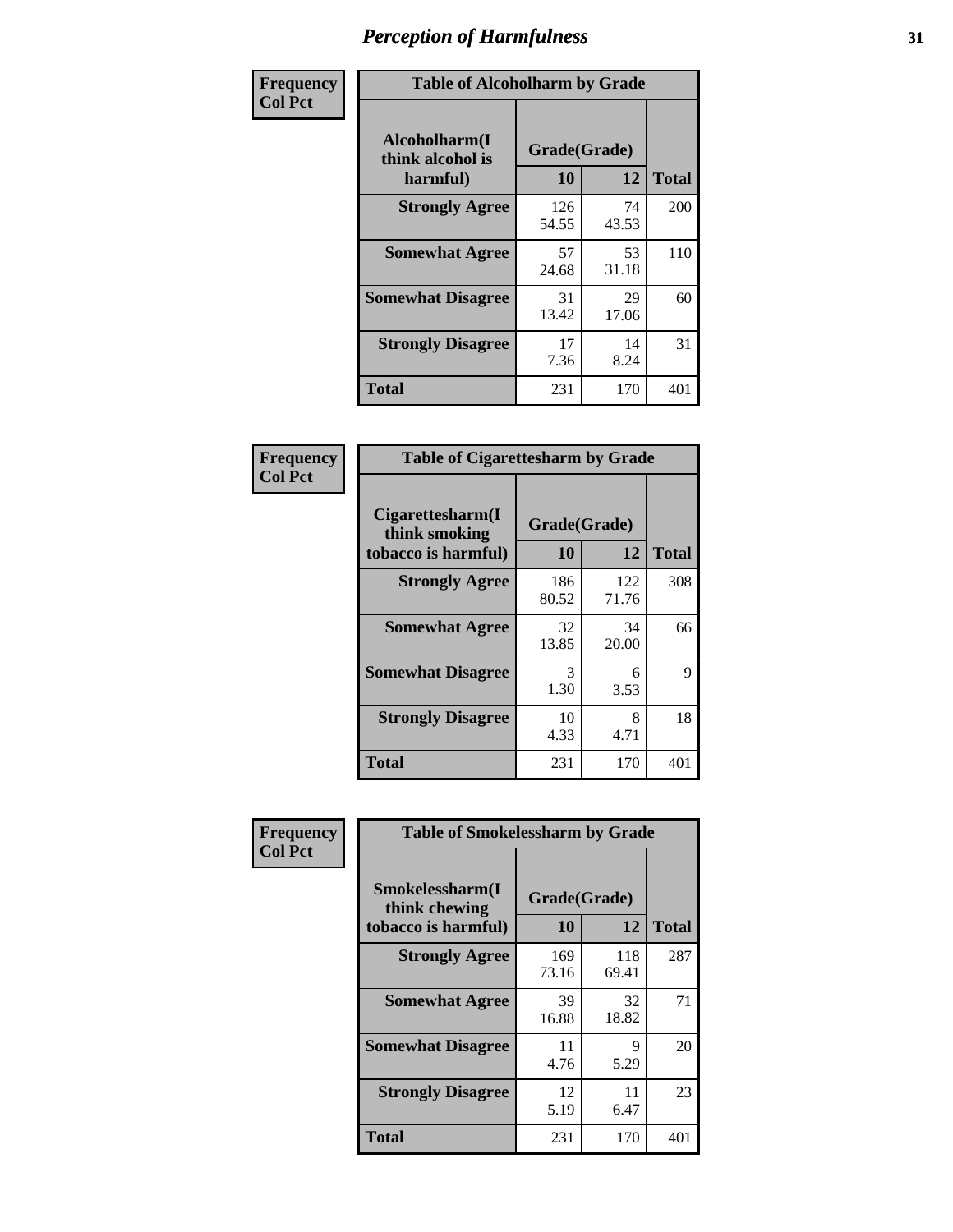| Frequency      |                                                   | <b>Table of Marijuanaharm by Grade</b> |              |              |  |
|----------------|---------------------------------------------------|----------------------------------------|--------------|--------------|--|
| <b>Col Pct</b> | Marijuanaharm(I<br>think marijuana is<br>harmful) | Grade(Grade)<br>10                     | 12           | <b>Total</b> |  |
|                | <b>Strongly Agree</b>                             | 181<br>78.35                           | 103<br>60.59 | 284          |  |
|                | <b>Somewhat Agree</b>                             | 16<br>6.93                             | 23<br>13.53  | 39           |  |
|                | <b>Somewhat Disagree</b>                          | 13<br>5.63                             | 14<br>8.24   | 27           |  |
|                | <b>Strongly Disagree</b>                          | 21<br>9.09                             | 30<br>17.65  | 51           |  |
|                | <b>Total</b>                                      | 231                                    | 170          | 401          |  |

| <b>Table of Cocaineharm by Grade</b>          |                    |              |                |  |  |  |
|-----------------------------------------------|--------------------|--------------|----------------|--|--|--|
| Cocaineharm(I<br>think cocaine is<br>harmful) | Grade(Grade)<br>10 | 12           | <b>Total</b>   |  |  |  |
| <b>Strongly Agree</b>                         | 216<br>93.51       | 156<br>91.76 | 372            |  |  |  |
| <b>Somewhat Agree</b>                         | 6<br>2.60          | 5<br>2.94    | 11             |  |  |  |
| <b>Somewhat Disagree</b>                      | 2<br>0.87          | 0<br>0.00    | $\overline{2}$ |  |  |  |
| <b>Strongly Disagree</b>                      | 7<br>3.03          | 9<br>5.29    | 16             |  |  |  |
| <b>Total</b>                                  | 231                | 170          | 401            |  |  |  |

| Frequency      | <b>Table of Inhalantsharm by Grade</b>             |                    |              |                |
|----------------|----------------------------------------------------|--------------------|--------------|----------------|
| <b>Col Pct</b> | Inhalantsharm(I<br>think inhalants are<br>harmful) | Grade(Grade)<br>10 | 12           | <b>Total</b>   |
|                | <b>Strongly Agree</b>                              | 203<br>87.88       | 152<br>89.41 | 355            |
|                | <b>Somewhat Agree</b>                              | 16<br>6.93         | 4.12         | 23             |
|                | <b>Somewhat Disagree</b>                           | 6<br>2.60          | 0.59         | $\overline{7}$ |
|                | <b>Strongly Disagree</b>                           | 6<br>2.60          | 10<br>5.88   | 16             |
|                | <b>Total</b>                                       | 231                | 170          | 401            |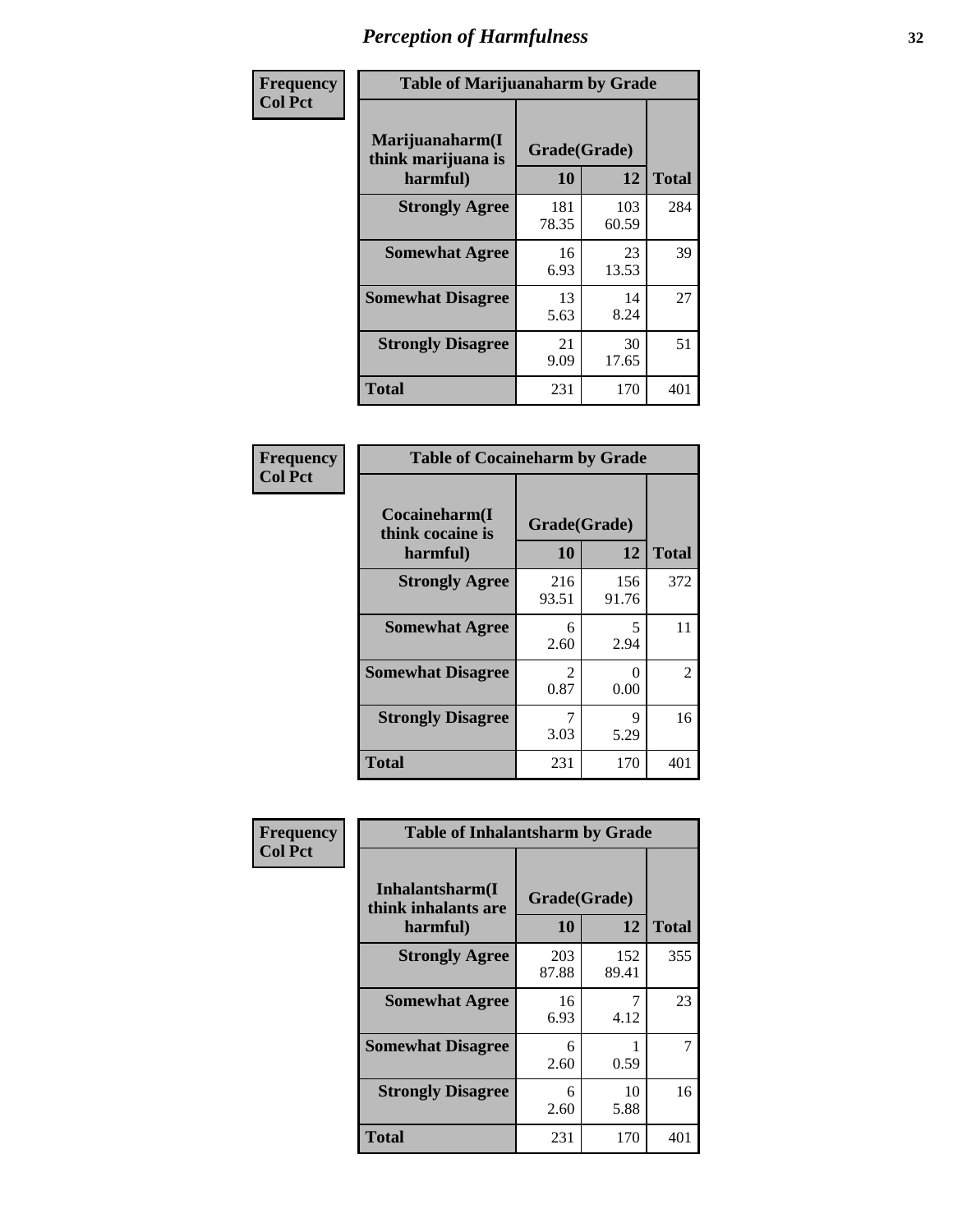| Frequency      | <b>Table of Steroidsharm by Grade</b>            |                    |              |              |
|----------------|--------------------------------------------------|--------------------|--------------|--------------|
| <b>Col Pct</b> | Steroidsharm(I<br>think steroids are<br>harmful) | Grade(Grade)<br>10 | 12           | <b>Total</b> |
|                | <b>Strongly Agree</b>                            | 202<br>87.45       | 137<br>80.59 | 339          |
|                | <b>Somewhat Agree</b>                            | 17<br>7.36         | 18<br>10.59  | 35           |
|                | <b>Somewhat Disagree</b>                         | 6<br>2.60          | 4<br>2.35    | 10           |
|                | <b>Strongly Disagree</b>                         | 6<br>2.60          | 11<br>6.47   | 17           |
|                | <b>Total</b>                                     | 231                | 170          | 401          |

| <b>Table of Ecstasyharm by Grade</b>          |                          |                        |     |  |  |
|-----------------------------------------------|--------------------------|------------------------|-----|--|--|
| Ecstasyharm(I<br>think ecstasy is<br>harmful) | Grade(Grade)<br>10<br>12 |                        |     |  |  |
| <b>Strongly Agree</b>                         | 202<br>87.45             | 143<br>84.12           | 345 |  |  |
| <b>Somewhat Agree</b>                         | 13<br>5.63               | 13<br>7.65             | 26  |  |  |
| <b>Somewhat Disagree</b>                      | 7<br>3.03                | $\mathfrak{D}$<br>1.18 | 9   |  |  |
| <b>Strongly Disagree</b>                      | 9<br>3.90                | 12<br>7.06             | 21  |  |  |
| <b>Total</b>                                  | 231                      | 170                    | 401 |  |  |

| Frequency      | <b>Table of Methharm by Grade</b>                            |                        |              |              |
|----------------|--------------------------------------------------------------|------------------------|--------------|--------------|
| <b>Col Pct</b> | <b>Methharm</b> (I think<br>methamphetamines<br>are harmful) | Grade(Grade)<br>10     | 12           | <b>Total</b> |
|                | <b>Strongly Agree</b>                                        | 218<br>94.37           | 154<br>90.59 | 372          |
|                | <b>Somewhat Agree</b>                                        | 5<br>2.16              | 6<br>3.53    | 11           |
|                | <b>Somewhat Disagree</b>                                     | $\mathfrak{D}$<br>0.87 | 0<br>0.00    | 2            |
|                | <b>Strongly Disagree</b>                                     | 6<br>2.60              | 10<br>5.88   | 16           |
|                | <b>Total</b>                                                 | 231                    | 170          | 401          |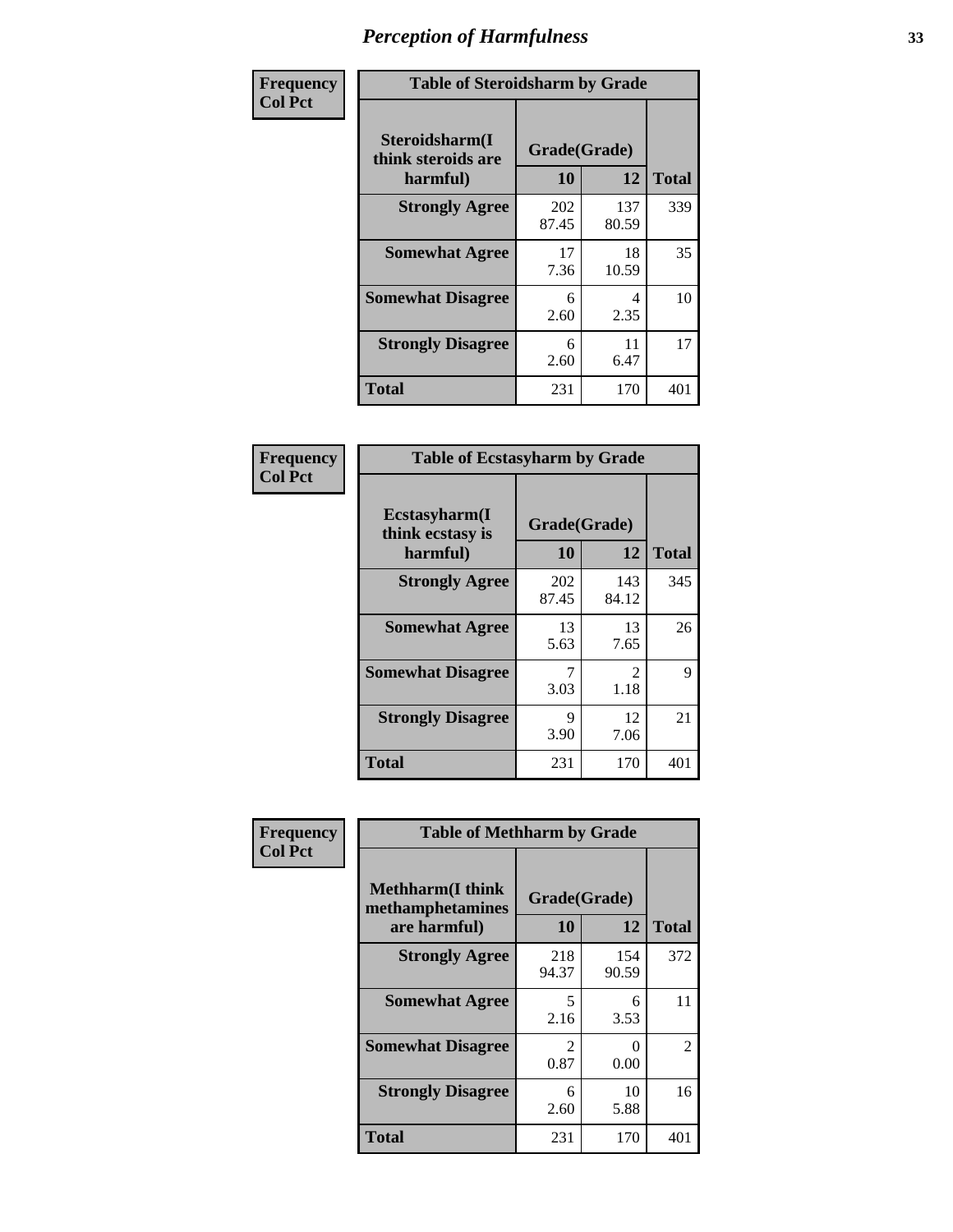| Frequency      | <b>Table of Hallucinogensharm by Grade</b>                 |                    |              |              |
|----------------|------------------------------------------------------------|--------------------|--------------|--------------|
| <b>Col Pct</b> | Hallucinogensharm(I<br>think hallucinogens<br>are harmful) | Grade(Grade)<br>10 | 12           | <b>Total</b> |
|                | <b>Strongly Agree</b>                                      | 211<br>91.34       | 153<br>90.00 | 364          |
|                | <b>Somewhat Agree</b>                                      | 9<br>3.90          | 4.12         | 16           |
|                | <b>Somewhat Disagree</b>                                   | 5<br>2.16          | 0<br>0.00    | 5            |
|                | <b>Strongly Disagree</b>                                   | 6<br>2.60          | 10<br>5.88   | 16           |
|                | <b>Total</b>                                               | 231                | 170          | 401          |

| <b>Table of Prescriptionharm by Grade</b>                                         |              |              |              |  |  |
|-----------------------------------------------------------------------------------|--------------|--------------|--------------|--|--|
| <b>Prescriptionharm(I)</b><br>think prescription<br>drugs not<br>prescribed to me | Grade(Grade) |              |              |  |  |
| are harmful)                                                                      | 10           | 12           | <b>Total</b> |  |  |
| <b>Strongly Agree</b>                                                             | 161<br>69.70 | 126<br>74.12 | 287          |  |  |
| <b>Somewhat Agree</b>                                                             | 41<br>17.75  | 27<br>15.88  | 68           |  |  |
| <b>Somewhat Disagree</b>                                                          | 16<br>6.93   | 8<br>4.71    | 24           |  |  |
| <b>Strongly Disagree</b>                                                          | 13<br>5.63   | 9<br>5.29    | 22           |  |  |
| <b>Total</b>                                                                      | 231          | 170          | 401          |  |  |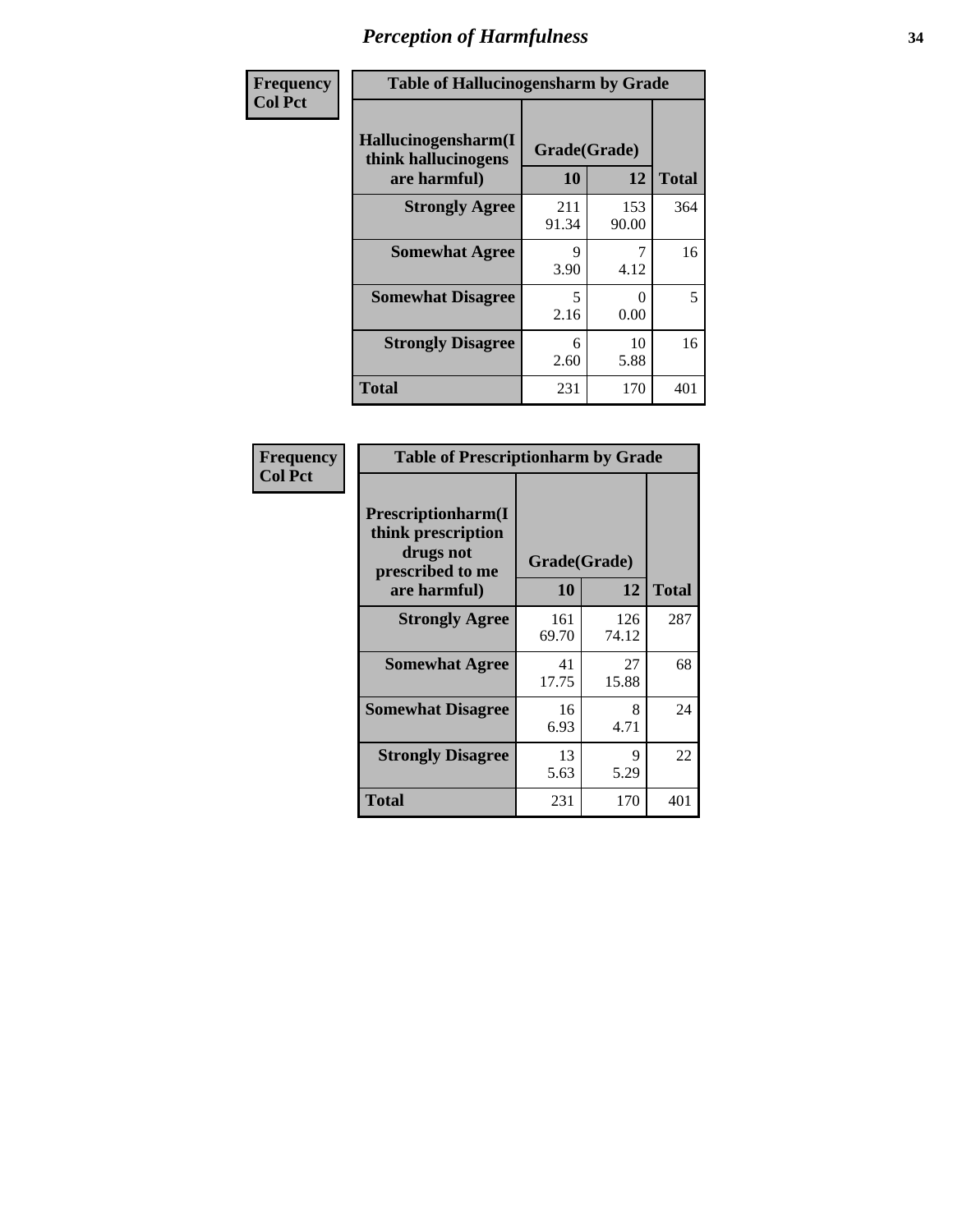# *Disapproval by Adults* **35**

| Frequency      | <b>Table of Alcoholadult by Grade</b>                                 |                    |             |              |
|----------------|-----------------------------------------------------------------------|--------------------|-------------|--------------|
| <b>Col Pct</b> | <b>Alcoholadult</b> (Adults<br>would disapprove if<br>I used alcohol) | Grade(Grade)<br>10 | 12          | <b>Total</b> |
|                | <b>Strongly Agree</b>                                                 | 151<br>65.37       | 82<br>48.24 | 233          |
|                | <b>Somewhat Agree</b>                                                 | 52<br>22.51        | 42<br>24.71 | 94           |
|                | <b>Somewhat Disagree</b>                                              | 17<br>7.36         | 31<br>18.24 | 48           |
|                | <b>Strongly Disagree</b>                                              | 11<br>4.76         | 15<br>8.82  | 26           |
|                | <b>Total</b>                                                          | 231                | 170         | 401          |

| <b>Table of Tobaccoadult by Grade</b>                                 |                    |              |              |  |  |
|-----------------------------------------------------------------------|--------------------|--------------|--------------|--|--|
| <b>Tobaccoadult</b> (Adults<br>would disapprove if<br>I used tobacco) | Grade(Grade)<br>10 | 12           | <b>Total</b> |  |  |
| <b>Strongly Agree</b>                                                 | 182<br>78.79       | 106<br>62.35 | 288          |  |  |
| <b>Somewhat Agree</b>                                                 | 28<br>12.12        | 33<br>19.41  | 61           |  |  |
| <b>Somewhat Disagree</b>                                              | 11<br>4.76         | 18<br>10.59  | 29           |  |  |
| <b>Strongly Disagree</b>                                              | 10<br>4.33         | 13<br>7.65   | 23           |  |  |
| Total                                                                 | 231                | 170          | 401          |  |  |

| Frequency      | <b>Table of Marijuanaadult by Grade</b>                           |                    |              |              |
|----------------|-------------------------------------------------------------------|--------------------|--------------|--------------|
| <b>Col Pct</b> | Marijuanaadult(Adults<br>would disapprove if I<br>used marijuana) | Grade(Grade)<br>10 | 12           | <b>Total</b> |
|                | <b>Strongly Agree</b>                                             | 207<br>89.61       | 133<br>78.24 | 340          |
|                | <b>Somewhat Agree</b>                                             | 15<br>6.49         | 21<br>12.35  | 36           |
|                | <b>Somewhat Disagree</b>                                          | 6<br>2.60          | 3<br>1.76    | 9            |
|                | <b>Strongly Disagree</b>                                          | 3<br>1.30          | 13<br>7.65   | 16           |
|                | <b>Total</b>                                                      | 231                | 170          | 401          |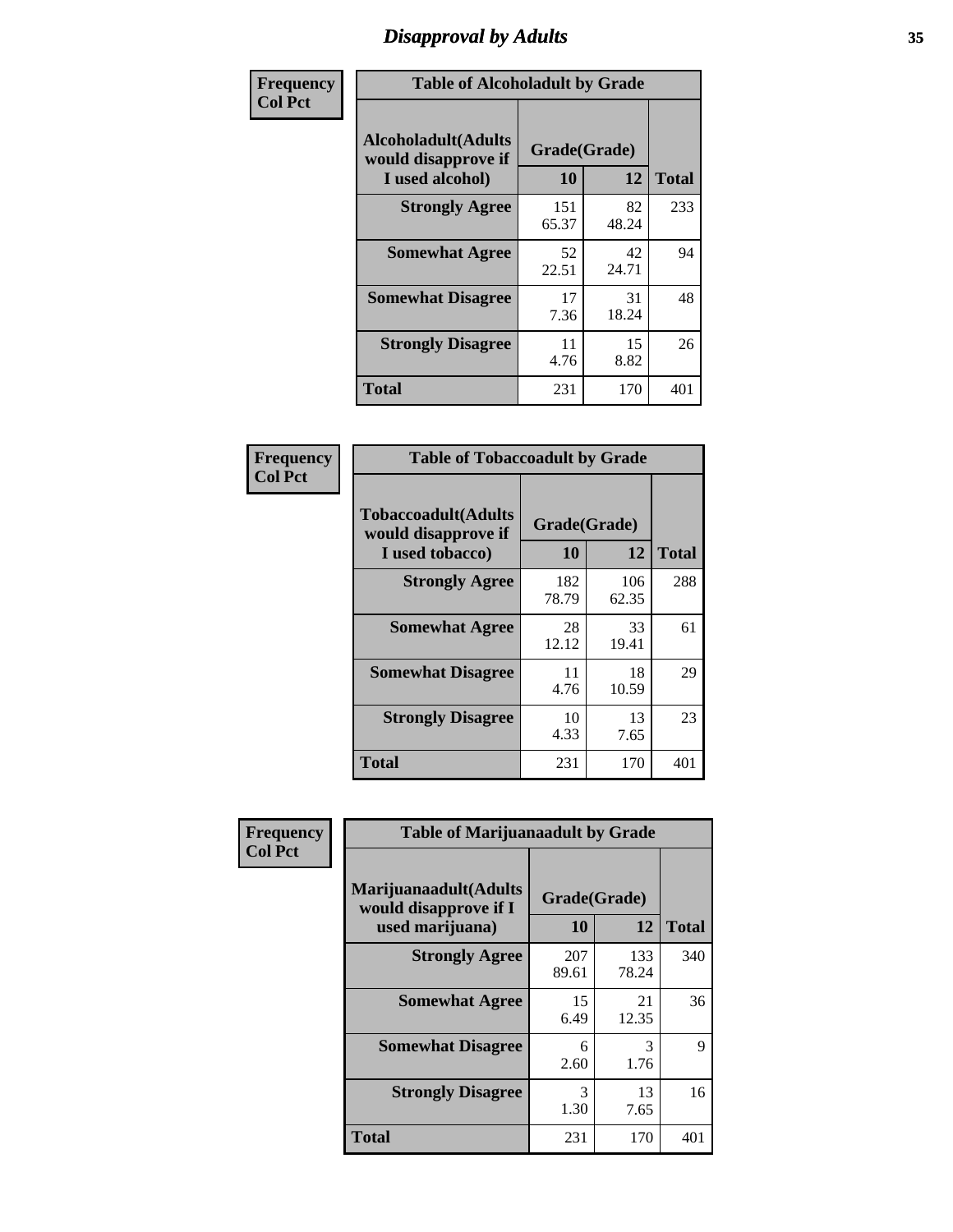# *Disapproval by Adults* **36**

| Frequency      |                                                                             | <b>Table of Otherdrugadult by Grade</b> |              |              |  |
|----------------|-----------------------------------------------------------------------------|-----------------------------------------|--------------|--------------|--|
| <b>Col Pct</b> | <b>Otherdrugadult</b> (Adults<br>would disapprove if I<br>used other drugs) | Grade(Grade)<br>10                      | 12           | <b>Total</b> |  |
|                | <b>Strongly Agree</b>                                                       | 213<br>92.21                            | 154<br>90.59 | 367          |  |
|                | <b>Somewhat Agree</b>                                                       | 10<br>4.33                              | 4<br>2.35    | 14           |  |
|                | <b>Somewhat Disagree</b>                                                    | 0.43                                    | 2<br>1.18    | 3            |  |
|                | <b>Strongly Disagree</b>                                                    | 7<br>3.03                               | 10<br>5.88   | 17           |  |
|                | <b>Total</b>                                                                | 231                                     | 170          | 401          |  |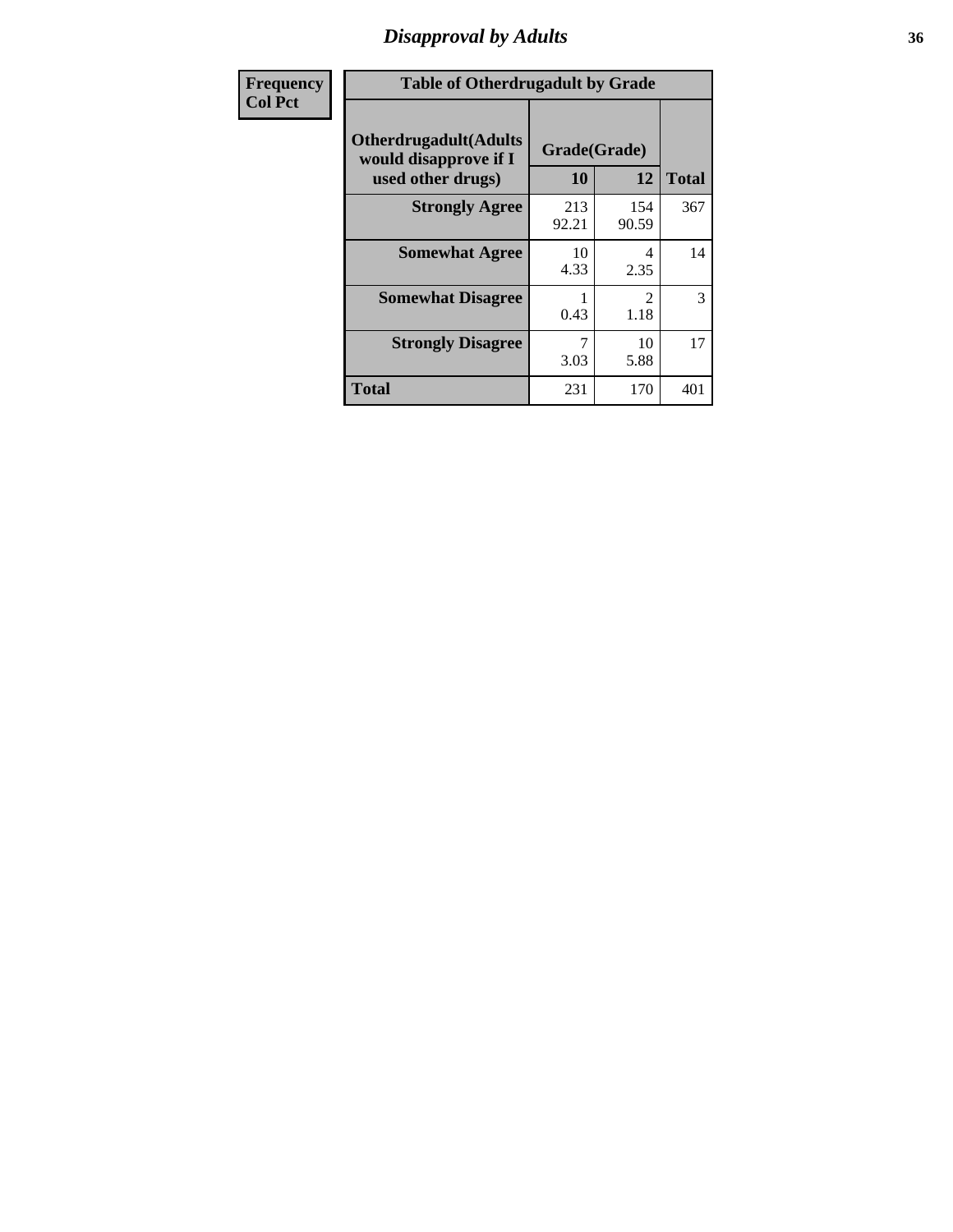# *Disapproval by Peers* **37**

| Frequency      | <b>Table of Alcoholpeer by Grade</b>                    |              |             |              |  |
|----------------|---------------------------------------------------------|--------------|-------------|--------------|--|
| <b>Col Pct</b> | Alcoholpeer(My<br>friends would<br>disapprove if I used | Grade(Grade) |             |              |  |
|                | alcohol)                                                | 10           | 12          | <b>Total</b> |  |
|                | <b>Strongly Agree</b>                                   | 53<br>22.94  | 28<br>16.47 | 81           |  |
|                | <b>Somewhat Agree</b>                                   | 53<br>22.94  | 32<br>18.82 | 85           |  |
|                | <b>Somewhat Disagree</b>                                | 63<br>27.27  | 52<br>30.59 | 115          |  |
|                | <b>Strongly Disagree</b>                                | 62<br>26.84  | 58<br>34.12 | 120          |  |
|                | Total                                                   | 231          | 170         | 401          |  |

| Frequency      | <b>Table of Tobaccopeer by Grade</b>                                |                    |             |              |
|----------------|---------------------------------------------------------------------|--------------------|-------------|--------------|
| <b>Col Pct</b> | Tobaccopeer(My<br>friends would<br>disapprove if I used<br>tobacco) | Grade(Grade)<br>10 | 12          | <b>Total</b> |
|                | <b>Strongly Agree</b>                                               | 102<br>44.16       | 45<br>26.47 | 147          |
|                | <b>Somewhat Agree</b>                                               | 41<br>17.75        | 29<br>17.06 | 70           |
|                | <b>Somewhat Disagree</b>                                            | 36<br>15.58        | 44<br>25.88 | 80           |
|                | <b>Strongly Disagree</b>                                            | 52<br>22.51        | 52<br>30.59 | 104          |
|                | Total                                                               | 231                | 170         | 401          |

| Frequency      | <b>Table of Marijuanapeer by Grade</b> |              |             |              |
|----------------|----------------------------------------|--------------|-------------|--------------|
| <b>Col Pct</b> | Marijuanapeer(My<br>friends would      | Grade(Grade) |             |              |
|                | disapprove if I used<br>marijuana)     | 10           | 12          | <b>Total</b> |
|                | <b>Strongly Agree</b>                  | 124<br>53.68 | 62<br>36.47 | 186          |
|                | <b>Somewhat Agree</b>                  | 36<br>15.58  | 35<br>20.59 | 71           |
|                | <b>Somewhat Disagree</b>               | 35<br>15.15  | 31<br>18.24 | 66           |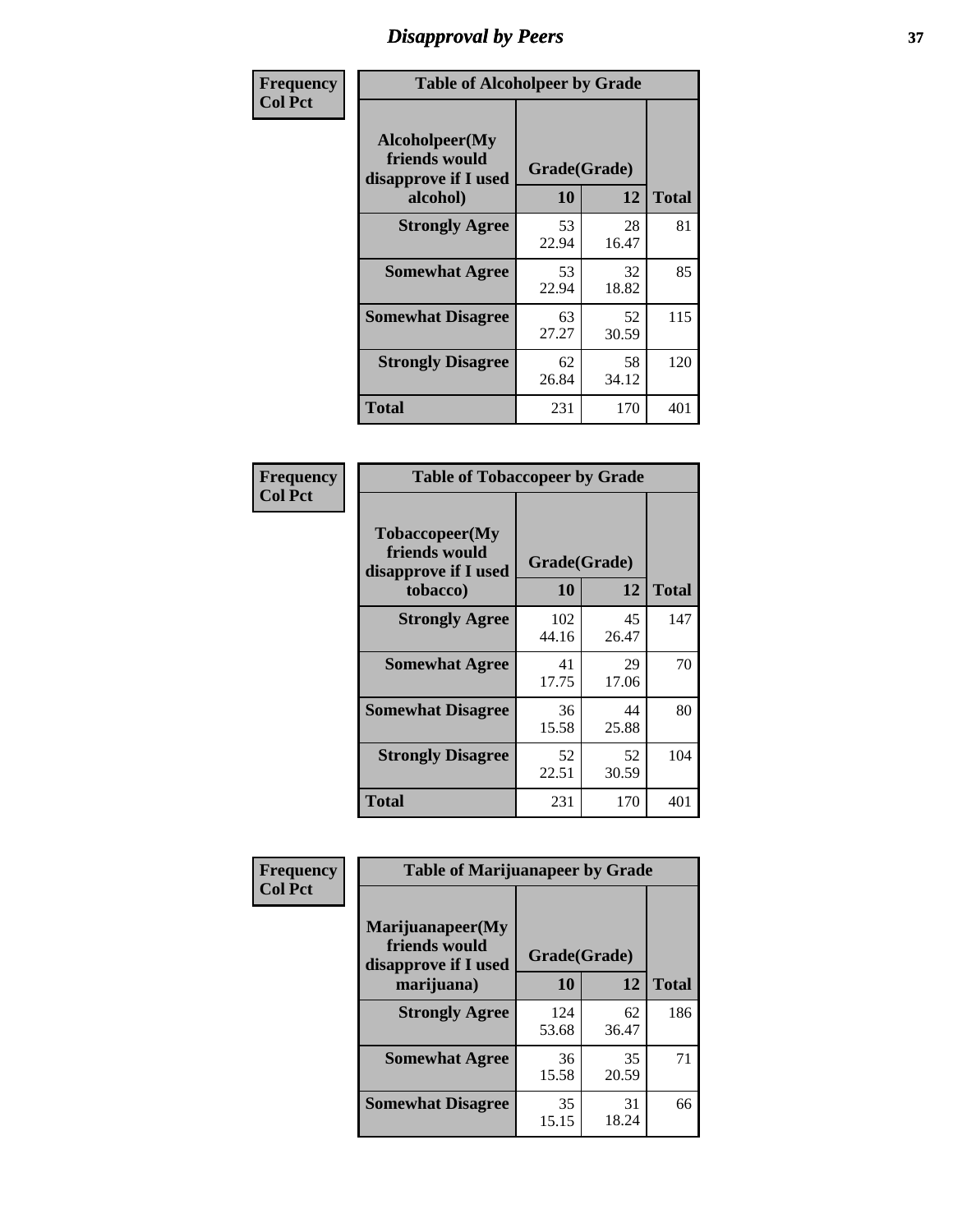# *Disapproval by Peers* **38**

| Frequency<br><b>Col Pct</b> | <b>Table of Marijuanapeer by Grade</b>                                  |                    |             |              |
|-----------------------------|-------------------------------------------------------------------------|--------------------|-------------|--------------|
|                             | Marijuanapeer(My<br>friends would<br>disapprove if I used<br>marijuana) | Grade(Grade)<br>10 | 12          | <b>Total</b> |
|                             | <b>Strongly Disagree</b>                                                | 36<br>15.58        | 42<br>24.71 | 78           |
|                             | Total                                                                   | 231                | 170         | 401          |

| <b>Frequency</b> | <b>Table of Otherdrugpeer by Grade</b>                                    |                           |             |              |
|------------------|---------------------------------------------------------------------------|---------------------------|-------------|--------------|
| <b>Col Pct</b>   | Otherdrugpeer(My<br>friends would<br>disapprove if I used<br>other drugs) | Grade(Grade)<br><b>10</b> | 12          | <b>Total</b> |
|                  |                                                                           |                           |             |              |
|                  | <b>Strongly Agree</b>                                                     | 149<br>64.50              | 93<br>54.71 | 242          |
|                  | <b>Somewhat Agree</b>                                                     | 35<br>15.15               | 33<br>19.41 | 68           |
|                  | <b>Somewhat Disagree</b>                                                  | 27<br>11.69               | 18<br>10.59 | 45           |
|                  | <b>Strongly Disagree</b>                                                  | 20<br>8.66                | 26<br>15.29 | 46           |
|                  | <b>Total</b>                                                              | 231                       | 170         | 401          |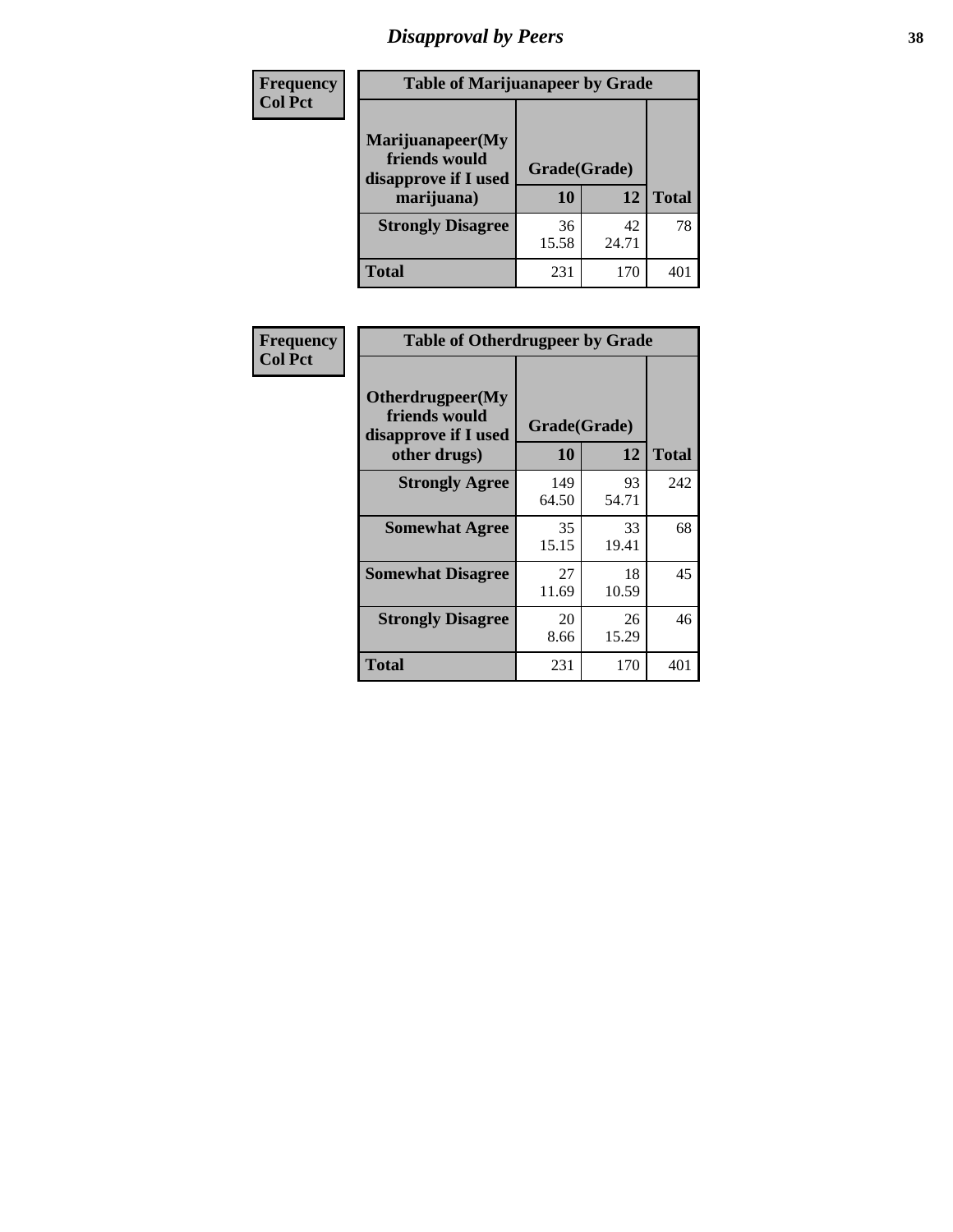| Frequency      | <b>Table of Alcohollocation1 by Grade</b> |              |              |              |
|----------------|-------------------------------------------|--------------|--------------|--------------|
| <b>Col Pct</b> | <b>Alcohollocation1(Places</b>            | Grade(Grade) |              |              |
|                | <b>Friends Use Alcohol)</b>               | 10           | 12           | <b>Total</b> |
|                |                                           | 141<br>61.04 | 126<br>74.12 | 267          |
|                | Do Not Use                                | 90<br>38.96  | 44<br>25.88  | 134          |
|                | <b>Total</b>                              | 231          | 170          | 401          |

| <b>Frequency</b> | <b>Table of Alcohollocation2 by Grade</b>                     |                    |             |              |
|------------------|---------------------------------------------------------------|--------------------|-------------|--------------|
| <b>Col Pct</b>   | <b>Alcohollocation2(Places</b><br><b>Friends Use Alcohol)</b> | Grade(Grade)<br>10 | 12          | <b>Total</b> |
|                  |                                                               | 133<br>57.58       | 82<br>48.24 | 215          |
|                  | Home                                                          | 98<br>42.42        | 88<br>51.76 | 186          |
|                  | <b>Total</b>                                                  | 231                | 170         | 401          |

| Frequency<br><b>Col Pct</b> | <b>Table of Alcohollocation 3 by Grade</b> |                    |              |              |  |
|-----------------------------|--------------------------------------------|--------------------|--------------|--------------|--|
|                             | <b>Alcohollocation3(Places</b>             | Grade(Grade)<br>10 |              |              |  |
|                             | <b>Friends Use Alcohol)</b>                |                    | 12           | <b>Total</b> |  |
|                             |                                            | 214<br>92.64       | 164<br>96.47 | 378          |  |
|                             | <b>School</b>                              | 17<br>7.36         | 6<br>3.53    | 23           |  |
|                             | <b>Total</b>                               | 231                | 170          | 401          |  |

| <b>Frequency</b> | <b>Table of Alcohollocation4 by Grade</b> |              |              |              |  |
|------------------|-------------------------------------------|--------------|--------------|--------------|--|
| <b>Col Pct</b>   | <b>Alcohollocation4(Places</b>            | Grade(Grade) |              |              |  |
|                  | <b>Friends Use Alcohol)</b>               | 10           | 12           | <b>Total</b> |  |
|                  |                                           | 210<br>90.91 | 148<br>87.06 | 358          |  |
|                  | Car                                       | 21<br>9.09   | 22<br>12.94  | 43           |  |
|                  | <b>Total</b>                              | 231          | 170          | 401          |  |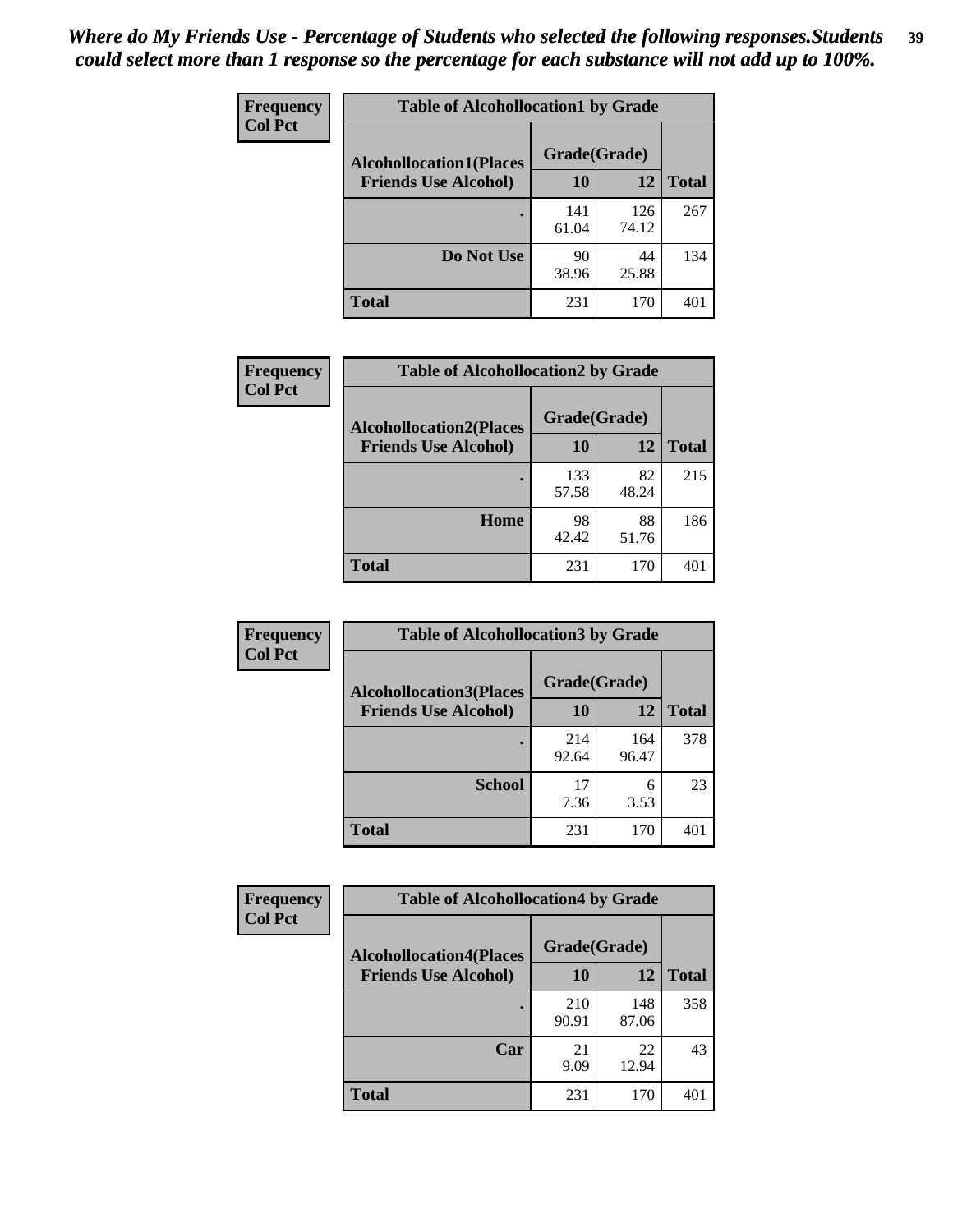| <b>Frequency</b><br><b>Col Pct</b> | <b>Table of Alcohollocation5 by Grade</b>      |              |             |              |  |
|------------------------------------|------------------------------------------------|--------------|-------------|--------------|--|
|                                    | Grade(Grade)<br><b>Alcohollocation5(Places</b> |              |             |              |  |
|                                    | <b>Friends Use Alcohol)</b>                    | 10           | 12          | <b>Total</b> |  |
|                                    |                                                | 119<br>51.52 | 73<br>42.94 | 192          |  |
|                                    | <b>Friend's House</b>                          | 112<br>48.48 | 97<br>57.06 | 209          |  |
|                                    | <b>Total</b>                                   | 231          | 170         | 401          |  |

| Frequency      | <b>Table of Alcohollocation6 by Grade</b>                     |                           |             |              |
|----------------|---------------------------------------------------------------|---------------------------|-------------|--------------|
| <b>Col Pct</b> | <b>Alcohollocation6(Places</b><br><b>Friends Use Alcohol)</b> | Grade(Grade)<br><b>10</b> | <b>12</b>   | <b>Total</b> |
|                |                                                               | 160<br>69.26              | 98<br>57.65 | 258          |
|                | <b>Other</b>                                                  | 71<br>30.74               | 72<br>42.35 | 143          |
|                | <b>Total</b>                                                  | 231                       | 170         | 401          |

| <b>Frequency</b> | <b>Table of Tobaccolocation1 by Grade</b> |              |              |              |
|------------------|-------------------------------------------|--------------|--------------|--------------|
| <b>Col Pct</b>   | <b>Tobaccolocation1(Places</b>            | Grade(Grade) |              |              |
|                  | <b>Friends Use Tobacco)</b>               | 10           | 12           | <b>Total</b> |
|                  |                                           | 110<br>47.62 | 105<br>61.76 | 215          |
|                  | Do Not Use                                | 121<br>52.38 | 65<br>38.24  | 186          |
|                  | <b>Total</b>                              | 231          | 170          | 401          |

| Frequency      | <b>Table of Tobaccolocation2 by Grade</b> |              |             |              |  |
|----------------|-------------------------------------------|--------------|-------------|--------------|--|
| <b>Col Pct</b> | <b>Tobaccolocation2(Places</b>            | Grade(Grade) |             |              |  |
|                | <b>Friends Use Tobacco)</b>               | 10           | 12          | <b>Total</b> |  |
|                |                                           | 148<br>64.07 | 92<br>54.12 | 240          |  |
|                | Home                                      | 83<br>35.93  | 78<br>45.88 | 161          |  |
|                | <b>Total</b>                              | 231          | 170         | 401          |  |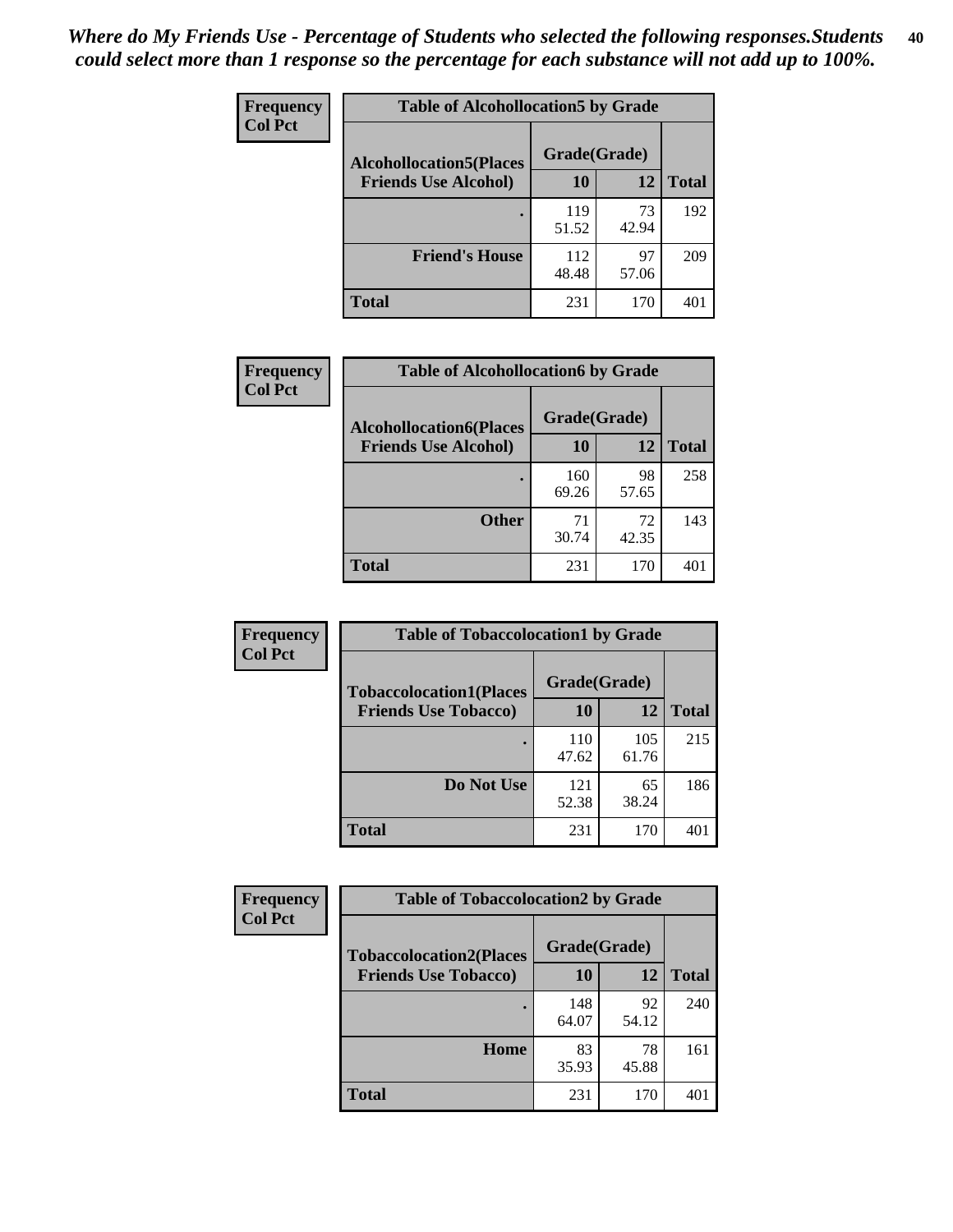| Frequency      | <b>Table of Tobaccolocation 3 by Grade</b> |              |              |              |  |
|----------------|--------------------------------------------|--------------|--------------|--------------|--|
| <b>Col Pct</b> | <b>Tobaccolocation3(Places</b>             | Grade(Grade) |              |              |  |
|                | <b>Friends Use Tobacco)</b>                | 10           | 12           | <b>Total</b> |  |
|                |                                            | 183<br>79.22 | 127<br>74.71 | 310          |  |
|                | <b>School</b>                              | 48<br>20.78  | 43<br>25.29  | 91           |  |
|                | <b>Total</b>                               | 231          | 170          | 401          |  |

| Frequency      | <b>Table of Tobaccolocation4 by Grade</b> |              |             |              |
|----------------|-------------------------------------------|--------------|-------------|--------------|
| <b>Col Pct</b> | <b>Tobaccolocation4(Places</b>            | Grade(Grade) |             |              |
|                | <b>Friends Use Tobacco)</b>               | 10           | 12          | <b>Total</b> |
|                |                                           | 176<br>76.19 | 98<br>57.65 | 274          |
|                | Car                                       | 55<br>23.81  | 72<br>42.35 | 127          |
|                | <b>Total</b>                              | 231          | 170         | 401          |

| Frequency      | <b>Table of Tobaccolocation5 by Grade</b> |              |             |              |
|----------------|-------------------------------------------|--------------|-------------|--------------|
| <b>Col Pct</b> | <b>Tobaccolocation5(Places</b>            | Grade(Grade) |             |              |
|                | <b>Friends Use Tobacco)</b>               | 10           | 12          | <b>Total</b> |
|                |                                           | 152<br>65.80 | 93<br>54.71 | 245          |
|                | <b>Friend's House</b>                     | 79<br>34.20  | 77<br>45.29 | 156          |
|                | <b>Total</b>                              | 231          | 170         | 401          |

| <b>Frequency</b> | <b>Table of Tobaccolocation6 by Grade</b> |              |              |              |  |
|------------------|-------------------------------------------|--------------|--------------|--------------|--|
| <b>Col Pct</b>   | <b>Tobaccolocation6(Places</b>            | Grade(Grade) |              |              |  |
|                  | <b>Friends Use Tobacco)</b>               | 10           | 12           | <b>Total</b> |  |
|                  |                                           | 165<br>71.43 | 104<br>61.18 | 269          |  |
|                  | <b>Other</b>                              | 66<br>28.57  | 66<br>38.82  | 132          |  |
|                  | <b>Total</b>                              | 231          | 170          | 401          |  |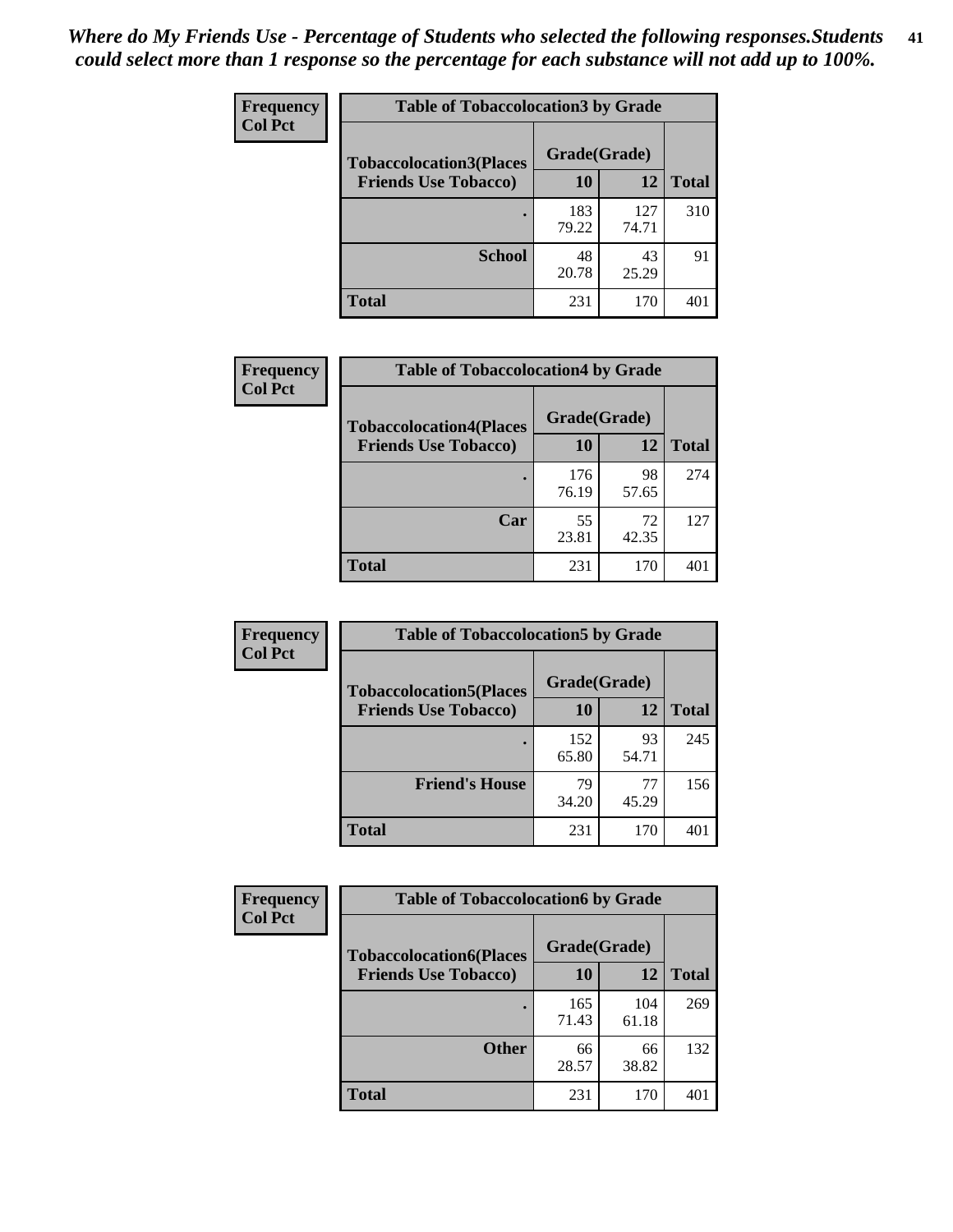| <b>Frequency</b> | <b>Table of Marijuanalocation1 by Grade</b> |              |             |              |
|------------------|---------------------------------------------|--------------|-------------|--------------|
| <b>Col Pct</b>   | <b>Marijuanalocation1(Places</b>            | Grade(Grade) |             |              |
|                  | <b>Friends Use Marijuana</b> )              | 10           | 12          | <b>Total</b> |
|                  |                                             | 66<br>28.57  | 77<br>45.29 | 143          |
|                  | Do Not Use                                  | 165<br>71.43 | 93<br>54.71 | 258          |
|                  | <b>Total</b>                                | 231          | 170         | 40           |

| <b>Frequency</b> | <b>Table of Marijuanalocation2 by Grade</b>                        |                    |              |              |
|------------------|--------------------------------------------------------------------|--------------------|--------------|--------------|
| <b>Col Pct</b>   | <b>Marijuanalocation2(Places</b><br><b>Friends Use Marijuana</b> ) | Grade(Grade)<br>10 | 12           | <b>Total</b> |
|                  |                                                                    | 189<br>81.82       | 116<br>68.24 | 305          |
|                  | Home                                                               | 42<br>18.18        | 54<br>31.76  | 96           |
|                  | <b>Total</b>                                                       | 231                | 170          | 401          |

| <b>Frequency</b> | <b>Table of Marijuanalocation3 by Grade</b> |              |              |              |
|------------------|---------------------------------------------|--------------|--------------|--------------|
| <b>Col Pct</b>   | <b>Marijuanalocation3(Places</b>            | Grade(Grade) |              |              |
|                  | <b>Friends Use Marijuana</b> )              | 10           | 12           | <b>Total</b> |
|                  |                                             | 221<br>95.67 | 164<br>96.47 | 385          |
|                  | <b>School</b>                               | 10<br>4.33   | 6<br>3.53    | 16           |
|                  | <b>Total</b>                                | 231          | 170          | 40           |

| <b>Frequency</b> | <b>Table of Marijuanalocation4 by Grade</b> |              |              |              |  |
|------------------|---------------------------------------------|--------------|--------------|--------------|--|
| <b>Col Pct</b>   | <b>Marijuanalocation4(Places</b>            | Grade(Grade) |              |              |  |
|                  | <b>Friends Use Marijuana</b> )              | <b>10</b>    | 12           | <b>Total</b> |  |
|                  |                                             | 207<br>89.61 | 128<br>75.29 | 335          |  |
|                  | Car                                         | 24<br>10.39  | 42<br>24.71  | 66           |  |
|                  | <b>Total</b>                                | 231          | 170          | 401          |  |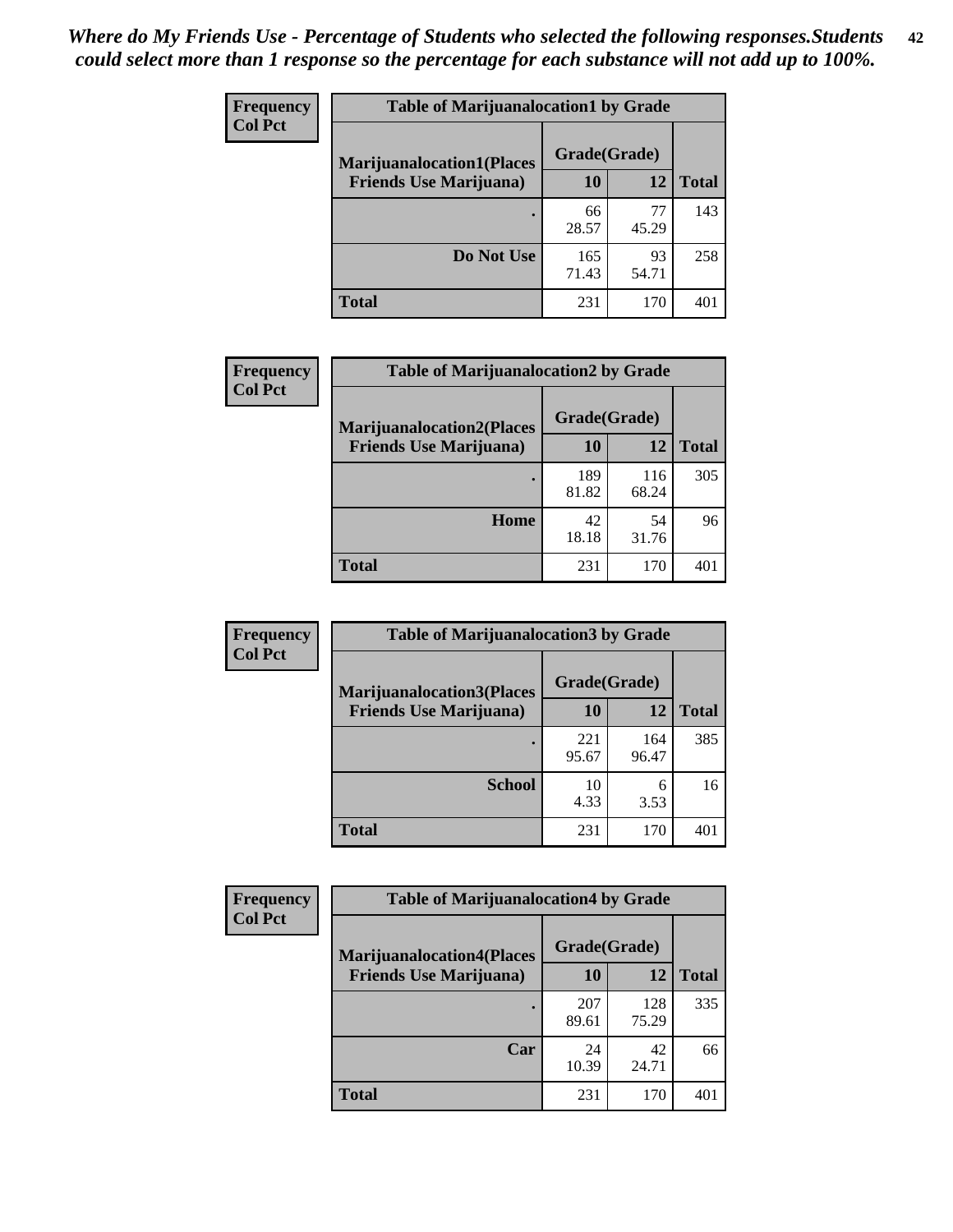| <b>Frequency</b> | <b>Table of Marijuanalocation5 by Grade</b> |              |              |              |
|------------------|---------------------------------------------|--------------|--------------|--------------|
| <b>Col Pct</b>   | <b>Marijuanalocation5</b> (Places           | Grade(Grade) |              |              |
|                  | <b>Friends Use Marijuana</b> )              | 10           | 12           | <b>Total</b> |
|                  |                                             | 178<br>77.06 | 109<br>64.12 | 287          |
|                  | <b>Friend's House</b>                       | 53<br>22.94  | 61<br>35.88  | 114          |
|                  | <b>Total</b>                                | 231          | 170          | 40           |

| <b>Frequency</b> | <b>Table of Marijuanalocation6 by Grade</b>                        |                    |              |              |
|------------------|--------------------------------------------------------------------|--------------------|--------------|--------------|
| <b>Col Pct</b>   | <b>Marijuanalocation6(Places</b><br><b>Friends Use Marijuana</b> ) | Grade(Grade)<br>10 | 12           | <b>Total</b> |
|                  |                                                                    | 193<br>83.55       | 122<br>71.76 | 315          |
|                  | <b>Other</b>                                                       | 38<br>16.45        | 48<br>28.24  | 86           |
|                  | <b>Total</b>                                                       | 231                | 170          | 401          |

| Frequency      | <b>Table of Otherdruglocation1 by Grade</b>                          |              |              |              |
|----------------|----------------------------------------------------------------------|--------------|--------------|--------------|
| <b>Col Pct</b> | <b>Otherdruglocation1(Places</b><br><b>Friends Use Other Illegal</b> | Grade(Grade) |              |              |
|                | Drugs)                                                               | 10           | 12           | <b>Total</b> |
|                |                                                                      | 51<br>22.08  | 31<br>18.24  | 82           |
|                | Do Not Use                                                           | 180<br>77.92 | 139<br>81.76 | 319          |
|                | <b>Total</b>                                                         | 231          | 170          | 401          |

| <b>Frequency</b> | <b>Table of Otherdruglocation2 by Grade</b>                          |              |              |              |
|------------------|----------------------------------------------------------------------|--------------|--------------|--------------|
| <b>Col Pct</b>   | <b>Otherdruglocation2(Places</b><br><b>Friends Use Other Illegal</b> | Grade(Grade) |              |              |
|                  | Drugs)                                                               | 10           | 12           | <b>Total</b> |
|                  |                                                                      | 201<br>87.01 | 148<br>87.06 | 349          |
|                  | <b>Home</b>                                                          | 30<br>12.99  | 22<br>12.94  | 52           |
|                  | <b>Total</b>                                                         | 231          | 170          | 401          |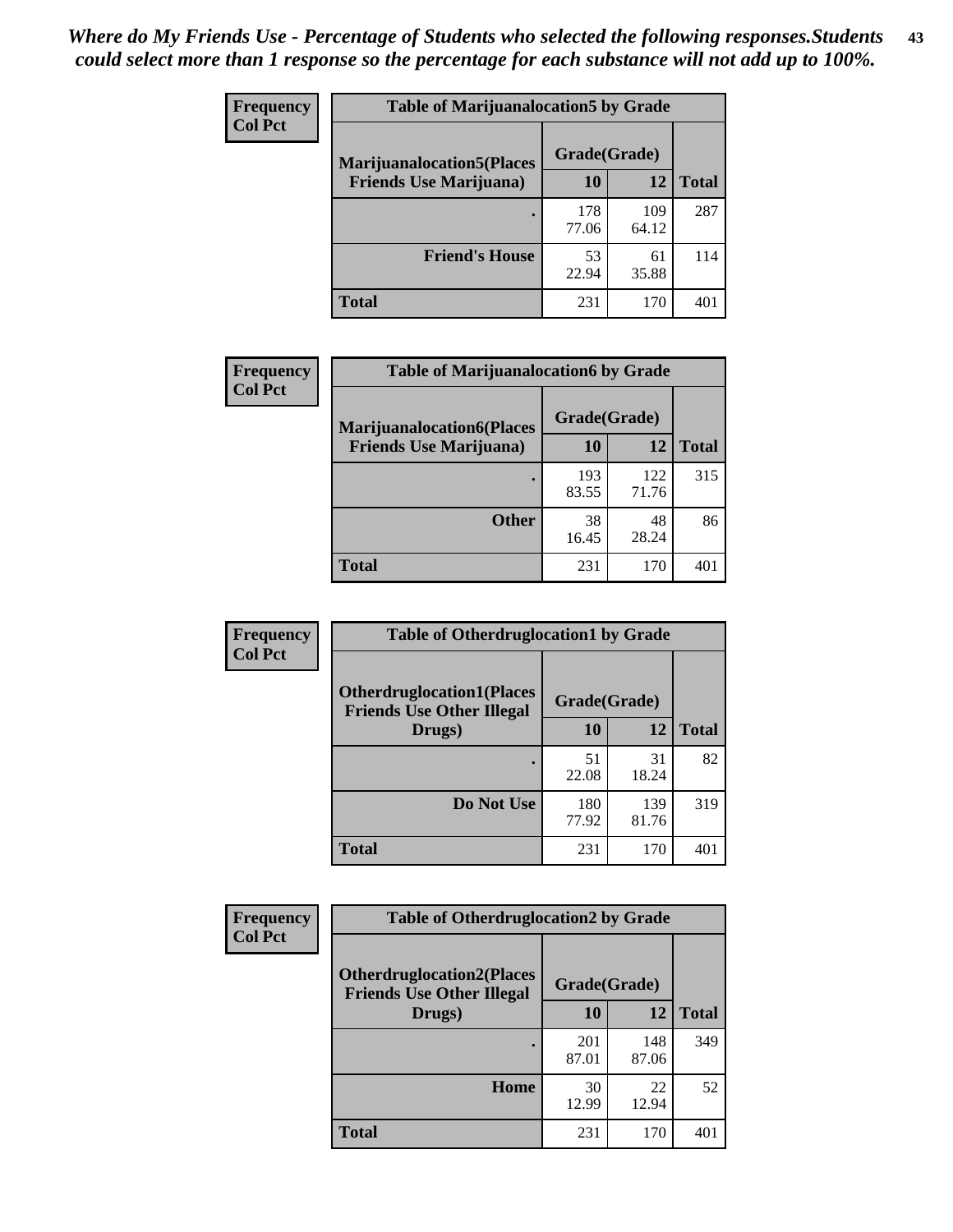| <b>Frequency</b> | <b>Table of Otherdruglocation 3 by Grade</b>                         |              |              |              |
|------------------|----------------------------------------------------------------------|--------------|--------------|--------------|
| <b>Col Pct</b>   | <b>Otherdruglocation3(Places</b><br><b>Friends Use Other Illegal</b> | Grade(Grade) |              |              |
|                  | Drugs)                                                               | 10           | 12           | <b>Total</b> |
|                  |                                                                      | 218<br>94.37 | 162<br>95.29 | 380          |
|                  | <b>School</b>                                                        | 13<br>5.63   | 8<br>4.71    | 21           |
|                  | <b>Total</b>                                                         | 231          | 170          |              |

| <b>Frequency</b><br><b>Col Pct</b> | <b>Table of Otherdruglocation4 by Grade</b>                          |              |              |              |
|------------------------------------|----------------------------------------------------------------------|--------------|--------------|--------------|
|                                    | <b>Otherdruglocation4(Places</b><br><b>Friends Use Other Illegal</b> | Grade(Grade) |              |              |
|                                    | Drugs)                                                               | <b>10</b>    | 12           | <b>Total</b> |
|                                    |                                                                      | 214<br>92.64 | 156<br>91.76 | 370          |
|                                    | Car                                                                  | 17<br>7.36   | 14<br>8.24   | 31           |
|                                    | <b>Total</b>                                                         | 231          | 170          | 401          |

| <b>Frequency</b> | <b>Table of Otherdruglocation5 by Grade</b>                          |              |              |              |
|------------------|----------------------------------------------------------------------|--------------|--------------|--------------|
| <b>Col Pct</b>   | <b>Otherdruglocation5(Places</b><br><b>Friends Use Other Illegal</b> | Grade(Grade) |              |              |
|                  | Drugs)                                                               | <b>10</b>    | 12           | <b>Total</b> |
|                  |                                                                      | 196<br>84.85 | 145<br>85.29 | 341          |
|                  | <b>Friend's House</b>                                                | 35<br>15.15  | 25<br>14.71  | 60           |
|                  | <b>Total</b>                                                         | 231          | 170          | 401          |

| <b>Frequency</b> | <b>Table of Otherdruglocation6 by Grade</b>                           |              |              |              |
|------------------|-----------------------------------------------------------------------|--------------|--------------|--------------|
| <b>Col Pct</b>   | <b>Otherdruglocation6(Places)</b><br><b>Friends Use Other Illegal</b> | Grade(Grade) |              |              |
|                  | Drugs)                                                                | 10           | 12           | <b>Total</b> |
|                  |                                                                       | 197<br>85.28 | 143<br>84.12 | 340          |
|                  | <b>Other</b>                                                          | 34<br>14.72  | 27<br>15.88  | 61           |
|                  | <b>Total</b>                                                          | 231          | 170          | 401          |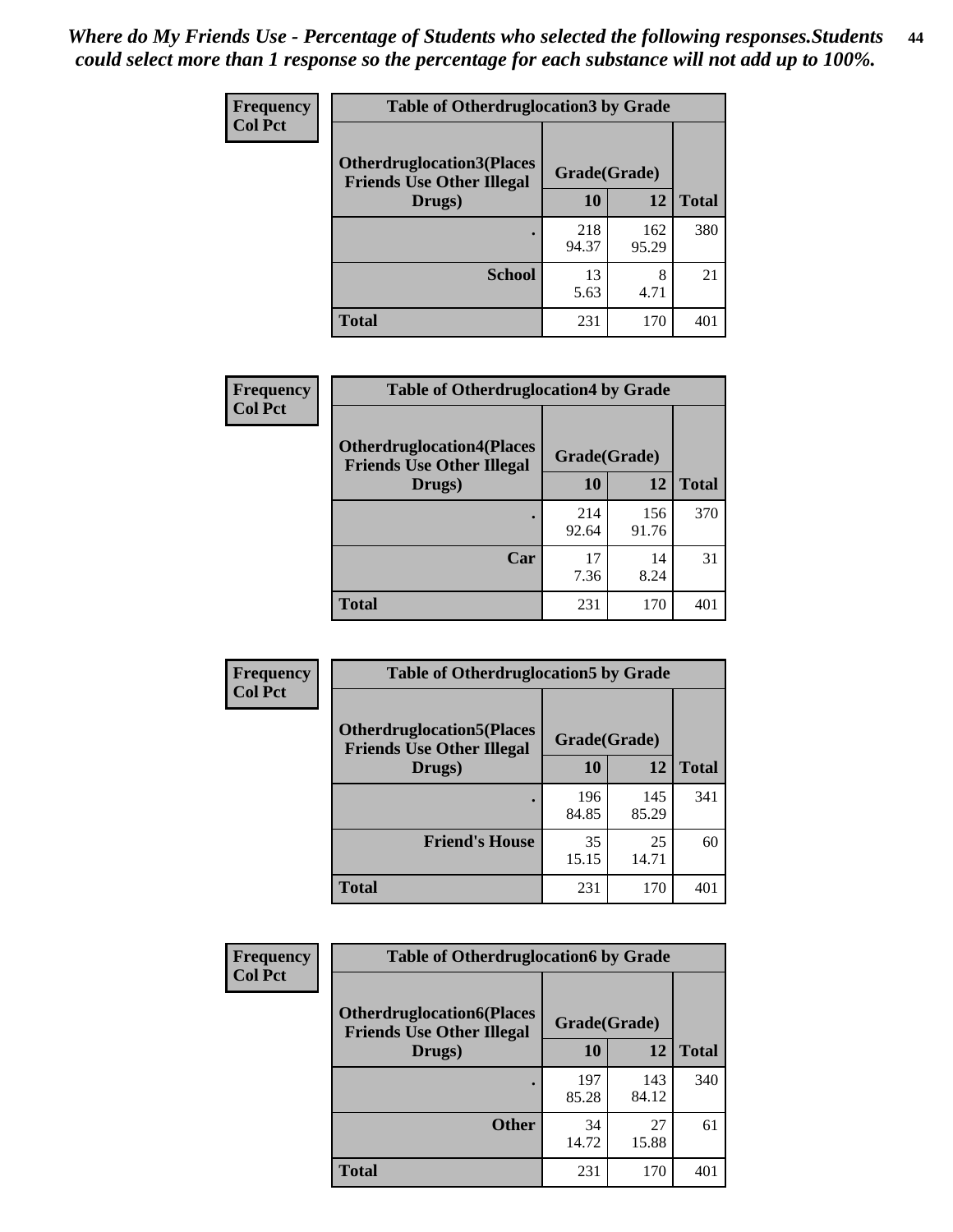| Frequency      | <b>Table of Alcoholtime1 by Grade</b>           |              |              |              |
|----------------|-------------------------------------------------|--------------|--------------|--------------|
| <b>Col Pct</b> | <b>Alcoholtime1(Times</b><br><b>Friends Use</b> | Grade(Grade) |              |              |
|                | Alcohol)                                        | 10           | <b>12</b>    | <b>Total</b> |
|                |                                                 | 148<br>64.07 | 129<br>75.88 | 277          |
|                | Do Not Use                                      | 83<br>35.93  | 41<br>24.12  | 124          |
|                | <b>Total</b>                                    | 231          | 170          | 401          |

| Frequency      | <b>Table of Alcoholtime2 by Grade</b>           |              |              |              |
|----------------|-------------------------------------------------|--------------|--------------|--------------|
| <b>Col Pct</b> | <b>Alcoholtime2(Times</b><br><b>Friends Use</b> | Grade(Grade) |              |              |
|                | Alcohol)                                        | 10           | 12           | <b>Total</b> |
|                |                                                 | 220<br>95.24 | 163<br>95.88 | 383          |
|                | <b>On Way to School</b>                         | 11<br>4.76   | 7<br>4.12    | 18           |
|                | <b>Total</b>                                    | 231          | 170          | 401          |

| Frequency<br><b>Col Pct</b> | <b>Table of Alcoholtime3 by Grade</b>           |              |              |              |  |
|-----------------------------|-------------------------------------------------|--------------|--------------|--------------|--|
|                             | <b>Alcoholtime3(Times</b><br><b>Friends Use</b> | Grade(Grade) |              |              |  |
|                             | Alcohol)                                        | 10           | 12           | <b>Total</b> |  |
|                             |                                                 | 220<br>95.24 | 165<br>97.06 | 385          |  |
|                             | <b>During School</b>                            | 11<br>4.76   | 5<br>2.94    | 16           |  |
|                             | Total                                           | 231          | 170          | 401          |  |

| <b>Frequency</b><br><b>Col Pct</b> | <b>Table of Alcoholtime4 by Grade</b> |              |              |              |
|------------------------------------|---------------------------------------|--------------|--------------|--------------|
|                                    | <b>Alcoholtime4(Times</b>             | Grade(Grade) |              |              |
|                                    | <b>Friends Use Alcohol)</b>           | 10           | 12           | <b>Total</b> |
|                                    |                                       | 217<br>93.94 | 159<br>93.53 | 376          |
|                                    | <b>On Way Home From School</b>        | 14<br>6.06   | 11<br>6.47   | 25           |
|                                    | <b>Total</b>                          | 231          | 170          | 401          |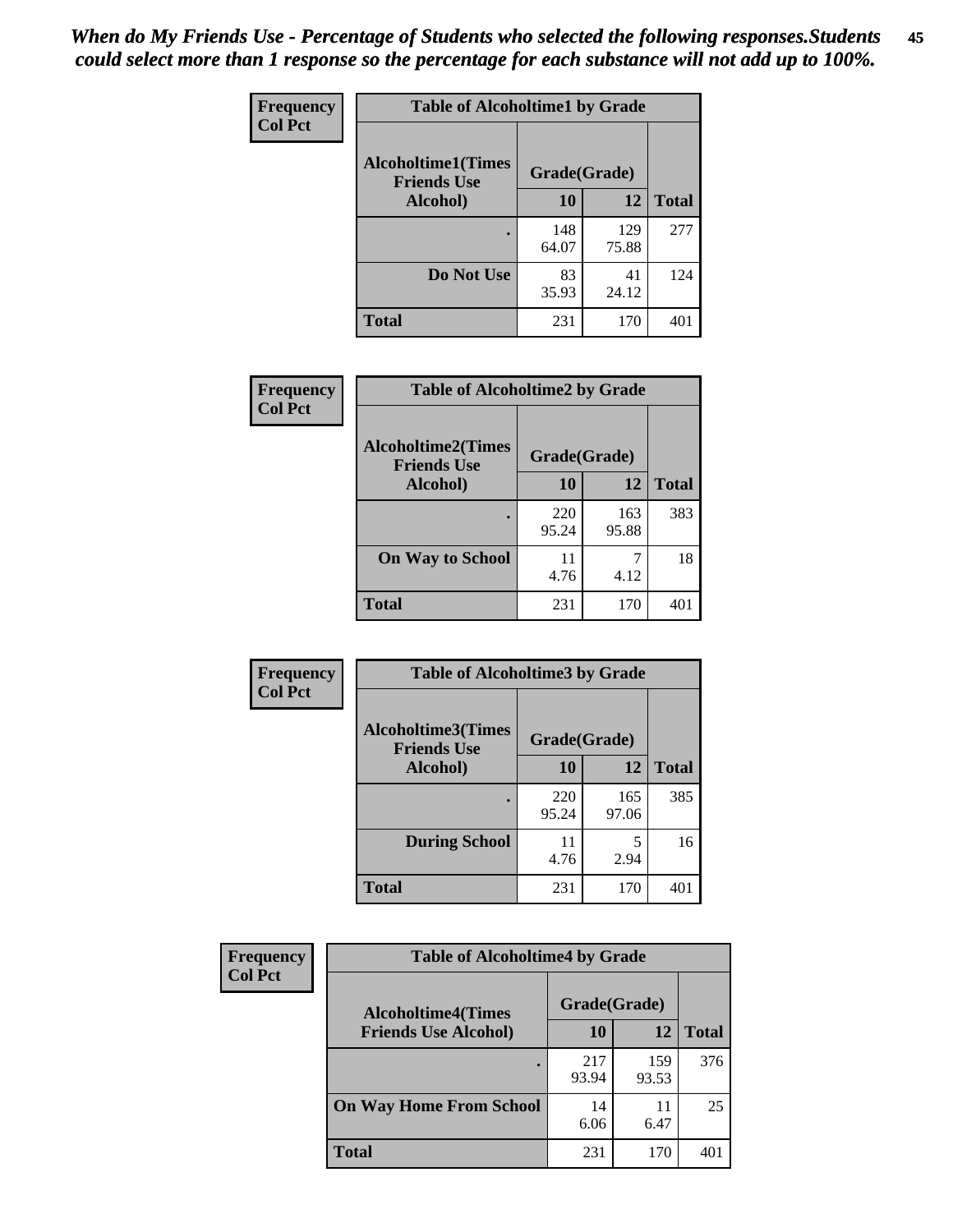*When do My Friends Use - Percentage of Students who selected the following responses.Students could select more than 1 response so the percentage for each substance will not add up to 100%.* **46**

| Frequency      | <b>Table of Alcoholtime5 by Grade</b>            |              |              |              |
|----------------|--------------------------------------------------|--------------|--------------|--------------|
| <b>Col Pct</b> | <b>Alcoholtime5</b> (Times<br><b>Friends Use</b> | Grade(Grade) |              |              |
|                | Alcohol)                                         | 10           | 12           | <b>Total</b> |
|                |                                                  | 186<br>80.52 | 119<br>70.00 | 305          |
|                | Weeknights                                       | 45<br>19.48  | 51<br>30.00  | 96           |
|                | <b>Total</b>                                     | 231          | 170          | 401          |

| Frequency      | <b>Table of Alcoholtime6 by Grade</b>           |              |              |              |
|----------------|-------------------------------------------------|--------------|--------------|--------------|
| <b>Col Pct</b> | <b>Alcoholtime6(Times</b><br><b>Friends Use</b> | Grade(Grade) |              |              |
|                | Alcohol)                                        | 10           | 12           | <b>Total</b> |
|                |                                                 | 82<br>35.50  | 38<br>22.35  | 120          |
|                | Weekends                                        | 149<br>64.50 | 132<br>77.65 | 281          |
|                | <b>Total</b>                                    | 231          | 170          | 401          |

| Frequency<br><b>Col Pct</b> | <b>Table of Tobaccotime1 by Grade</b>                           |              |              |              |
|-----------------------------|-----------------------------------------------------------------|--------------|--------------|--------------|
|                             | <b>Tobaccotime1(Times</b><br>Grade(Grade)<br><b>Friends Use</b> |              |              |              |
|                             | <b>Tobacco</b> )                                                | 10           | 12           | <b>Total</b> |
|                             |                                                                 | 119<br>51.52 | 107<br>62.94 | 226          |
|                             | Do Not Use                                                      | 112<br>48.48 | 63<br>37.06  | 175          |
|                             | <b>Total</b>                                                    | 231          | 170          | 401          |

| <b>Frequency</b> | <b>Table of Tobaccotime2 by Grade</b>           |              |             |              |
|------------------|-------------------------------------------------|--------------|-------------|--------------|
| <b>Col Pct</b>   | <b>Tobaccotime2(Times</b><br><b>Friends Use</b> | Grade(Grade) |             |              |
|                  | <b>Tobacco</b> )                                | 10           | <b>12</b>   | <b>Total</b> |
|                  |                                                 | 176<br>76.19 | 99<br>58.24 | 275          |
|                  | <b>On Way to School</b>                         | 55<br>23.81  | 71<br>41.76 | 126          |
|                  | <b>Total</b>                                    | 231          | 170         | 401          |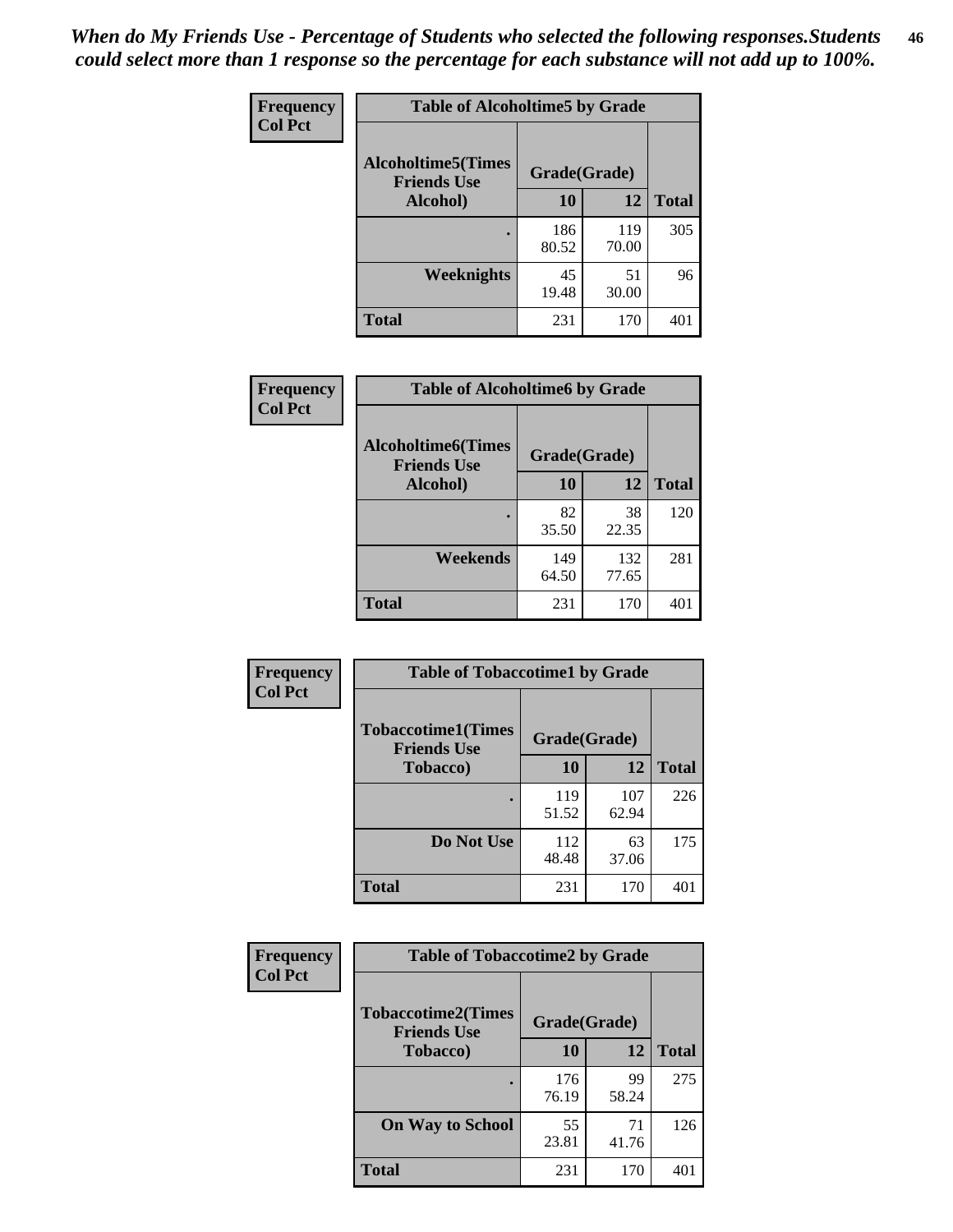*When do My Friends Use - Percentage of Students who selected the following responses.Students could select more than 1 response so the percentage for each substance will not add up to 100%.* **47**

| <b>Frequency</b> | <b>Table of Tobaccotime3 by Grade</b>           |              |              |              |  |
|------------------|-------------------------------------------------|--------------|--------------|--------------|--|
| <b>Col Pct</b>   | <b>Tobaccotime3(Times</b><br><b>Friends Use</b> |              | Grade(Grade) |              |  |
|                  | <b>Tobacco</b> )                                | 10           | 12           | <b>Total</b> |  |
|                  |                                                 | 175<br>75.76 | 130<br>76.47 | 305          |  |
|                  | <b>During School</b>                            | 56<br>24.24  | 40<br>23.53  | 96           |  |
|                  | <b>Total</b>                                    | 231          | 170          | 401          |  |

| Frequency<br><b>Col Pct</b> | <b>Table of Tobaccotime4 by Grade</b> |              |              |              |
|-----------------------------|---------------------------------------|--------------|--------------|--------------|
|                             | <b>Tobaccotime4(Times</b>             | Grade(Grade) |              |              |
|                             | <b>Friends Use Tobacco)</b>           | 10           | 12           | <b>Total</b> |
|                             |                                       | 217<br>93.94 | 159<br>93.53 | 376          |
|                             | <b>On Way Home From School</b>        | 14<br>6.06   | 11<br>6.47   | 25           |
|                             | Total                                 | 231          | 170          | 40           |

| Frequency      | <b>Table of Tobaccotime5 by Grade</b>            |              |             |              |
|----------------|--------------------------------------------------|--------------|-------------|--------------|
| <b>Col Pct</b> | <b>Tobaccotime5</b> (Times<br><b>Friends Use</b> | Grade(Grade) |             |              |
|                | <b>Tobacco</b> )                                 | 10           | 12          | <b>Total</b> |
|                |                                                  | 144<br>62.34 | 85<br>50.00 | 229          |
|                | Weeknights                                       | 87<br>37.66  | 85<br>50.00 | 172          |
|                | <b>Total</b>                                     | 231          | 170         | 401          |

| Frequency<br><b>Col Pct</b> | <b>Table of Tobaccotime6 by Grade</b>                           |              |             |              |  |
|-----------------------------|-----------------------------------------------------------------|--------------|-------------|--------------|--|
|                             | <b>Tobaccotime6(Times</b><br>Grade(Grade)<br><b>Friends Use</b> |              |             |              |  |
|                             | <b>Tobacco</b> )                                                | 10           | 12          | <b>Total</b> |  |
|                             |                                                                 | 129<br>55.84 | 76<br>44.71 | 205          |  |
|                             | Weekends                                                        | 102<br>44.16 | 94<br>55.29 | 196          |  |
|                             | <b>Total</b>                                                    | 231          | 170         | 401          |  |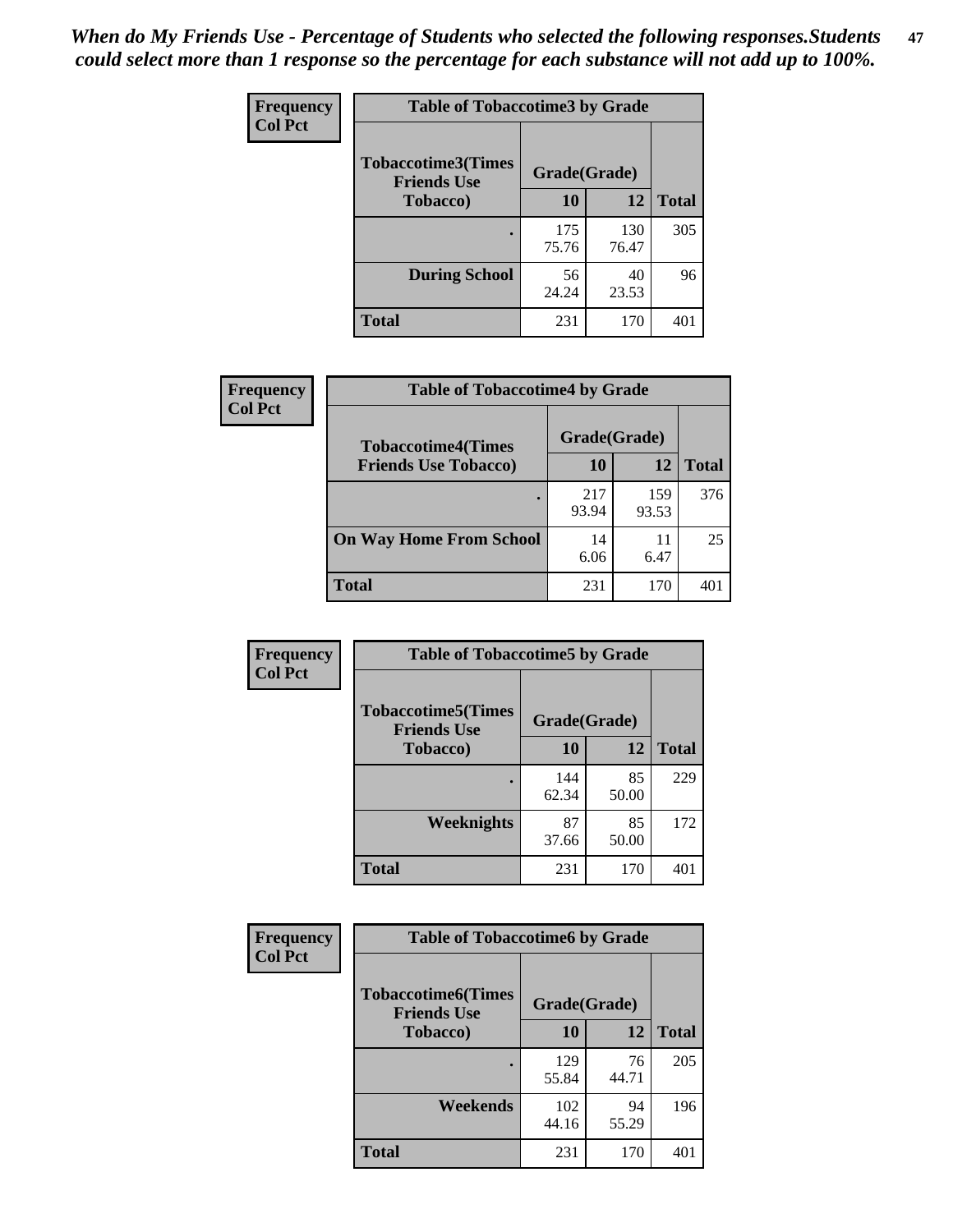| Frequency      | <b>Table of Marijuanatime1 by Grade</b>           |              |             |              |
|----------------|---------------------------------------------------|--------------|-------------|--------------|
| <b>Col Pct</b> | <b>Marijuanatime1(Times</b><br><b>Friends Use</b> | Grade(Grade) |             |              |
|                | Marijuana)                                        | 10           | 12          | <b>Total</b> |
|                |                                                   | 71<br>30.74  | 79<br>46.47 | 150          |
|                | Do Not Use                                        | 160<br>69.26 | 91<br>53.53 | 251          |
|                | <b>Total</b>                                      | 231          | 170         | 401          |

| Frequency      | <b>Table of Marijuanatime2 by Grade</b>           |              |              |              |
|----------------|---------------------------------------------------|--------------|--------------|--------------|
| <b>Col Pct</b> | <b>Marijuanatime2(Times</b><br><b>Friends Use</b> | Grade(Grade) |              |              |
|                | Marijuana)                                        | 10           | 12           | <b>Total</b> |
|                |                                                   | 211<br>91.34 | 144<br>84.71 | 355          |
|                | <b>On Way to School</b>                           | 20<br>8.66   | 26<br>15.29  | 46           |
|                | <b>Total</b>                                      | 231          | 170          | 401          |

| Frequency      | <b>Table of Marijuanatime3 by Grade</b>    |              |              |              |
|----------------|--------------------------------------------|--------------|--------------|--------------|
| <b>Col Pct</b> | Marijuanatime3(Times<br><b>Friends Use</b> | Grade(Grade) |              |              |
|                | Marijuana)                                 | 10           | 12           | <b>Total</b> |
|                |                                            | 222<br>96.10 | 161<br>94.71 | 383          |
|                | <b>During School</b>                       | Q<br>3.90    | q<br>5.29    | 18           |
|                | <b>Total</b>                               | 231          | 170          | 401          |

| <b>Frequency</b> | <b>Table of Marijuanatime4 by Grade</b> |              |              |              |
|------------------|-----------------------------------------|--------------|--------------|--------------|
| <b>Col Pct</b>   | <b>Marijuanatime4</b> (Times            | Grade(Grade) |              |              |
|                  | <b>Friends Use Marijuana</b> )          | 10           | 12           | <b>Total</b> |
|                  |                                         | 212<br>91.77 | 143<br>84.12 | 355          |
|                  | <b>On Way Home From School</b>          | 19<br>8.23   | 27<br>15.88  | 46           |
|                  | <b>Total</b>                            | 231          | 170          | 401          |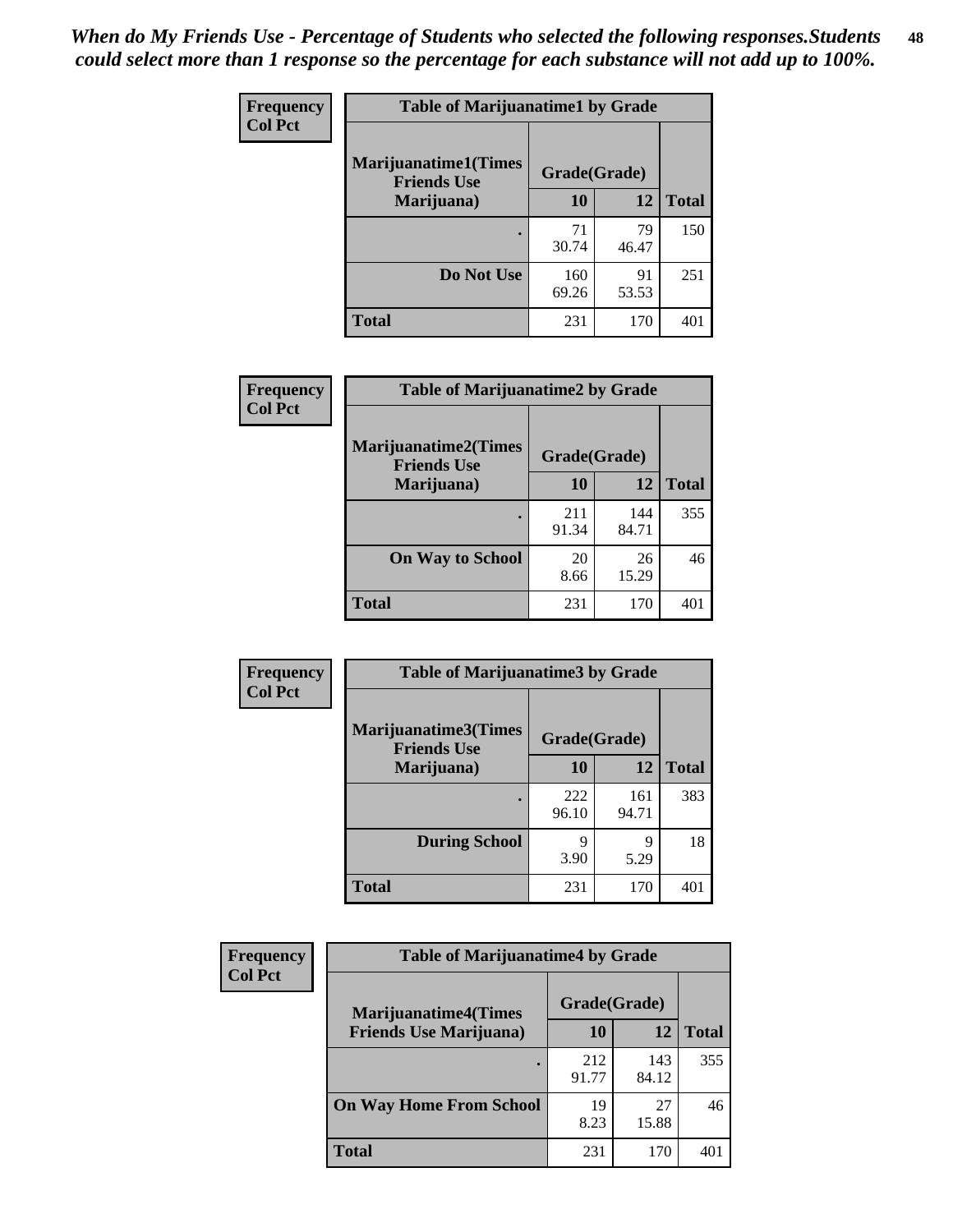| Frequency      | <b>Table of Marijuanatime5 by Grade</b>            |              |              |              |
|----------------|----------------------------------------------------|--------------|--------------|--------------|
| <b>Col Pct</b> | <b>Marijuanatime5</b> (Times<br><b>Friends Use</b> | Grade(Grade) |              |              |
|                | Marijuana)                                         | 10           | 12           | <b>Total</b> |
|                |                                                    | 191<br>82.68 | 120<br>70.59 | 311          |
|                | Weeknights                                         | 40<br>17.32  | 50<br>29.41  | 90           |
|                | <b>Total</b>                                       | 231          | 170          | 401          |

| Frequency      |                                            | <b>Table of Marijuanatime6 by Grade</b> |             |              |
|----------------|--------------------------------------------|-----------------------------------------|-------------|--------------|
| <b>Col Pct</b> | Marijuanatime6(Times<br><b>Friends Use</b> | Grade(Grade)                            |             |              |
|                | Marijuana)                                 | 10                                      | 12          | <b>Total</b> |
|                |                                            | 157<br>67.97                            | 90<br>52.94 | 247          |
|                | Weekends                                   | 74<br>32.03                             | 80<br>47.06 | 154          |
|                | <b>Total</b>                               | 231                                     | 170         | 401          |

| Frequency      | <b>Table of Otherdrugtime1 by Grade</b>                 |              |              |              |
|----------------|---------------------------------------------------------|--------------|--------------|--------------|
| <b>Col Pct</b> | <b>Otherdrugtime1(Times</b><br><b>Friends Use Other</b> | Grade(Grade) |              |              |
|                | <b>Illegal Drugs)</b>                                   | 10           | 12           | <b>Total</b> |
|                |                                                         | 44<br>19.05  | 26<br>15.29  | 70           |
|                | Do Not Use                                              | 187<br>80.95 | 144<br>84.71 | 331          |
|                | Total                                                   | 231          | 170          | 401          |

| Frequency      | <b>Table of Otherdrugtime2 by Grade</b>                 |              |              |              |  |  |  |
|----------------|---------------------------------------------------------|--------------|--------------|--------------|--|--|--|
| <b>Col Pct</b> | <b>Otherdrugtime2(Times</b><br><b>Friends Use Other</b> | Grade(Grade) |              |              |  |  |  |
|                | <b>Illegal Drugs</b> )                                  | 10           | 12           | <b>Total</b> |  |  |  |
|                |                                                         | 220<br>95.24 | 159<br>93.53 | 379          |  |  |  |
|                | <b>On Way to School</b>                                 | 11<br>4.76   | 11<br>6.47   | 22           |  |  |  |
|                | Total                                                   | 231          | 170          | 401          |  |  |  |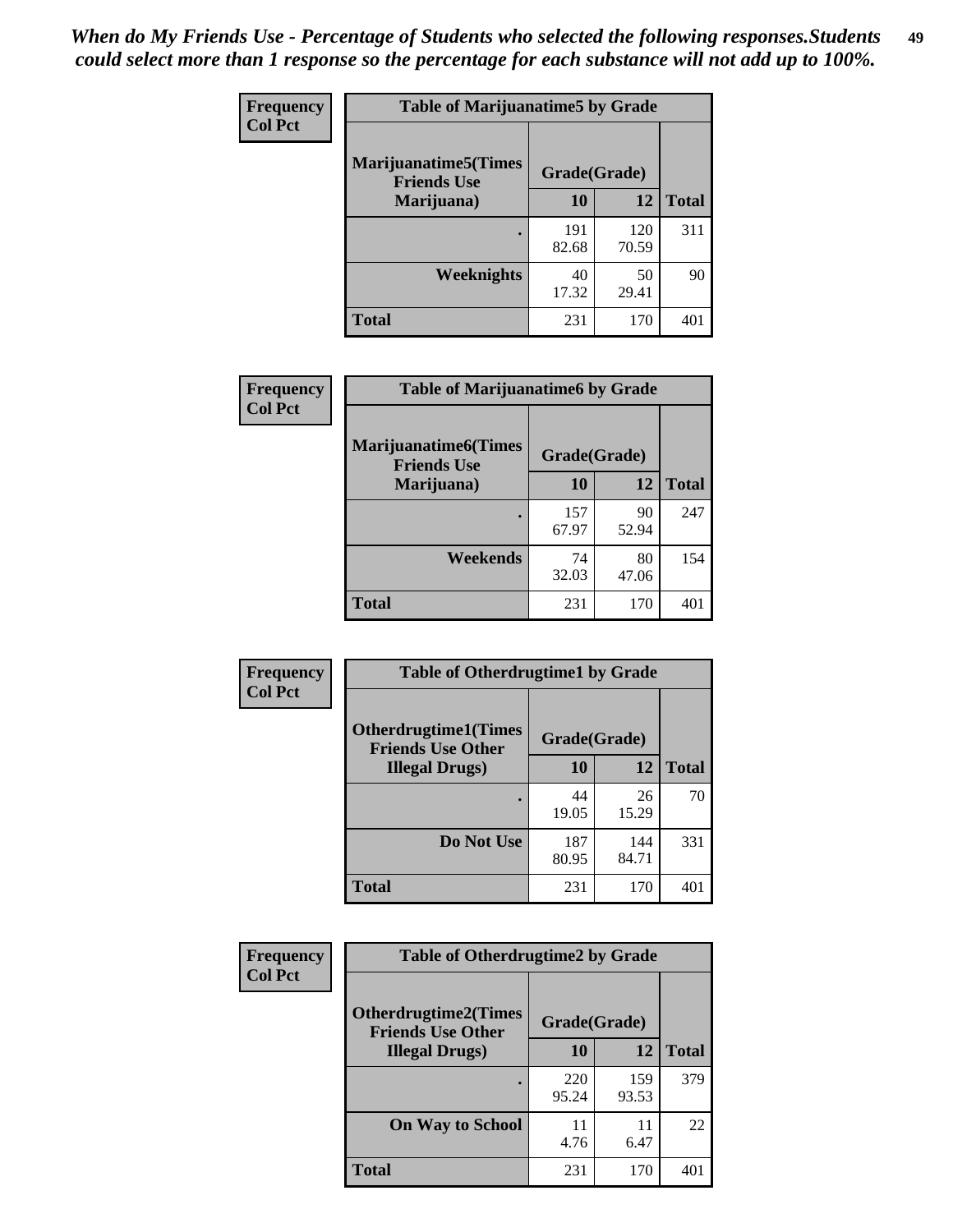| <b>Frequency</b> | <b>Table of Otherdrugtime3 by Grade</b>          |              |              |              |  |  |  |
|------------------|--------------------------------------------------|--------------|--------------|--------------|--|--|--|
| <b>Col Pct</b>   | Otherdrugtime3(Times<br><b>Friends Use Other</b> | Grade(Grade) |              |              |  |  |  |
|                  | <b>Illegal Drugs</b> )                           | 10           | 12           | <b>Total</b> |  |  |  |
|                  |                                                  | 219<br>94.81 | 163<br>95.88 | 382          |  |  |  |
|                  | <b>During School</b>                             | 12<br>5.19   | 7<br>4.12    | 19           |  |  |  |
|                  | Total                                            | 231          | 170          | 401          |  |  |  |

| <b>Frequency</b> | <b>Table of Otherdrugtime4 by Grade</b>                         |              |              |              |  |  |
|------------------|-----------------------------------------------------------------|--------------|--------------|--------------|--|--|
| <b>Col Pct</b>   | <b>Otherdrugtime4(Times</b><br><b>Friends Use Other Illegal</b> | Grade(Grade) |              |              |  |  |
|                  | Drugs)                                                          | 10           | 12           | <b>Total</b> |  |  |
|                  | $\bullet$                                                       | 214<br>92.64 | 158<br>92.94 | 372          |  |  |
|                  | <b>On Way Home From School</b>                                  | 17<br>7.36   | 12<br>7.06   | 29           |  |  |
|                  | <b>Total</b>                                                    | 231          | 170          | 401          |  |  |

| <b>Frequency</b> | <b>Table of Otherdrugtime5 by Grade</b>                  |              |              |              |  |  |  |
|------------------|----------------------------------------------------------|--------------|--------------|--------------|--|--|--|
| <b>Col Pct</b>   | <b>Otherdrugtime5</b> (Times<br><b>Friends Use Other</b> | Grade(Grade) |              |              |  |  |  |
|                  | <b>Illegal Drugs</b> )                                   | 10           | 12           | <b>Total</b> |  |  |  |
|                  |                                                          | 205<br>88.74 | 147<br>86.47 | 352          |  |  |  |
|                  | Weeknights                                               | 26<br>11.26  | 23<br>13.53  | 49           |  |  |  |
|                  | Total                                                    | 231          | 170          | 401          |  |  |  |

| <b>Frequency</b><br><b>Col Pct</b> | <b>Table of Otherdrugtime6 by Grade</b>                 |              |              |              |  |  |
|------------------------------------|---------------------------------------------------------|--------------|--------------|--------------|--|--|
|                                    | <b>Otherdrugtime6(Times</b><br><b>Friends Use Other</b> | Grade(Grade) |              |              |  |  |
|                                    | <b>Illegal Drugs</b> )                                  | 10           | 12           | <b>Total</b> |  |  |
|                                    |                                                         | 186<br>80.52 | 140<br>82.35 | 326          |  |  |
|                                    | Weekends                                                | 45<br>19.48  | 30<br>17.65  | 75           |  |  |
|                                    | <b>Total</b>                                            | 231          | 170          | 401          |  |  |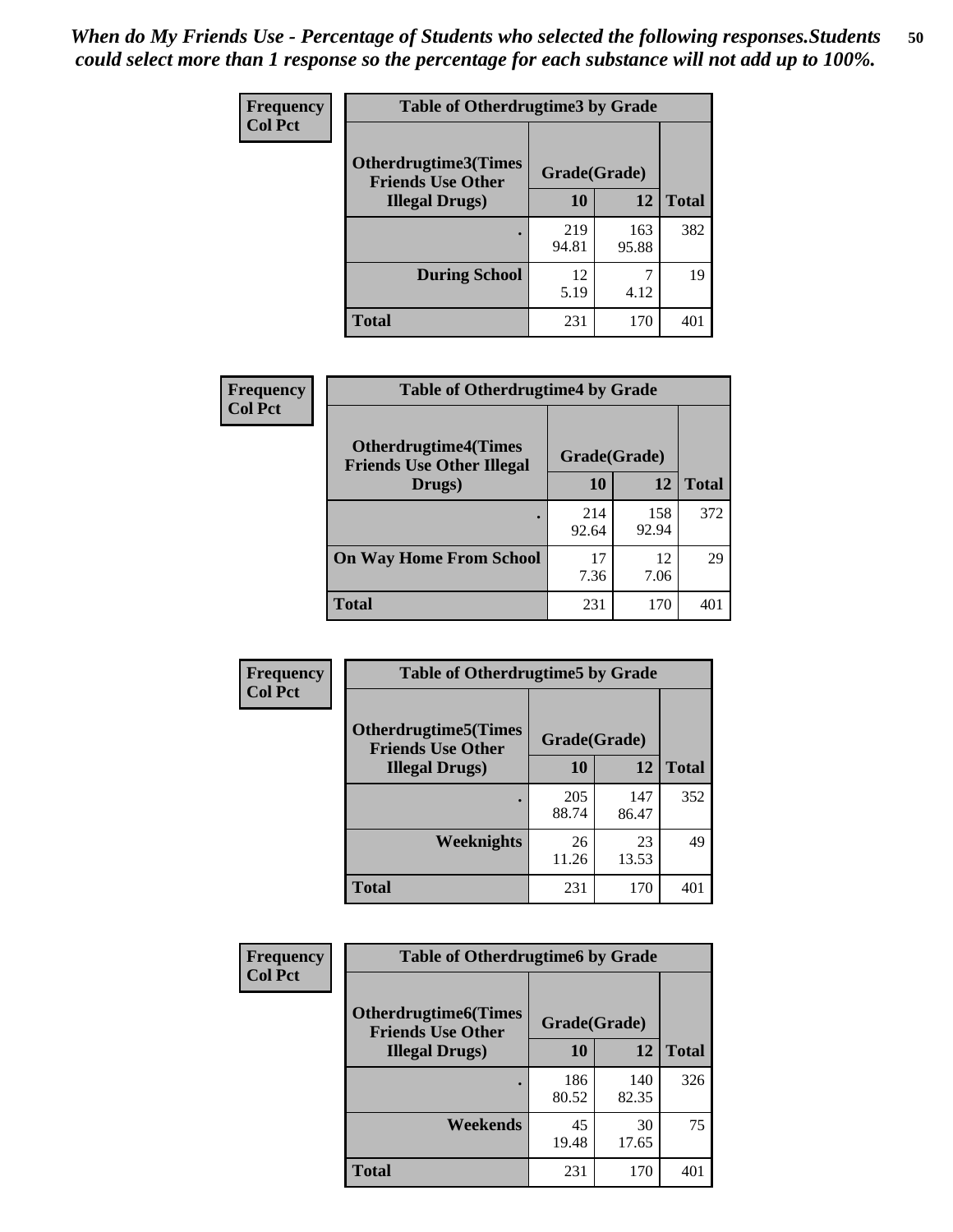| Frequency      | <b>Table of Educationalcohol by Grade</b>                                                                  |              |             |              |  |
|----------------|------------------------------------------------------------------------------------------------------------|--------------|-------------|--------------|--|
| <b>Col Pct</b> | Educationalcohol(I<br>have been taught<br>about alcohol,<br>tobacco,<br>and other drugs<br>within the last | Grade(Grade) |             |              |  |
|                | year at school)                                                                                            | 10           | 12          | <b>Total</b> |  |
|                | <b>Yes</b>                                                                                                 | 208<br>90.04 | 78<br>45.88 | 286          |  |
|                | N <sub>0</sub>                                                                                             | 23<br>9.96   | 92<br>54.12 | 115          |  |
|                | <b>Total</b>                                                                                               | 231          | 170         | 401          |  |

| Frequency      | <b>Table of Eversmoked by Grade</b> |              |             |              |  |  |
|----------------|-------------------------------------|--------------|-------------|--------------|--|--|
| <b>Col Pct</b> | Eversmoked(I<br>have smoked         | Grade(Grade) |             |              |  |  |
|                | a cigarette)                        | 10           | 12          | <b>Total</b> |  |  |
|                | Yes                                 | 82<br>35.50  | 85<br>50.00 | 167          |  |  |
|                | N <sub>0</sub>                      | 149<br>64.50 | 85<br>50.00 | 234          |  |  |
|                | Total                               | 231          | 170         | 401          |  |  |

| Frequency      | <b>Table of Drovedrinking by Grade</b>                                                                              |                    |              |              |  |  |
|----------------|---------------------------------------------------------------------------------------------------------------------|--------------------|--------------|--------------|--|--|
| <b>Col Pct</b> | Drovedrinking(In<br>the past 30 days I<br>have driven a car<br>or other vehicle<br>while I was<br>drinking alcohol) | Grade(Grade)<br>10 | 12           | <b>Total</b> |  |  |
|                | <b>Yes</b>                                                                                                          | 8<br>3.46          | 10<br>5.88   | 18           |  |  |
|                | N <sub>0</sub>                                                                                                      | 223<br>96.54       | 160<br>94.12 | 383          |  |  |
|                | <b>Total</b>                                                                                                        | 231                | 170          | 401          |  |  |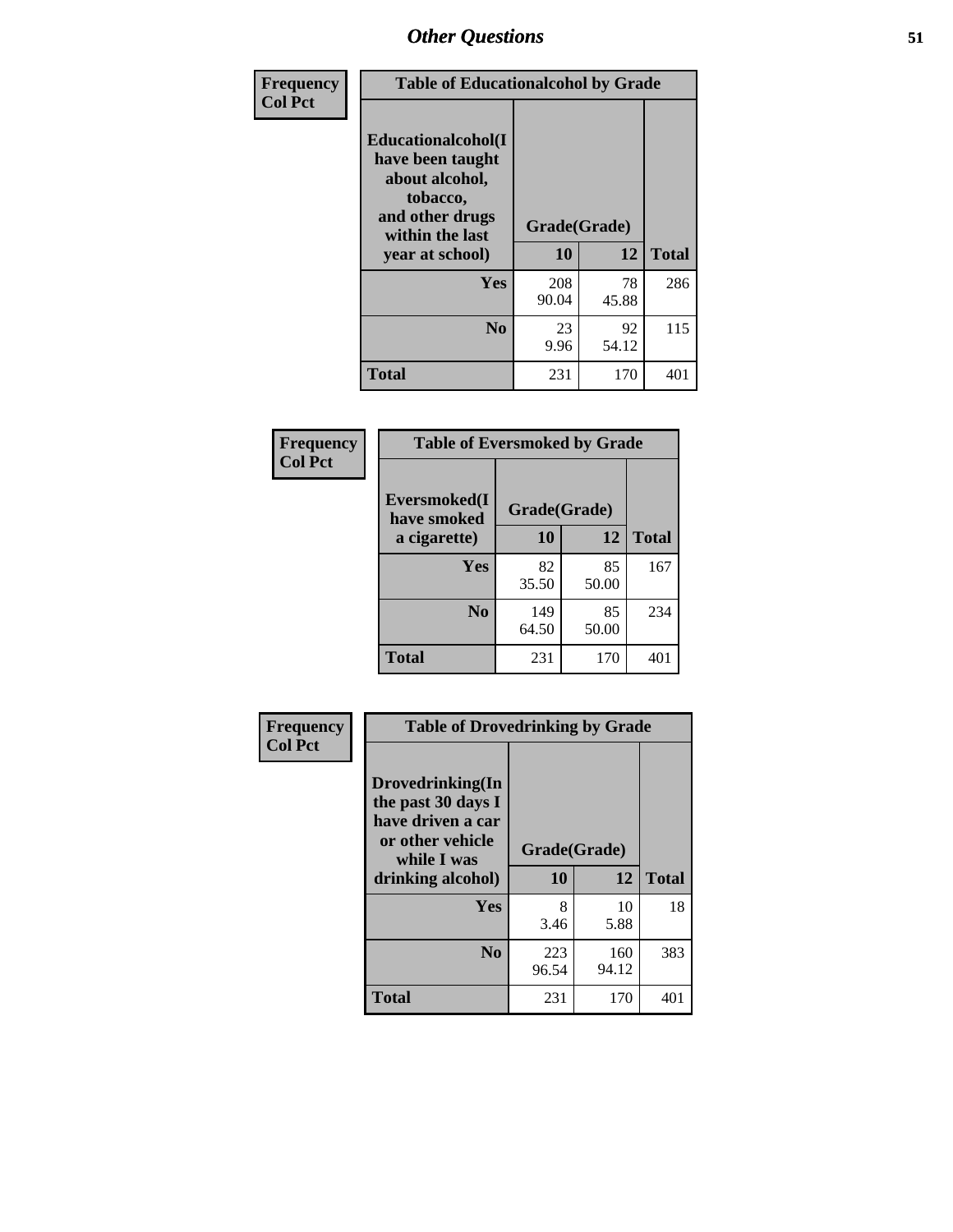| Frequency      | <b>Table of Rodedrinking by Grade</b>                                                                                  |                    |              |     |  |  |
|----------------|------------------------------------------------------------------------------------------------------------------------|--------------------|--------------|-----|--|--|
| <b>Col Pct</b> | Rodedrinking(In<br>the past 30 days<br>I have ridden in<br>a car with a<br>driver who had<br>been drinking<br>alcohol) | Grade(Grade)<br>10 | <b>Total</b> |     |  |  |
|                |                                                                                                                        |                    | 12           |     |  |  |
|                | <b>Yes</b>                                                                                                             | 29<br>12.55        | 28<br>16.47  | 57  |  |  |
|                | N <sub>0</sub>                                                                                                         | 202<br>87.45       | 142<br>83.53 | 344 |  |  |
|                | <b>Total</b>                                                                                                           | 231                | 170          | 401 |  |  |

#### **Frequency Col Pct**

| <b>Table of Drugsschool by Grade</b>                                                                                      |              |              |              |  |  |  |
|---------------------------------------------------------------------------------------------------------------------------|--------------|--------------|--------------|--|--|--|
| <b>Drugsschool</b> (During<br>the past 12 months,<br>I have been offered,<br>sold,<br>or given illegal<br>drugs on school | Grade(Grade) |              |              |  |  |  |
| property)                                                                                                                 | 10           | 12           | <b>Total</b> |  |  |  |
| Yes                                                                                                                       | 44<br>19.05  | 35<br>20.59  | 79           |  |  |  |
| N <sub>0</sub>                                                                                                            | 187<br>80.95 | 135<br>79.41 | 322          |  |  |  |
| <b>Total</b>                                                                                                              | 231          | 170          | 401          |  |  |  |

| Frequency      | <b>Table of Helpbullied by Grade</b>           |              |             |              |  |  |  |
|----------------|------------------------------------------------|--------------|-------------|--------------|--|--|--|
| <b>Col Pct</b> | Helpbullied(I<br>would help<br>someone who was | Grade(Grade) |             |              |  |  |  |
|                | being bullied)                                 | 10           | 12          | <b>Total</b> |  |  |  |
|                | <b>Strongly Agree</b>                          | 104<br>45.02 | 89<br>52.35 | 193          |  |  |  |
|                | <b>Somewhat Agree</b>                          | 99<br>42.86  | 63<br>37.06 | 162          |  |  |  |
|                | <b>Somewhat Disagree</b>                       | 19<br>8.23   | 13<br>7.65  | 32           |  |  |  |
|                | <b>Strongly Disagree</b>                       | 9<br>3.90    | 5<br>2.94   | 14           |  |  |  |
|                | <b>Total</b>                                   | 231          | 170         | 401          |  |  |  |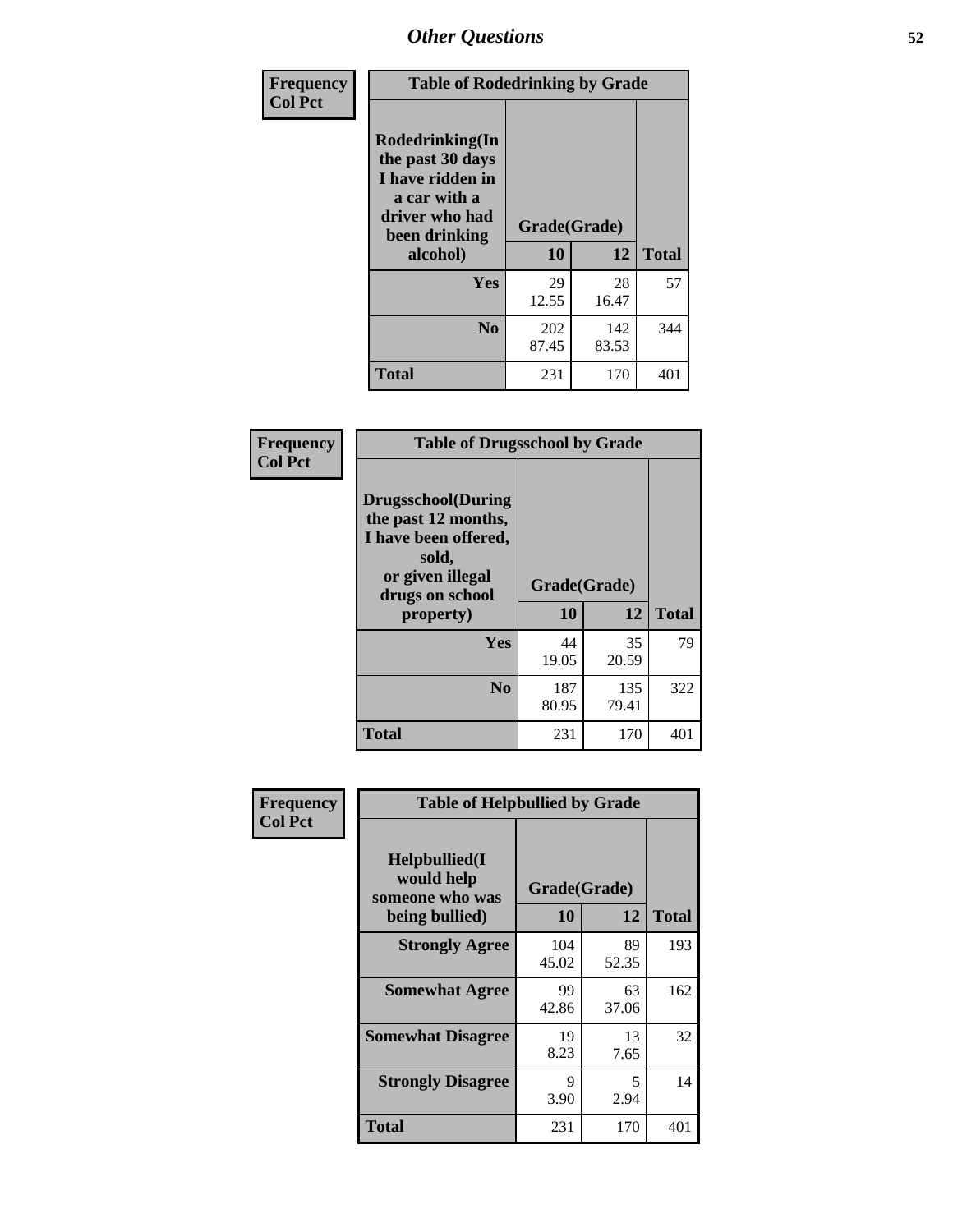1.30

3 1.76 4.33

11 6.47

**Total** 341 6 21 3 13 11 6 401

0.43

2 1.18 3.03

6 3.53

| <b>Frequency</b> | <b>Table of Grade by Bingedrinking</b> |                                                                                                                 |      |      |             |                    |                 |                |
|------------------|----------------------------------------|-----------------------------------------------------------------------------------------------------------------|------|------|-------------|--------------------|-----------------|----------------|
| <b>Row Pct</b>   |                                        | <b>Bingedrinking</b> (I have drunk five or more<br>drinks of alcohol at one sitting during the<br>last 30 days) |      |      |             |                    |                 |                |
|                  |                                        |                                                                                                                 | 1 or | 3 to | <b>6 to</b> | 10<br>$\mathbf{t}$ | <b>20</b><br>to | <b>All</b>     |
|                  |                                        |                                                                                                                 | 2    |      |             | 19                 | 29              | 3 <sub>0</sub> |
|                  | <b>Grade</b> (Grade) Days              |                                                                                                                 | days | days | days        | days               | days            | days           |
|                  | 10                                     | 202                                                                                                             | 3    | 10   |             |                    | 5               | Ê              |

87.45

**12** 139 81.76 **Total**

231

170

5 2.16

6 3.53

**All 30 days**

> 3 1.30

3 1.76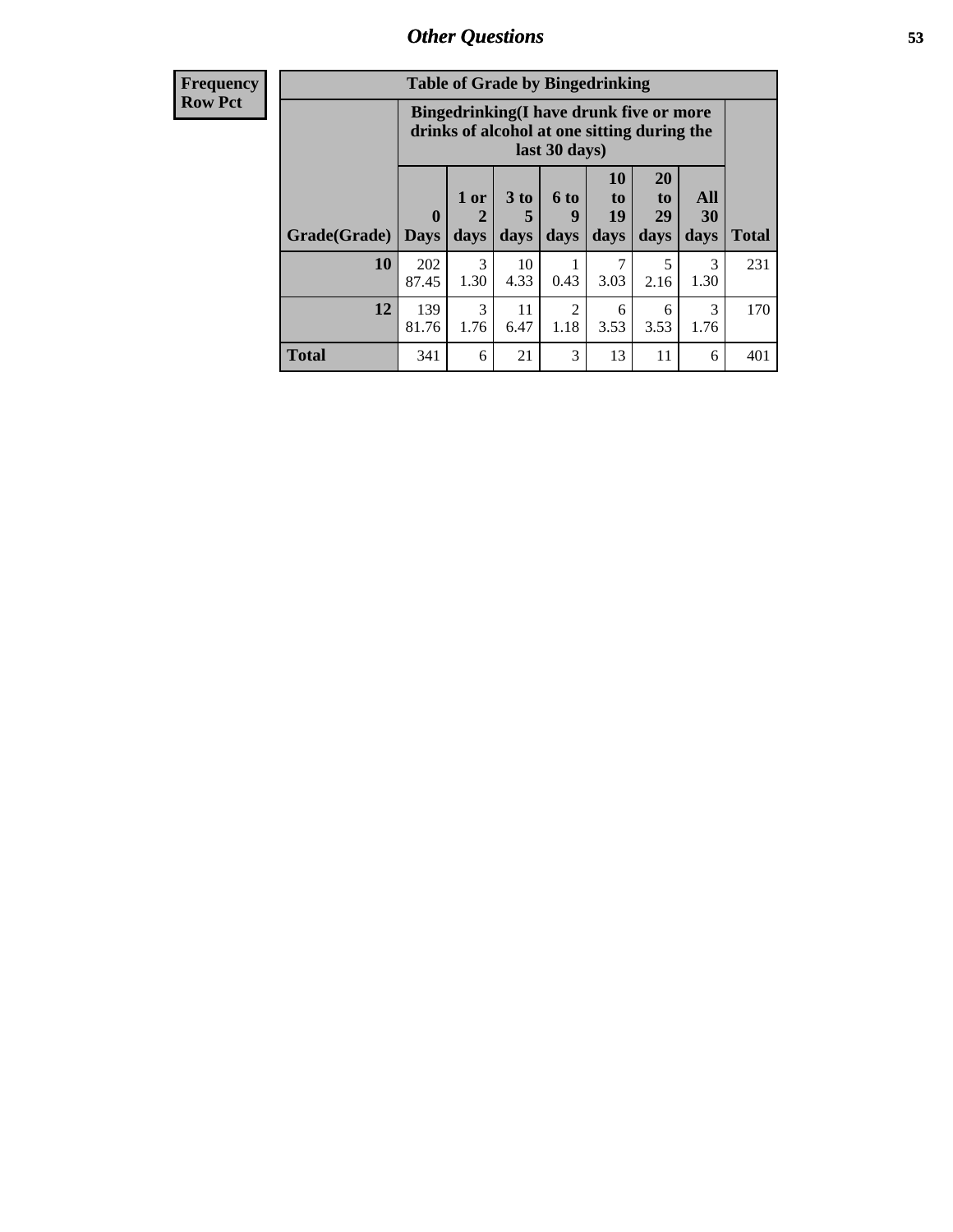### *Nutrition* **54**

| <b>Frequency</b><br>Row Pct |
|-----------------------------|
|                             |

| <b>Table of Grade by Dairy</b> |                          |                                                                 |                             |                                    |              |  |
|--------------------------------|--------------------------|-----------------------------------------------------------------|-----------------------------|------------------------------------|--------------|--|
|                                |                          | Dairy (I eat at least 3 servings of dairy<br>products each day) |                             |                                    |              |  |
| Grade(Grade)                   | <b>Strongly</b><br>Agree | Somewhat<br>Agree                                               | <b>Somewhat</b><br>Disagree | <b>Strongly</b><br><b>Disagree</b> | <b>Total</b> |  |
| 10                             | 55<br>23.81              | 104<br>45.02                                                    | 35<br>15.15                 | 37<br>16.02                        | 231          |  |
| 12                             | 39<br>22.94              | 67<br>39.41                                                     | 34<br>20.00                 | 30<br>17.65                        | 170          |  |
| <b>Total</b>                   | 94                       | 171                                                             | 69                          | 67                                 | 401          |  |

| <b>Frequency</b> |  |
|------------------|--|
| <b>Row Pct</b>   |  |

| <b>Table of Grade by Fruitveg</b> |                          |                                                                          |                               |                                    |              |  |
|-----------------------------------|--------------------------|--------------------------------------------------------------------------|-------------------------------|------------------------------------|--------------|--|
|                                   |                          | Fruitveg(I eat at least 5 servings of fruits<br>and vegetables each day) |                               |                                    |              |  |
| Grade(Grade)                      | <b>Strongly</b><br>Agree | Agree                                                                    | Somewhat Somewhat<br>Disagree | <b>Strongly</b><br><b>Disagree</b> | <b>Total</b> |  |
| 10                                | 23<br>9.96               | 85<br>36.80                                                              | 66<br>28.57                   | 57<br>24.68                        | 231          |  |
| 12                                | 20<br>11.76              | 54<br>31.76                                                              | 57<br>33.53                   | 39<br>22.94                        | 170          |  |
| <b>Total</b>                      | 43                       | 139                                                                      | 123                           | 96                                 | 40           |  |

| <b>Frequency</b> |              | <b>Table of Grade by Cafeteriahealthy</b> |                                                                       |                 |                                    |              |
|------------------|--------------|-------------------------------------------|-----------------------------------------------------------------------|-----------------|------------------------------------|--------------|
| <b>Row Pct</b>   |              |                                           | Cafeteriahealthy (School meals in my<br>school cafeteria are healthy) |                 |                                    |              |
|                  | Grade(Grade) | <b>Strongly</b><br>Agree                  | Somewhat Somewhat<br>Agree                                            | <b>Disagree</b> | <b>Strongly</b><br><b>Disagree</b> | <b>Total</b> |
|                  | 10           | 18<br>7.79                                | 87<br>37.66                                                           | 60<br>25.97     | 66<br>28.57                        | 231          |
|                  | 12           | 16<br>9.41                                | 66<br>38.82                                                           | 36<br>21.18     | 52<br>30.59                        | 170          |
|                  | Total        | 34                                        | 153                                                                   | 96              | 118                                | 401          |

| <b>Frequency</b> |
|------------------|
| <b>Row Pct</b>   |

| <b>Table of Grade by Cafeterianutrition</b> |                          |                                                                                           |                                        |                                    |              |  |
|---------------------------------------------|--------------------------|-------------------------------------------------------------------------------------------|----------------------------------------|------------------------------------|--------------|--|
|                                             |                          | <b>Cafeterianutrition</b> (Facts about nutrition<br>are available in my school cafeteria) |                                        |                                    |              |  |
| Grade(Grade)                                | <b>Strongly</b><br>Agree | Agree                                                                                     | Somewhat   Somewhat<br><b>Disagree</b> | <b>Strongly</b><br><b>Disagree</b> | <b>Total</b> |  |
| 10                                          | 51<br>22.08              | 87<br>37.66                                                                               | 51<br>22.08                            | 42<br>18.18                        | 231          |  |
| 12                                          | 37<br>21.76              | 60<br>35.29                                                                               | 42<br>24.71                            | 31<br>18.24                        | 170          |  |
| <b>Total</b>                                | 88                       | 147                                                                                       | 93                                     | 73                                 | 401          |  |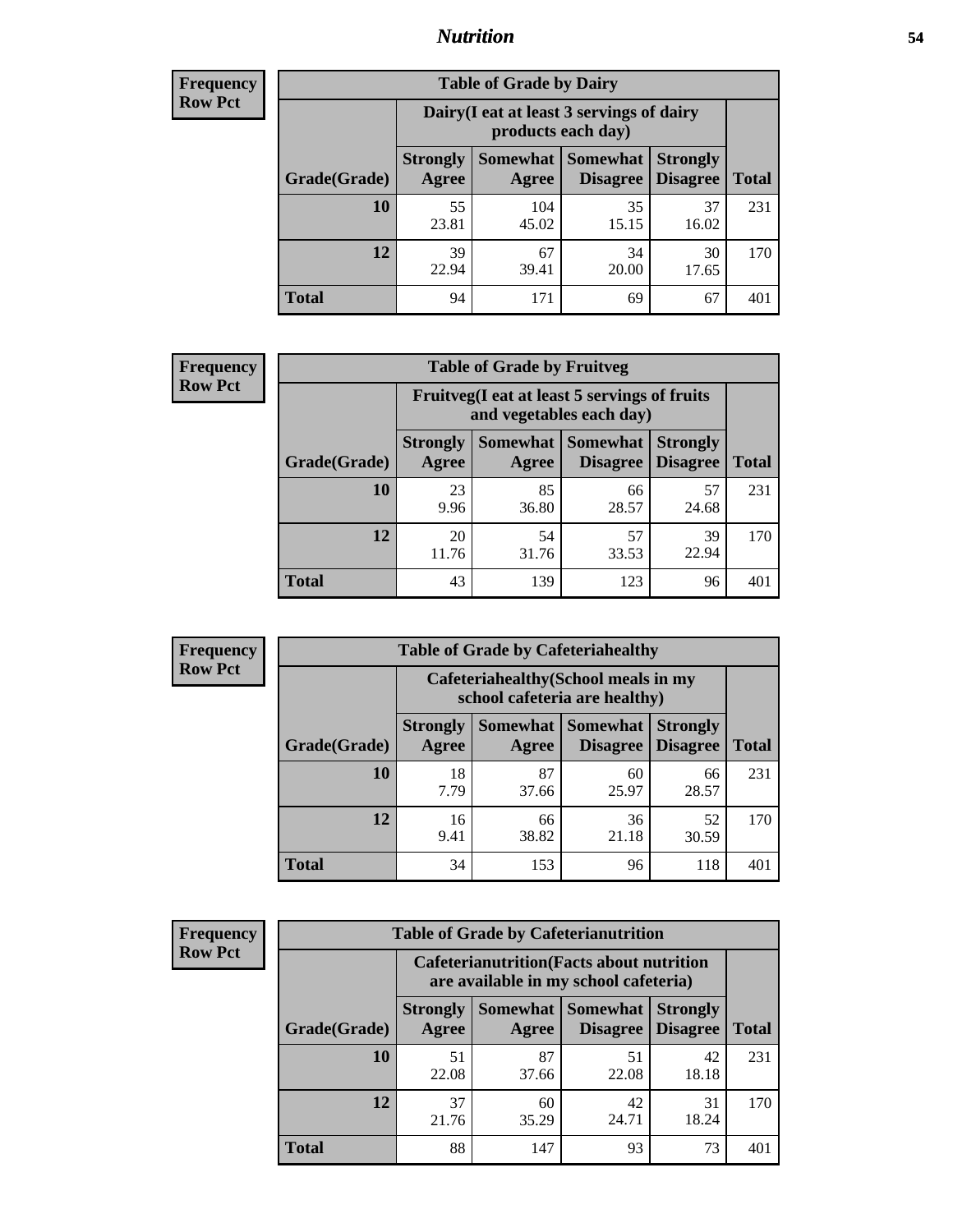### *Nutrition* **55**

| Frequency |
|-----------|
| Row Pct   |

| <b>Table of Grade by Schoollunch</b> |                          |                                                                 |                                 |                                    |       |  |
|--------------------------------------|--------------------------|-----------------------------------------------------------------|---------------------------------|------------------------------------|-------|--|
|                                      |                          | Schoollunch(I eat school lunch three or<br>more times per week) |                                 |                                    |       |  |
| Grade(Grade)                         | <b>Strongly</b><br>Agree | Agree                                                           | Somewhat   Somewhat<br>Disagree | <b>Strongly</b><br><b>Disagree</b> | Total |  |
| 10                                   | 128<br>55.41             | 42<br>18.18                                                     | 17<br>7.36                      | 44<br>19.05                        | 231   |  |
| 12                                   | 97<br>57.06              | 37<br>21.76                                                     | Q<br>5.29                       | 27<br>15.88                        | 170   |  |
| <b>Total</b>                         | 225                      | 79                                                              | 26                              | 71                                 | 401   |  |

| <b>Frequency</b> |  |
|------------------|--|
| <b>Row Pct</b>   |  |

| <b>Table of Grade by Foodchoices</b> |                          |                                                                            |                                        |                                    |              |  |
|--------------------------------------|--------------------------|----------------------------------------------------------------------------|----------------------------------------|------------------------------------|--------------|--|
|                                      |                          | <b>Foodchoices</b> (I make healthy food choices in<br>my school cafeteria) |                                        |                                    |              |  |
| Grade(Grade)                         | <b>Strongly</b><br>Agree | Agree                                                                      | <b>Somewhat   Somewhat</b><br>Disagree | <b>Strongly</b><br><b>Disagree</b> | <b>Total</b> |  |
| 10                                   | 34<br>14.72              | 100<br>43.29                                                               | 48<br>20.78                            | 49<br>21.21                        | 231          |  |
| 12                                   | 24<br>14.12              | 76<br>44.71                                                                | 39<br>22.94                            | 31<br>18.24                        | 170          |  |
| <b>Total</b>                         | 58                       | 176                                                                        | 87                                     | 80                                 | 40           |  |

| <b>Frequency</b> |
|------------------|
| <b>Row Pct</b>   |

| y | <b>Table of Grade by Wholewheat</b> |                                                                                                             |                     |                                    |                                    |              |  |
|---|-------------------------------------|-------------------------------------------------------------------------------------------------------------|---------------------|------------------------------------|------------------------------------|--------------|--|
|   |                                     | Wholewheat (There are whole wheat and<br>multigrain breads and cereals available in<br>my school cafeteria) |                     |                                    |                                    |              |  |
|   | Grade(Grade)                        | <b>Strongly</b><br>Agree                                                                                    | Somewhat  <br>Agree | <b>Somewhat</b><br><b>Disagree</b> | <b>Strongly</b><br><b>Disagree</b> | <b>Total</b> |  |
|   | 10                                  | 51<br>22.08                                                                                                 | 86<br>37.23         | 43<br>18.61                        | 51<br>22.08                        | 231          |  |
|   | 12                                  | 37<br>21.76                                                                                                 | 58<br>34.12         | 36<br>21.18                        | 39<br>22.94                        | 170          |  |
|   | <b>Total</b>                        | 88                                                                                                          | 144                 | 79                                 | 90                                 | 401          |  |

٦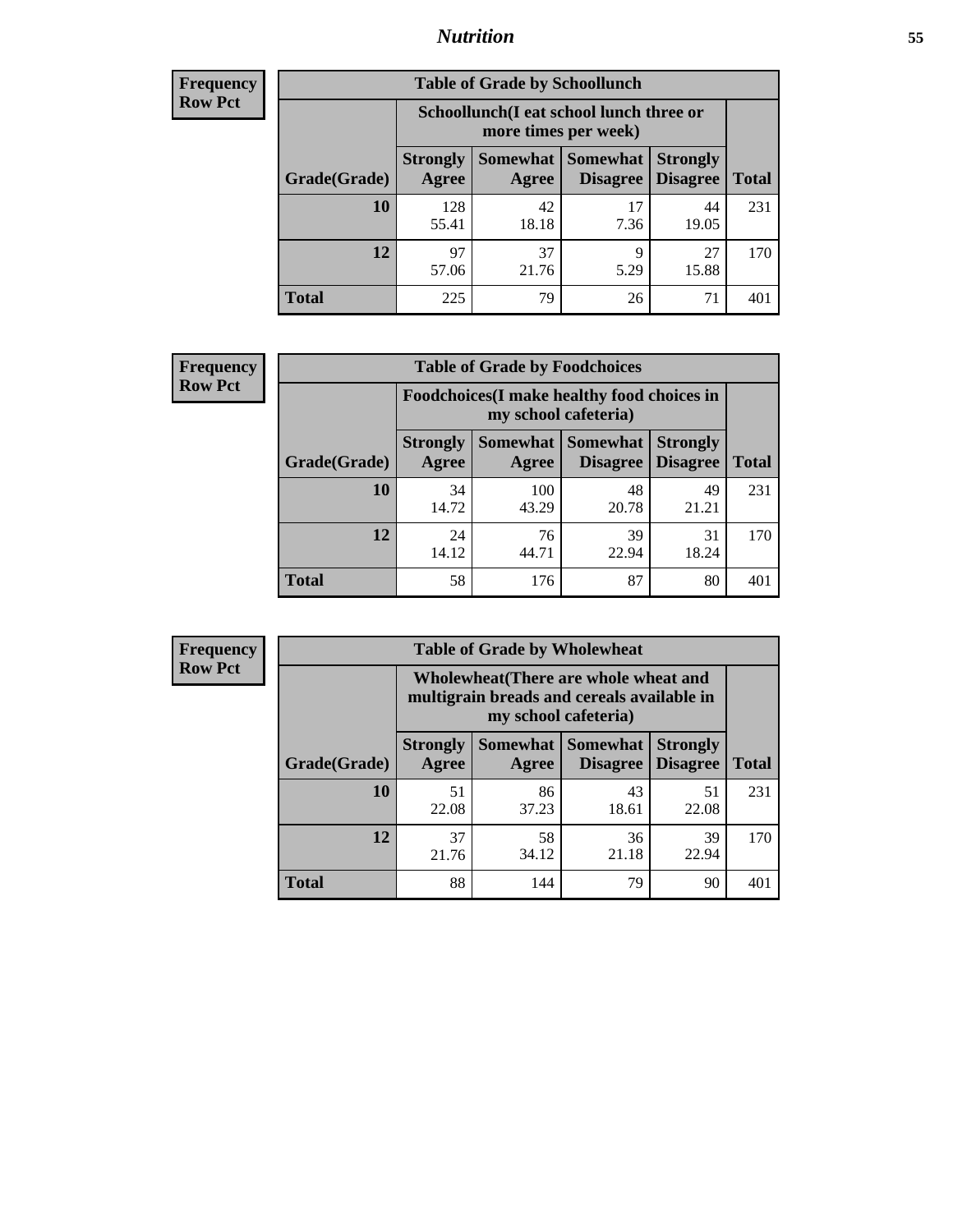### *Nutrition* **56**

**Frequency Row Pct**

| <b>Table of Grade by Healthyvending</b> |                                                                                                                                               |                          |                                    |                                    |              |  |  |
|-----------------------------------------|-----------------------------------------------------------------------------------------------------------------------------------------------|--------------------------|------------------------------------|------------------------------------|--------------|--|--|
|                                         | Healthyvending (If only healthy snacks and<br>beverages were available in the vending<br>machines during the school day,<br>I would buy them) |                          |                                    |                                    |              |  |  |
| Grade(Grade)                            | <b>Strongly</b><br>Agree                                                                                                                      | <b>Somewhat</b><br>Agree | <b>Somewhat</b><br><b>Disagree</b> | <b>Strongly</b><br><b>Disagree</b> | <b>Total</b> |  |  |
| 10                                      | 39<br>16.88                                                                                                                                   | 75<br>32.47              | 42<br>18.18                        | 75<br>32.47                        | 231          |  |  |
| 12                                      | 25<br>14.71                                                                                                                                   | 47<br>27.65              | 38<br>22.35                        | 60<br>35.29                        | 170          |  |  |
| Total                                   | 64                                                                                                                                            | 122                      | 80                                 | 135                                | 401          |  |  |

**Frequency Row Pct**

| <b>Table of Grade by Schoolbreakfast</b> |                                                                                                                                        |                     |                                    |                             |              |  |  |
|------------------------------------------|----------------------------------------------------------------------------------------------------------------------------------------|---------------------|------------------------------------|-----------------------------|--------------|--|--|
|                                          | Schoolbreakfast(If breakfast were<br>available at school,<br>but outside the cafeteria,<br>I would eat breakfast at school more often) |                     |                                    |                             |              |  |  |
| Grade(Grade)                             | <b>Strongly</b><br>Agree                                                                                                               | Somewhat  <br>Agree | <b>Somewhat</b><br><b>Disagree</b> | <b>Strongly</b><br>Disagree | <b>Total</b> |  |  |
| 10                                       | 87<br>37.66                                                                                                                            | 74<br>32.03         | 28<br>12.12                        | 42<br>18.18                 | 231          |  |  |
| 12                                       | 66<br>38.82                                                                                                                            | 59<br>34.71         | 17<br>10.00                        | 28<br>16.47                 | 170          |  |  |
| <b>Total</b>                             | 153                                                                                                                                    | 133                 | 45                                 | 70                          | 401          |  |  |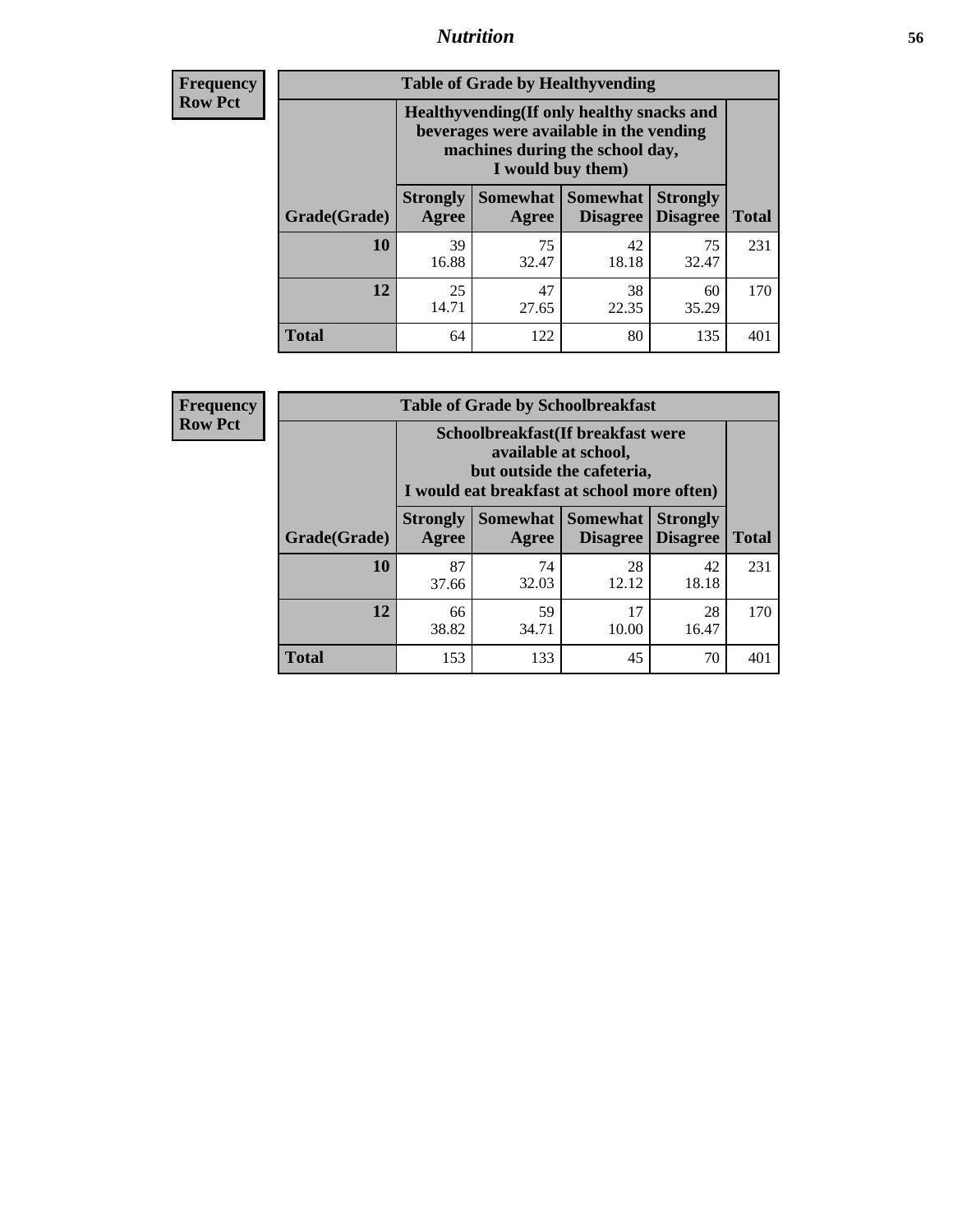| Frequency<br><b>Col Pct</b> | <b>Table of Educationaids by Grade</b>                                                                    |                    |             |              |
|-----------------------------|-----------------------------------------------------------------------------------------------------------|--------------------|-------------|--------------|
|                             | <b>Educationaids</b> (I<br>have been<br>taught about<br><b>HIV/AIDS</b> at<br>school in the<br>past year) | Grade(Grade)<br>10 | 12          | <b>Total</b> |
|                             | Yes                                                                                                       | 225<br>97.40       | 79<br>46.47 | 304          |
|                             | N <sub>0</sub>                                                                                            | 6<br>2.60          | 91<br>53.53 | 97           |
|                             | <b>Total</b>                                                                                              | 231                | 170         | 401          |

| <b>Frequency</b> | <b>Table of Educationcharacter by Grade</b>                                                             |              |              |              |
|------------------|---------------------------------------------------------------------------------------------------------|--------------|--------------|--------------|
| <b>Col Pct</b>   | Educationcharacter(I<br>have been taught<br>about character<br>education in the past<br>year at school) | Grade(Grade) |              |              |
|                  |                                                                                                         | 10           | 12           | <b>Total</b> |
|                  | <b>Yes</b>                                                                                              | 178<br>77.06 | 109<br>64.12 | 287          |
|                  | N <sub>0</sub>                                                                                          | 53<br>22.94  | 61<br>35.88  | 114          |
|                  | <b>Total</b>                                                                                            | 231          | 170          | 401          |

| Frequency      | <b>Table of Gradcoach1 by Grade</b>              |              |              |              |  |
|----------------|--------------------------------------------------|--------------|--------------|--------------|--|
| <b>Col Pct</b> | Gradcoach1(I<br>know who my<br><b>Graduation</b> | Grade(Grade) |              |              |  |
|                | Coach is)                                        | 10           | 12           | <b>Total</b> |  |
|                | Yes                                              | 110<br>47.62 | 136<br>80.00 | 246          |  |
|                | N <sub>0</sub>                                   | 121<br>52.38 | 34<br>20.00  | 155          |  |
|                | <b>Total</b>                                     | 231          | 170          | 401          |  |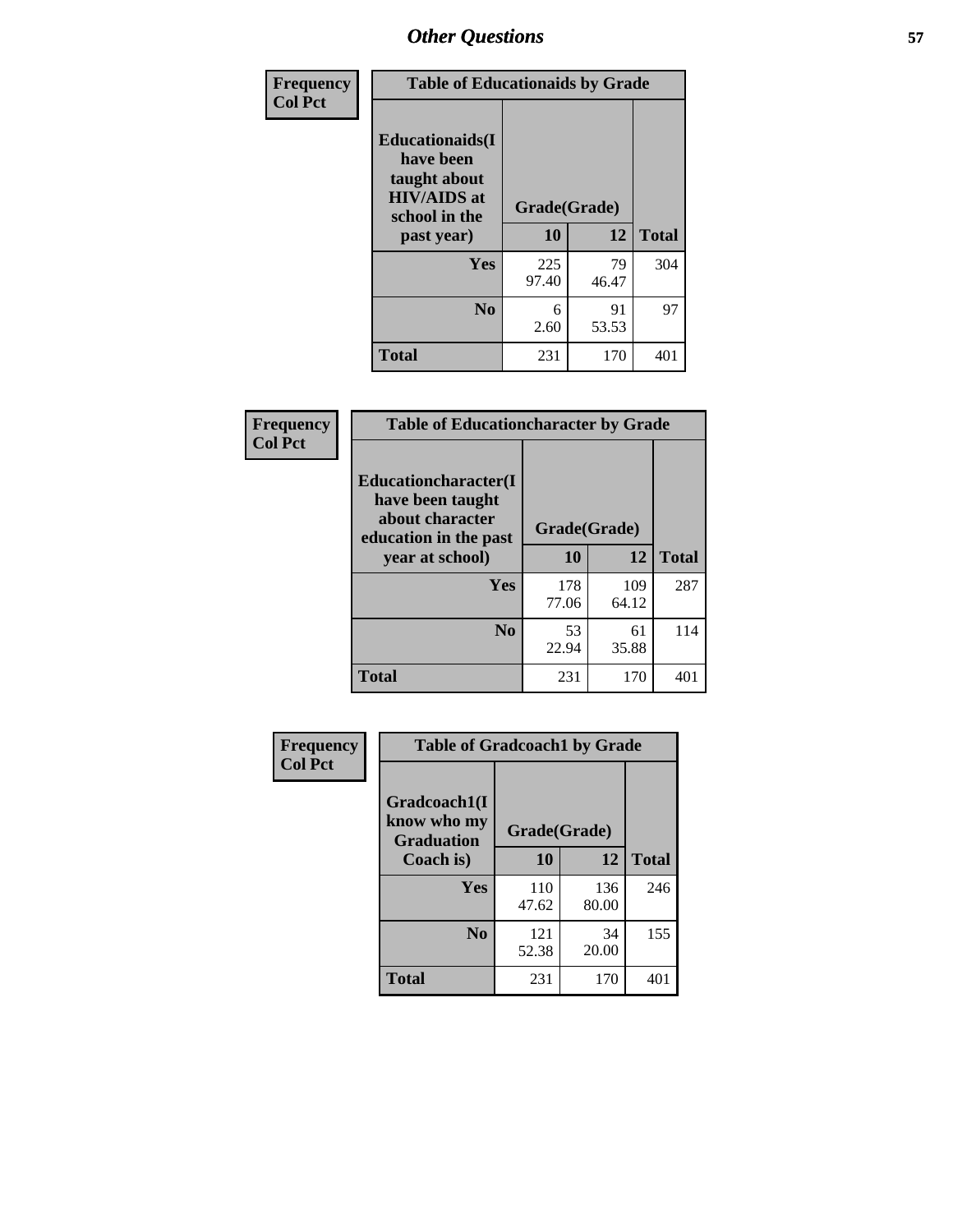| Frequency      | <b>Table of Gradcoach2 by Grade</b> |              |             |              |
|----------------|-------------------------------------|--------------|-------------|--------------|
| <b>Col Pct</b> | Gradcoach2(I<br>have                |              |             |              |
|                | contacted my<br><b>Graduation</b>   | Grade(Grade) |             |              |
|                | Coach)                              | 10           | 12          | <b>Total</b> |
|                | Yes                                 | 17<br>7.36   | 76<br>44.71 | 93           |
|                | N <sub>0</sub>                      | 214<br>92.64 | 94<br>55.29 | 308          |
|                | <b>Total</b>                        | 231          | 170         | 401          |

| <b>Frequency</b><br><b>Col Pct</b> | <b>Table of Gradcoach3 by Grade</b>                                         |              |             |              |
|------------------------------------|-----------------------------------------------------------------------------|--------------|-------------|--------------|
|                                    | Gradcoach3(I<br>have received<br>assistance<br>from my<br><b>Graduation</b> | Grade(Grade) |             |              |
|                                    | Coach)                                                                      | 10           | 12          | <b>Total</b> |
|                                    | Yes                                                                         | 14<br>6.06   | 70<br>41.18 | 84           |
|                                    | N <sub>0</sub>                                                              | 42<br>18.18  | 28<br>16.47 | 70           |
|                                    | Don't know                                                                  | 175<br>75.76 | 72<br>42.35 | 247          |
|                                    | <b>Total</b>                                                                | 231          | 170         | 401          |

| Frequency      | <b>Table of Selfharm by Grade</b>                                                                                                                                                      |                    |              |              |
|----------------|----------------------------------------------------------------------------------------------------------------------------------------------------------------------------------------|--------------------|--------------|--------------|
| <b>Col Pct</b> | <b>Selfharm</b> (During<br>the past 12<br>months,<br>I harmed myself<br>on purpose<br><b>Suicideconsider</b><br>During the past<br>12 months,<br>I seriously<br>considered<br>suicide) | Grade(Grade)<br>10 | 12           | <b>Total</b> |
|                | Yes                                                                                                                                                                                    | 31<br>13.42        | 19<br>11.18  | 50           |
|                | N <sub>0</sub>                                                                                                                                                                         | 200<br>86.58       | 151<br>88.82 | 351          |
|                | <b>Total</b>                                                                                                                                                                           | 231                | 170          | 401          |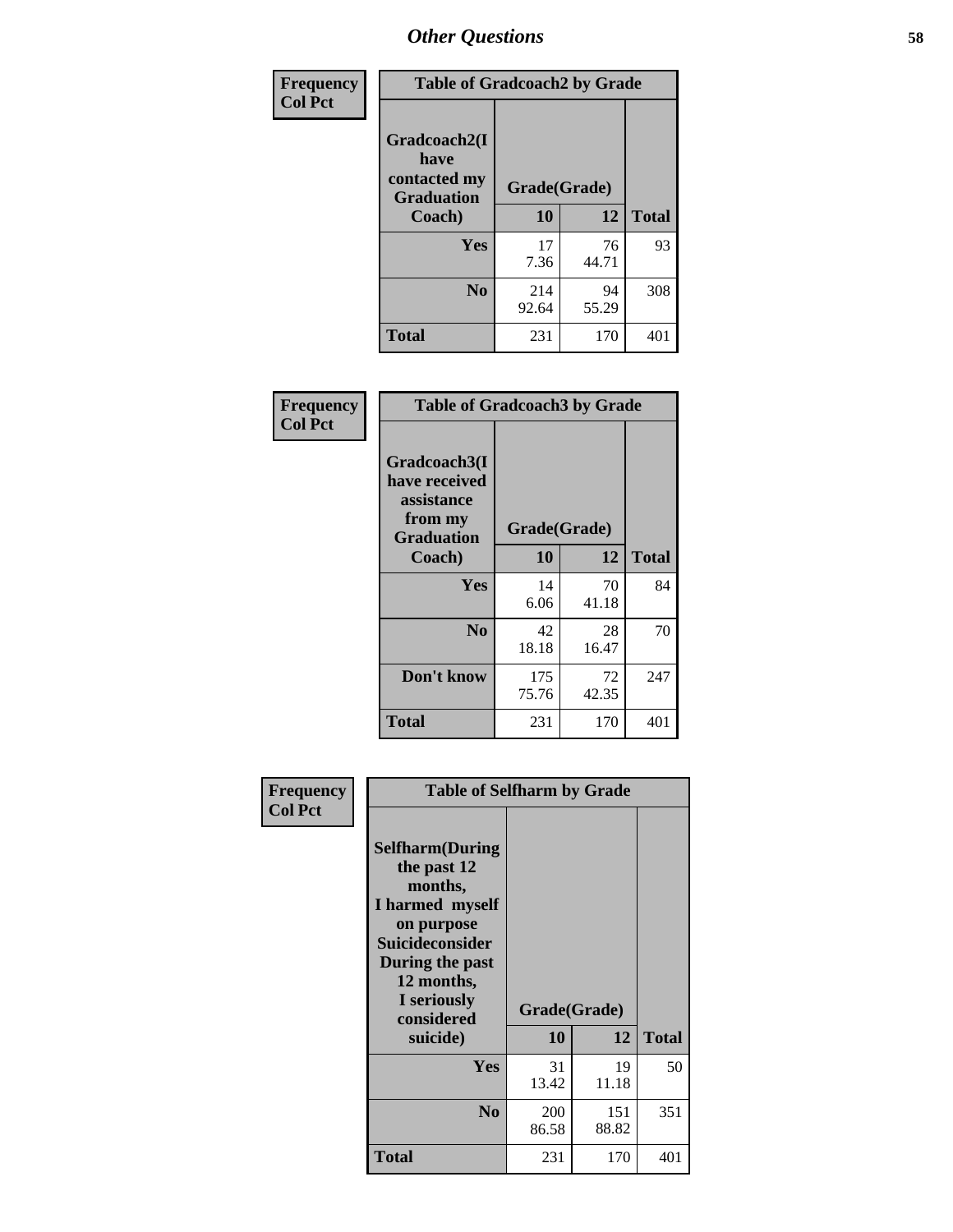| <b>Frequency</b> | <b>Table of Suicideconsider by Grade</b> |              |              |              |
|------------------|------------------------------------------|--------------|--------------|--------------|
| <b>Col Pct</b>   |                                          | Grade(Grade) |              |              |
|                  | Suicideconsider                          | <b>10</b>    | 12           | <b>Total</b> |
|                  | Yes                                      | 33<br>14.29  | 18<br>10.59  | 51           |
|                  | N <sub>0</sub>                           | 198<br>85.71 | 152<br>89.41 | 350          |
|                  | <b>Total</b>                             | 231          | 170          | 401          |

| Frequency      | <b>Table of Suicideattempt by Grade</b>              |              |              |              |
|----------------|------------------------------------------------------|--------------|--------------|--------------|
| <b>Col Pct</b> | Suicideattempt(I<br>have attempted<br>suicide in the | Grade(Grade) |              |              |
|                | last year)                                           | 10           | 12           | <b>Total</b> |
|                | Yes                                                  | 23<br>9.96   | 8<br>4.71    | 31           |
|                | N <sub>0</sub>                                       | 208<br>90.04 | 162<br>95.29 | 370          |
|                | <b>Total</b>                                         | 231          | 170          | 401          |

| Frequency      | <b>Table of Instantmessaged by Grade</b>                       |              |              |              |
|----------------|----------------------------------------------------------------|--------------|--------------|--------------|
| <b>Col Pct</b> | <b>Instantmessaged</b> (I<br>have instant<br>messaged people I | Grade(Grade) |              |              |
|                | do not even know)                                              | 10           | 12           | <b>Total</b> |
|                | Yes                                                            | 97<br>41.99  | 55<br>32.35  | 152          |
|                | N <sub>0</sub>                                                 | 134<br>58.01 | 115<br>67.65 | 249          |
|                | <b>Total</b>                                                   | 231          | 170          | 401          |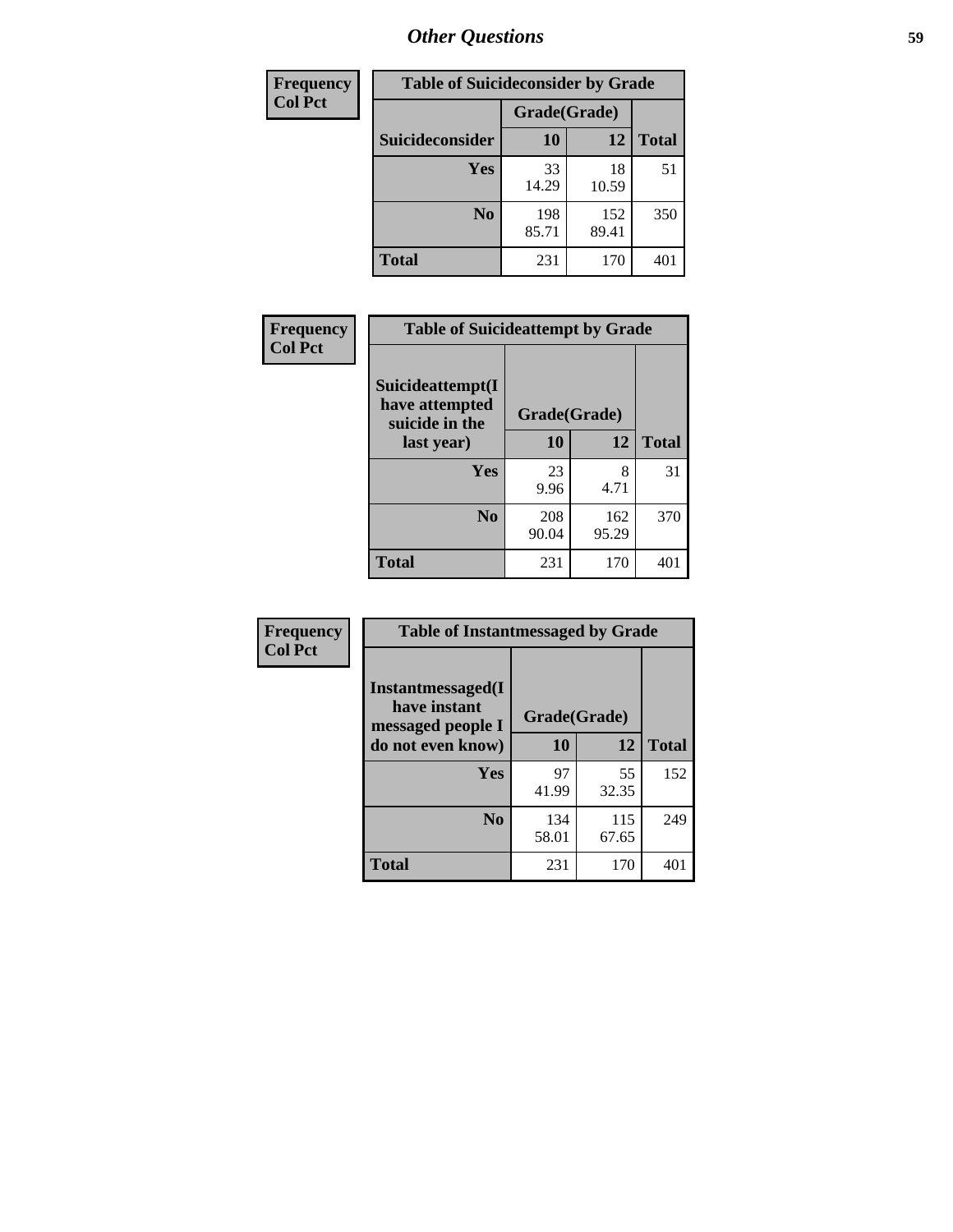| Frequency      | <b>Table of Getsalong by Grade</b>                          |              |             |              |  |  |  |
|----------------|-------------------------------------------------------------|--------------|-------------|--------------|--|--|--|
| <b>Col Pct</b> | <b>Getsalong</b> (I get<br>along with other<br>students and | Grade(Grade) |             |              |  |  |  |
|                | adults)                                                     | 10           | 12          | <b>Total</b> |  |  |  |
|                | <b>Strongly Agree</b>                                       | 98<br>42.42  | 90<br>52.94 | 188          |  |  |  |
|                | <b>Somewhat Agree</b>                                       | 110<br>47.62 | 70<br>41.18 | 180          |  |  |  |
|                | <b>Somewhat Disagree</b>                                    | 15<br>6.49   | 4<br>2.35   | 19           |  |  |  |
|                | <b>Strongly Disagree</b>                                    | 8<br>3.46    | 6<br>3.53   | 14           |  |  |  |
|                | <b>Total</b>                                                | 231          | 170         | 401          |  |  |  |

| Frequency      | <b>Table of Safehome by Grade</b> |                           |              |              |  |  |  |  |
|----------------|-----------------------------------|---------------------------|--------------|--------------|--|--|--|--|
| <b>Col Pct</b> | Safehome(I feel<br>safe at home)  | Grade(Grade)<br><b>10</b> | 12           | <b>Total</b> |  |  |  |  |
|                | <b>Strongly Agree</b>             | 162<br>70.13              | 123<br>72.35 | 285          |  |  |  |  |
|                | <b>Somewhat Agree</b>             | 49<br>21.21               | 39<br>22.94  | 88           |  |  |  |  |
|                | <b>Somewhat Disagree</b>          | 17<br>7.36                | 5<br>2.94    | 22           |  |  |  |  |
|                | <b>Strongly Disagree</b>          | 3<br>1.30                 | 3<br>1.76    | 6            |  |  |  |  |
|                | <b>Total</b>                      | 231                       | 170          | 401          |  |  |  |  |

| Frequency      | <b>Table of Adulttalk by Grade</b>                                                                 |                    |             |              |  |  |  |
|----------------|----------------------------------------------------------------------------------------------------|--------------------|-------------|--------------|--|--|--|
| <b>Col Pct</b> | <b>Adulttalk</b> (I<br>know an<br>adult at<br>school that<br>I can talk<br>with if I<br>need help) | Grade(Grade)<br>10 | 12          | <b>Total</b> |  |  |  |
|                | <b>Yes</b>                                                                                         | 156                | 140         | 296          |  |  |  |
|                |                                                                                                    | 67.53              | 82.35       |              |  |  |  |
|                | N <sub>0</sub>                                                                                     | 75<br>32.47        | 30<br>17.65 | 105          |  |  |  |
|                | <b>Total</b>                                                                                       | 231                | 170         | 401          |  |  |  |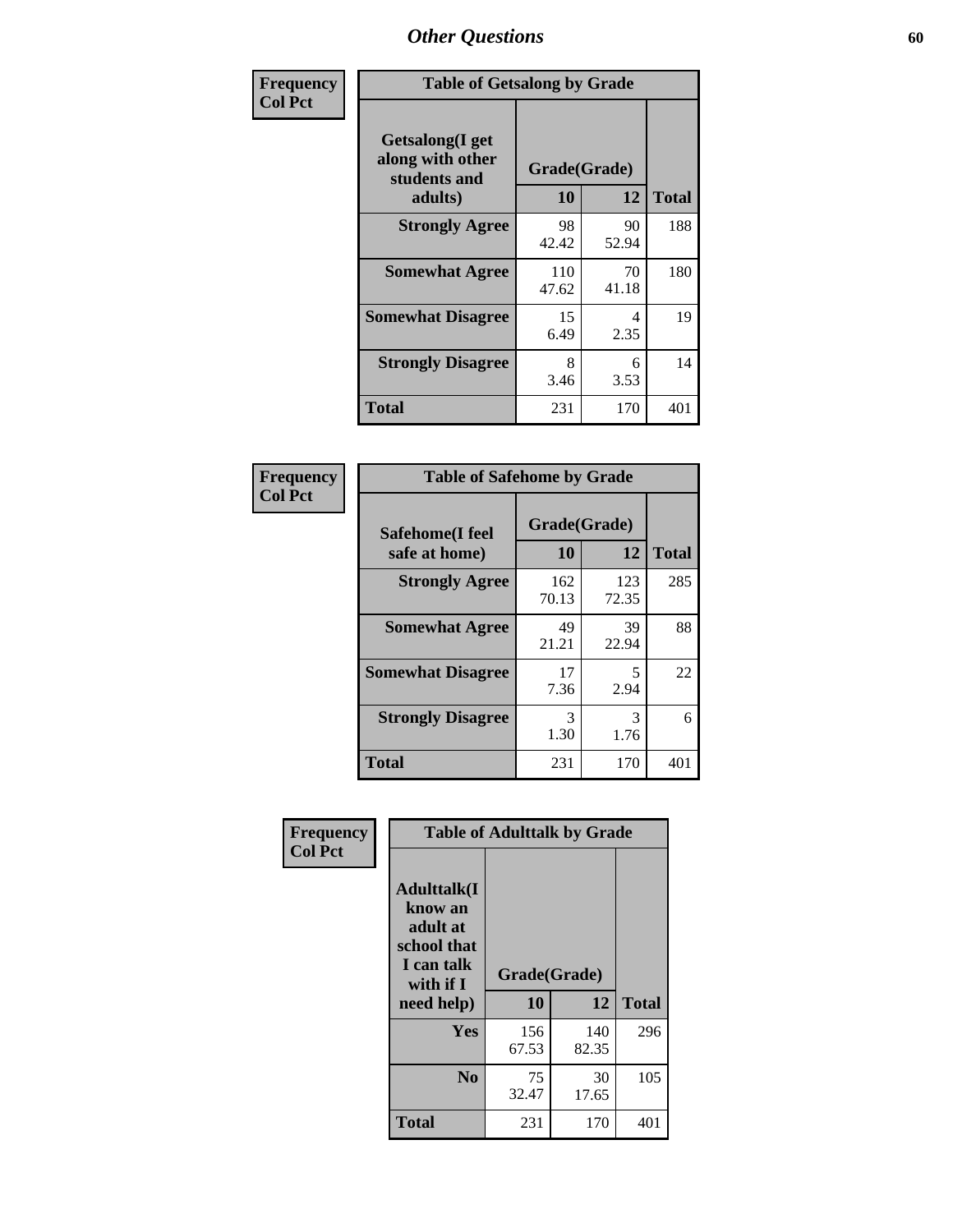**Frequency Row Pct**

| <b>Table of Grade by Tvtime</b> |             |                                                                                         |             |             |             |             |              |  |  |  |  |
|---------------------------------|-------------|-----------------------------------------------------------------------------------------|-------------|-------------|-------------|-------------|--------------|--|--|--|--|
|                                 |             | Tytime (On an average school day,<br>how much unsupervised time do I spend watching TV) |             |             |             |             |              |  |  |  |  |
|                                 |             | <b>Less that</b><br>$2 - 3$<br>$4 - 5$<br>$6+$                                          |             |             |             |             |              |  |  |  |  |
| Grade(Grade)   None             |             | hour/day                                                                                | hour/day    | hours/day   | hours/day   | hours/day   | <b>Total</b> |  |  |  |  |
| 10                              | 28<br>12.12 | 37<br>16.02                                                                             | 25<br>10.82 | 92<br>39.83 | 27<br>11.69 | 22<br>9.52  | 231          |  |  |  |  |
| 12                              | 24<br>14.12 | 30<br>17.65                                                                             | 23<br>13.53 | 49<br>28.82 | 26<br>15.29 | 18<br>10.59 | 170          |  |  |  |  |
| <b>Total</b>                    | 52          | 67                                                                                      | 48          | 141         | 53          | 40          | 401          |  |  |  |  |

**Frequency Row Pct**

| <b>Table of Grade by Computertime</b> |             |                                                                                                   |             |                      |                      |                   |              |  |  |  |  |
|---------------------------------------|-------------|---------------------------------------------------------------------------------------------------|-------------|----------------------|----------------------|-------------------|--------------|--|--|--|--|
|                                       |             | Computertime (On an average school day,<br>how much unsupervised time do I spend on the computer) |             |                      |                      |                   |              |  |  |  |  |
| Grade(Grade)                          | None        | <b>Less that</b><br>hour/day                                                                      | hour/day    | $2 - 3$<br>hours/day | $4 - 5$<br>hours/day | $6+$<br>hours/day | <b>Total</b> |  |  |  |  |
| 10                                    | 54<br>23.38 | 52<br>22.51                                                                                       | 39<br>16.88 | 52<br>22.51          | 20<br>8.66           | 14<br>6.06        | 231          |  |  |  |  |
| 12                                    | 42<br>24.71 | 37<br>22<br>12<br>41<br>16<br>24.12<br>9.41<br>12.94<br>21.76<br>7.06                             |             |                      |                      |                   |              |  |  |  |  |
| <b>Total</b>                          | 96          | 93                                                                                                | 55          | 89                   | 42                   | 26                | 401          |  |  |  |  |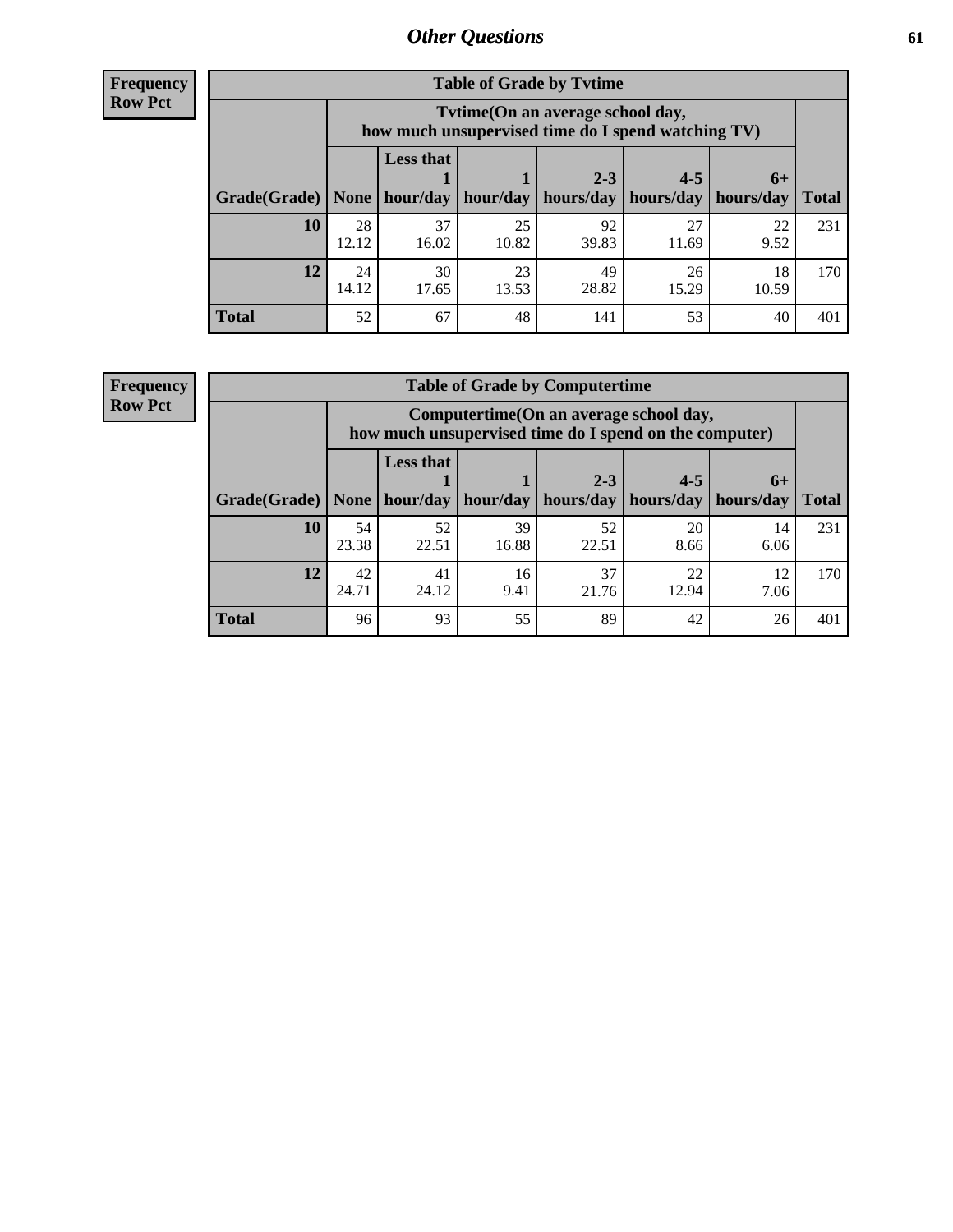#### *Questions about Driving Laws* **62** *Driving Questions were asked only of high school students.*

| <b>Frequency</b> |
|------------------|
| <b>Row Pct</b>   |

| <b>Table of Grade by License1</b> |                  |                                                                                                                                           |           |            |               |              |  |  |  |  |
|-----------------------------------|------------------|-------------------------------------------------------------------------------------------------------------------------------------------|-----------|------------|---------------|--------------|--|--|--|--|
|                                   |                  | License1(During the first 6 months of driving<br>with a provisional license,<br>the only passengers who can ride with the<br>driver are:) |           |            |               |              |  |  |  |  |
| Grade(Grade)                      | <b>Parent or</b> | Family<br><b>Guardian</b>   Members                                                                                                       | Friends   | Anyone     | Don't<br>Know | <b>Total</b> |  |  |  |  |
| 10                                | 65<br>28.14      | 132<br>57.14                                                                                                                              | 3<br>1.30 | 12<br>5.19 | 19<br>8.23    | 231          |  |  |  |  |
| 12                                | 45<br>26.47      | 95<br>3<br>22<br>5<br>2.94<br>12.94<br>55.88<br>1.76                                                                                      |           |            |               |              |  |  |  |  |
| Total                             | 110              | 227                                                                                                                                       | 6         | 17         | 41            | 401          |  |  |  |  |

| Frequency      |              | <b>Table of Grade by License2</b>                                                                        |                  |                  |                                                      |                      |              |  |  |
|----------------|--------------|----------------------------------------------------------------------------------------------------------|------------------|------------------|------------------------------------------------------|----------------------|--------------|--|--|
| <b>Row Pct</b> |              | License2(17 yr old drivers with a<br>provisional driver's license cannot<br>drive between the hours of:) |                  |                  |                                                      |                      |              |  |  |
|                | Grade(Grade) | <b>Midnight</b><br>to 6am                                                                                | 1am<br>to<br>5am | 1am<br>to<br>6am | N <sub>0</sub><br>curfew<br>for $17$<br>year<br>olds | Don't<br><b>Know</b> | <b>Total</b> |  |  |
|                | 10           | 128<br>55.41                                                                                             | 19<br>8.23       | 18<br>7.79       | 15<br>6.49                                           | 51<br>22.08          | 231          |  |  |
|                | 12           | 115<br>67.65                                                                                             | 14<br>8.24       | 17<br>10.00      | 5<br>2.94                                            | 19<br>11.18          | 170          |  |  |
|                | <b>Total</b> | 243                                                                                                      | 33               | 35               | 20                                                   | 70                   | 401          |  |  |

| Frequency                                                                                                         |              | <b>Table of Grade by License3</b> |             |             |            |            |               |              |
|-------------------------------------------------------------------------------------------------------------------|--------------|-----------------------------------|-------------|-------------|------------|------------|---------------|--------------|
| <b>Row Pct</b><br>License3(For drivers under the age of<br>21,<br>what level of alcohol is considered<br>$DUI$ ?) |              |                                   |             |             |            |            |               |              |
|                                                                                                                   | Grade(Grade) | Any<br><b>Amount</b>              | 0.02        | 0.04        | 0.06       | 0.08       | Don't<br>know | <b>Total</b> |
|                                                                                                                   | 10           | 29<br>12.55                       | 91<br>39.39 | 37<br>16.02 | 15<br>6.49 | 19<br>8.23 | 40<br>17.32   | 231          |
|                                                                                                                   | 12           | 43<br>25.29                       | 56<br>32.94 | 20<br>11.76 | 12<br>7.06 | 8<br>4.71  | 31<br>18.24   | 170          |
|                                                                                                                   | <b>Total</b> | 72                                | 147         | 57          | 27         | 27         | 71            | 401          |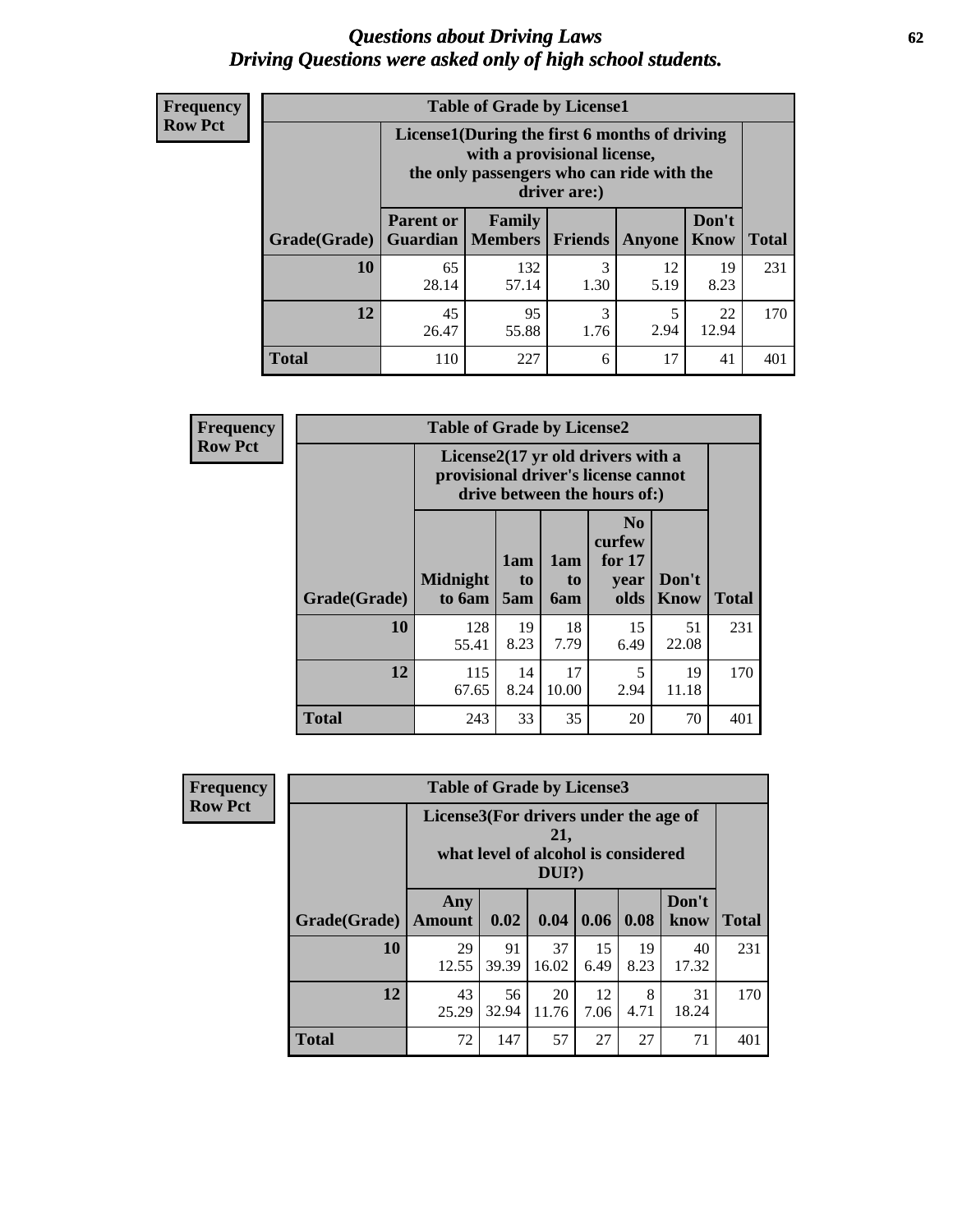#### *Questions about Driving Laws* **63** *Driving Questions were asked only of high school students.*

**Frequency Row Pct**

| <b>Table of Grade by License4</b> |             |                                                                                                                                                                                                                                                                                       |             |             |            |             |     |  |  |  |
|-----------------------------------|-------------|---------------------------------------------------------------------------------------------------------------------------------------------------------------------------------------------------------------------------------------------------------------------------------------|-------------|-------------|------------|-------------|-----|--|--|--|
|                                   |             | License4(A driver under 21 automatically<br>loses his/her license if caught exceeding the<br>posted speet limit by:)<br>Can't<br>lose<br>license<br><b>Depends</b><br>$15+$<br>$25+$<br>$35+$<br>Don't<br>for<br><b>on</b><br>speeding<br><b>Total</b><br>mph<br>mph<br>know<br>judge |             |             |            |             |     |  |  |  |
| Grade(Grade)                      | mph         |                                                                                                                                                                                                                                                                                       |             |             |            |             |     |  |  |  |
| 10                                | 57<br>24.68 | 36<br>15.58                                                                                                                                                                                                                                                                           | 35<br>15.15 | 26<br>11.26 | 16<br>6.93 | 61<br>26.41 | 231 |  |  |  |
| 12                                | 31<br>18.24 | 47<br>18<br>31<br>8<br>35<br>4.71<br>27.65<br>18.24<br>10.59<br>20.59                                                                                                                                                                                                                 |             |             |            |             |     |  |  |  |
| <b>Total</b>                      | 88          | 83                                                                                                                                                                                                                                                                                    | 66          | 44          | 24         | 96          | 401 |  |  |  |

| Frequency      | <b>Table of Grade by License5</b> |             |                                                                                                                                                            |               |       |  |
|----------------|-----------------------------------|-------------|------------------------------------------------------------------------------------------------------------------------------------------------------------|---------------|-------|--|
| <b>Row Pct</b> |                                   |             | License5(A<br>Georgia teenager<br>with family<br>connections or a<br>good lawyer can<br>break a teen<br>driving law and<br>keep their driver's<br>license) |               |       |  |
|                | Grade(Grade)                      | <b>Yes</b>  | N <sub>0</sub>                                                                                                                                             | Don't<br>know | Total |  |
|                | 10                                | 38<br>16.45 | 124<br>53.68                                                                                                                                               | 69<br>29.87   | 231   |  |
|                | 12                                | 43<br>25.29 | 75<br>44.12                                                                                                                                                | 52<br>30.59   | 170   |  |
|                | <b>Total</b>                      | 81          | 199                                                                                                                                                        | 121           | 401   |  |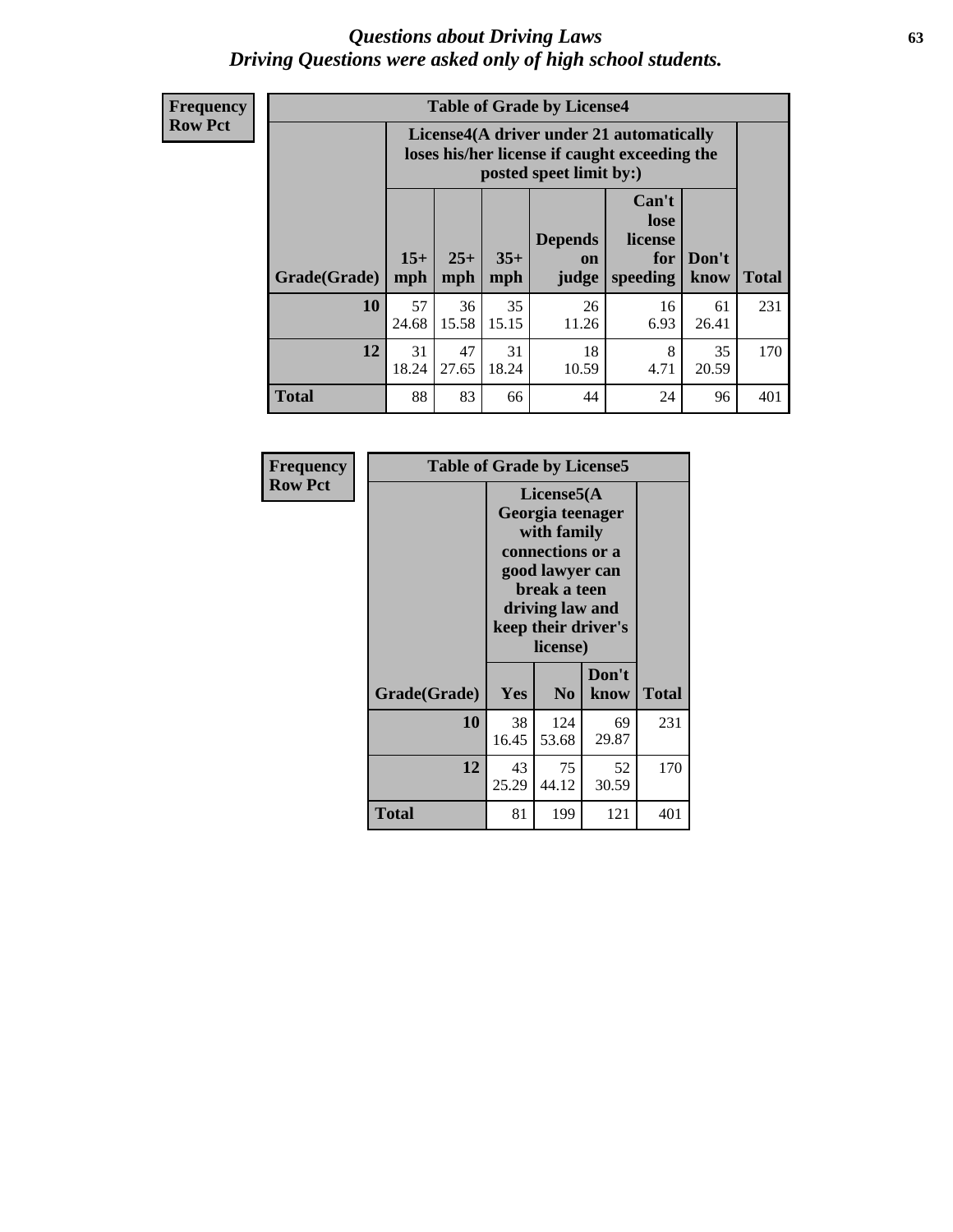#### *Questions about Driving Laws* **64** *Driving Questions were asked only of high school students.*

| <b>Frequency</b> | <b>Table of Grade by License6</b> |                                           |                                                                                                                                                 |               |              |  |
|------------------|-----------------------------------|-------------------------------------------|-------------------------------------------------------------------------------------------------------------------------------------------------|---------------|--------------|--|
| <b>Row Pct</b>   |                                   |                                           | License <sub>6</sub> (I know a<br>friend or<br>classmate that<br>broke a teen<br>driving law,<br>but was allowed to<br>keep his/her<br>license) |               |              |  |
|                  | Grade(Grade)                      | Yes                                       | N <sub>0</sub>                                                                                                                                  | Don't<br>know | <b>Total</b> |  |
|                  | 10                                | 69<br>29.87                               | 123<br>53.25                                                                                                                                    | 39<br>16.88   | 231          |  |
|                  | 12                                | 68<br>69<br>33<br>40.00<br>19.41<br>40.59 |                                                                                                                                                 |               | 170          |  |
|                  | Total                             | 137                                       | 192                                                                                                                                             | 72            | 401          |  |

| <b>Frequency</b> |              | <b>Table of Grade by License7</b>                                           |                                                                                               |                                                   |                        |              |  |
|------------------|--------------|-----------------------------------------------------------------------------|-----------------------------------------------------------------------------------------------|---------------------------------------------------|------------------------|--------------|--|
| <b>Row Pct</b>   |              |                                                                             | License7(A student under the age of 18 cam loser<br>his/her driving privileges if he or she:) |                                                   |                        |              |  |
|                  | Grade(Grade) | <b>Have</b><br>more than<br>10<br>unexcused<br>absences<br>per school<br>yr | Drop out<br>without<br>graduating                                                             | <b>Bring</b><br>alcohol/drugs/weapon<br>to school | All of<br>the<br>above | <b>Total</b> |  |
|                  | 10           | 15<br>6.49                                                                  | 18<br>7.79                                                                                    | 10<br>4.33                                        | 188<br>81.39           | 231          |  |
|                  | 12           | 13<br>7.65                                                                  | 19<br>11.18                                                                                   | 8<br>4.71                                         | 130<br>76.47           | 170          |  |
|                  | <b>Total</b> | 28                                                                          | 37                                                                                            | 18                                                | 318                    | 401          |  |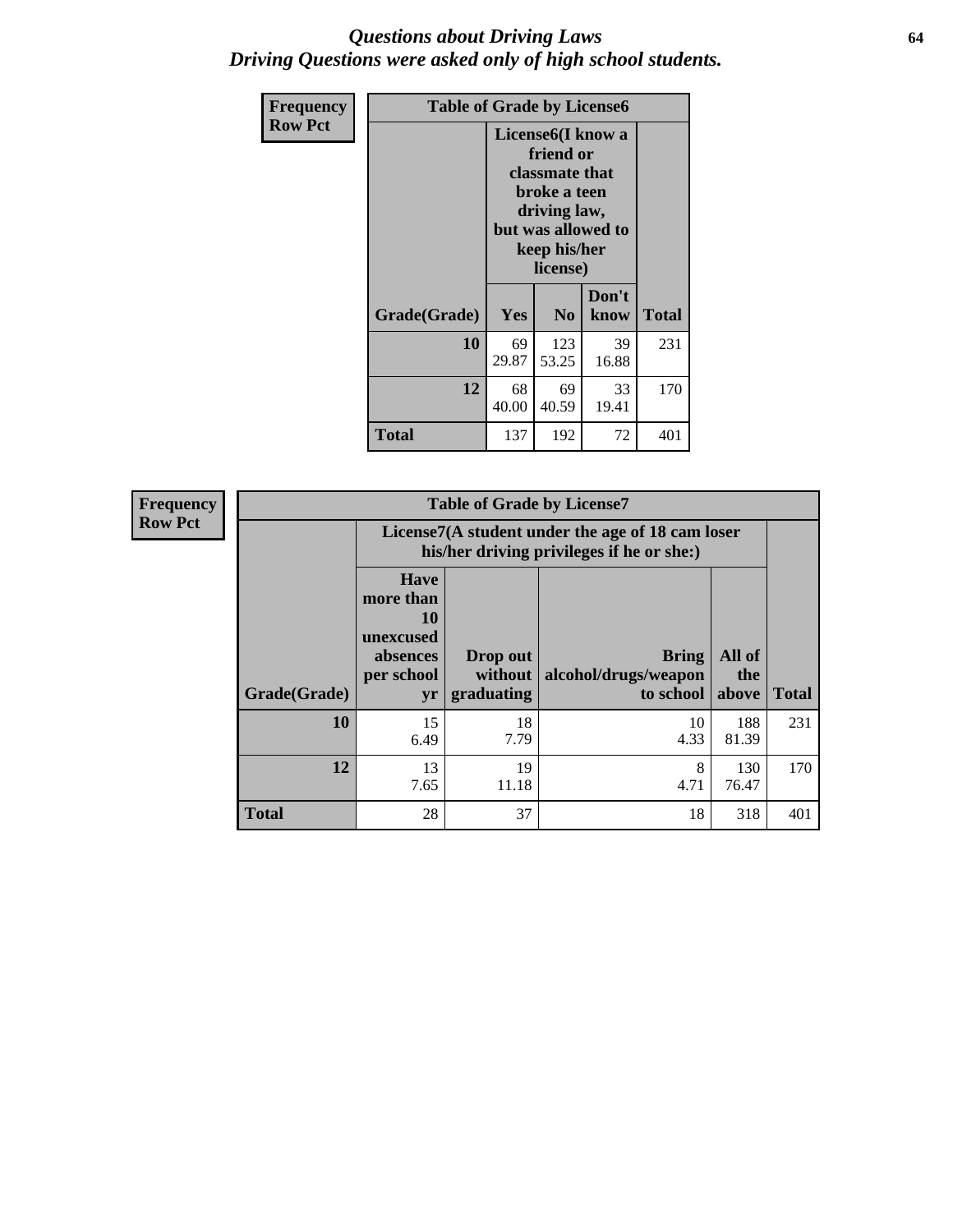# *Select Results by Gender* **65**

| Frequency      | <b>Table of SchoolClimate2 by Gender</b>          |                                 |              |              |
|----------------|---------------------------------------------------|---------------------------------|--------------|--------------|
| <b>Col Pct</b> | SchoolClimate2(I<br>feel successful at<br>school) | Gender(Gender)<br><b>Female</b> | <b>Male</b>  | <b>Total</b> |
|                | <b>Strongly Agree</b>                             | 44<br>21.36                     | 40<br>20.51  | 84           |
|                | <b>Somewhat Agree</b>                             | 140<br>67.96                    | 121<br>62.05 | 261          |
|                | <b>Somewhat Disagree</b>                          | 17<br>8.25                      | 24<br>12.31  | 41           |
|                | <b>Strongly Disagree</b>                          | 5<br>2.43                       | 10<br>5.13   | 15           |
|                | <b>Total</b>                                      | 206                             | 195          | 401          |

| Frequency      | <b>Table of SchoolClimate6 by Gender</b>                 |              |                               |              |  |
|----------------|----------------------------------------------------------|--------------|-------------------------------|--------------|--|
| <b>Col Pct</b> | <b>SchoolClimate6(Teachers</b><br>treat me with respect) | Female       | Gender(Gender)<br><b>Male</b> | <b>Total</b> |  |
|                | <b>Strongly Agree</b>                                    | 58<br>28.16  | 64<br>32.82                   | 122          |  |
|                | <b>Somewhat Agree</b>                                    | 102<br>49.51 | 76<br>38.97                   | 178          |  |
|                | <b>Somewhat Disagree</b>                                 | 35<br>16.99  | 35<br>17.95                   | 70           |  |
|                | <b>Strongly Disagree</b>                                 | 11<br>5.34   | 20<br>10.26                   | 31           |  |
|                | <b>Total</b>                                             | 206          | 195                           | 401          |  |

| <b>Frequency</b> | <b>Table of SchoolClimate8 by Gender</b>                                             |               |                               |              |
|------------------|--------------------------------------------------------------------------------------|---------------|-------------------------------|--------------|
| <b>Col Pct</b>   | <b>SchoolClimate8(Students</b><br>are frequently<br>recognized for good<br>behavior) | <b>Female</b> | Gender(Gender)<br><b>Male</b> | <b>Total</b> |
|                  |                                                                                      |               | 26                            |              |
|                  | <b>Strongly Agree</b>                                                                | 26<br>12.62   | 13.33                         | 52           |
|                  | <b>Somewhat Agree</b>                                                                | 81<br>39.32   | 73<br>37.44                   | 154          |
|                  | <b>Somewhat Disagree</b>                                                             | 67<br>32.52   | 62<br>31.79                   | 129          |
|                  | <b>Strongly Disagree</b>                                                             | 32<br>15.53   | 34<br>17.44                   | 66           |
|                  | Total                                                                                | 206           | 195                           | 401          |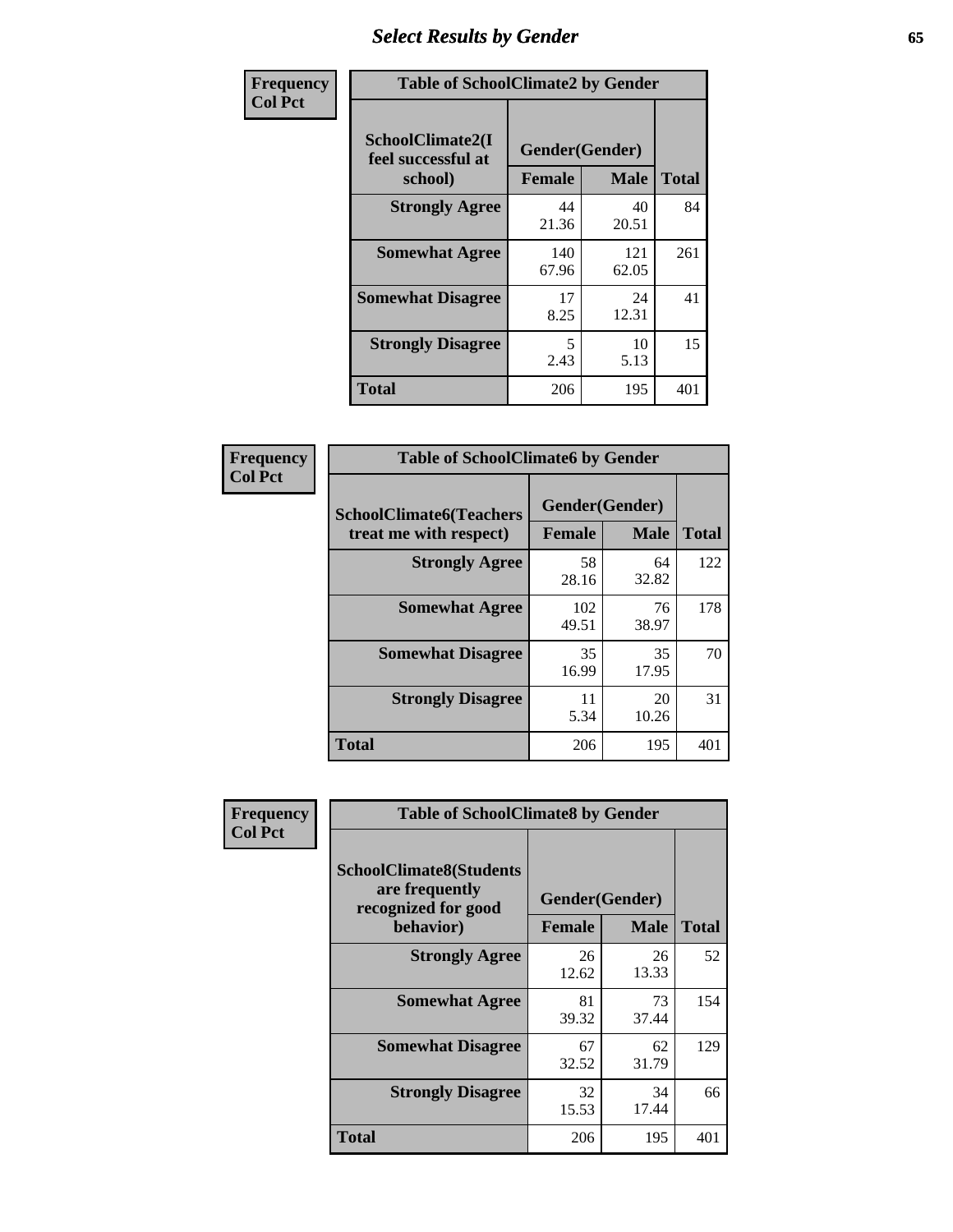# *Select Results by Gender* **66**

| <b>Frequency</b> | <b>Table of Gender by Dropout</b> |                                                                               |              |              |
|------------------|-----------------------------------|-------------------------------------------------------------------------------|--------------|--------------|
| <b>Row Pct</b>   |                                   | Dropout(I<br>have<br>thought<br><b>about</b><br>dropping<br>out of<br>school) |              |              |
|                  | Gender(Gender)                    | Yes                                                                           | No           | <b>Total</b> |
|                  | <b>Female</b>                     | 56<br>27.18                                                                   | 150<br>72.82 | 206          |
|                  | <b>Male</b>                       | 61<br>31.28                                                                   | 134<br>68.72 | 195          |
|                  | <b>Total</b>                      | 117                                                                           | 284          | 401          |

| <b>Frequency</b> | <b>Table of Gender by Dropoutreason</b> |                                                                     |              |                                 |                                |              |              |
|------------------|-----------------------------------------|---------------------------------------------------------------------|--------------|---------------------------------|--------------------------------|--------------|--------------|
| <b>Row Pct</b>   |                                         | Dropoutreason (If I dropped out the<br>reason would most likely be) |              |                                 |                                |              |              |
|                  | <b>Gender(Gender)</b>                   | Won't<br>Drop<br>out                                                | <b>Bored</b> | <b>Family</b><br><b>Reasons</b> | <b>Being</b><br><b>Bullied</b> | <b>Other</b> | <b>Total</b> |
|                  | <b>Female</b>                           | 117<br>56.80                                                        | 29<br>14.08  | 16<br>7.77                      | 6<br>2.91                      | 38<br>18.45  | 206          |
|                  | <b>Male</b>                             | 104<br>53.33                                                        | 25<br>12.82  | 19<br>9.74                      | 6<br>3.08                      | 41<br>21.03  | 195          |
|                  | Total                                   | 221                                                                 | 54           | 35                              | 12                             | 79           | 401          |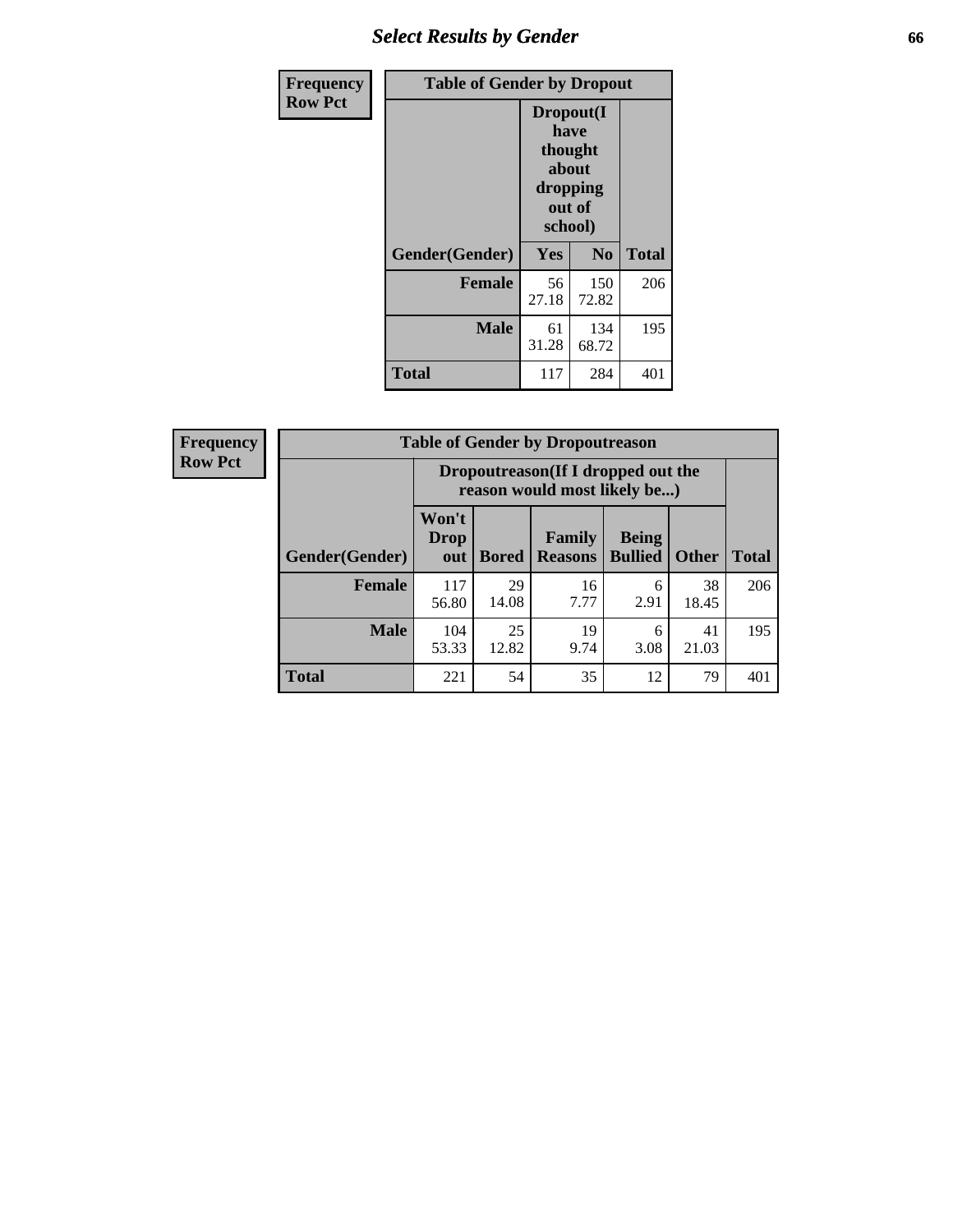*School Safety* **67**

| Frequency      | <b>Table of Gender by Bullied2</b> |                 |                |              |
|----------------|------------------------------------|-----------------|----------------|--------------|
| <b>Row Pct</b> |                                    | <b>Bullied2</b> |                |              |
|                | Gender(Gender)                     | <b>Yes</b>      | N <sub>0</sub> | <b>Total</b> |
|                | <b>Female</b>                      | 31<br>15.05     | 175<br>84.95   | 206          |
|                | <b>Male</b>                        | 25<br>12.82     | 170<br>87.18   | 195          |
|                | <b>Total</b>                       | 56              | 345            | 401          |

| Frequency      | <b>Table of Gender by Bulliedothers2</b> |                       |                |              |
|----------------|------------------------------------------|-----------------------|----------------|--------------|
| <b>Row Pct</b> |                                          | <b>Bulliedothers2</b> |                |              |
|                | Gender(Gender)                           | <b>Yes</b>            | N <sub>0</sub> | <b>Total</b> |
|                | <b>Female</b>                            | 20<br>9.71            | 186<br>90.29   | 206          |
|                | <b>Male</b>                              | 21<br>10.77           | 174<br>89.23   | 195          |
|                | <b>Total</b>                             | 41                    | 360            | 401          |

| Frequency      | <b>Table of Gender by Weaponschool2</b> |                      |                |              |
|----------------|-----------------------------------------|----------------------|----------------|--------------|
| <b>Row Pct</b> |                                         | <b>Weaponschool2</b> |                |              |
|                | Gender(Gender)                          | Yes                  | N <sub>0</sub> | <b>Total</b> |
|                | <b>Female</b>                           | 0.97                 | 204<br>99.03   | 206          |
|                | <b>Male</b>                             | 8<br>4.10            | 187<br>95.90   | 195          |
|                | <b>Total</b>                            | 10                   | 391            | 401          |

| Frequency      | <b>Table of Gender by Absentunsafe2</b> |               |                |              |
|----------------|-----------------------------------------|---------------|----------------|--------------|
| <b>Row Pct</b> |                                         | Absentunsafe2 |                |              |
|                | Gender(Gender)                          | Yes           | N <sub>0</sub> | <b>Total</b> |
|                | <b>Female</b>                           | 8<br>3.88     | 198<br>96.12   | 206          |
|                | <b>Male</b>                             | 8<br>4.10     | 187<br>95.90   | 195          |
|                | <b>Total</b>                            | 16            | 385            | 401          |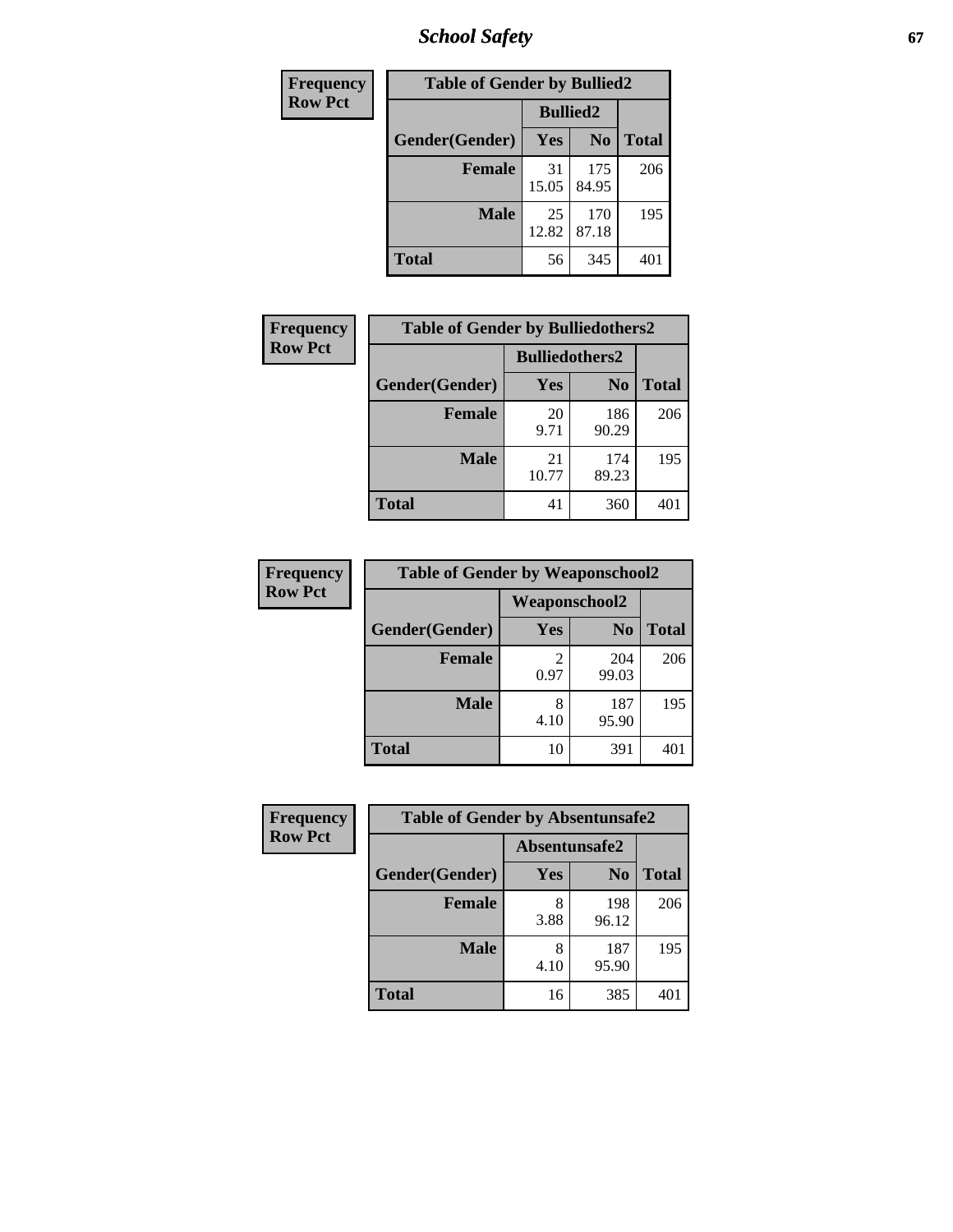*School Safety* **68**

| Frequency      | <b>Table of Gender by Gangself</b> |                                                                                                        |                |              |
|----------------|------------------------------------|--------------------------------------------------------------------------------------------------------|----------------|--------------|
| <b>Row Pct</b> |                                    | <b>Gangself</b> (I<br>have<br>participated<br>in illegal gang<br>activities in<br>the past 30<br>days) |                |              |
|                | Gender(Gender)                     | Yes                                                                                                    | N <sub>0</sub> | <b>Total</b> |
|                | <b>Female</b>                      | 6<br>2.91                                                                                              | 200<br>97.09   | 206          |
|                | <b>Male</b>                        | 18<br>9.23                                                                                             | 177<br>90.77   | 195          |
|                | <b>Total</b>                       | 24                                                                                                     | 377            | 401          |

| Frequency      | <b>Table of Gender by Gangpeers</b> |                                                                                                                             |                |              |  |
|----------------|-------------------------------------|-----------------------------------------------------------------------------------------------------------------------------|----------------|--------------|--|
| <b>Row Pct</b> |                                     | <b>Gangpeers</b> (I<br>have friends<br>who have<br>participated<br>in illegal gang<br>activities in<br>the past 30<br>days) |                |              |  |
|                | Gender(Gender)                      | <b>Yes</b>                                                                                                                  | N <sub>0</sub> | <b>Total</b> |  |
|                | <b>Female</b>                       | 52<br>25.24                                                                                                                 | 154<br>74.76   | 206          |  |
|                | <b>Male</b>                         | 50<br>25.64                                                                                                                 | 145<br>74.36   | 195          |  |
|                | Total                               | 102                                                                                                                         | 299            | 401          |  |

| Frequency      | <b>Table of Gender by Pickedon2</b> |             |                |              |
|----------------|-------------------------------------|-------------|----------------|--------------|
| <b>Row Pct</b> |                                     | Pickedon2   |                |              |
|                | Gender(Gender)                      | Yes         | N <sub>0</sub> | <b>Total</b> |
|                | <b>Female</b>                       | 56<br>27.18 | 150<br>72.82   | 206          |
|                | <b>Male</b>                         | 46<br>23.59 | 149<br>76.41   | 195          |
|                | <b>Total</b>                        | 102         | 299            | 401          |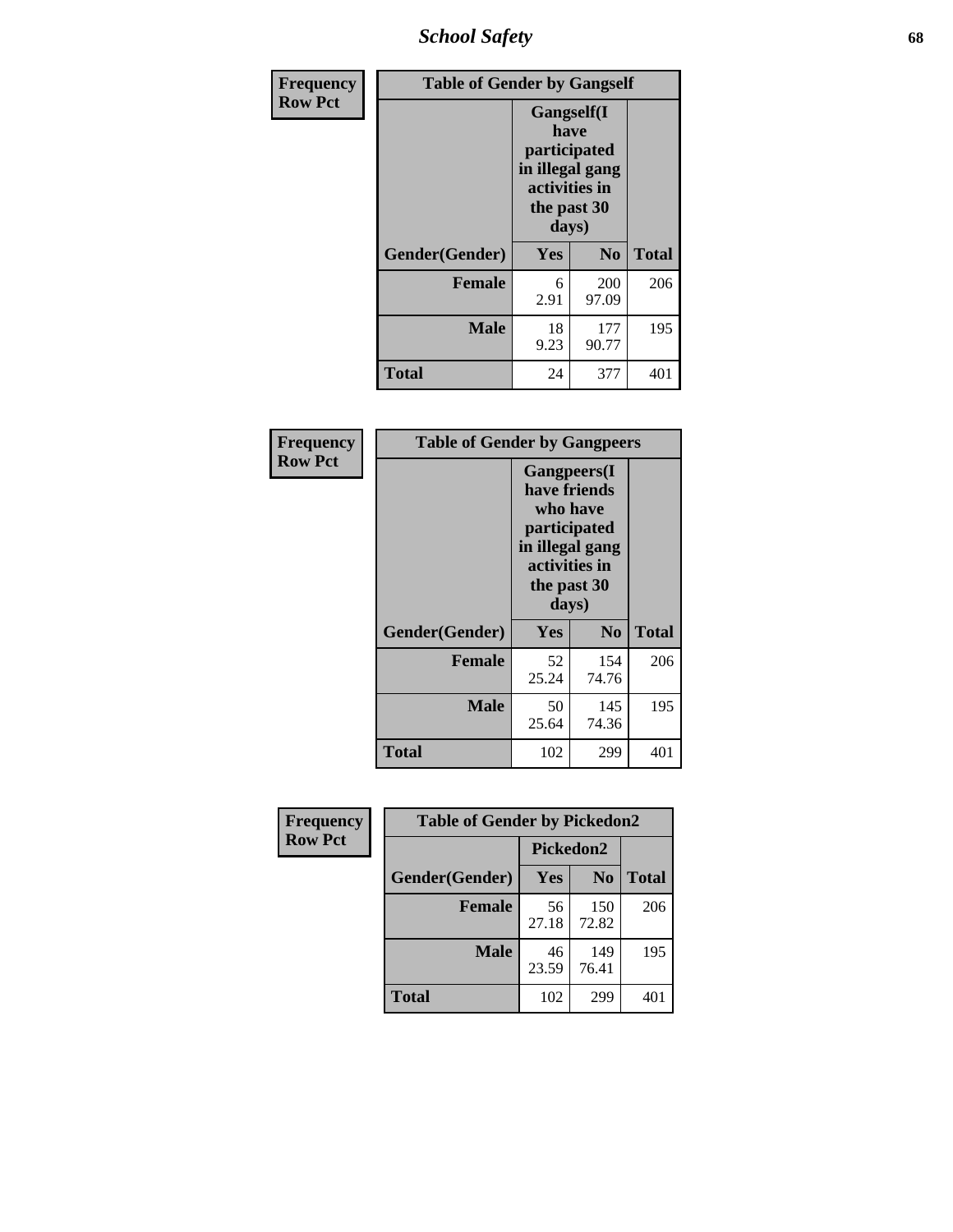*School Safety* **69**

| Frequency      | <b>Table of Gender by Safeschool2</b> |              |                |              |  |
|----------------|---------------------------------------|--------------|----------------|--------------|--|
| <b>Row Pct</b> |                                       | Safeschool2  |                |              |  |
|                | Gender(Gender)                        | <b>Yes</b>   | N <sub>0</sub> | <b>Total</b> |  |
|                | <b>Female</b>                         | 150<br>72.82 | 56<br>27.18    | 206          |  |
|                | <b>Male</b>                           | 154<br>78.97 | 41<br>21.03    | 195          |  |
|                | <b>Total</b>                          | 304          | 97             | 401          |  |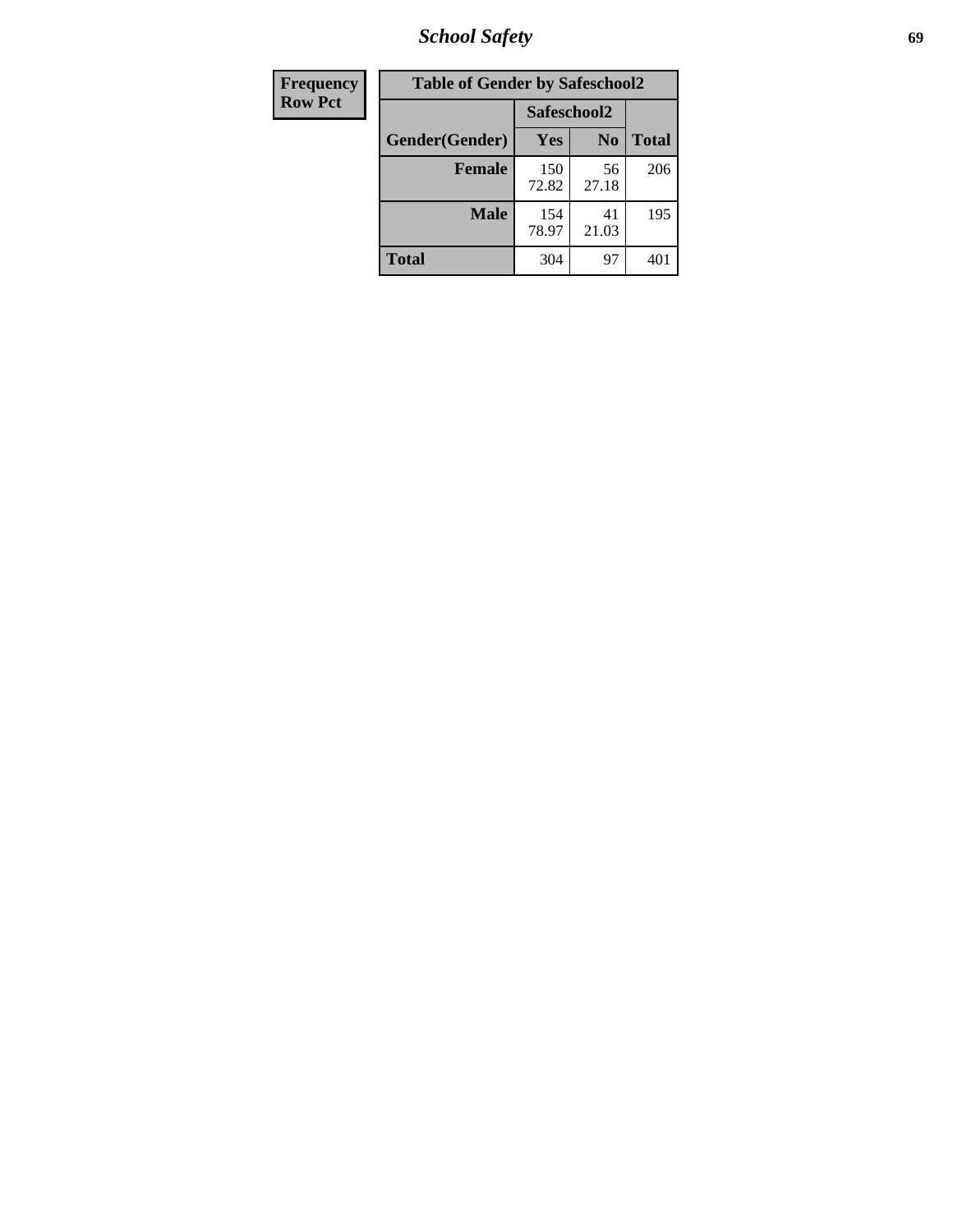# *Incidence of Drug Use* **70**

| <b>Frequency</b> | <b>Table of Gender by AlcoholAlt</b> |                                          |                |              |
|------------------|--------------------------------------|------------------------------------------|----------------|--------------|
| <b>Row Pct</b>   |                                      | AlcoholAlt(Alcohol<br>use, past 30 days) |                |              |
|                  | Gender(Gender)                       | <b>Yes</b>                               | N <sub>0</sub> | <b>Total</b> |
|                  | <b>Female</b>                        | 47<br>22.82                              | 159<br>77.18   | 206          |
|                  | <b>Male</b>                          | 60<br>30.77                              | 135<br>69.23   | 195          |
|                  | <b>Total</b>                         | 107                                      | 294            | 401          |

| <b>Frequency</b> | <b>Table of Gender by TobaccoAny</b> |                                          |                |              |  |
|------------------|--------------------------------------|------------------------------------------|----------------|--------------|--|
| <b>Row Pct</b>   |                                      | TobaccoAny(Tobacco<br>use, past 30 days) |                |              |  |
|                  | Gender(Gender)                       | Yes                                      | N <sub>0</sub> | <b>Total</b> |  |
|                  | <b>Female</b>                        | 26<br>12.62                              | 180<br>87.38   | 206          |  |
|                  | <b>Male</b>                          | 61<br>31.28                              | 134<br>68.72   | 195          |  |
|                  | <b>Total</b>                         | 87                                       | 314            |              |  |

| <b>Frequency</b> |                | <b>Table of Gender by MarijuanaAlt</b> |                        |              |  |
|------------------|----------------|----------------------------------------|------------------------|--------------|--|
| <b>Row Pct</b>   |                | use, past 30 days)                     | MarijuanaAlt(Marijuana |              |  |
|                  | Gender(Gender) | <b>Yes</b>                             | N <sub>0</sub>         | <b>Total</b> |  |
|                  | Female         | 15<br>7.28                             | 191<br>92.72           | 206          |  |
|                  | <b>Male</b>    | 28<br>14.36                            | 167<br>85.64           | 195          |  |
|                  | <b>Total</b>   | 43                                     | 358                    | 401          |  |

| <b>Frequency</b> | <b>Table of Gender by OtherDrugAny</b> |                         |                           |              |  |
|------------------|----------------------------------------|-------------------------|---------------------------|--------------|--|
| <b>Row Pct</b>   |                                        | drug use, past 30 days) | <b>OtherDrugAny(Other</b> |              |  |
|                  | Gender(Gender)                         | <b>Yes</b>              | N <sub>0</sub>            | <b>Total</b> |  |
|                  | <b>Female</b>                          | 19<br>9.22              | 187<br>90.78              | 206          |  |
|                  | <b>Male</b>                            | 15<br>7.69              | 180<br>92.31              | 195          |  |
|                  | <b>Total</b>                           | 34                      | 367                       | 401          |  |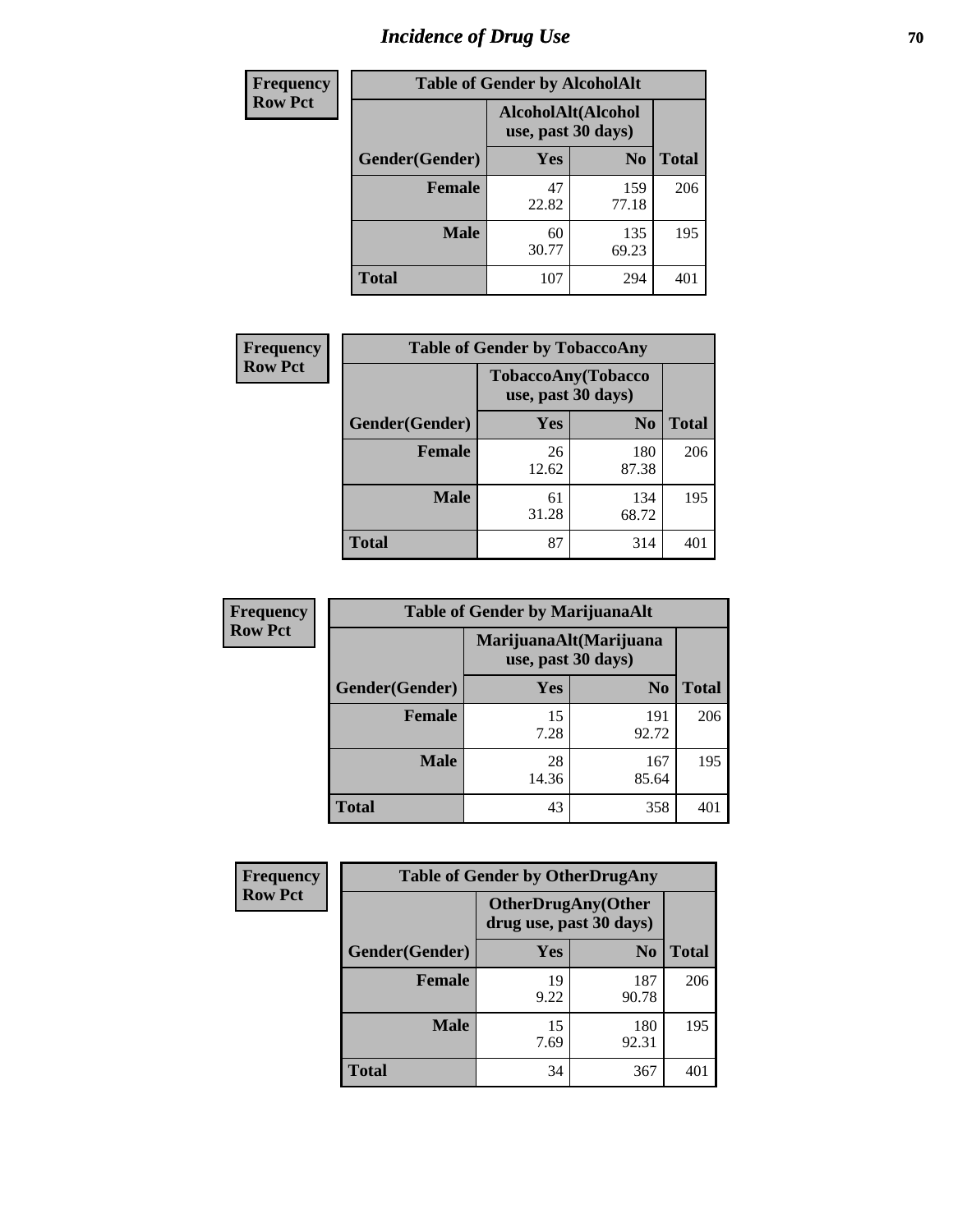#### *Average Age at Onset of Use* **71** *Results for "Average Age at Onset of Use" questions exclude students who said they did not use that substance*

#### **Gender=Female**

| <b>Variable</b>                 | Label                                                              | <b>Mean</b> |
|---------------------------------|--------------------------------------------------------------------|-------------|
| Alcoholinit2                    | I started using alcohol when I was                                 | 14.30       |
| Cigarettesinit2                 | I started smoking tobacco when I was                               | 13.80       |
| Smokelessinit2                  | I started chewing tobacco when I was                               | 14.33       |
| Marijuanainit2                  | I started using marijuana when I was                               | 13.62       |
| Cocaineinit2                    | I started using cocaine when I was                                 | 13.50       |
| Inhalantsinit2                  | I started using inhalants when I was                               | 13.00       |
| Steroidsinit2                   | I started using steroids when I was                                | 10.00       |
| Ecstasyinit2                    | I started using ecstasy when I was                                 | 13.83       |
| Methinit2                       | I started using methamphetamines when I was                        | 12.67       |
| Hallucinogensinit2              | I started using hallucinogens when I was                           | 11.67       |
| Prescription in it <sub>2</sub> | I started using prescription drugs not prescribed to me when I was | 12.75       |

#### **Gender=Male**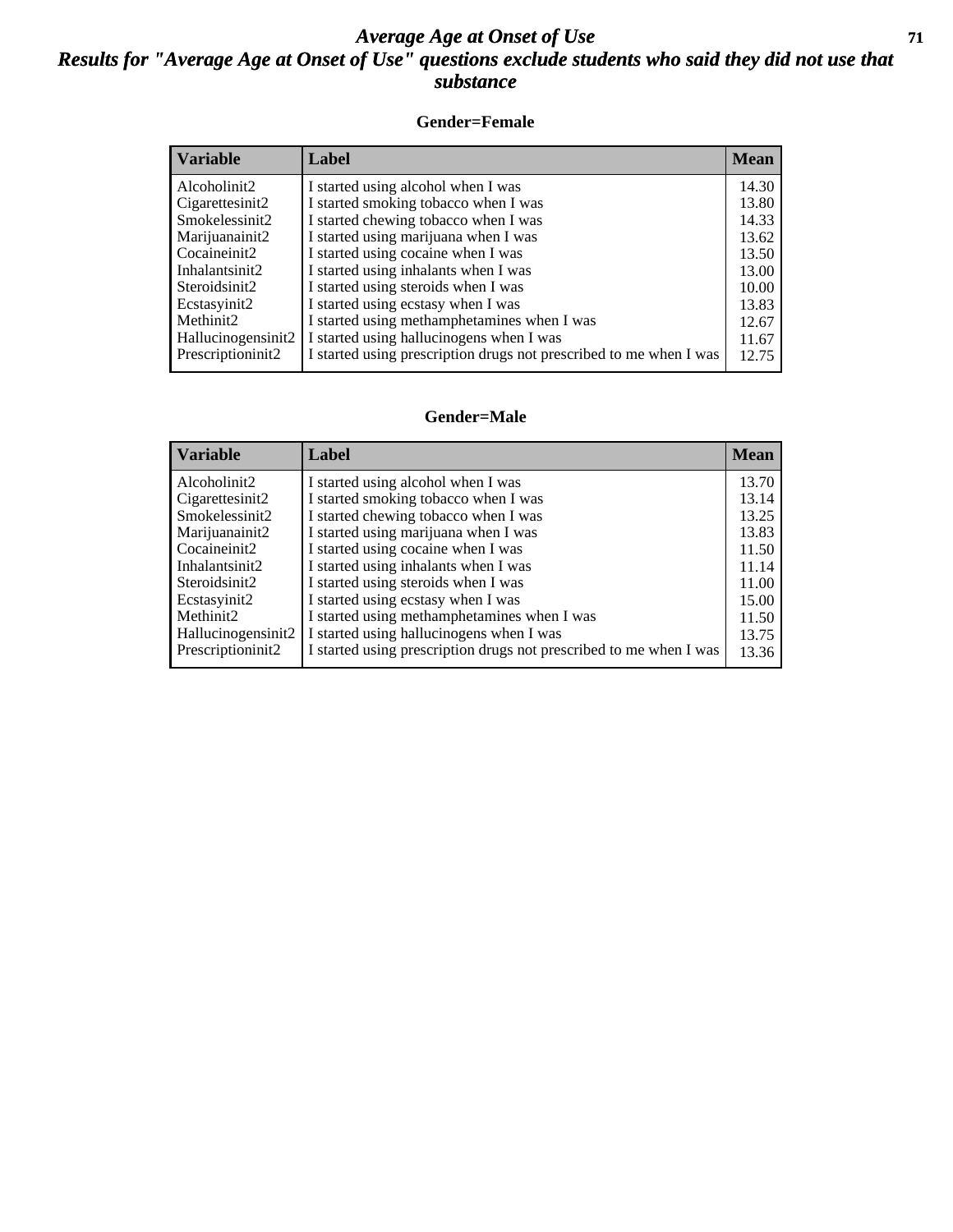# *I Think These Drugs are Harmful* **72**

| Frequency      | <b>Table of Gender by Alcoholharmdich</b> |                                                    |                |              |
|----------------|-------------------------------------------|----------------------------------------------------|----------------|--------------|
| <b>Row Pct</b> |                                           | Alcoholharmdich(I)<br>think alcohol is<br>harmful) |                |              |
|                | Gender(Gender)                            | Yes                                                | N <sub>0</sub> | <b>Total</b> |
|                | <b>Female</b>                             | 165<br>80.10                                       | 41<br>19.90    | 206          |
|                | <b>Male</b>                               | 145<br>74.36                                       | 50<br>25.64    | 195          |
|                | Total                                     | 310                                                | 91             | 401          |

| Frequency      | <b>Table of Gender by Tobaccoharmdich</b> |                                                   |                |              |  |
|----------------|-------------------------------------------|---------------------------------------------------|----------------|--------------|--|
| <b>Row Pct</b> |                                           | Tobaccoharmdich(I<br>think tobacco is<br>harmful) |                |              |  |
|                | Gender(Gender)                            | Yes                                               | N <sub>0</sub> | <b>Total</b> |  |
|                | <b>Female</b>                             | 198<br>96.12                                      | 8<br>3.88      | 206          |  |
|                | <b>Male</b>                               | 183<br>93.85                                      | 12<br>6.15     | 195          |  |
|                | <b>Total</b>                              | 381                                               | 20             | 40°          |  |

| Frequency      | <b>Table of Gender by Marijuanaharmdich</b> |                                                       |                |              |  |  |
|----------------|---------------------------------------------|-------------------------------------------------------|----------------|--------------|--|--|
| <b>Row Pct</b> |                                             | Marijuanaharmdich(I<br>think marijuana is<br>harmful) |                |              |  |  |
|                | Gender(Gender)                              | <b>Yes</b>                                            | N <sub>0</sub> | <b>Total</b> |  |  |
|                | <b>Female</b>                               | 174<br>84.47                                          | 32<br>15.53    | 206          |  |  |
|                | <b>Male</b>                                 | 149<br>76.41                                          | 46<br>23.59    | 195          |  |  |
|                | <b>Total</b>                                | 323                                                   | 78             | 401          |  |  |

| Frequency      | <b>Table of Gender by Otherdrugharmdich</b> |                                                          |                |              |  |
|----------------|---------------------------------------------|----------------------------------------------------------|----------------|--------------|--|
| <b>Row Pct</b> |                                             | Otherdrugharmdich(I<br>think other drugs are<br>harmful) |                |              |  |
|                | Gender(Gender)                              | <b>Yes</b>                                               | N <sub>0</sub> | <b>Total</b> |  |
|                | <b>Female</b>                               | 198<br>96.12                                             | 8<br>3.88      | 206          |  |
|                | <b>Male</b>                                 | 188<br>96.41                                             | 3.59           | 195          |  |
|                | <b>Total</b>                                | 386                                                      | 15             | 401          |  |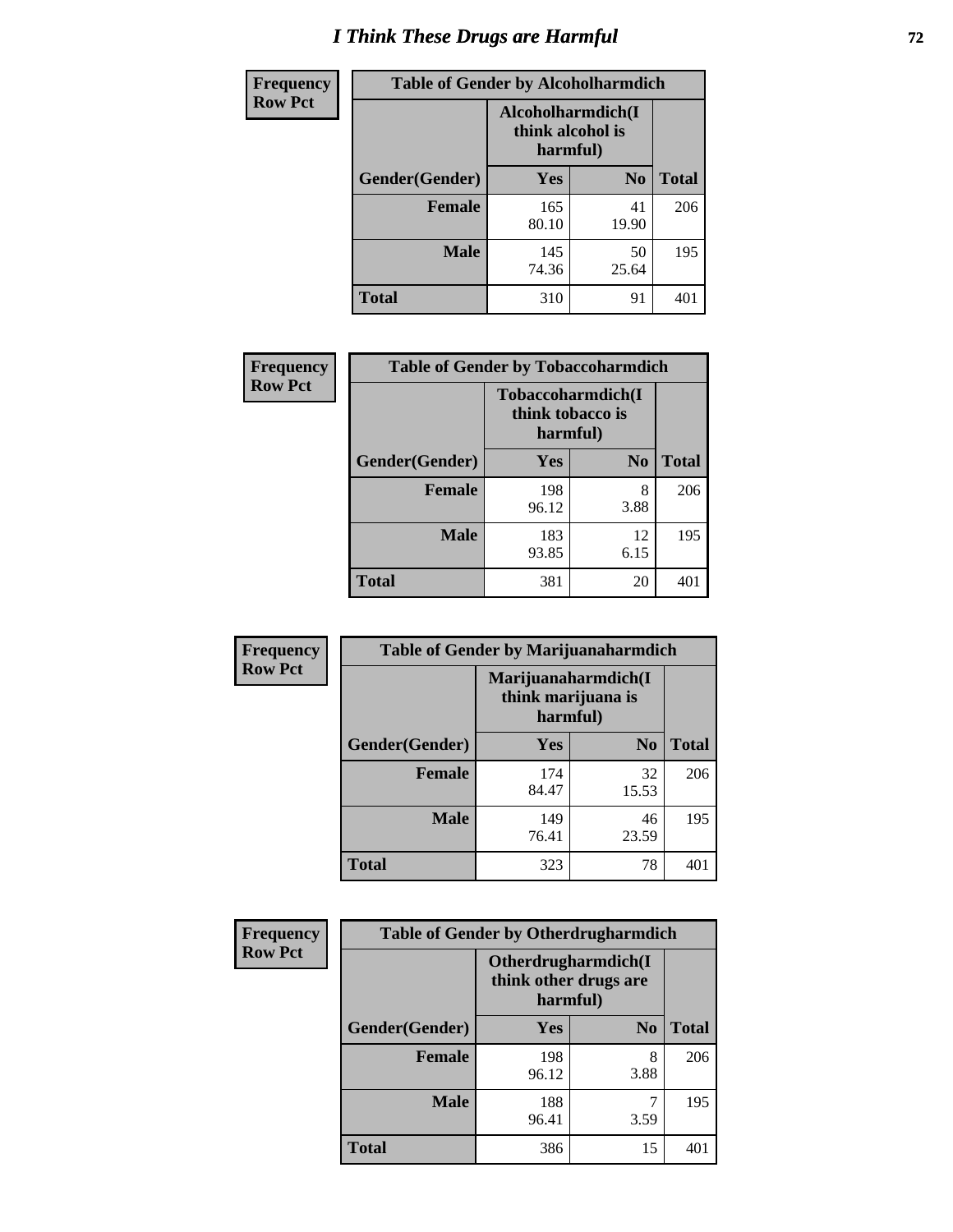| <b>Frequency</b> | <b>Table of Gender by Alcohollocation1</b> |                                                               |             |              |
|------------------|--------------------------------------------|---------------------------------------------------------------|-------------|--------------|
| <b>Row Pct</b>   |                                            | <b>Alcohollocation1(Places</b><br><b>Friends Use Alcohol)</b> |             |              |
|                  | Gender(Gender)                             |                                                               | Do Not Use  | <b>Total</b> |
|                  | <b>Female</b>                              | 134<br>65.05                                                  | 72<br>34.95 | 206          |
|                  | <b>Male</b>                                | 133<br>68.21                                                  | 62<br>31.79 | 195          |
|                  | <b>Total</b>                               | 267                                                           | 134         | 401          |

| <b>Frequency</b> | <b>Table of Gender by Alcohollocation2</b> |              |                                                               |              |
|------------------|--------------------------------------------|--------------|---------------------------------------------------------------|--------------|
| <b>Row Pct</b>   |                                            |              | <b>Alcohollocation2(Places</b><br><b>Friends Use Alcohol)</b> |              |
|                  | Gender(Gender)                             |              | Home                                                          | <b>Total</b> |
|                  | <b>Female</b>                              | 111<br>53.88 | 95<br>46.12                                                   | 206          |
|                  | <b>Male</b>                                | 104<br>53.33 | 91<br>46.67                                                   | 195          |
|                  | <b>Total</b>                               | 215          | 186                                                           | $40^{\circ}$ |

| Frequency      | <b>Table of Gender by Alcohollocation3</b> |                                                               |               |              |
|----------------|--------------------------------------------|---------------------------------------------------------------|---------------|--------------|
| <b>Row Pct</b> |                                            | <b>Alcohollocation3(Places</b><br><b>Friends Use Alcohol)</b> |               |              |
|                | Gender(Gender)                             |                                                               | <b>School</b> | <b>Total</b> |
|                | <b>Female</b>                              | 195<br>94.66                                                  | 11<br>5.34    | 206          |
|                | <b>Male</b>                                | 183<br>93.85                                                  | 12<br>6.15    | 195          |
|                | <b>Total</b>                               | 378                                                           | 23            | 401          |

| Frequency      | <b>Table of Gender by Alcohollocation4</b> |                                                               |             |              |
|----------------|--------------------------------------------|---------------------------------------------------------------|-------------|--------------|
| <b>Row Pct</b> |                                            | <b>Alcohollocation4(Places</b><br><b>Friends Use Alcohol)</b> |             |              |
|                | Gender(Gender)                             |                                                               | Car         | <b>Total</b> |
|                | Female                                     | 186<br>90.29                                                  | 20<br>9.71  | 206          |
|                | <b>Male</b>                                | 172<br>88.21                                                  | 23<br>11.79 | 195          |
|                | <b>Total</b>                               | 358                                                           | 43          | 401          |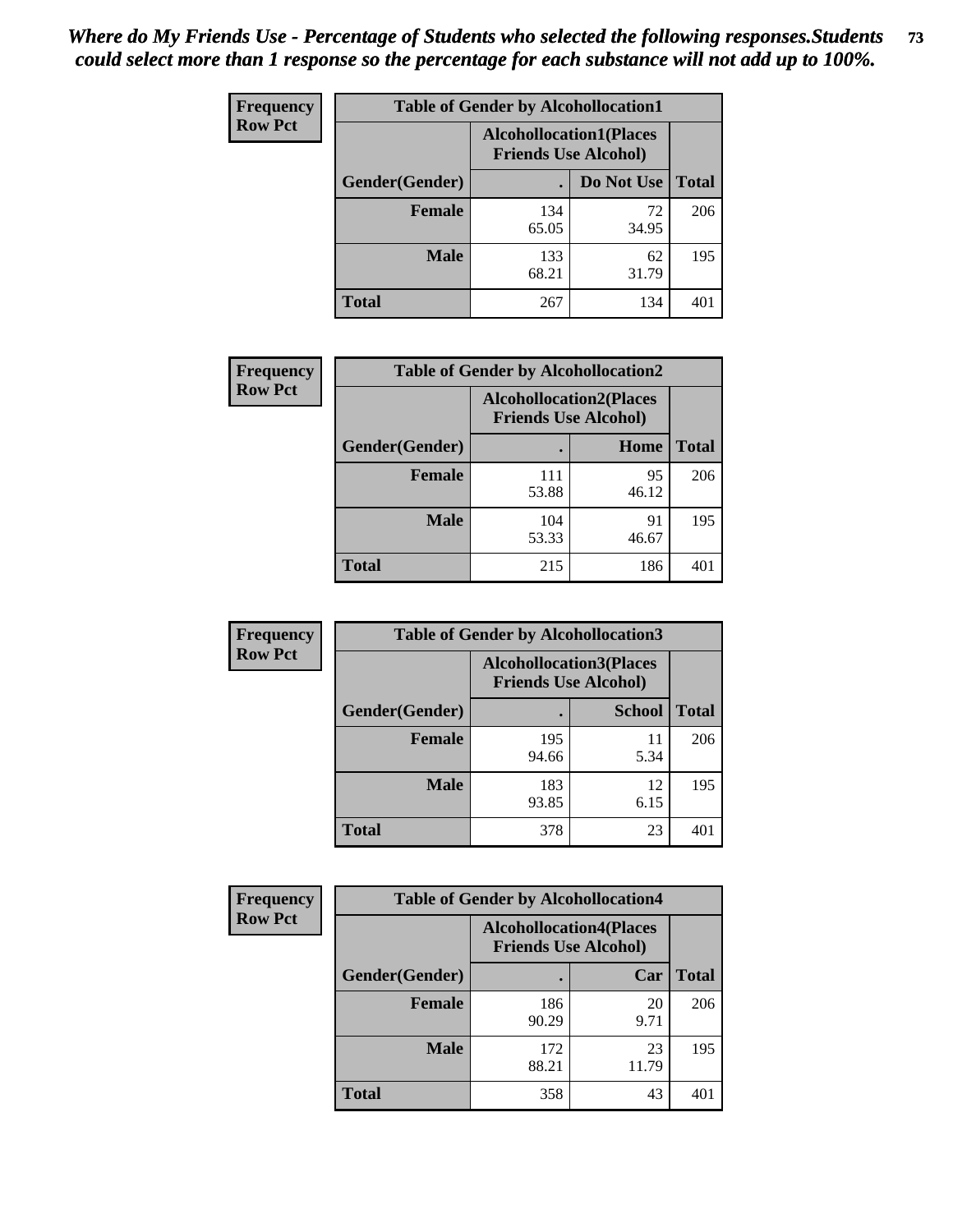| <b>Frequency</b> |                | <b>Table of Gender by Alcohollocation5</b>                    |                                 |              |
|------------------|----------------|---------------------------------------------------------------|---------------------------------|--------------|
| <b>Row Pct</b>   |                | <b>Alcohollocation5(Places</b><br><b>Friends Use Alcohol)</b> |                                 |              |
|                  | Gender(Gender) | $\bullet$                                                     | <b>Friend's</b><br><b>House</b> | <b>Total</b> |
|                  | <b>Female</b>  | 96<br>46.60                                                   | 110<br>53.40                    | 206          |
|                  | <b>Male</b>    | 96<br>49.23                                                   | 99<br>50.77                     | 195          |
|                  | <b>Total</b>   | 192                                                           | 209                             | 401          |

| Frequency      | <b>Table of Gender by Alcohollocation6</b> |                                                               |              |              |
|----------------|--------------------------------------------|---------------------------------------------------------------|--------------|--------------|
| <b>Row Pct</b> |                                            | <b>Alcohollocation6(Places</b><br><b>Friends Use Alcohol)</b> |              |              |
|                | <b>Gender</b> (Gender)                     |                                                               | <b>Other</b> | <b>Total</b> |
|                | Female                                     | 134<br>65.05                                                  | 72<br>34.95  | 206          |
|                | <b>Male</b>                                | 124<br>63.59                                                  | 71<br>36.41  | 195          |
|                | <b>Total</b>                               | 258                                                           | 143          | 401          |

| Frequency      | <b>Table of Gender by Tobaccolocation1</b> |                                                               |              |              |
|----------------|--------------------------------------------|---------------------------------------------------------------|--------------|--------------|
| <b>Row Pct</b> |                                            | <b>Tobaccolocation1(Places</b><br><b>Friends Use Tobacco)</b> |              |              |
|                | Gender(Gender)                             |                                                               | Do Not Use   | <b>Total</b> |
|                | <b>Female</b>                              | 96<br>46.60                                                   | 110<br>53.40 | 206          |
|                | <b>Male</b>                                | 119<br>61.03                                                  | 76<br>38.97  | 195          |
|                | <b>Total</b>                               | 215                                                           | 186          | 401          |

| <b>Frequency</b> | <b>Table of Gender by Tobaccolocation2</b> |                                                               |             |              |
|------------------|--------------------------------------------|---------------------------------------------------------------|-------------|--------------|
| <b>Row Pct</b>   |                                            | <b>Tobaccolocation2(Places</b><br><b>Friends Use Tobacco)</b> |             |              |
|                  | Gender(Gender)                             |                                                               | Home        | <b>Total</b> |
|                  | Female                                     | 133<br>64.56                                                  | 73<br>35.44 | 206          |
|                  | <b>Male</b>                                | 107<br>54.87                                                  | 88<br>45.13 | 195          |
|                  | <b>Total</b>                               | 240                                                           | 161         | 401          |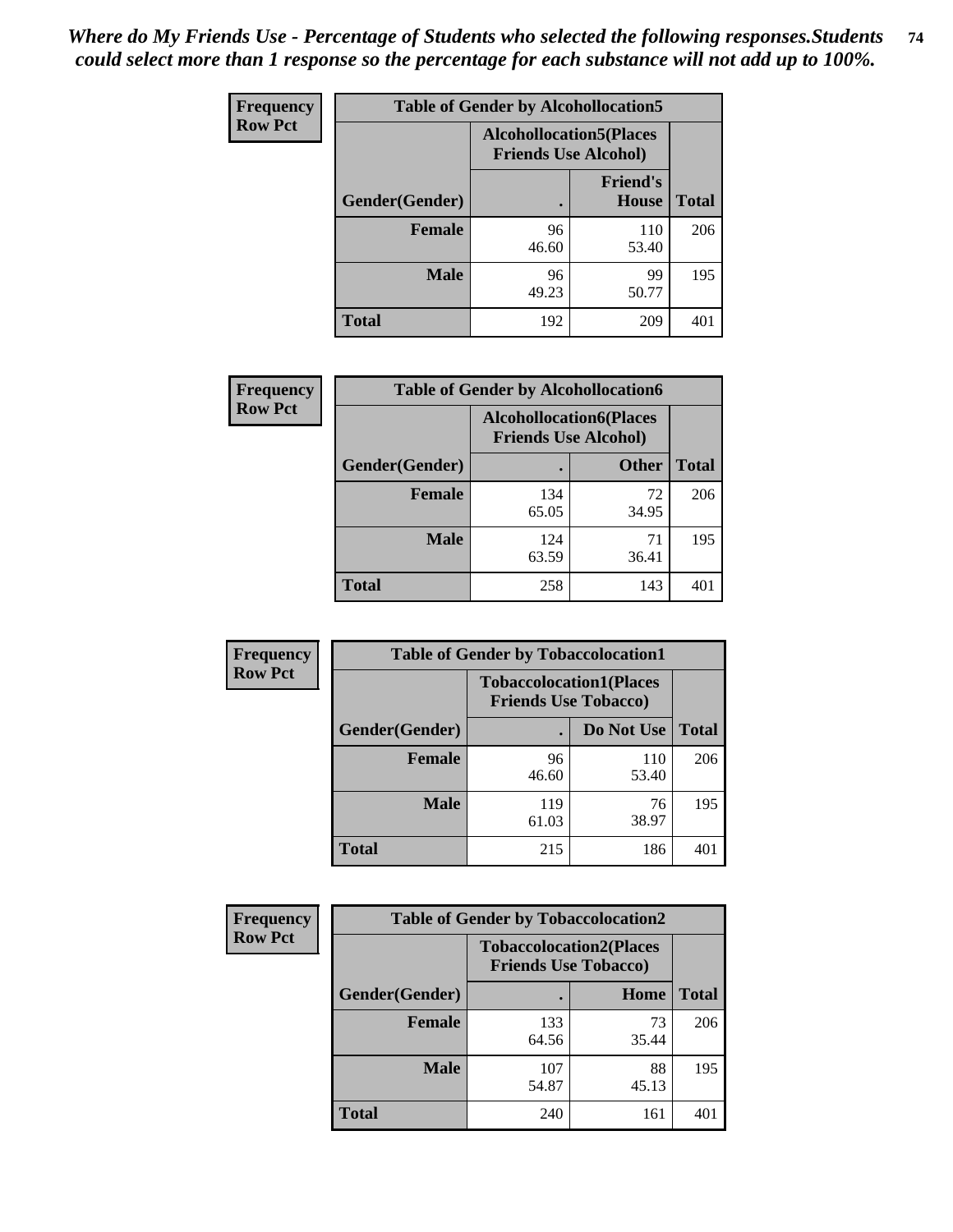| <b>Frequency</b> | <b>Table of Gender by Tobaccolocation3</b> |              |                                                               |              |
|------------------|--------------------------------------------|--------------|---------------------------------------------------------------|--------------|
| <b>Row Pct</b>   |                                            |              | <b>Tobaccolocation3(Places</b><br><b>Friends Use Tobacco)</b> |              |
|                  | Gender(Gender)                             |              | <b>School</b>                                                 | <b>Total</b> |
|                  | Female                                     | 166<br>80.58 | 40<br>19.42                                                   | 206          |
|                  | <b>Male</b>                                | 144<br>73.85 | 51<br>26.15                                                   | 195          |
|                  | <b>Total</b>                               | 310          | 91                                                            | 401          |

| <b>Frequency</b> | <b>Table of Gender by Tobaccolocation4</b> |                                                               |             |              |
|------------------|--------------------------------------------|---------------------------------------------------------------|-------------|--------------|
| <b>Row Pct</b>   |                                            | <b>Tobaccolocation4(Places</b><br><b>Friends Use Tobacco)</b> |             |              |
|                  | Gender(Gender)                             |                                                               | Car         | <b>Total</b> |
|                  | <b>Female</b>                              | 147<br>71.36                                                  | 59<br>28.64 | 206          |
|                  | <b>Male</b>                                | 127<br>65.13                                                  | 68<br>34.87 | 195          |
|                  | <b>Total</b>                               | 274                                                           | 127         |              |

| <b>Frequency</b> | <b>Table of Gender by Tobaccolocation5</b> |                                                               |                                 |              |
|------------------|--------------------------------------------|---------------------------------------------------------------|---------------------------------|--------------|
| <b>Row Pct</b>   |                                            | <b>Tobaccolocation5(Places</b><br><b>Friends Use Tobacco)</b> |                                 |              |
|                  | Gender(Gender)                             |                                                               | <b>Friend's</b><br><b>House</b> | <b>Total</b> |
|                  | <b>Female</b>                              | 133<br>64.56                                                  | 73<br>35.44                     | 206          |
|                  | <b>Male</b>                                | 112<br>57.44                                                  | 83<br>42.56                     | 195          |
|                  | <b>Total</b>                               | 245                                                           | 156                             | 401          |

| <b>Frequency</b> | <b>Table of Gender by Tobaccolocation6</b> |                                                               |              |              |
|------------------|--------------------------------------------|---------------------------------------------------------------|--------------|--------------|
| <b>Row Pct</b>   |                                            | <b>Tobaccolocation6(Places</b><br><b>Friends Use Tobacco)</b> |              |              |
|                  | Gender(Gender)                             |                                                               | <b>Other</b> | <b>Total</b> |
|                  | Female                                     | 146<br>70.87                                                  | 60<br>29.13  | 206          |
|                  | <b>Male</b>                                | 123<br>63.08                                                  | 72<br>36.92  | 195          |
|                  | <b>Total</b>                               | 269                                                           | 132          | 401          |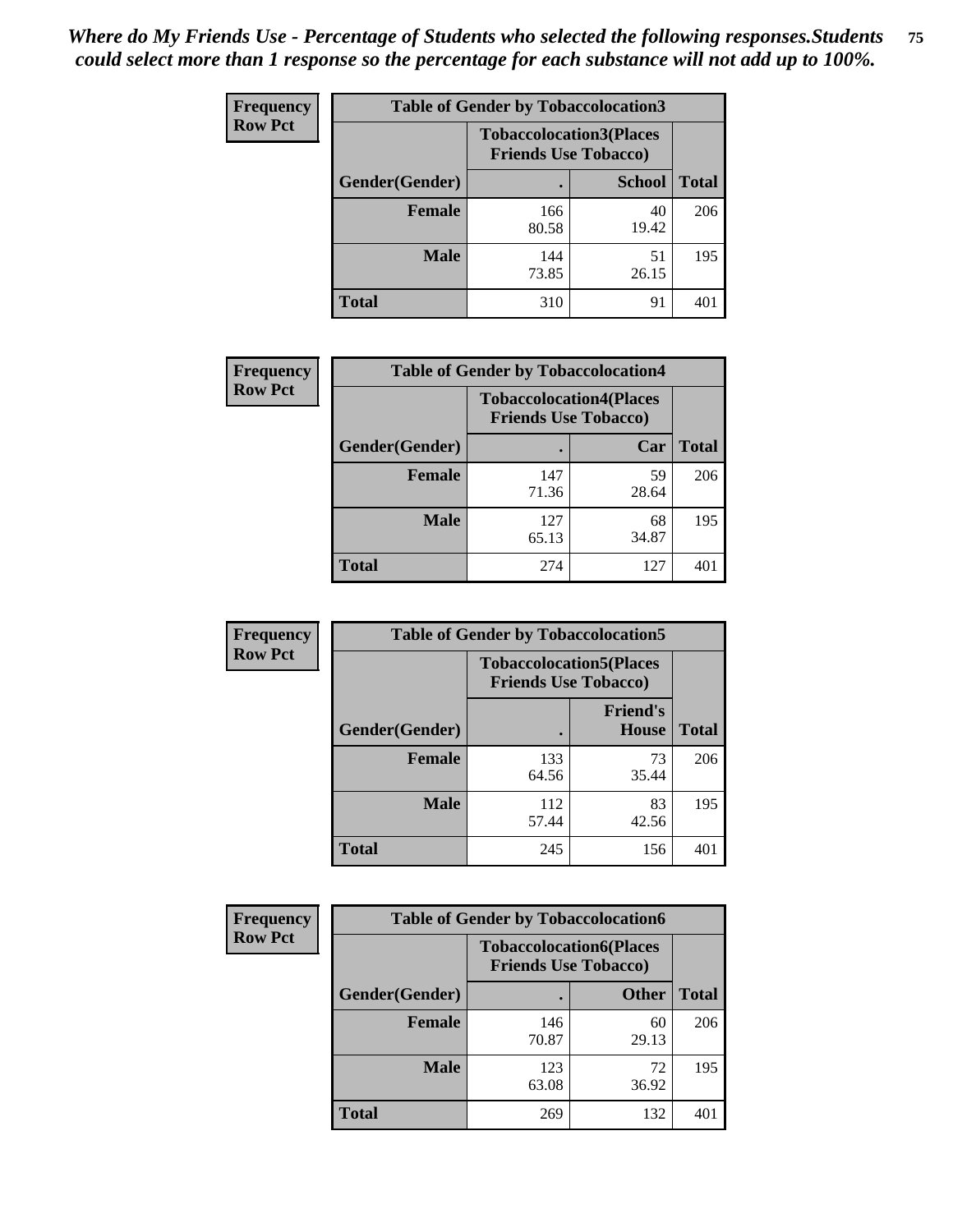| <b>Frequency</b> | <b>Table of Gender by Marijuanalocation1</b> |                                                                    |              |              |
|------------------|----------------------------------------------|--------------------------------------------------------------------|--------------|--------------|
| <b>Row Pct</b>   |                                              | <b>Marijuanalocation1(Places</b><br><b>Friends Use Marijuana</b> ) |              |              |
|                  | Gender(Gender)                               |                                                                    | Do Not Use   | <b>Total</b> |
|                  | <b>Female</b>                                | 74<br>35.92                                                        | 132<br>64.08 | 206          |
|                  | <b>Male</b>                                  | 69<br>35.38                                                        | 126<br>64.62 | 195          |
|                  | <b>Total</b>                                 | 143                                                                | 258          | 401          |

| <b>Frequency</b> | <b>Table of Gender by Marijuanalocation2</b> |                                                                    |             |              |
|------------------|----------------------------------------------|--------------------------------------------------------------------|-------------|--------------|
| <b>Row Pct</b>   |                                              | <b>Marijuanalocation2(Places</b><br><b>Friends Use Marijuana</b> ) |             |              |
|                  | Gender(Gender)                               |                                                                    | Home        | <b>Total</b> |
|                  | <b>Female</b>                                | 157<br>76.21                                                       | 49<br>23.79 | 206          |
|                  | <b>Male</b>                                  | 148<br>75.90                                                       | 47<br>24.10 | 195          |
|                  | <b>Total</b>                                 | 305                                                                | 96          | 401          |

| Frequency      | <b>Table of Gender by Marijuanalocation3</b> |                                                                     |               |              |
|----------------|----------------------------------------------|---------------------------------------------------------------------|---------------|--------------|
| <b>Row Pct</b> |                                              | <b>Marijuanalocation3(Places)</b><br><b>Friends Use Marijuana</b> ) |               |              |
|                | Gender(Gender)                               |                                                                     | <b>School</b> | <b>Total</b> |
|                | Female                                       | 201<br>97.57                                                        | 2.43          | 206          |
|                | <b>Male</b>                                  | 184<br>94.36                                                        | 11<br>5.64    | 195          |
|                | <b>Total</b>                                 | 385                                                                 | 16            | 401          |

| <b>Frequency</b> | <b>Table of Gender by Marijuanalocation4</b> |                                |                                  |              |  |
|------------------|----------------------------------------------|--------------------------------|----------------------------------|--------------|--|
| <b>Row Pct</b>   |                                              | <b>Friends Use Marijuana</b> ) | <b>Marijuanalocation4(Places</b> |              |  |
|                  | Gender(Gender)                               |                                | Car                              | <b>Total</b> |  |
|                  | <b>Female</b>                                | 176<br>85.44                   | 30<br>14.56                      | 206          |  |
|                  | <b>Male</b>                                  | 159<br>81.54                   | 36<br>18.46                      | 195          |  |
|                  | <b>Total</b>                                 | 335                            | 66                               | 40           |  |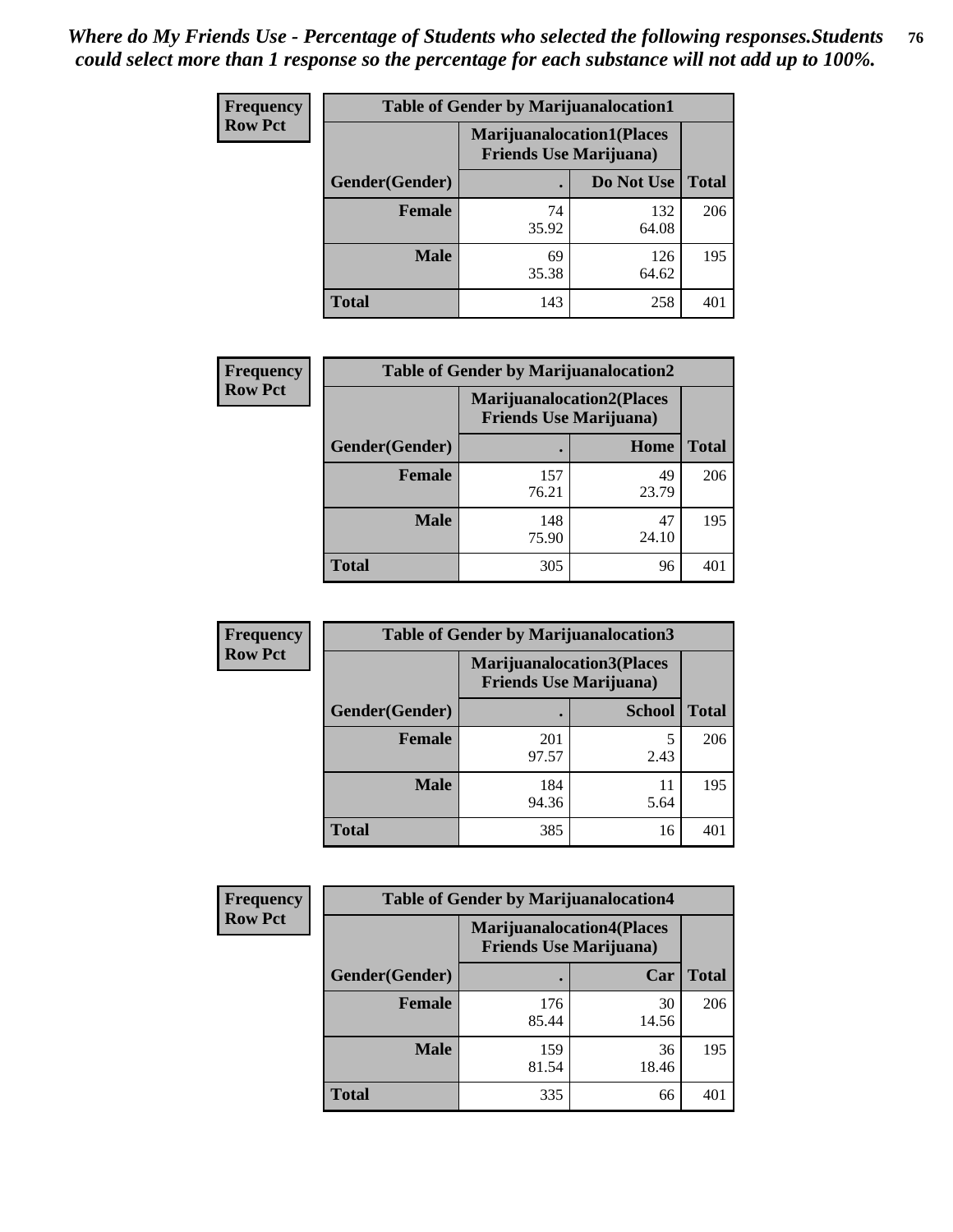| <b>Frequency</b> | <b>Table of Gender by Marijuanalocation5</b> |                                                                     |                                 |              |
|------------------|----------------------------------------------|---------------------------------------------------------------------|---------------------------------|--------------|
| <b>Row Pct</b>   |                                              | <b>Marijuanalocation5</b> (Places<br><b>Friends Use Marijuana</b> ) |                                 |              |
|                  | Gender(Gender)                               |                                                                     | <b>Friend's</b><br><b>House</b> | <b>Total</b> |
|                  | <b>Female</b>                                | 142<br>68.93                                                        | 64<br>31.07                     | 206          |
|                  | <b>Male</b>                                  | 145<br>74.36                                                        | 50<br>25.64                     | 195          |
|                  | <b>Total</b>                                 | 287                                                                 | 114                             | 401          |

| <b>Frequency</b> | <b>Table of Gender by Marijuanalocation6</b> |                                                                    |              |              |
|------------------|----------------------------------------------|--------------------------------------------------------------------|--------------|--------------|
| <b>Row Pct</b>   |                                              | <b>Marijuanalocation6(Places</b><br><b>Friends Use Marijuana</b> ) |              |              |
|                  | <b>Gender</b> (Gender)                       |                                                                    | <b>Other</b> | <b>Total</b> |
|                  | Female                                       | 165<br>80.10                                                       | 41<br>19.90  | 206          |
|                  | <b>Male</b>                                  | 150<br>76.92                                                       | 45<br>23.08  | 195          |
|                  | Total                                        | 315                                                                | 86           | 401          |

| <b>Frequency</b> | <b>Table of Gender by Otherdruglocation1</b> |                                                                                |              |              |
|------------------|----------------------------------------------|--------------------------------------------------------------------------------|--------------|--------------|
| <b>Row Pct</b>   |                                              | <b>Otherdruglocation1(Places</b><br><b>Friends Use Other Illegal</b><br>Drugs) |              |              |
|                  | Gender(Gender)                               |                                                                                | Do Not Use   | <b>Total</b> |
|                  | <b>Female</b>                                | 48<br>23.30                                                                    | 158<br>76.70 | 206          |
|                  | <b>Male</b>                                  | 34<br>17.44                                                                    | 161<br>82.56 | 195          |
|                  | <b>Total</b>                                 | 82                                                                             | 319          | 401          |

| Frequency      | <b>Table of Gender by Otherdruglocation2</b> |                                                                                |             |              |
|----------------|----------------------------------------------|--------------------------------------------------------------------------------|-------------|--------------|
| <b>Row Pct</b> |                                              | <b>Otherdruglocation2(Places</b><br><b>Friends Use Other Illegal</b><br>Drugs) |             |              |
|                | Gender(Gender)                               |                                                                                | Home        | <b>Total</b> |
|                | <b>Female</b>                                | 174<br>84.47                                                                   | 32<br>15.53 | 206          |
|                | <b>Male</b>                                  | 175<br>89.74                                                                   | 20<br>10.26 | 195          |
|                | <b>Total</b>                                 | 349                                                                            | 52          | 401          |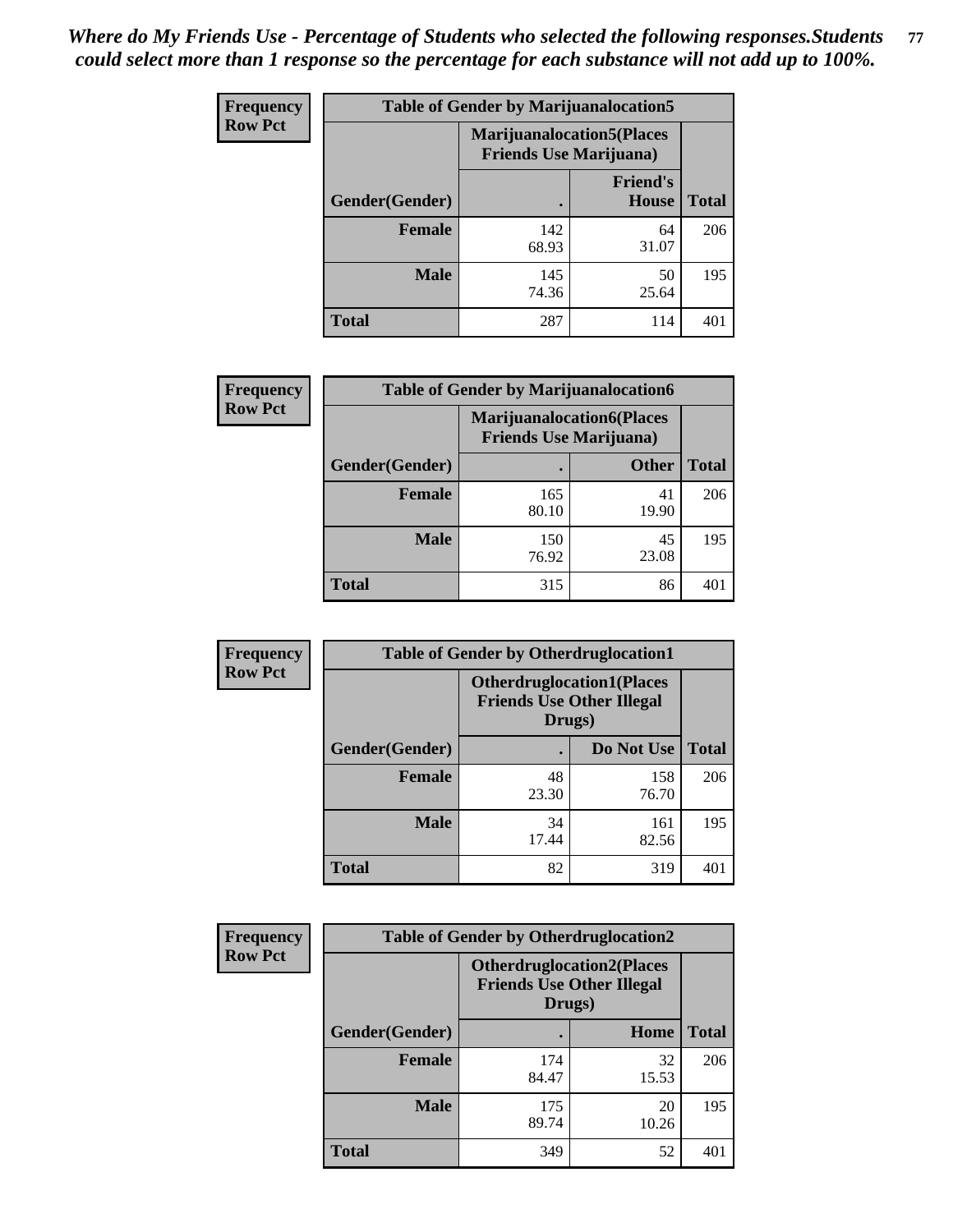| Frequency      | <b>Table of Gender by Otherdruglocation3</b> |                                                                                |               |              |
|----------------|----------------------------------------------|--------------------------------------------------------------------------------|---------------|--------------|
| <b>Row Pct</b> |                                              | <b>Otherdruglocation3(Places</b><br><b>Friends Use Other Illegal</b><br>Drugs) |               |              |
|                | Gender(Gender)                               |                                                                                | <b>School</b> | <b>Total</b> |
|                | <b>Female</b>                                | 197<br>95.63                                                                   | Q<br>4.37     | 206          |
|                | <b>Male</b>                                  | 183<br>93.85                                                                   | 12<br>6.15    | 195          |
|                | <b>Total</b>                                 | 380                                                                            | 21            | 401          |

| Frequency      | <b>Table of Gender by Otherdruglocation4</b> |                                                                                |            |              |
|----------------|----------------------------------------------|--------------------------------------------------------------------------------|------------|--------------|
| <b>Row Pct</b> |                                              | <b>Otherdruglocation4(Places</b><br><b>Friends Use Other Illegal</b><br>Drugs) |            |              |
|                | Gender(Gender)                               |                                                                                | Car        | <b>Total</b> |
|                | Female                                       | 190<br>92.23                                                                   | 16<br>7.77 | 206          |
|                | <b>Male</b>                                  | 180<br>92.31                                                                   | 15<br>7.69 | 195          |
|                | <b>Total</b>                                 | 370                                                                            | 31         | 401          |

| <b>Frequency</b> | <b>Table of Gender by Otherdruglocation5</b> |              |                                                                      |              |
|------------------|----------------------------------------------|--------------|----------------------------------------------------------------------|--------------|
| <b>Row Pct</b>   |                                              | Drugs)       | <b>Otherdruglocation5(Places</b><br><b>Friends Use Other Illegal</b> |              |
|                  | Gender(Gender)                               |              | <b>Friend's</b><br><b>House</b>                                      | <b>Total</b> |
|                  | <b>Female</b>                                | 169<br>82.04 | 37<br>17.96                                                          | 206          |
|                  | <b>Male</b>                                  | 172<br>88.21 | 23<br>11.79                                                          | 195          |
|                  | <b>Total</b>                                 | 341          | 60                                                                   | 401          |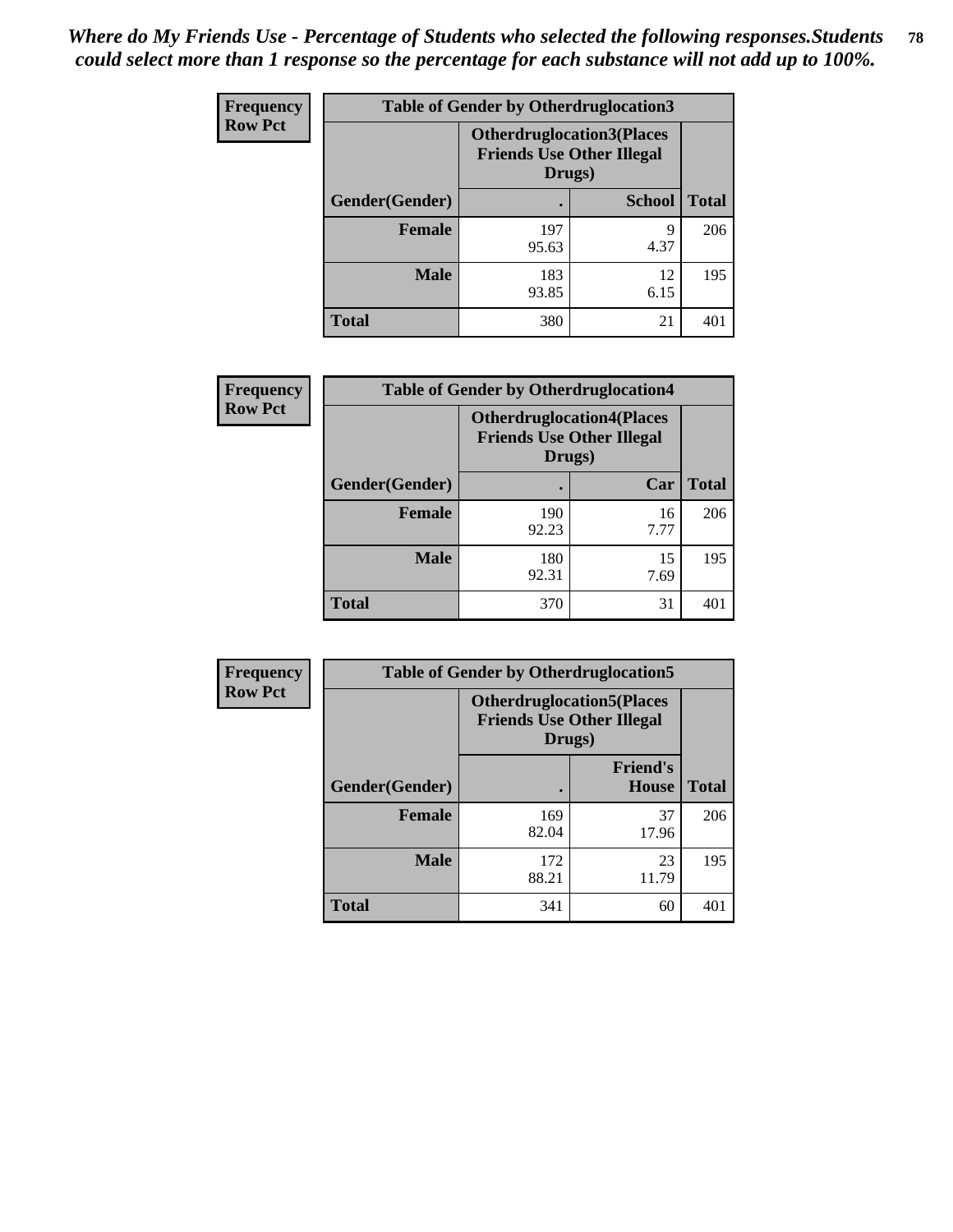| <b>Frequency</b> | <b>Table of Gender by Otherdruglocation6</b> |                                                                                |              |              |
|------------------|----------------------------------------------|--------------------------------------------------------------------------------|--------------|--------------|
| <b>Row Pct</b>   |                                              | <b>Otherdruglocation6(Places</b><br><b>Friends Use Other Illegal</b><br>Drugs) |              |              |
|                  | Gender(Gender)                               |                                                                                | <b>Other</b> | <b>Total</b> |
|                  | Female                                       | 173<br>83.98                                                                   | 33<br>16.02  | 206          |
|                  | <b>Male</b>                                  | 167<br>85.64                                                                   | 28<br>14.36  | 195          |
|                  | <b>Total</b>                                 | 340                                                                            | 61           | 401          |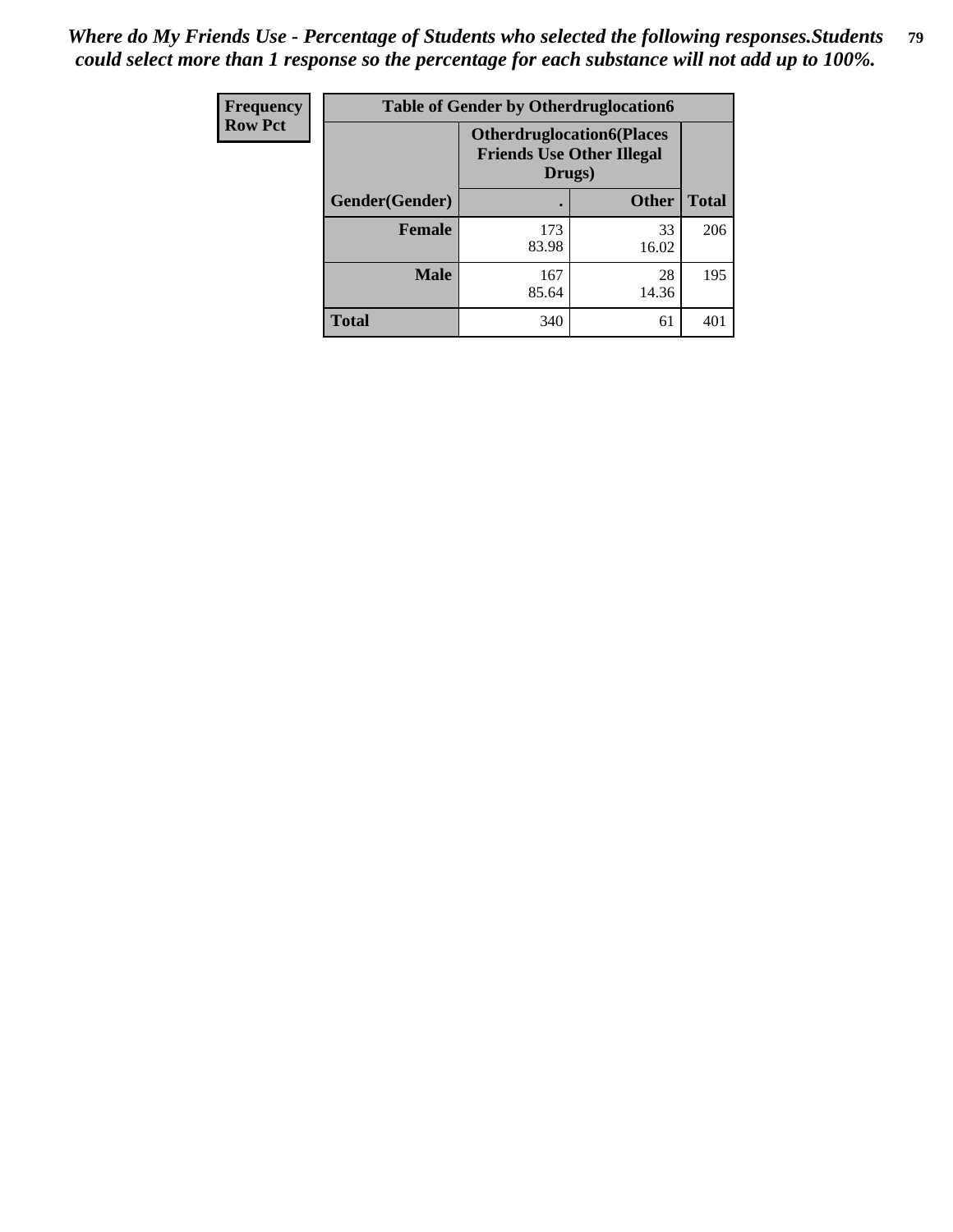| <b>Frequency</b> | <b>Table of Gender by Alcoholtime1</b> |                                                          |                      |              |
|------------------|----------------------------------------|----------------------------------------------------------|----------------------|--------------|
| <b>Row Pct</b>   |                                        | <b>Alcoholtime1(Times</b><br><b>Friends Use Alcohol)</b> |                      |              |
|                  | Gender(Gender)                         | $\bullet$                                                | Do Not<br><b>Use</b> | <b>Total</b> |
|                  | <b>Female</b>                          | 137<br>66.50                                             | 69<br>33.50          | 206          |
|                  | <b>Male</b>                            | 140<br>71.79                                             | 55<br>28.21          | 195          |
|                  | <b>Total</b>                           | 277                                                      | 124                  | 401          |

| <b>Frequency</b> | <b>Table of Gender by Alcoholtime2</b> |                                                          |                            |              |
|------------------|----------------------------------------|----------------------------------------------------------|----------------------------|--------------|
| <b>Row Pct</b>   |                                        | <b>Alcoholtime2(Times</b><br><b>Friends Use Alcohol)</b> |                            |              |
|                  | Gender(Gender)                         |                                                          | <b>On Way</b><br>to School | <b>Total</b> |
|                  | <b>Female</b>                          | 203<br>98.54                                             | 3<br>1.46                  | 206          |
|                  | <b>Male</b>                            | 180<br>92.31                                             | 15<br>7.69                 | 195          |
|                  | <b>Total</b>                           | 383                                                      | 18                         | 401          |

| Frequency      | <b>Table of Gender by Alcoholtime3</b> |                                                          |                                |              |
|----------------|----------------------------------------|----------------------------------------------------------|--------------------------------|--------------|
| <b>Row Pct</b> |                                        | <b>Alcoholtime3(Times</b><br><b>Friends Use Alcohol)</b> |                                |              |
|                | Gender(Gender)                         |                                                          | <b>During</b><br><b>School</b> | <b>Total</b> |
|                | <b>Female</b>                          | 201<br>97.57                                             | 5<br>2.43                      | 206          |
|                | <b>Male</b>                            | 184<br>94.36                                             | 11<br>5.64                     | 195          |
|                | <b>Total</b>                           | 385                                                      | 16                             | 401          |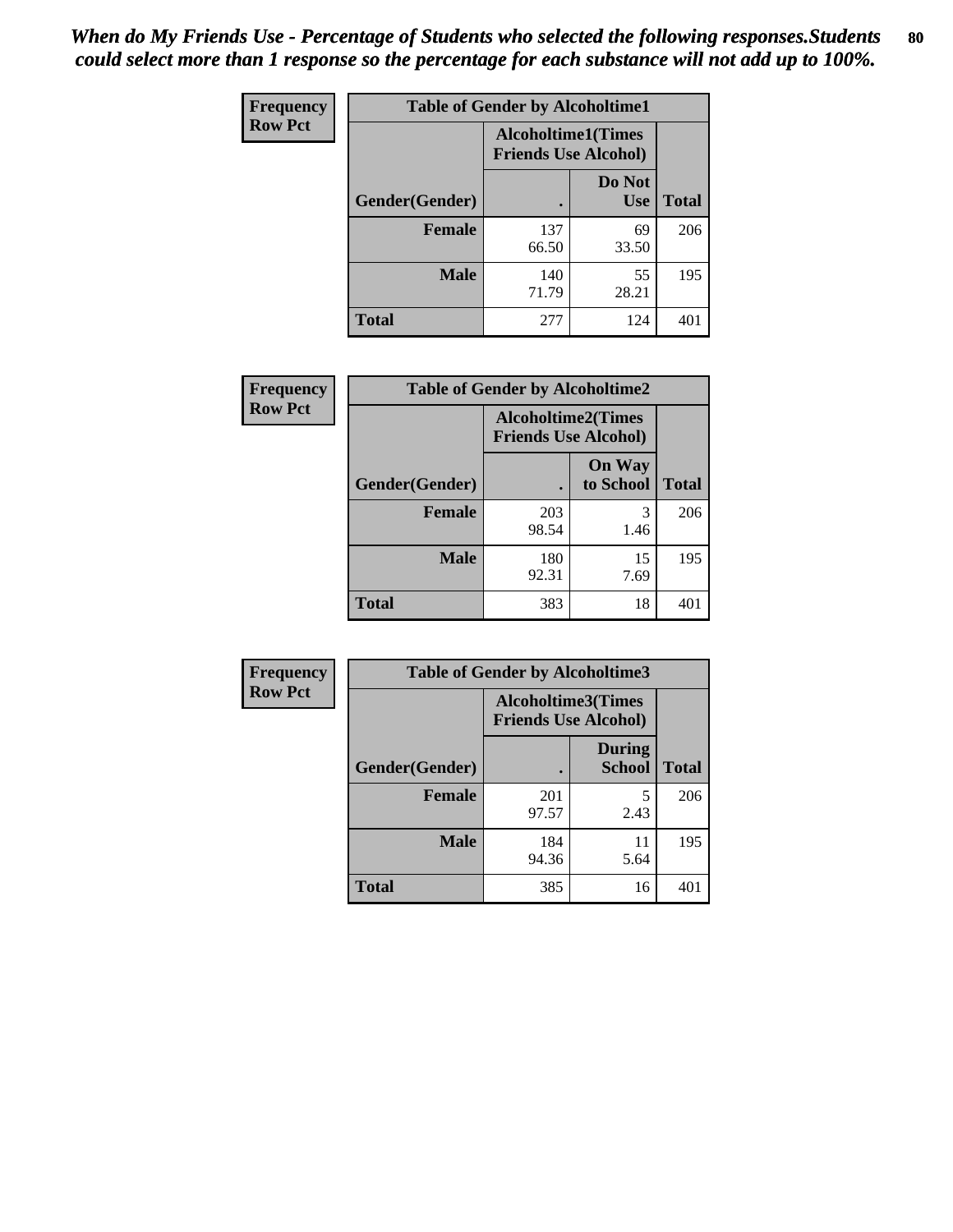*When do My Friends Use - Percentage of Students who selected the following responses.Students could select more than 1 response so the percentage for each substance will not add up to 100%.* **81**

| <b>Frequency</b> | <b>Table of Gender by Alcoholtime4</b> |                                                          |                                                |              |
|------------------|----------------------------------------|----------------------------------------------------------|------------------------------------------------|--------------|
| <b>Row Pct</b>   |                                        | <b>Alcoholtime4(Times</b><br><b>Friends Use Alcohol)</b> |                                                |              |
|                  | Gender(Gender)                         |                                                          | <b>On Way</b><br>Home<br>From<br><b>School</b> | <b>Total</b> |
|                  | <b>Female</b>                          | 196<br>95.15                                             | 10<br>4.85                                     | 206          |
|                  | <b>Male</b>                            | 180<br>92.31                                             | 15<br>7.69                                     | 195          |
|                  | <b>Total</b>                           | 376                                                      | 25                                             | 401          |

| <b>Frequency</b> | <b>Table of Gender by Alcoholtime5</b> |                                                           |             |              |
|------------------|----------------------------------------|-----------------------------------------------------------|-------------|--------------|
| <b>Row Pct</b>   |                                        | <b>Alcoholtime5</b> (Times<br><b>Friends Use Alcohol)</b> |             |              |
|                  | Gender(Gender)                         |                                                           | Weeknights  | <b>Total</b> |
|                  | <b>Female</b>                          | 158<br>76.70                                              | 48<br>23.30 | 206          |
|                  | <b>Male</b>                            | 147<br>75.38                                              | 48<br>24.62 | 195          |
|                  | <b>Total</b>                           | 305                                                       | 96          | 401          |

| <b>Frequency</b> |                | <b>Table of Gender by Alcoholtime6</b>                   |                 |              |  |  |
|------------------|----------------|----------------------------------------------------------|-----------------|--------------|--|--|
| <b>Row Pct</b>   |                | <b>Alcoholtime6(Times</b><br><b>Friends Use Alcohol)</b> |                 |              |  |  |
|                  | Gender(Gender) |                                                          | <b>Weekends</b> | <b>Total</b> |  |  |
|                  | Female         | 66<br>32.04                                              | 140<br>67.96    | 206          |  |  |
|                  | <b>Male</b>    | 54<br>27.69                                              | 141<br>72.31    | 195          |  |  |
|                  | <b>Total</b>   | 120                                                      | 281             | 401          |  |  |

| Frequency      | <b>Table of Gender by Tobaccotime1</b> |                                                          |                      |              |
|----------------|----------------------------------------|----------------------------------------------------------|----------------------|--------------|
| <b>Row Pct</b> |                                        | <b>Tobaccotime1(Times</b><br><b>Friends Use Tobacco)</b> |                      |              |
|                | Gender(Gender)                         |                                                          | Do Not<br><b>Use</b> | <b>Total</b> |
|                | <b>Female</b>                          | 103<br>50.00                                             | 103<br>50.00         | 206          |
|                | <b>Male</b>                            | 123<br>63.08                                             | 72<br>36.92          | 195          |
|                | <b>Total</b>                           | 226                                                      | 175                  | 401          |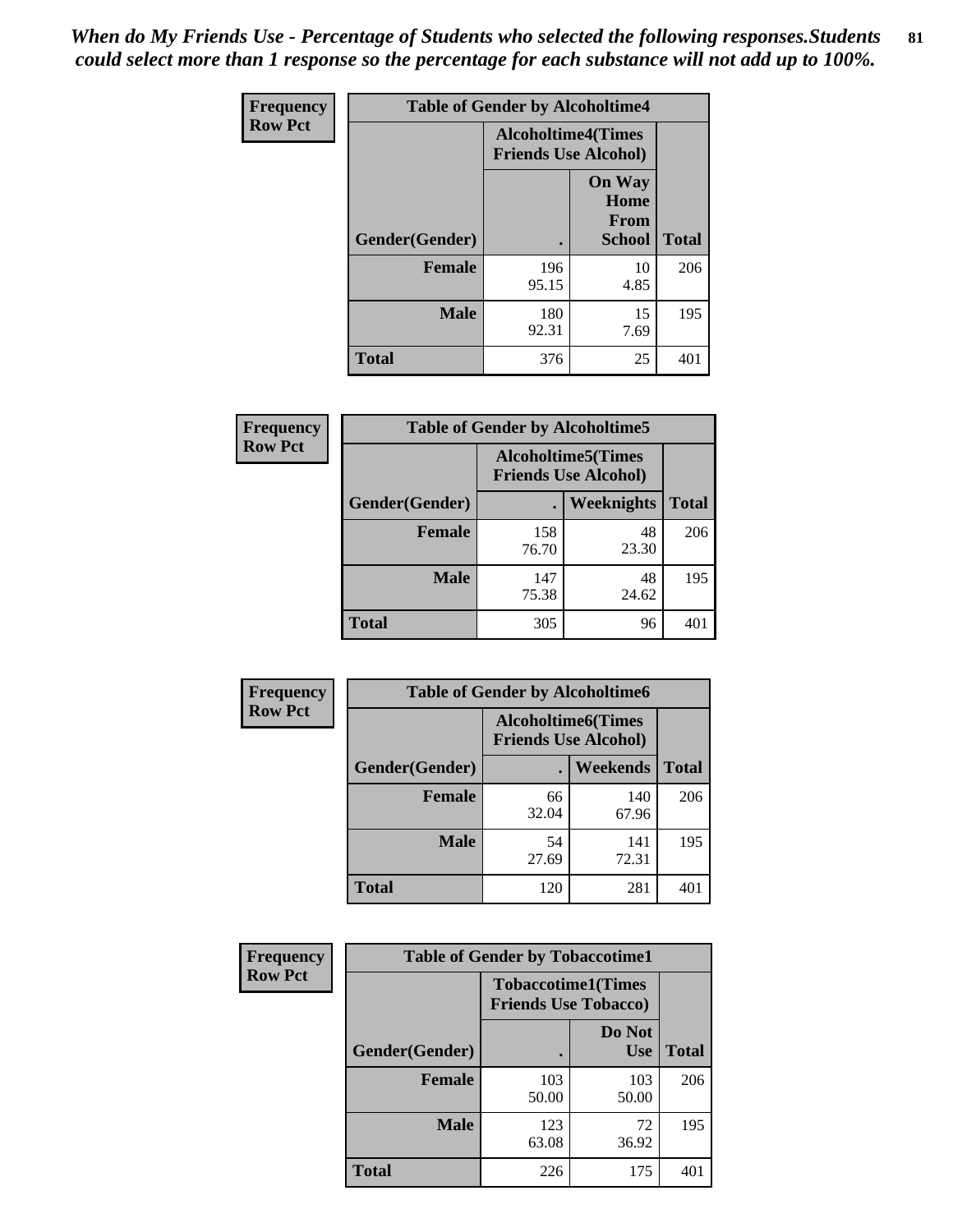*When do My Friends Use - Percentage of Students who selected the following responses.Students could select more than 1 response so the percentage for each substance will not add up to 100%.* **82**

| <b>Frequency</b> | <b>Table of Gender by Tobaccotime2</b> |                                                          |                            |              |
|------------------|----------------------------------------|----------------------------------------------------------|----------------------------|--------------|
| <b>Row Pct</b>   |                                        | <b>Tobaccotime2(Times</b><br><b>Friends Use Tobacco)</b> |                            |              |
|                  | Gender(Gender)                         | $\bullet$                                                | <b>On Way</b><br>to School | <b>Total</b> |
|                  | Female                                 | 152<br>73.79                                             | 54<br>26.21                | 206          |
|                  | <b>Male</b>                            | 123<br>63.08                                             | 72<br>36.92                | 195          |
|                  | <b>Total</b>                           | 275                                                      | 126                        | 401          |

| Frequency      | <b>Table of Gender by Tobaccotime3</b> |                                                          |                                |              |
|----------------|----------------------------------------|----------------------------------------------------------|--------------------------------|--------------|
| <b>Row Pct</b> |                                        | <b>Tobaccotime3(Times</b><br><b>Friends Use Tobacco)</b> |                                |              |
|                | Gender(Gender)                         |                                                          | <b>During</b><br><b>School</b> | <b>Total</b> |
|                | Female                                 | 170<br>82.52                                             | 36<br>17.48                    | 206          |
|                | <b>Male</b>                            | 135<br>69.23                                             | 60<br>30.77                    | 195          |
|                | <b>Total</b>                           | 305                                                      | 96                             |              |

| <b>Frequency</b> | <b>Table of Gender by Tobaccotime4</b> |                                                          |                                                       |              |
|------------------|----------------------------------------|----------------------------------------------------------|-------------------------------------------------------|--------------|
| <b>Row Pct</b>   |                                        | <b>Tobaccotime4(Times</b><br><b>Friends Use Tobacco)</b> |                                                       |              |
|                  | Gender(Gender)                         |                                                          | <b>On Way</b><br>Home<br><b>From</b><br><b>School</b> | <b>Total</b> |
|                  | <b>Female</b>                          | 196<br>95.15                                             | 10<br>4.85                                            | 206          |
|                  | <b>Male</b>                            | 180<br>92.31                                             | 15<br>7.69                                            | 195          |
|                  | <b>Total</b>                           | 376                                                      | 25                                                    | 401          |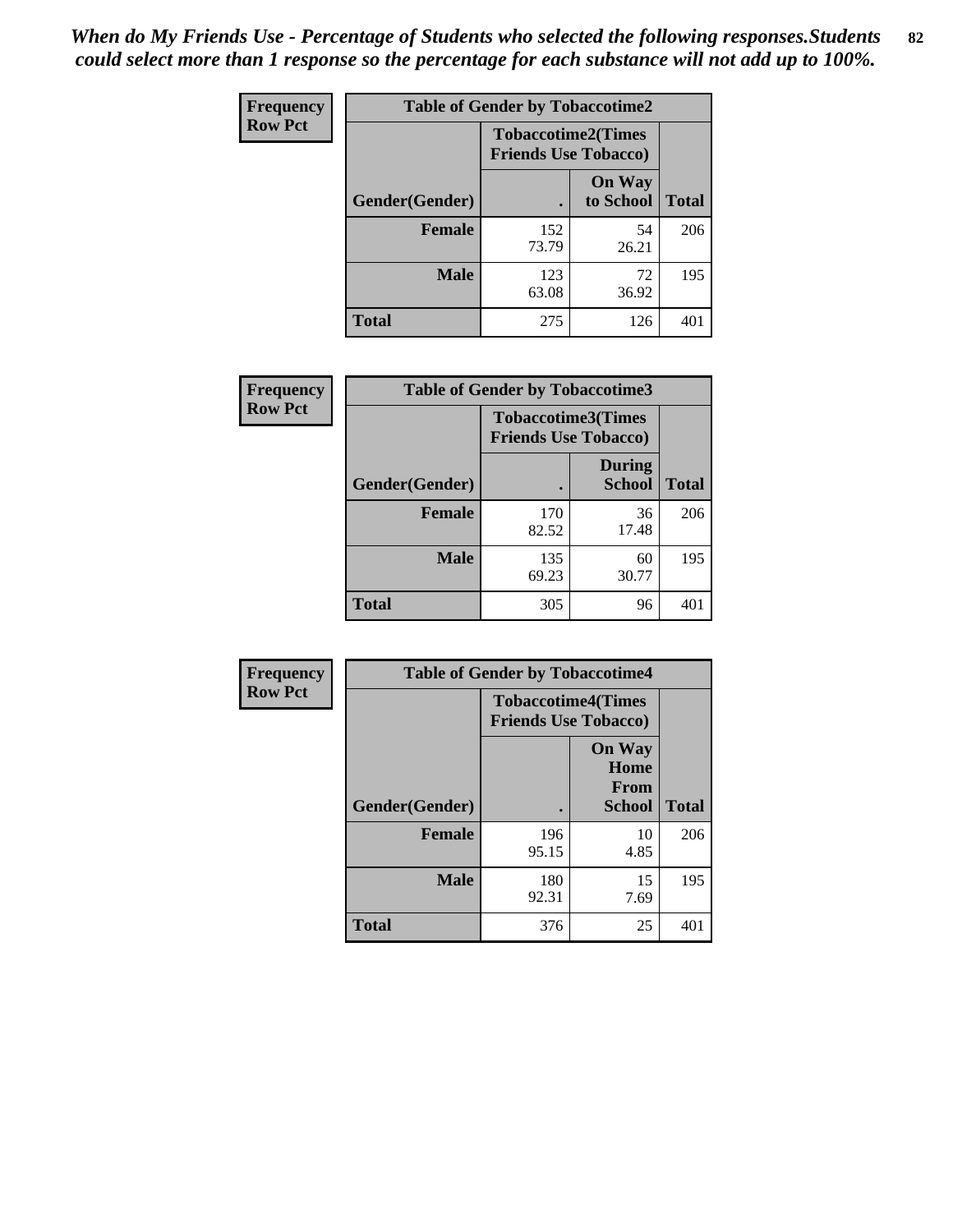| Frequency      | <b>Table of Gender by Tobaccotime5</b> |              |                                                          |              |
|----------------|----------------------------------------|--------------|----------------------------------------------------------|--------------|
| <b>Row Pct</b> |                                        |              | <b>Tobaccotime5(Times</b><br><b>Friends Use Tobacco)</b> |              |
|                | <b>Gender</b> (Gender)                 |              | Weeknights                                               | <b>Total</b> |
|                | <b>Female</b>                          | 131<br>63.59 | 75<br>36.41                                              | 206          |
|                | <b>Male</b>                            | 98<br>50.26  | 97<br>49.74                                              | 195          |
|                | <b>Total</b>                           | 229          | 172                                                      | 401          |

| <b>Frequency</b> |                | <b>Table of Gender by Tobaccotime6</b>                   |                 |              |
|------------------|----------------|----------------------------------------------------------|-----------------|--------------|
| <b>Row Pct</b>   |                | <b>Tobaccotime6(Times</b><br><b>Friends Use Tobacco)</b> |                 |              |
|                  | Gender(Gender) |                                                          | <b>Weekends</b> | <b>Total</b> |
|                  | Female         | 118<br>57.28                                             | 88<br>42.72     | 206          |
|                  | <b>Male</b>    | 87<br>44.62                                              | 108<br>55.38    | 195          |
|                  | <b>Total</b>   | 205                                                      | 196             | 401          |

| <b>Frequency</b> | <b>Table of Gender by Marijuanatime1</b> |                                |                             |              |
|------------------|------------------------------------------|--------------------------------|-----------------------------|--------------|
| <b>Row Pct</b>   |                                          | <b>Friends Use Marijuana</b> ) | <b>Marijuanatime1(Times</b> |              |
|                  | Gender(Gender)                           |                                | Do Not Use                  | <b>Total</b> |
|                  | <b>Female</b>                            | 74<br>35.92                    | 132<br>64.08                | 206          |
|                  | <b>Male</b>                              | 76<br>38.97                    | 119<br>61.03                | 195          |
|                  | <b>Total</b>                             | 150                            | 251                         | 401          |

| <b>Frequency</b> | <b>Table of Gender by Marijuanatime2</b> |                                                        |                            |              |
|------------------|------------------------------------------|--------------------------------------------------------|----------------------------|--------------|
| <b>Row Pct</b>   |                                          | Marijuanatime2(Times<br><b>Friends Use Marijuana</b> ) |                            |              |
|                  | Gender(Gender)                           |                                                        | On Way to<br><b>School</b> | <b>Total</b> |
|                  | Female                                   | 187<br>90.78                                           | 19<br>9.22                 | 206          |
|                  | <b>Male</b>                              | 168<br>86.15                                           | 27<br>13.85                | 195          |
|                  | <b>Total</b>                             | 355                                                    | 46                         | 401          |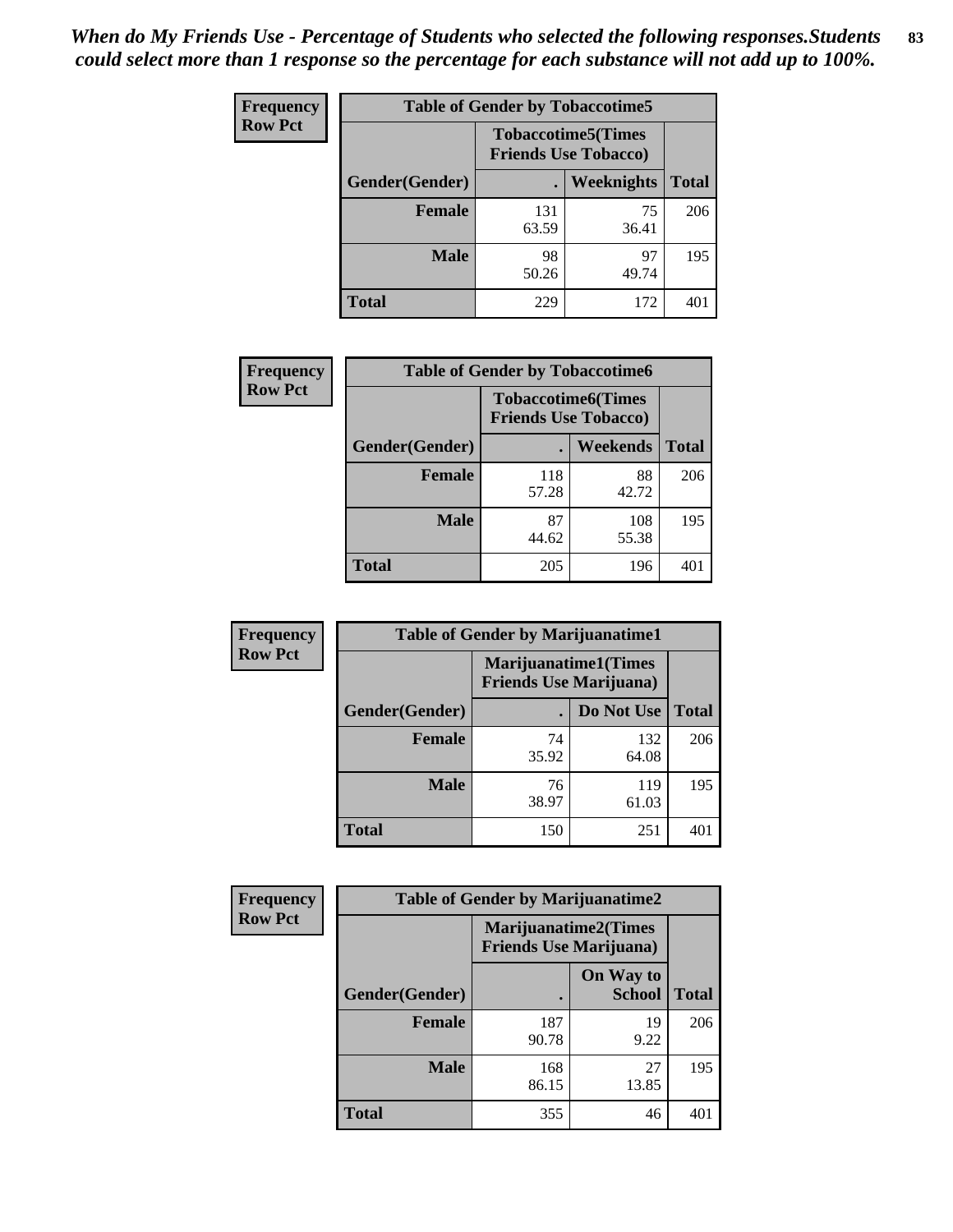*When do My Friends Use - Percentage of Students who selected the following responses.Students could select more than 1 response so the percentage for each substance will not add up to 100%.* **84**

| <b>Frequency</b> | Table of Gender by Marijuanatime3 |                                                        |                                |              |
|------------------|-----------------------------------|--------------------------------------------------------|--------------------------------|--------------|
| <b>Row Pct</b>   |                                   | Marijuanatime3(Times<br><b>Friends Use Marijuana</b> ) |                                |              |
|                  | Gender(Gender)                    |                                                        | <b>During</b><br><b>School</b> | <b>Total</b> |
|                  | <b>Female</b>                     | 201<br>97.57                                           | 5<br>2.43                      | 206          |
|                  | <b>Male</b>                       | 182<br>93.33                                           | 13<br>6.67                     | 195          |
|                  | <b>Total</b>                      | 383                                                    | 18                             | 401          |

| Frequency      | <b>Table of Gender by Marijuanatime4</b> |                                |                                                       |              |
|----------------|------------------------------------------|--------------------------------|-------------------------------------------------------|--------------|
| <b>Row Pct</b> |                                          | <b>Friends Use Marijuana</b> ) | <b>Marijuanatime4</b> (Times                          |              |
|                | <b>Gender</b> (Gender)                   |                                | <b>On Way</b><br>Home<br><b>From</b><br><b>School</b> | <b>Total</b> |
|                | <b>Female</b>                            | 186<br>90.29                   | 20<br>9.71                                            | 206          |
|                | <b>Male</b>                              | 169<br>86.67                   | 26<br>13.33                                           | 195          |
|                | <b>Total</b>                             | 355                            | 46                                                    | 401          |

| Frequency      | <b>Table of Gender by Marijuanatime5</b> |              |                                                                |              |  |
|----------------|------------------------------------------|--------------|----------------------------------------------------------------|--------------|--|
| <b>Row Pct</b> |                                          |              | <b>Marijuanatime5</b> (Times<br><b>Friends Use Marijuana</b> ) |              |  |
|                | Gender(Gender)                           | ٠            | Weeknights                                                     | <b>Total</b> |  |
|                | <b>Female</b>                            | 164<br>79.61 | 42<br>20.39                                                    | 206          |  |
|                | <b>Male</b>                              | 147<br>75.38 | 48<br>24.62                                                    | 195          |  |
|                | <b>Total</b>                             | 311          | 90                                                             | 401          |  |

| Frequency      | <b>Table of Gender by Marijuanatime6</b> |                                                               |                 |              |
|----------------|------------------------------------------|---------------------------------------------------------------|-----------------|--------------|
| <b>Row Pct</b> |                                          | <b>Marijuanatime6(Times</b><br><b>Friends Use Marijuana</b> ) |                 |              |
|                | Gender(Gender)                           |                                                               | <b>Weekends</b> | <b>Total</b> |
|                | <b>Female</b>                            | 131<br>63.59                                                  | 75<br>36.41     | 206          |
|                | <b>Male</b>                              | 116<br>59.49                                                  | 79<br>40.51     | 195          |
|                | <b>Total</b>                             | 247                                                           | 154             | 401          |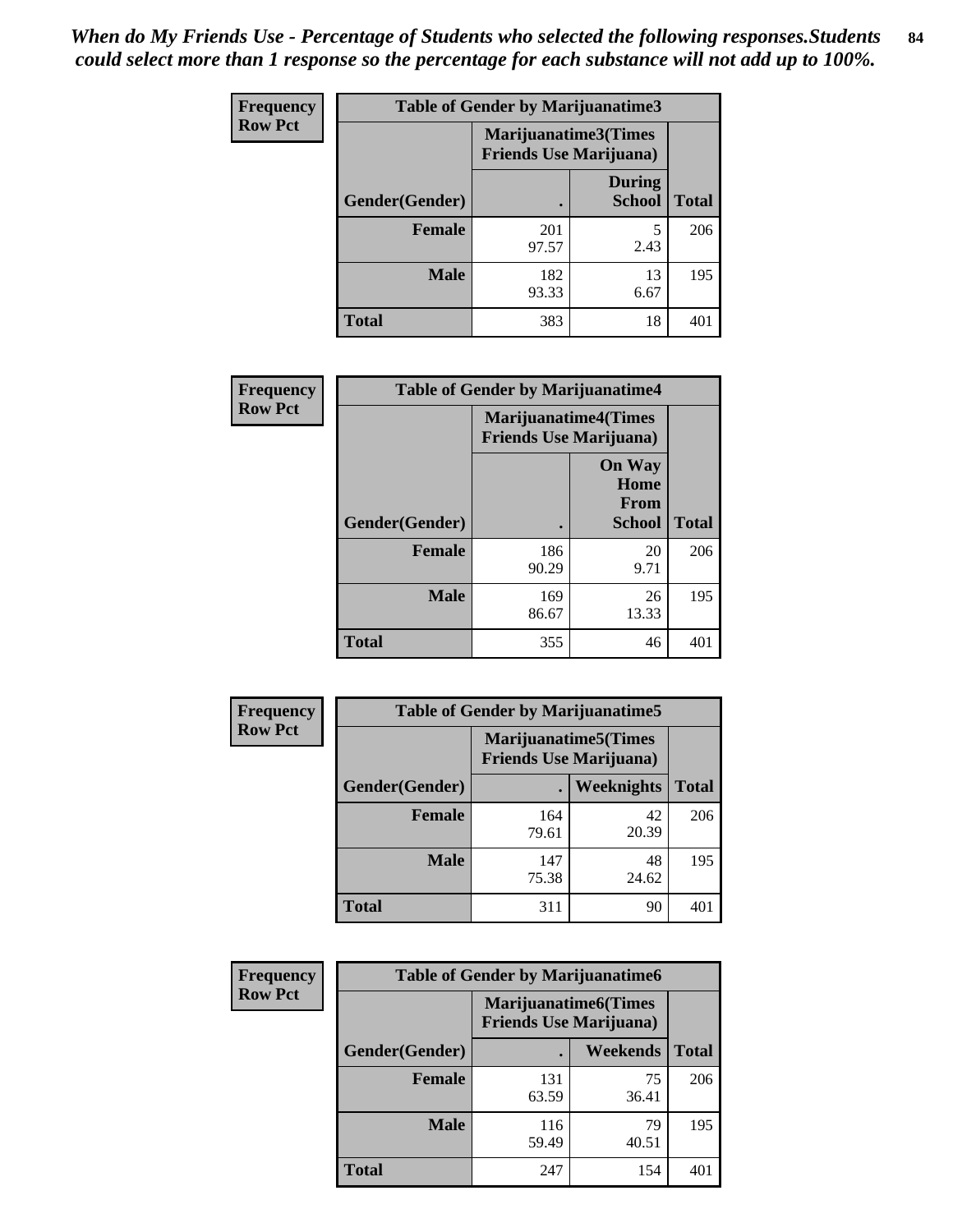| <b>Frequency</b> | <b>Table of Gender by Otherdrugtime1</b> |                                                                                   |              |              |
|------------------|------------------------------------------|-----------------------------------------------------------------------------------|--------------|--------------|
| <b>Row Pct</b>   |                                          | <b>Otherdrugtime1(Times</b><br><b>Friends Use Other</b><br><b>Illegal Drugs</b> ) |              |              |
|                  | Gender(Gender)                           |                                                                                   | Do Not Use   | <b>Total</b> |
|                  | <b>Female</b>                            | 40<br>19.42                                                                       | 166<br>80.58 | 206          |
|                  | <b>Male</b>                              | 30<br>15.38                                                                       | 165<br>84.62 | 195          |
|                  | <b>Total</b>                             | 70                                                                                | 331          | 401          |

| Frequency      | <b>Table of Gender by Otherdrugtime2</b> |                                                    |                             |              |
|----------------|------------------------------------------|----------------------------------------------------|-----------------------------|--------------|
| <b>Row Pct</b> |                                          | <b>Friends Use Other</b><br><b>Illegal Drugs</b> ) | <b>Otherdrugtime2(Times</b> |              |
|                | Gender(Gender)                           |                                                    | On Way to<br><b>School</b>  | <b>Total</b> |
|                | <b>Female</b>                            | 197<br>95.63                                       | 9<br>4.37                   | 206          |
|                | <b>Male</b>                              | 182<br>93.33                                       | 13<br>6.67                  | 195          |
|                | <b>Total</b>                             | 379                                                | 22                          | 401          |

| Frequency      | <b>Table of Gender by Otherdrugtime3</b> |                        |                                                         |              |
|----------------|------------------------------------------|------------------------|---------------------------------------------------------|--------------|
| <b>Row Pct</b> |                                          | <b>Illegal Drugs</b> ) | <b>Otherdrugtime3(Times</b><br><b>Friends Use Other</b> |              |
|                | Gender(Gender)                           |                        | <b>During</b><br><b>School</b>                          | <b>Total</b> |
|                | <b>Female</b>                            | 199<br>96.60           | 3.40                                                    | 206          |
|                | <b>Male</b>                              | 183<br>93.85           | 12<br>6.15                                              | 195          |
|                | <b>Total</b>                             | 382                    | 19                                                      | 401          |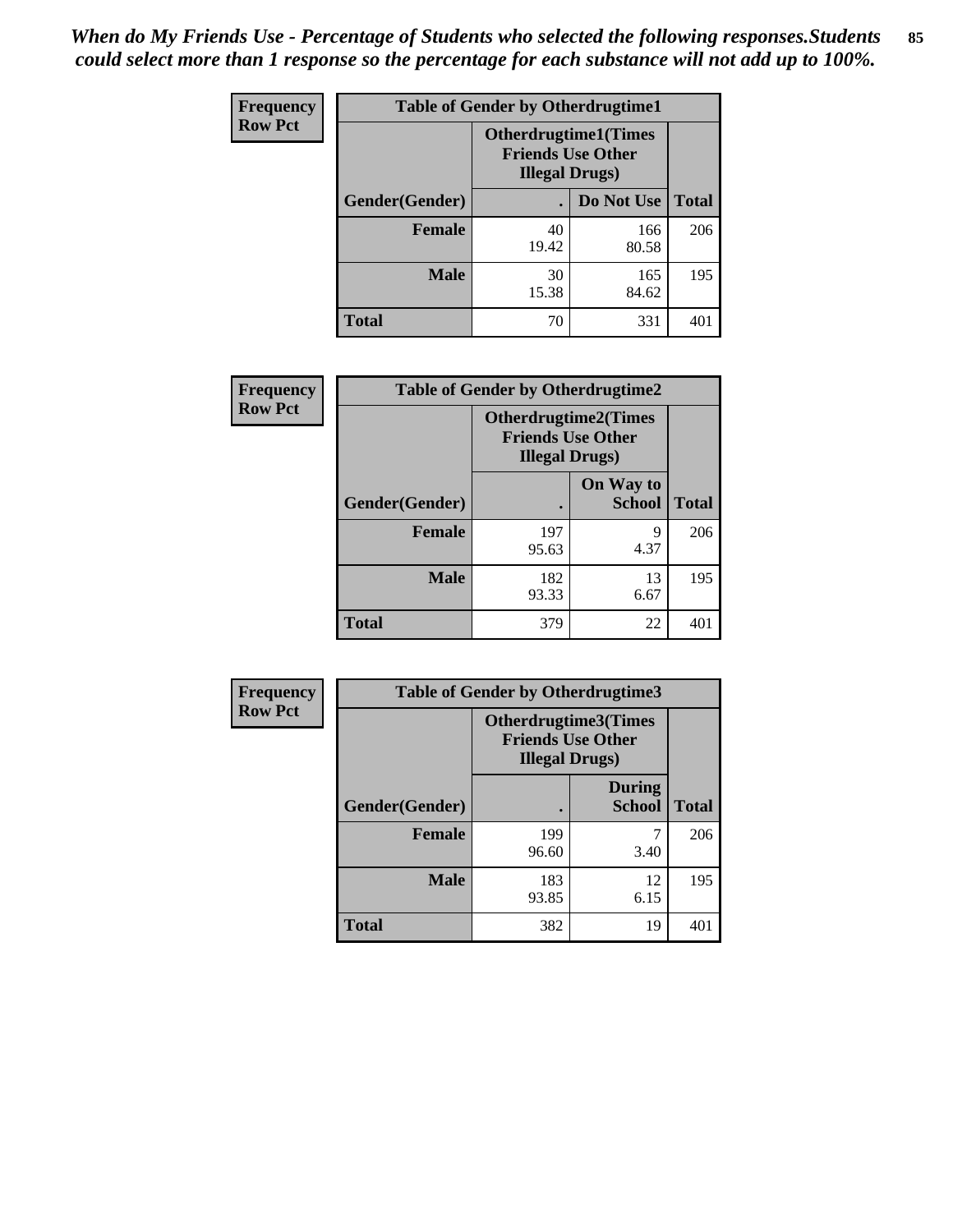*When do My Friends Use - Percentage of Students who selected the following responses.Students could select more than 1 response so the percentage for each substance will not add up to 100%.* **86**

| <b>Frequency</b> | <b>Table of Gender by Otherdrugtime4</b> |                                                    |                                                       |              |
|------------------|------------------------------------------|----------------------------------------------------|-------------------------------------------------------|--------------|
| <b>Row Pct</b>   |                                          | <b>Friends Use Other</b><br><b>Illegal Drugs</b> ) | <b>Otherdrugtime4(Times</b>                           |              |
|                  | Gender(Gender)                           |                                                    | <b>On Way</b><br>Home<br><b>From</b><br><b>School</b> | <b>Total</b> |
|                  | <b>Female</b>                            | 195<br>94.66                                       | 11<br>5.34                                            | 206          |
|                  | <b>Male</b>                              | 177<br>90.77                                       | 18<br>9.23                                            | 195          |
|                  | <b>Total</b>                             | 372                                                | 29                                                    | 401          |

| Frequency      | <b>Table of Gender by Otherdrugtime5</b> |                                                                                    |             |              |
|----------------|------------------------------------------|------------------------------------------------------------------------------------|-------------|--------------|
| <b>Row Pct</b> |                                          | <b>Otherdrugtime5</b> (Times<br><b>Friends Use Other</b><br><b>Illegal Drugs</b> ) |             |              |
|                | Gender(Gender)                           |                                                                                    | Weeknights  | <b>Total</b> |
|                | Female                                   | 182<br>88.35                                                                       | 24<br>11.65 | 206          |
|                | <b>Male</b>                              | 170<br>87.18                                                                       | 25<br>12.82 | 195          |
|                | <b>Total</b>                             | 352                                                                                | 49          | 401          |

| <b>Frequency</b> | <b>Table of Gender by Otherdrugtime6</b> |                                                                                   |             |              |
|------------------|------------------------------------------|-----------------------------------------------------------------------------------|-------------|--------------|
| <b>Row Pct</b>   |                                          | <b>Otherdrugtime6(Times</b><br><b>Friends Use Other</b><br><b>Illegal Drugs</b> ) |             |              |
|                  | Gender(Gender)                           |                                                                                   | Weekends    | <b>Total</b> |
|                  | Female                                   | 163<br>79.13                                                                      | 43<br>20.87 | 206          |
|                  | <b>Male</b>                              | 163<br>83.59                                                                      | 32<br>16.41 | 195          |
|                  | <b>Total</b>                             | 326                                                                               | 75          | 401          |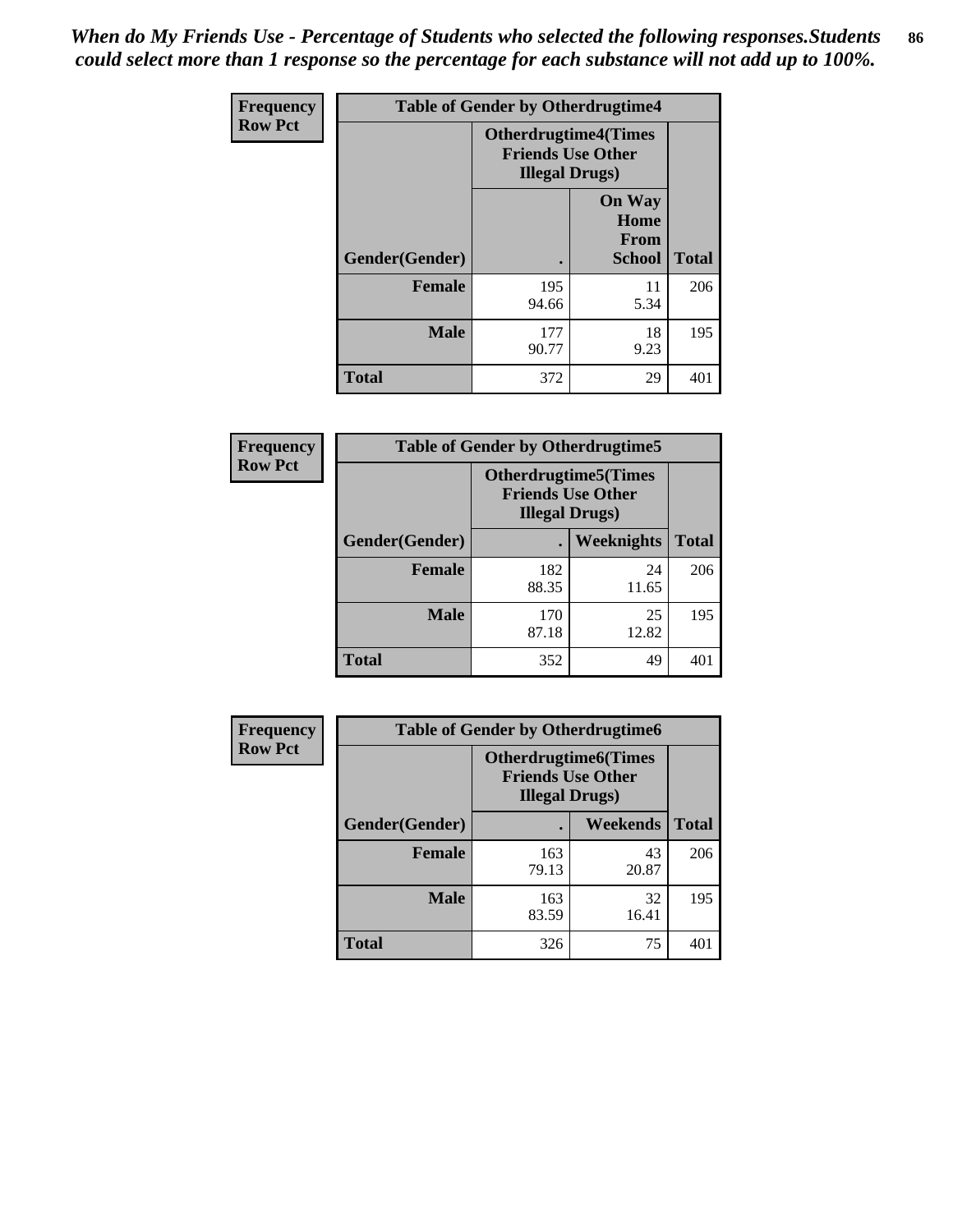# *Other Questions* **87**

| <b>Frequency</b> | <b>Table of Gender by Educationalcohol</b> |                                                                                                                                       |                |              |  |
|------------------|--------------------------------------------|---------------------------------------------------------------------------------------------------------------------------------------|----------------|--------------|--|
| <b>Row Pct</b>   |                                            | <b>Educationalcohol</b> (I<br>have been taught<br>about alcohol,<br>tobacco,<br>and other drugs<br>within the last year<br>at school) |                |              |  |
|                  | Gender(Gender)                             | Yes                                                                                                                                   | N <sub>0</sub> | <b>Total</b> |  |
|                  | <b>Female</b>                              | 151<br>73.30                                                                                                                          | 55<br>26.70    | 206          |  |
|                  | <b>Male</b>                                | 135<br>69.23                                                                                                                          | 60<br>30.77    | 195          |  |
|                  | <b>Total</b>                               | 286                                                                                                                                   | 115            | 401          |  |

| Frequency      | <b>Table of Gender by Rodedrinking</b> |                                                                                                                     |                |              |  |
|----------------|----------------------------------------|---------------------------------------------------------------------------------------------------------------------|----------------|--------------|--|
| <b>Row Pct</b> |                                        | Rodedrinking(In<br>the past 30 days I<br>have ridden in a<br>car with a driver<br>who had been<br>drinking alcohol) |                |              |  |
|                | Gender(Gender)                         | Yes                                                                                                                 | N <sub>0</sub> | <b>Total</b> |  |
|                | <b>Female</b>                          | 26<br>12.62                                                                                                         | 180<br>87.38   | 206          |  |
|                | <b>Male</b>                            | 31<br>15.90                                                                                                         | 164<br>84.10   | 195          |  |
|                | <b>Total</b>                           | 57                                                                                                                  | 344            | 401          |  |

| Frequency      | <b>Table of Gender by Drugsschool</b> |                                                                                                                                     |                |              |  |
|----------------|---------------------------------------|-------------------------------------------------------------------------------------------------------------------------------------|----------------|--------------|--|
| <b>Row Pct</b> |                                       | <b>Drugsschool</b> (During<br>the past 12 months,<br>I have been offered,<br>sold,<br>or given illegal drugs<br>on school property) |                |              |  |
|                | Gender(Gender)                        | Yes                                                                                                                                 | N <sub>0</sub> | <b>Total</b> |  |
|                | <b>Female</b>                         | 33<br>16.02                                                                                                                         | 173<br>83.98   | 206          |  |
|                | <b>Male</b>                           | 46<br>23.59                                                                                                                         | 149<br>76.41   | 195          |  |
|                | <b>Total</b>                          | 79                                                                                                                                  | 322            | 401          |  |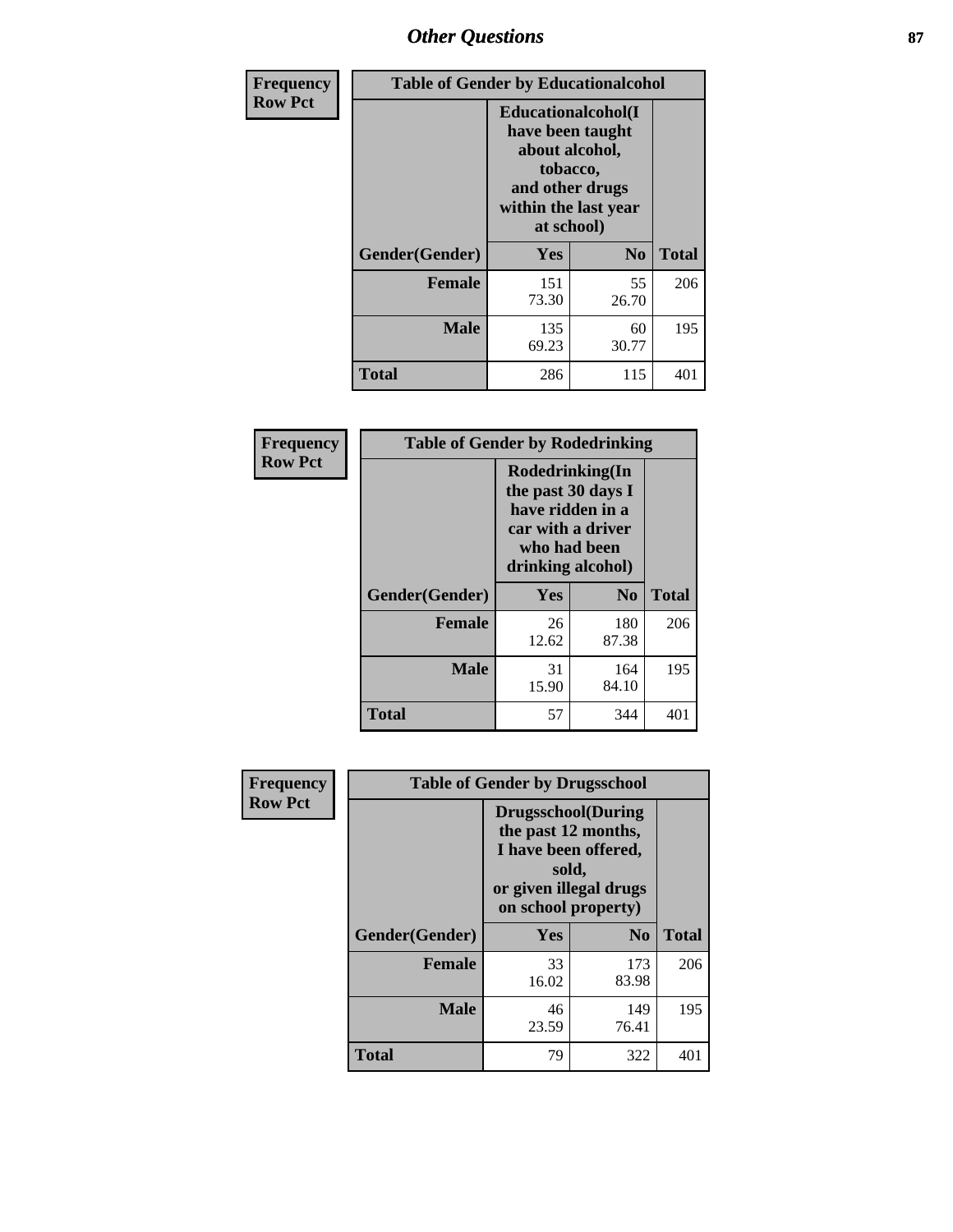## *Other Questions* **88**

**Frequency Row Pct**

| <b>Table of Gender by Bingedrinking</b> |                         |                                                                                                         |                   |                   |                        |                               |                   |              |
|-----------------------------------------|-------------------------|---------------------------------------------------------------------------------------------------------|-------------------|-------------------|------------------------|-------------------------------|-------------------|--------------|
|                                         |                         | Bingedrinking(I have drunk five or more<br>drinks of alcohol at one sitting during the<br>last 30 days) |                   |                   |                        |                               |                   |              |
| <b>Gender</b> (Gender)                  | $\bf{0}$<br><b>Days</b> | 1 or<br>days                                                                                            | 3 to<br>5<br>days | 6 to<br>9<br>days | 10<br>to<br>19<br>days | <b>20</b><br>to<br>29<br>days | All<br>30<br>days | <b>Total</b> |
| <b>Female</b>                           | 187<br>90.78            | 0.49                                                                                                    | 8<br>3.88         | 0<br>0.00         | 2<br>0.97              | 6<br>2.91                     | 2<br>0.97         | 206          |
| <b>Male</b>                             | 154<br>78.97            | 5<br>2.56                                                                                               | 13<br>6.67        | 3<br>1.54         | 11<br>5.64             | 5<br>2.56                     | 4<br>2.05         | 195          |
| <b>Total</b>                            | 341                     | 6                                                                                                       | 21                | 3                 | 13                     | 11                            | 6                 | 401          |

| Frequency      | <b>Table of Gender by Educationaids</b> |                                                                                                 |             |              |  |  |
|----------------|-----------------------------------------|-------------------------------------------------------------------------------------------------|-------------|--------------|--|--|
| <b>Row Pct</b> |                                         | <b>Educationaids</b> (I<br>have been taught<br>about HIV/AIDS<br>at school in the<br>past year) |             |              |  |  |
|                | Gender(Gender)                          | Yes                                                                                             | $\bf N_0$   | <b>Total</b> |  |  |
|                | <b>Female</b>                           | 162<br>78.64                                                                                    | 44<br>21.36 | 206          |  |  |
|                | <b>Male</b>                             | 142<br>72.82                                                                                    | 53<br>27.18 | 195          |  |  |
|                | <b>Total</b>                            | 304                                                                                             | 97          | 401          |  |  |

| <b>Frequency</b> | <b>Table of Gender by Suicideconsider</b> |                 |                |       |  |
|------------------|-------------------------------------------|-----------------|----------------|-------|--|
| <b>Row Pct</b>   |                                           | Suicideconsider |                |       |  |
|                  | Gender(Gender)                            | Yes             | N <sub>0</sub> | Total |  |
|                  | <b>Female</b>                             | 36<br>17.48     | 170<br>82.52   | 206   |  |
|                  | <b>Male</b>                               | 15<br>7.69      | 180<br>92.31   | 195   |  |
|                  | <b>Total</b>                              | 51              | 350            | 401   |  |